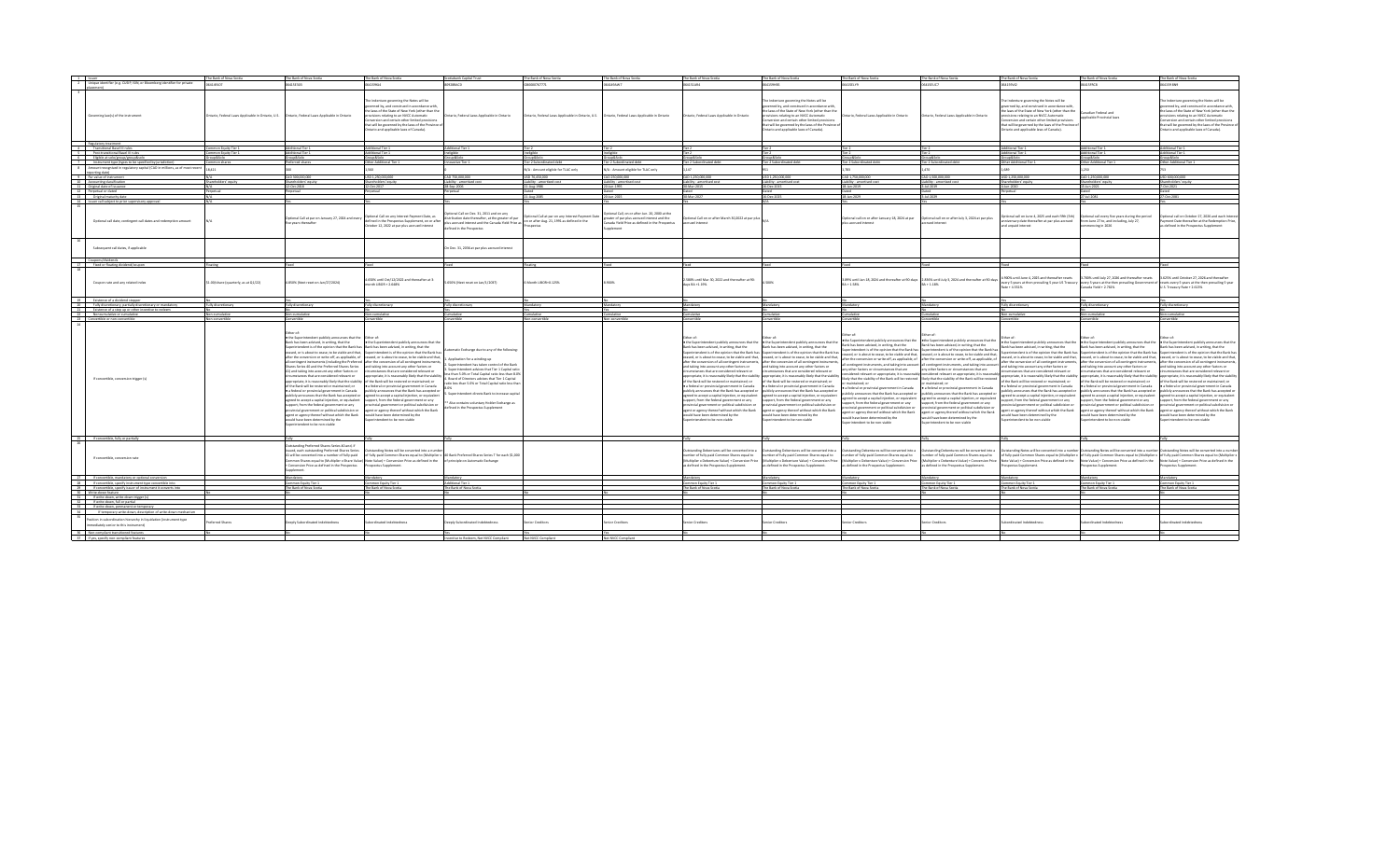|    | 1 Issuer                                                                                                                                                                               | The Bank of Nova Scotia                  | The Bank of Nova Scotia                  | The Bank of Nova Scotia             | The Bank of Nova Scotia                | The Bank of Nova Scotia               | The Bank of Nova Scotia               | The Bank of Nova Scotia               | The Bank of Nova Scotia                |
|----|----------------------------------------------------------------------------------------------------------------------------------------------------------------------------------------|------------------------------------------|------------------------------------------|-------------------------------------|----------------------------------------|---------------------------------------|---------------------------------------|---------------------------------------|----------------------------------------|
|    | 2 Unique identifier (ISIN)                                                                                                                                                             | US06417MLA17                             | US06417MSH96                             | AU3FN0065678                        | CA06415E4E25                           | CA06415EK460                          | CA06415EV939                          | CA06415EXV24                          | CA06415FFT45                           |
|    | 3 Governing law(s) of the instrument                                                                                                                                                   | Debt securities governed by New York Law | Debt securities governed by New York Law | Law of New South Wales, Australia   | Province of Ontario and Laws of Canada | rovince of Ontario and Laws of Canada | rovince of Ontario and Laws of Canada | rovince of Ontario and Laws of Canada | Province of Ontario and Laws of Canada |
|    | Means by which enforceability of section 13 of the TLAC term Sheet is<br>achieved (for other TLAC eligible instruments governed by foreign law)                                        | Contractual                              | Contractual                              | Contractual                         |                                        |                                       |                                       |                                       |                                        |
|    | Regulatory treatment                                                                                                                                                                   |                                          |                                          |                                     |                                        |                                       |                                       |                                       |                                        |
|    | <b>Transitional Basel III rules</b>                                                                                                                                                    |                                          |                                          |                                     |                                        |                                       |                                       |                                       |                                        |
|    | Post-transitional Basel III rules                                                                                                                                                      |                                          |                                          |                                     |                                        |                                       |                                       |                                       |                                        |
|    | Eligible at solo/group/group&solo                                                                                                                                                      | Group&Solo                               | Group&Solo                               | Group&Solo                          | Group&Solo                             | Group&Solo                            | Group&Solo                            | Group&Solo                            | Group&Solo                             |
|    | Instrument type (types to be specified by each jurisdiction)                                                                                                                           | Other TLAC Instruments                   | Other TLAC Instruments                   | Other TLAC Instruments              | Other TLAC Instruments                 | Other TLAC Instruments                | Other TLAC Instruments                | Other TLAC Instruments                | Other TLAC Instruments                 |
|    | Amount recognised in regulatory capital (Currency in million CAD, as of most<br>ecent reporting date)                                                                                  | N/A - Amount eligible for TLAC only      | N/A - Amount eligible for TLAC only      | N/A - Amount eligible for TLAC only | N/A - Amount eligible for TLAC only    | N/A - Amount eligible for TLAC only   | N/A - Amount eligible for TLAC only   | N/A - Amount eligible for TLAC only   | N/A - Amount eligible for TLAC only    |
|    | 9 Par value of instrument                                                                                                                                                              | USD, 50,000,000.00                       | USD, 60,000,000.00                       | AUD, 450,000,000.00                 | CAD, 1,700,000,000.00                  | CAD, 3,500,000,000.00                 | CAD, 1,750,000,000.00                 | CAD, 1,500,000,000.00                 | CAD, 2,250,000,000.00                  |
|    | 10 Accounting classification                                                                                                                                                           | Liability-amortised cost                 | Liability-amortised cost                 | Liability-amortised cost            | Liability-amortised cost               | Liability-amortised cost              | Liability-amortised cost              | Liability-amortised cost              | Liability-amortised cost               |
|    | 11 Original date of issuance                                                                                                                                                           | 10-Sep-2020                              | 29-Oct-2021                              | 20-Jan-2022                         | 15-Oct-2020                            | 11-Dec-2019                           | 31-Jan-2020                           | 23-Sep-2019                           | 08-Oct-2021                            |
|    | 12 Perpetual or dated                                                                                                                                                                  | Dated                                    | Dated                                    | Dated                               | Jated                                  | Dated                                 | ated                                  | Dated                                 | Dated                                  |
| 13 | Original maturity date                                                                                                                                                                 | 10-Mar-2023                              | 01-Nov-2024                              | 20-Jan-2027                         | 01-Nov-2027                            | 01-May-2023                           | 03-Feb-2025                           | 23-Sep-2024                           | 02-Nov-2026                            |
|    | 14 Issuer call subject to prior supervisory approval                                                                                                                                   | No                                       |                                          |                                     |                                        |                                       |                                       |                                       |                                        |
|    |                                                                                                                                                                                        |                                          |                                          |                                     |                                        |                                       |                                       |                                       |                                        |
| 16 | Optional call date/, contingent call dates and redemption amount                                                                                                                       |                                          |                                          |                                     |                                        |                                       |                                       |                                       |                                        |
|    | Subsequent call dates, if applicable                                                                                                                                                   |                                          |                                          |                                     |                                        |                                       |                                       |                                       |                                        |
|    | Coupons/dividends                                                                                                                                                                      |                                          |                                          |                                     |                                        |                                       |                                       |                                       |                                        |
|    | Fixed or floating dividend/coupon                                                                                                                                                      | Floating                                 | Floating                                 | Floating                            | ixed                                   | ixed                                  | ixed                                  | Fixed                                 | Fixed                                  |
|    | Coupon rate and any related index                                                                                                                                                      | SOFR INDEX +48bps                        | SOFR INDEX +36bps                        | BBSW 3M +87bps                      | FXD 1.40%                              | FXD 2.38%                             | XD 2.16%                              | FXD 2.49%                             | FXD 1.85%                              |
|    | Existence of a dividend stopper                                                                                                                                                        |                                          |                                          |                                     |                                        |                                       |                                       |                                       |                                        |
|    | Fully discretionary, partially discretionary or mandatory                                                                                                                              | Mandatory                                | Mandatory                                | Mandatory                           | Mandatory                              | Mandatory                             | Mandatory                             | Mandatory                             | Mandatory                              |
|    | Existence of step up or other incentive to redeem                                                                                                                                      |                                          |                                          |                                     |                                        |                                       |                                       |                                       |                                        |
|    | Noncumulative or cumulative                                                                                                                                                            | Cumulative                               | Cumulative                               | Cumulative                          | umulative                              | Cumulative                            | umulative                             | Cumulative                            | Cumulative                             |
|    | Convertible or non-convertible                                                                                                                                                         | Nonconvertible                           | Nonconvertible                           | Nonconvertible                      | Ionconvertible                         | Vonconvertible                        | onconvertible                         | Vonconvertible                        | Vonconvertible                         |
|    | If convertible, conversion trigger (s)                                                                                                                                                 |                                          |                                          |                                     |                                        |                                       |                                       |                                       |                                        |
|    | If convertible, fully or partially                                                                                                                                                     |                                          |                                          |                                     |                                        |                                       |                                       |                                       |                                        |
|    | If convertible, conversion rate                                                                                                                                                        |                                          |                                          |                                     |                                        |                                       |                                       |                                       |                                        |
|    | If convertible, mandatory or optional conversion                                                                                                                                       |                                          |                                          |                                     |                                        |                                       |                                       |                                       |                                        |
|    | If convertible, specify instrument type convertible into                                                                                                                               |                                          |                                          |                                     |                                        |                                       |                                       |                                       |                                        |
|    | If convertible, specify issuer of instrument it converts into                                                                                                                          |                                          |                                          |                                     |                                        |                                       |                                       |                                       |                                        |
|    |                                                                                                                                                                                        |                                          |                                          |                                     |                                        |                                       |                                       |                                       |                                        |
|    | Write-down feature<br>If write-down, write-down trigger(s)                                                                                                                             |                                          |                                          |                                     |                                        |                                       |                                       |                                       |                                        |
|    | If write-down, full or partial                                                                                                                                                         |                                          |                                          |                                     |                                        |                                       |                                       |                                       |                                        |
|    | If write-down, permanent or temporary                                                                                                                                                  |                                          |                                          |                                     |                                        |                                       |                                       |                                       |                                        |
|    | If temporary write-down, description of write-up mechanism                                                                                                                             |                                          |                                          |                                     |                                        |                                       |                                       |                                       |                                        |
|    | 34a Type of subordination                                                                                                                                                              | Exemption                                | Exemption                                | Exemption                           | Exemption                              | Exemption                             | Exemption                             | Exemption                             | Exemption                              |
|    | Position in subordination hierarchy in liquidation (specify instrument type<br>immediately senior to instrument in the insolvency creditor hierarchy of the<br>legal entity concerned) | Unsubordinated                           | Unsubordinated                           | Unsubordinated                      | Jnsubordinated                         | Jnsubordinated                        | nsubordinated                         | Jnsubordinated                        | Unsubordinated                         |
|    | 36 Non-Compliant transitioned features                                                                                                                                                 | No                                       | No                                       | No                                  |                                        |                                       |                                       |                                       |                                        |
|    | 37 If Yes, specify non-compliant features                                                                                                                                              |                                          |                                          |                                     |                                        |                                       |                                       |                                       |                                        |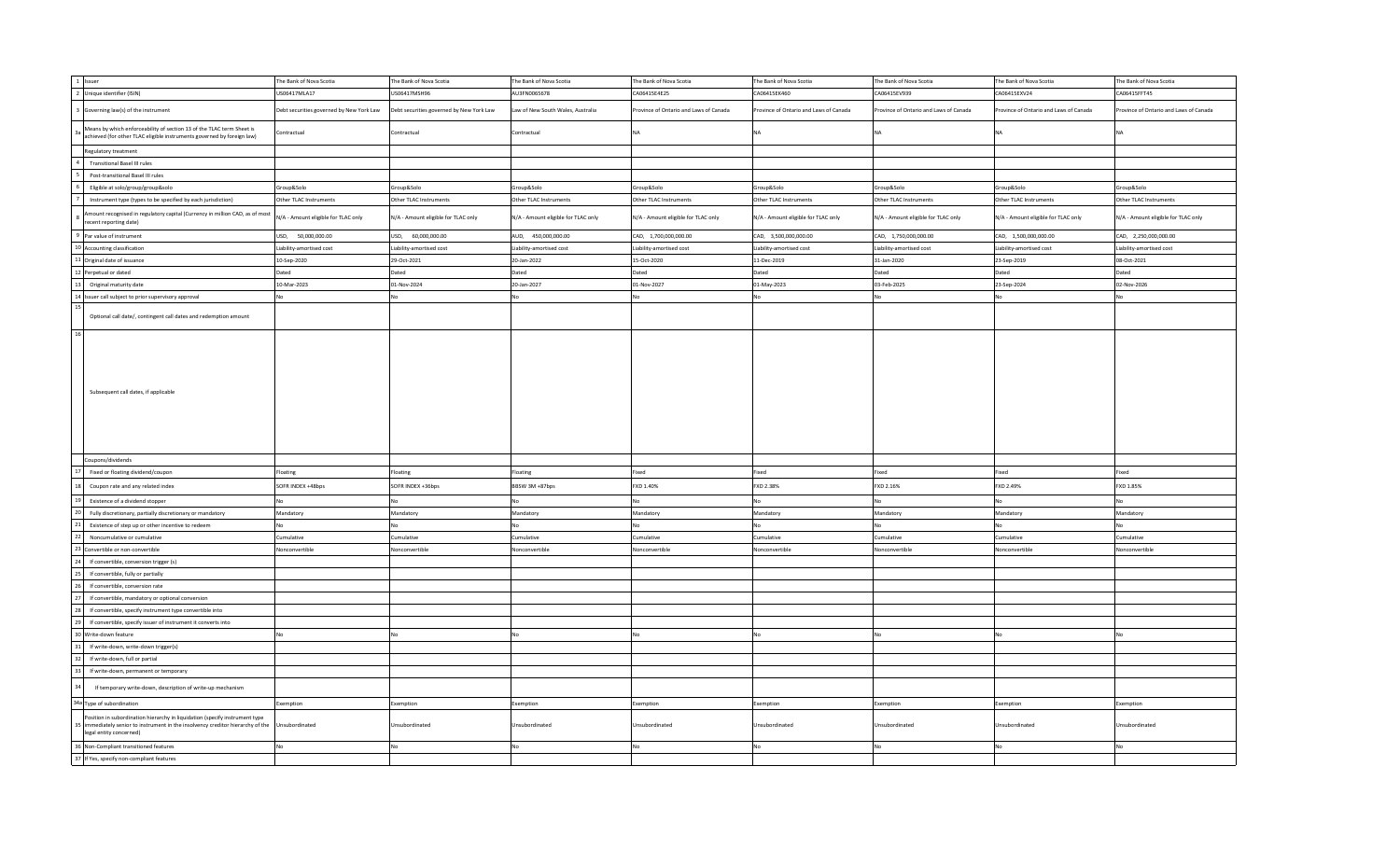| 1 Issuer                                                                                                                                                                               | he Bank of Nova Scotia                 | The Bank of Nova Scotia                | The Bank of Nova Scotia               | The Bank of Nova Scotia                | The Bank of Nova Scotia                  | The Bank of Nova Scotia                  | The Bank of Nova Scotia                  | The Bank of Nova Scotia                  |
|----------------------------------------------------------------------------------------------------------------------------------------------------------------------------------------|----------------------------------------|----------------------------------------|---------------------------------------|----------------------------------------|------------------------------------------|------------------------------------------|------------------------------------------|------------------------------------------|
| 2 Unique identifier (ISIN)                                                                                                                                                             | A06415FZC99                            | CA06415GAZ33                           | CH1121837251                          | CH1137407420                           | US0641593U89                             | US0641593V62                             | US0641593W46                             | US0641593X29                             |
| 3 Governing law(s) of the instrument                                                                                                                                                   | Province of Ontario and Laws of Canada | Province of Ontario and Laws of Canada | rovince of Ontario and Laws of Canada | Province of Ontario and Laws of Canada | Debt securities governed by New York Law | Debt securities governed by New York Law | Debt securities governed by New York Law | Debt securities governed by New York Law |
| Means by which enforceability of section 13 of the TLAC term Sheet is<br>achieved (for other TLAC eligible instruments governed by foreign law)                                        |                                        | <b>NA</b>                              | Contractual                           | Contractual                            | Contractual                              | Contractual                              | Contractual                              | Contractual                              |
| Regulatory treatment                                                                                                                                                                   |                                        |                                        |                                       |                                        |                                          |                                          |                                          |                                          |
| <b>Transitional Basel III rules</b>                                                                                                                                                    |                                        |                                        |                                       |                                        |                                          |                                          |                                          |                                          |
| Post-transitional Basel III rules                                                                                                                                                      |                                        |                                        |                                       |                                        |                                          |                                          |                                          |                                          |
| Eligible at solo/group/group&solo                                                                                                                                                      | Group&Solo                             | Group&Solo                             | Group&Solo                            | Group&Solo                             | Group&Solo                               | Group&Solo                               | Group&Solo                               | Group&Solo                               |
| Instrument type (types to be specified by each jurisdiction)                                                                                                                           | Other TLAC Instruments                 | Other TLAC Instruments                 | Other TLAC Instruments                | Other TLAC Instruments                 | Other TLAC Instruments                   | Other TLAC Instruments                   | Other TLAC Instruments                   | Other TLAC Instruments                   |
| mount recognised in regulatory capital (Currency in million CAD, as of most<br>ecent reporting date)                                                                                   | N/A - Amount eligible for TLAC only    | N/A - Amount eligible for TLAC only    | N/A - Amount eligible for TLAC only   | N/A - Amount eligible for TLAC only    | N/A - Amount eligible for TLAC only      | N/A - Amount eligible for TLAC only      | N/A - Amount eligible for TLAC only      | N/A - Amount eligible for TLAC only      |
| 9 Par value of instrument                                                                                                                                                              | CAD, 700,000,000.00                    | CAD, 2,000,000,000.00                  | CHF, 260,000,000.00                   | CHF, 175,000,000.00                    | USD, 950,000,000.00                      | USD, 300,000,000.00                      | USD, 650,000,000.00                      | USD, 1,250,000,000.00                    |
| 10 Accounting classification                                                                                                                                                           | Liability-amortised cost               | Liability-amortised cost               | Liability-amortised cost              | Liability-amortised cost               | Liability-amortised cost                 | Liability-amortised cost                 | Liability-amortised cost                 | Liability-amortised cost                 |
| 11 Original date of issuance                                                                                                                                                           | 15-Jul-2021                            | 10-Jan-2022                            | 30-Jul-2021                           | 25-Oct-2021                            | 02-Mar-2021                              | 02-Mar-2021                              | 19-Apr-2021                              | 19-Apr-2021                              |
| 12 Perpetual or dated                                                                                                                                                                  | Dated                                  | Dated                                  | Dated                                 | Dated                                  | Dated                                    | Dated                                    | Dated                                    | Dated                                    |
| Original maturity date<br>12                                                                                                                                                           | 04-Aug-2026                            | 10-Jan-2025                            | 30-Jul-2031                           | 25-Oct-2028                            | 02-Mar-2026                              | 02-Mar-2026                              | 15-Apr-2024                              | 15-Apr-2024                              |
| 14 Issuer call subject to prior supervisory approval                                                                                                                                   |                                        | No                                     | No                                    | No                                     | No                                       |                                          | N٥                                       |                                          |
|                                                                                                                                                                                        |                                        |                                        |                                       |                                        |                                          |                                          |                                          |                                          |
| Optional call date/, contingent call dates and redemption amount<br>16                                                                                                                 |                                        |                                        |                                       |                                        |                                          |                                          |                                          |                                          |
| Subsequent call dates, if applicable                                                                                                                                                   |                                        |                                        |                                       |                                        |                                          |                                          |                                          |                                          |
| Coupons/dividends                                                                                                                                                                      |                                        |                                        |                                       |                                        |                                          |                                          |                                          |                                          |
| Fixed or floating dividend/coupon                                                                                                                                                      | Floating                               | Fixed                                  | Fixed                                 | Fixed                                  | Fixed                                    | Floating                                 | Floating                                 | Fixed                                    |
| Coupon rate and any related index                                                                                                                                                      | CORRA +54bps                           | FXD 1.95%                              | FXD 0.30%                             | FXD 0.15%                              | FXD 1.05%                                | SOFR INDEX +54.5bps                      | SOFR INDEX +44.5bps                      | FXD 0.70%                                |
| Existence of a dividend stopper                                                                                                                                                        |                                        | No                                     | No                                    | No                                     |                                          |                                          |                                          |                                          |
| Fully discretionary, partially discretionary or mandatory                                                                                                                              |                                        | Mandatory                              | Mandatory                             | Mandatory                              | Mandatory                                | Mandatory                                | Mandatory                                | Mandatory                                |
| Existence of step up or other incentive to redeem                                                                                                                                      |                                        | No                                     | No                                    | No                                     |                                          |                                          |                                          |                                          |
| Noncumulative or cumulative                                                                                                                                                            |                                        | Cumulative                             | Cumulative                            | Cumulative                             | Cumulative                               | Cumulative                               | Cumulative                               | Cumulative                               |
|                                                                                                                                                                                        |                                        |                                        |                                       |                                        |                                          |                                          |                                          |                                          |
| Convertible or non-convertible                                                                                                                                                         | Nonconvertible                         | Nonconvertible                         | Nonconvertible                        | Nonconvertible                         | Nonconvertible                           | Vonconvertible                           | Nonconvertible                           | Vonconvertible                           |
| If convertible, conversion trigger (s)                                                                                                                                                 |                                        |                                        |                                       |                                        |                                          |                                          |                                          |                                          |
| If convertible, fully or partially                                                                                                                                                     |                                        |                                        |                                       |                                        |                                          |                                          |                                          |                                          |
| If convertible, conversion rate                                                                                                                                                        |                                        |                                        |                                       |                                        |                                          |                                          |                                          |                                          |
| If convertible, mandatory or optional conversion                                                                                                                                       |                                        |                                        |                                       |                                        |                                          |                                          |                                          |                                          |
| If convertible, specify instrument type convertible into                                                                                                                               |                                        |                                        |                                       |                                        |                                          |                                          |                                          |                                          |
| If convertible, specify issuer of instrument it converts into                                                                                                                          |                                        |                                        |                                       |                                        |                                          |                                          |                                          |                                          |
| Write-down feature                                                                                                                                                                     |                                        | <b>No</b>                              | No                                    | No                                     |                                          |                                          |                                          |                                          |
| If write-down, write-down trigger(s)                                                                                                                                                   |                                        |                                        |                                       |                                        |                                          |                                          |                                          |                                          |
| If write-down, full or partial                                                                                                                                                         |                                        |                                        |                                       |                                        |                                          |                                          |                                          |                                          |
| If write-down, permanent or temporary                                                                                                                                                  |                                        |                                        |                                       |                                        |                                          |                                          |                                          |                                          |
| If temporary write-down, description of write-up mechanism                                                                                                                             |                                        |                                        |                                       |                                        |                                          |                                          |                                          |                                          |
| 34a Type of subordination                                                                                                                                                              | Exemption                              | Exemption                              | Exemption                             | Exemption                              | Exemption                                | Exemption                                | Exemption                                | Exemption                                |
| Position in subordination hierarchy in liquidation (specify instrument type<br>immediately senior to instrument in the insolvency creditor hierarchy of the<br>legal entity concerned) | Unsubordinated                         | Unsubordinated                         | Unsubordinated                        | Unsubordinated                         | Unsubordinated                           | Jnsubordinated                           | Unsubordinated                           | Jnsubordinated                           |
| 36 Non-Compliant transitioned features                                                                                                                                                 | No                                     | No.                                    | No                                    | No                                     | No                                       |                                          | No                                       | N٥                                       |
| 37 If Yes, specify non-compliant features                                                                                                                                              |                                        |                                        |                                       |                                        |                                          |                                          |                                          |                                          |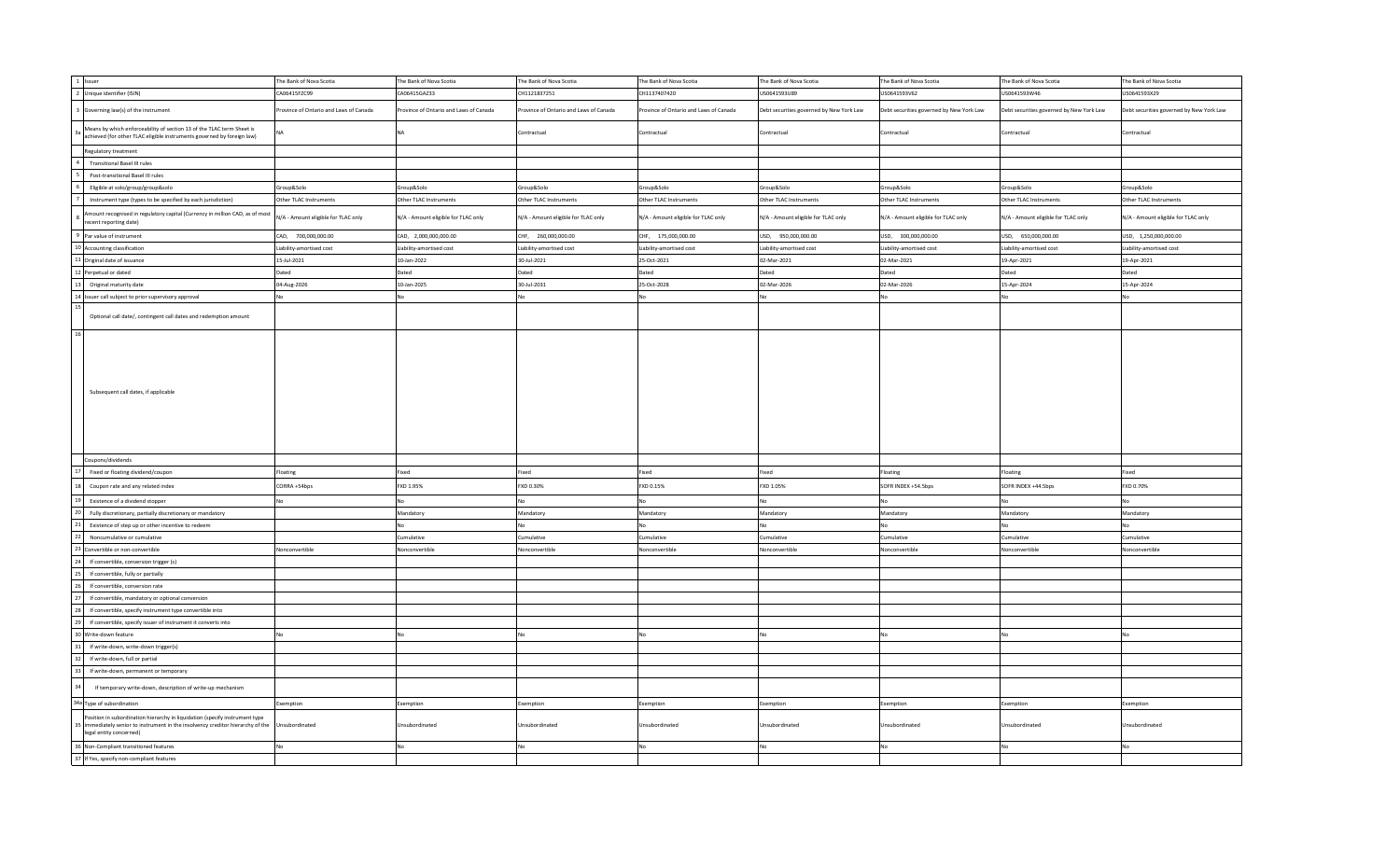|    | 1 Issuer                                                                                                                                                                               | The Bank of Nova Scotia                  | The Bank of Nova Scotia                  | The Bank of Nova Scotia                  | The Bank of Nova Scotia                  | The Bank of Nova Scotia                  | The Bank of Nova Scotia                  | The Bank of Nova Scotia                  | The Bank of Nova Scotia                  |
|----|----------------------------------------------------------------------------------------------------------------------------------------------------------------------------------------|------------------------------------------|------------------------------------------|------------------------------------------|------------------------------------------|------------------------------------------|------------------------------------------|------------------------------------------|------------------------------------------|
|    | 2 Unique identifier (ISIN)                                                                                                                                                             | US0641594A17                             | US0641594B99                             | US0641596E11                             | US0641596F85                             | JS0641598J89                             | US0641598K52                             | US0641598L36                             | US0641598M19                             |
|    | 3 Governing law(s) of the instrument                                                                                                                                                   | Debt securities governed by New York Law | Debt securities governed by New York Law | Debt securities governed by New York Law | Debt securities governed by New York Law | Debt securities governed by New York Law | Debt securities governed by New York Law | Debt securities governed by New York Law | Debt securities governed by New York Law |
|    | Means by which enforceability of section 13 of the TLAC term Sheet is<br>achieved (for other TLAC eligible instruments governed by foreign law)                                        | Contractual                              | Contractual                              | Contractual                              | Contractual                              | Contractual                              | Contractual                              | Contractual                              | Contractual                              |
|    | Regulatory treatment                                                                                                                                                                   |                                          |                                          |                                          |                                          |                                          |                                          |                                          |                                          |
|    | <b>Transitional Basel III rules</b>                                                                                                                                                    |                                          |                                          |                                          |                                          |                                          |                                          |                                          |                                          |
|    | Post-transitional Basel III rules                                                                                                                                                      |                                          |                                          |                                          |                                          |                                          |                                          |                                          |                                          |
|    | Eligible at solo/group/group&solo                                                                                                                                                      | Group&Solo                               | Group&Solo                               | Group&Solo                               | Group&Solo                               | Group&Solo                               | Group&Solo                               | Group&Solo                               | Group&Solo                               |
|    | Instrument type (types to be specified by each jurisdiction)                                                                                                                           | Other TLAC Instruments                   | Other TLAC Instruments                   | Other TLAC Instruments                   | Other TLAC Instruments                   | Other TLAC Instruments                   | Other TLAC Instruments                   | Other TLAC Instruments                   | Other TLAC Instruments                   |
|    | Amount recognised in regulatory capital (Currency in million CAD, as of most<br>ecent reporting date)                                                                                  | N/A - Amount eligible for TLAC only      | N/A - Amount eligible for TLAC only      | N/A - Amount eligible for TLAC only      | N/A - Amount eligible for TLAC only      | N/A - Amount eligible for TLAC only      | N/A - Amount eligible for TLAC only      | N/A - Amount eligible for TLAC only      | N/A - Amount eligible for TLAC only      |
|    | 9 Par value of instrument                                                                                                                                                              | USD, 750,000,000.00                      | USD, 650,000,000.00                      | USD, 1,000,000,000.00                    | USD, 650,000,000.00                      | USD, 1,100,000,000.00                    | USD, 900,000,000.00                      | USD, 600,000,000.00                      | USD, 300,000,000.00                      |
|    | 10 Accounting classification                                                                                                                                                           | Liability-amortised cost                 | Liability-amortised cost                 | Liability-amortised cost                 | Liability-amortised cost                 | Liability-amortised cost                 | Liability-amortised cost                 | Liability-amortised cost                 | Liability-amortised cost                 |
|    | 11 Original date of issuance                                                                                                                                                           | 24-Jun-2021                              | 24-Jun-2021                              | 03-Aug-2021                              | 03-Aug-2021                              | 15-Sep-2021                              | 15-Sep-2021                              | 15-Sep-2021                              | 15-Sep-2021                              |
|    | 12 Perpetual or dated                                                                                                                                                                  | Dated                                    | Dated                                    | Dated                                    | Dated                                    | Dated                                    | Dated                                    | Dated                                    | Dated                                    |
| 13 | Original maturity date                                                                                                                                                                 | 24-Jun-2026                              | 01-Aug-2031                              | 31-Jul-2024                              | 31-Jul-2024                              | 15-Sep-2023                              | 15-Sep-2026                              | 15-Sep-2023                              | 15-Sep-2026                              |
|    | 14 Issuer call subject to prior supervisory approval                                                                                                                                   | No.                                      | No                                       | No                                       |                                          |                                          | No                                       |                                          |                                          |
|    |                                                                                                                                                                                        |                                          |                                          |                                          |                                          |                                          |                                          |                                          |                                          |
| 16 | Optional call date/, contingent call dates and redemption amount                                                                                                                       |                                          |                                          |                                          |                                          |                                          |                                          |                                          |                                          |
|    | Subsequent call dates, if applicable                                                                                                                                                   |                                          |                                          |                                          |                                          |                                          |                                          |                                          |                                          |
|    | Coupons/dividends                                                                                                                                                                      |                                          |                                          |                                          |                                          |                                          |                                          |                                          |                                          |
|    | Fixed or floating dividend/coupon                                                                                                                                                      | Fixed                                    | Fixed                                    | Fixed                                    | Floating                                 | ixed                                     | Fixed                                    | Floating                                 | Floating                                 |
|    | Coupon rate and any related index                                                                                                                                                      | FXD 1.35%                                | FXD 2.15%                                | FXD 0.65%                                | SOFR O/N +38bps                          | FXD 0.40%                                | FXD 1.30%                                | SOFR O/N +26bps                          | SOFR O/N +61bps                          |
|    | Existence of a dividend stopper                                                                                                                                                        | No                                       | <b>No</b>                                | No                                       |                                          |                                          | No                                       |                                          |                                          |
|    | Fully discretionary, partially discretionary or mandatory                                                                                                                              | Mandatory                                | Mandatory                                | Mandatory                                | Mandatory                                | Mandatory                                | Mandatory                                | Mandatory                                | Mandatory                                |
|    | Existence of step up or other incentive to redeem                                                                                                                                      | <b>No</b>                                | No                                       | No                                       |                                          |                                          | No                                       |                                          |                                          |
|    | Noncumulative or cumulative                                                                                                                                                            | Cumulative                               | Cumulative                               | Cumulative                               | Cumulative                               | umulative                                | Cumulative                               | Cumulative                               | Cumulative                               |
|    | 3 Convertible or non-convertible                                                                                                                                                       | Nonconvertible                           | Nonconvertible                           | Nonconvertible                           | Nonconvertible                           | onconvertible                            | Nonconvertible                           | Vonconvertible                           | Nonconvertible                           |
|    | If convertible, conversion trigger (s)                                                                                                                                                 |                                          |                                          |                                          |                                          |                                          |                                          |                                          |                                          |
|    | If convertible, fully or partially                                                                                                                                                     |                                          |                                          |                                          |                                          |                                          |                                          |                                          |                                          |
|    | If convertible, conversion rate                                                                                                                                                        |                                          |                                          |                                          |                                          |                                          |                                          |                                          |                                          |
|    | If convertible, mandatory or optional conversion                                                                                                                                       |                                          |                                          |                                          |                                          |                                          |                                          |                                          |                                          |
|    | If convertible, specify instrument type convertible into                                                                                                                               |                                          |                                          |                                          |                                          |                                          |                                          |                                          |                                          |
|    | If convertible, specify issuer of instrument it converts into                                                                                                                          |                                          |                                          |                                          |                                          |                                          |                                          |                                          |                                          |
|    |                                                                                                                                                                                        |                                          |                                          |                                          |                                          |                                          |                                          |                                          |                                          |
|    | 0 Write-down feature                                                                                                                                                                   | No                                       | No                                       | <b>No</b>                                |                                          |                                          | No                                       |                                          |                                          |
|    | If write-down, write-down trigger(s)                                                                                                                                                   |                                          |                                          |                                          |                                          |                                          |                                          |                                          |                                          |
|    | If write-down, full or partial                                                                                                                                                         |                                          |                                          |                                          |                                          |                                          |                                          |                                          |                                          |
|    | If write-down, permanent or temporary                                                                                                                                                  |                                          |                                          |                                          |                                          |                                          |                                          |                                          |                                          |
|    | If temporary write-down, description of write-up mechanism                                                                                                                             |                                          |                                          |                                          |                                          |                                          |                                          |                                          |                                          |
|    | 34a Type of subordination                                                                                                                                                              | Exemption                                | Exemption                                | Exemption                                | Exemption                                | Exemption                                | Exemption                                | Exemption                                | Exemption                                |
|    | Position in subordination hierarchy in liquidation (specify instrument type<br>immediately senior to instrument in the insolvency creditor hierarchy of the<br>legal entity concerned) | Unsubordinated                           | Unsubordinated                           | Unsubordinated                           | Unsubordinated                           | Jnsubordinated                           | Unsubordinated                           | Jnsubordinated                           | Unsubordinated                           |
|    | 36 Non-Compliant transitioned features                                                                                                                                                 | No                                       | No                                       | No                                       | No.                                      |                                          | No                                       | N٥                                       |                                          |
|    | 37 If Yes, specify non-compliant features                                                                                                                                              |                                          |                                          |                                          |                                          |                                          |                                          |                                          |                                          |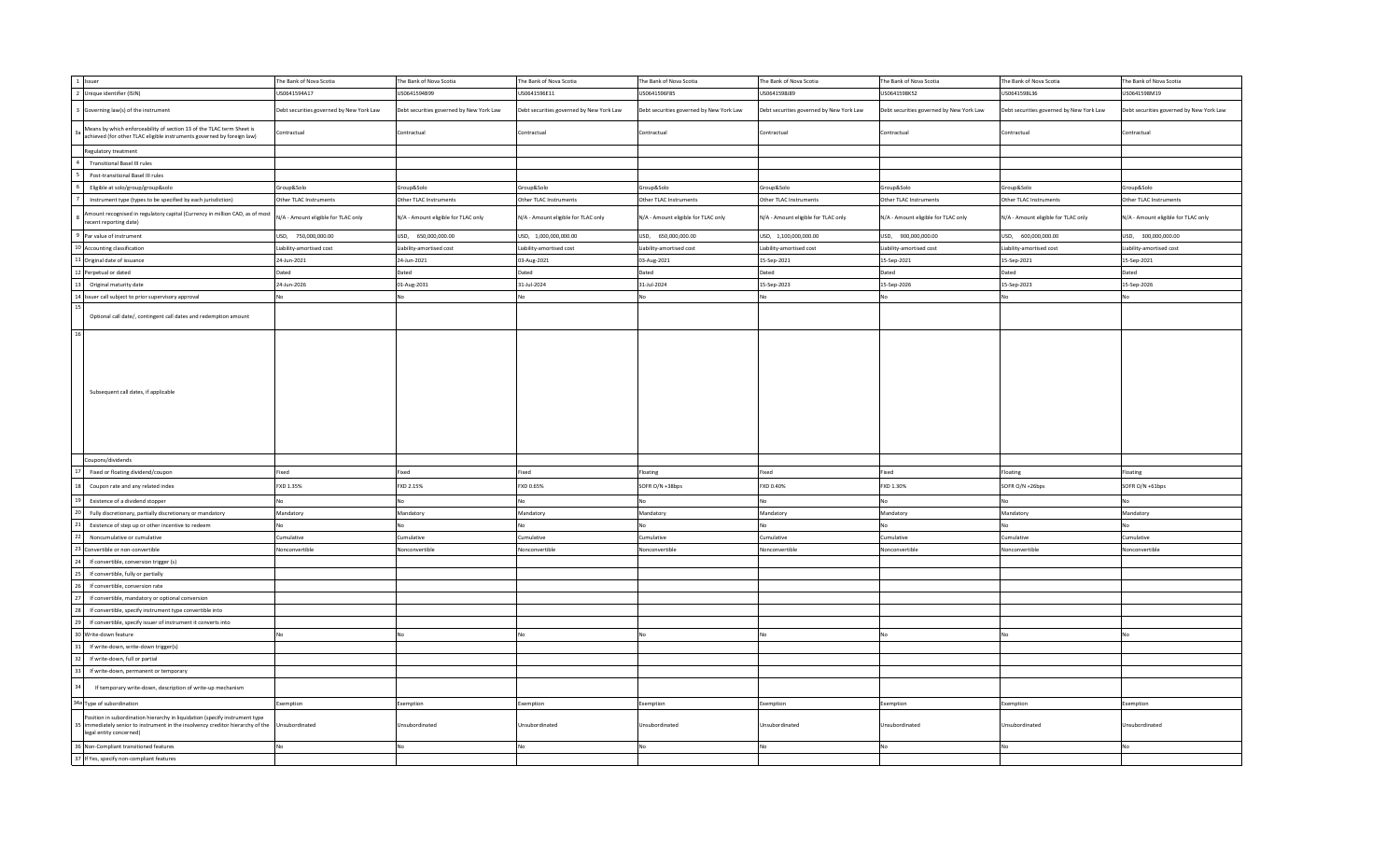|    | 1 Issuer                                                                                                                                                                               | The Bank of Nova Scotia                  | The Bank of Nova Scotia                        | The Bank of Nova Scotia                  | The Bank of Nova Scotia                        | The Bank of Nova Scotia                  | The Bank of Nova Scotia                  | The Bank of Nova Scotia                  | The Bank of Nova Scotia                  |
|----|----------------------------------------------------------------------------------------------------------------------------------------------------------------------------------------|------------------------------------------|------------------------------------------------|------------------------------------------|------------------------------------------------|------------------------------------------|------------------------------------------|------------------------------------------|------------------------------------------|
|    | 2 Unique identifier (ISIN)                                                                                                                                                             | US064159MK98                             | US064159QD10                                   | US064159QE92                             | US064159SH06                                   | US064159TE65                             | US064159TF31                             | US064159VK97                             | US064159VL70                             |
|    | 3 Governing law(s) of the instrument                                                                                                                                                   | Debt securities governed by New York Law | Debt securities governed by New York Law       | Debt securities governed by New York Law | Debt securities governed by New York Law       | Debt securities governed by New York Law | Debt securities governed by New York Law | Debt securities governed by New York Law | Debt securities governed by New York Law |
|    | Means by which enforceability of section 13 of the TLAC term Sheet is<br>achieved (for other TLAC eligible instruments governed by foreign law)                                        | Contractual                              | Contractual                                    | Contractual                              | Contractual                                    | Contractual                              | Contractual                              | Contractual                              | Contractual                              |
|    | Regulatory treatment                                                                                                                                                                   |                                          |                                                |                                          |                                                |                                          |                                          |                                          |                                          |
|    | <b>Transitional Basel III rules</b>                                                                                                                                                    |                                          |                                                |                                          |                                                |                                          |                                          |                                          |                                          |
|    | Post-transitional Basel III rules                                                                                                                                                      |                                          |                                                |                                          |                                                |                                          |                                          |                                          |                                          |
|    | Eligible at solo/group/group&solo                                                                                                                                                      | Group&Solo                               | Group&Solo                                     | Group&Solo                               | Group&Solo                                     | Group&Solo                               | Group&Solo                               | Group&Solo                               | Group&Solo                               |
|    | Instrument type (types to be specified by each jurisdiction)                                                                                                                           | Other TLAC Instruments                   | Other TLAC Instruments                         | Other TLAC Instruments                   | Other TLAC Instruments                         | Other TLAC Instruments                   | Other TLAC Instruments                   | Other TLAC Instruments                   | Other TLAC Instruments                   |
|    | Amount recognised in regulatory capital (Currency in million CAD, as of most<br>ecent reporting date)                                                                                  | N/A - Amount eligible for TLAC only      | No longer TLAC eligible (less than < 365 days) | N/A - Amount eligible for TLAC only      | No longer TLAC eligible (less than < 365 days) | N/A - Amount eligible for TLAC only      | N/A - Amount eligible for TLAC only      | N/A - Amount eligible for TLAC only      | N/A - Amount eligible for TLAC only      |
|    | 9 Par value of instrument                                                                                                                                                              | USD, 1,250,000,000.00                    | USD, 500,000,000.00                            | USD, 1,250,000,000.00                    | USD, 1,000,000,000.00                          | USD, 1,000,000,000.00                    | USD, 1,250,000,000.00                    | USD, 1,250,000,000.00                    | USD, 1,000,000,000.00                    |
|    | 10 Accounting classification                                                                                                                                                           | Liability-amortised cost                 | Liability-amortised cost                       | Liability-amortised cost                 | Liability-amortised cost                       | Liability-amortised cost                 | Liability-amortised cost                 | Liability-amortised cost                 | Liability-amortised cost                 |
|    | 11 Original date of issuance                                                                                                                                                           | 11-Feb-2019                              | 18-Jul-2019                                    | 29-Jul-2019                              | 15-Oct-2019                                    | 10-Jan-2020                              | 10-Jan-2020                              | 16-Apr-2020                              | 11-Jun-2020                              |
|    | 12 Perpetual or dated                                                                                                                                                                  | Dated                                    | Dated                                          | Dated                                    | Dated                                          | Dated                                    | Dated                                    | Dated                                    | Dated                                    |
| 13 | Original maturity date                                                                                                                                                                 | 11-Feb-2024                              | 18-Jan-2023                                    | 03-Aug-2026                              | 15-Nov-2022                                    | 01-Feb-2023                              | 03-Feb-2025                              | 01-May-2023                              | 11-Jun-2025                              |
|    |                                                                                                                                                                                        |                                          |                                                |                                          |                                                |                                          |                                          |                                          |                                          |
| 15 | 14 Issuer call subject to prior supervisory approval                                                                                                                                   | No.                                      | No                                             | No                                       |                                                |                                          | N٥                                       |                                          |                                          |
|    | Optional call date/, contingent call dates and redemption amount                                                                                                                       |                                          |                                                |                                          |                                                |                                          |                                          |                                          |                                          |
| 16 | Subsequent call dates, if applicable                                                                                                                                                   |                                          |                                                |                                          |                                                |                                          |                                          |                                          |                                          |
|    | Coupons/dividends                                                                                                                                                                      |                                          |                                                |                                          |                                                |                                          |                                          |                                          |                                          |
|    | Fixed or floating dividend/coupon                                                                                                                                                      | Fixed                                    | Fixed                                          | Fixed                                    | Fixed                                          | ixed                                     | Fixed                                    | Fixed                                    | Fixed                                    |
|    | Coupon rate and any related index                                                                                                                                                      | FXD 3.40%                                | FXD 2.38%                                      | FXD 2.70%                                | FXD 2.00%                                      | FXD 1.95%                                | FXD 2.20%                                | FXD 1.63%                                | FXD 1.30%                                |
|    | Existence of a dividend stopper                                                                                                                                                        | No                                       | No                                             | No                                       |                                                |                                          |                                          |                                          |                                          |
|    | Fully discretionary, partially discretionary or mandatory                                                                                                                              | Mandatory                                | Mandatory                                      | Mandatory                                | Mandatory                                      | Mandatory                                | Mandatory                                | Mandatory                                | Mandatory                                |
|    | Existence of step up or other incentive to redeem                                                                                                                                      | No                                       | No                                             | <b>No</b>                                |                                                |                                          | No                                       |                                          |                                          |
|    | Noncumulative or cumulative                                                                                                                                                            | Cumulative                               | Cumulative                                     | Cumulative                               | Cumulative                                     | <b>Lumulative</b>                        | Cumulative                               | Cumulative                               | Cumulative                               |
|    | Convertible or non-convertible                                                                                                                                                         | Nonconvertible                           | Nonconvertible                                 | Nonconvertible                           | Nonconvertible                                 | Vonconvertible                           | Nonconvertible                           | Nonconvertible                           | Vonconvertible                           |
|    | If convertible, conversion trigger (s)                                                                                                                                                 |                                          |                                                |                                          |                                                |                                          |                                          |                                          |                                          |
|    | If convertible, fully or partially                                                                                                                                                     |                                          |                                                |                                          |                                                |                                          |                                          |                                          |                                          |
|    | If convertible, conversion rate                                                                                                                                                        |                                          |                                                |                                          |                                                |                                          |                                          |                                          |                                          |
|    | If convertible, mandatory or optional conversion                                                                                                                                       |                                          |                                                |                                          |                                                |                                          |                                          |                                          |                                          |
|    | If convertible, specify instrument type convertible into                                                                                                                               |                                          |                                                |                                          |                                                |                                          |                                          |                                          |                                          |
|    | If convertible, specify issuer of instrument it converts into                                                                                                                          |                                          |                                                |                                          |                                                |                                          |                                          |                                          |                                          |
|    |                                                                                                                                                                                        |                                          |                                                |                                          |                                                |                                          |                                          |                                          |                                          |
|    | Write-down feature                                                                                                                                                                     | No                                       | <b>No</b>                                      | No                                       |                                                |                                          |                                          |                                          |                                          |
|    | If write-down, write-down trigger(s)                                                                                                                                                   |                                          |                                                |                                          |                                                |                                          |                                          |                                          |                                          |
|    | If write-down, full or partial                                                                                                                                                         |                                          |                                                |                                          |                                                |                                          |                                          |                                          |                                          |
|    | If write-down, permanent or temporary                                                                                                                                                  |                                          |                                                |                                          |                                                |                                          |                                          |                                          |                                          |
|    | If temporary write-down, description of write-up mechanism                                                                                                                             |                                          |                                                |                                          |                                                |                                          |                                          |                                          |                                          |
|    | 34a Type of subordination                                                                                                                                                              | Exemption                                | Exemption                                      | Exemption                                | Exemption                                      | Exemption                                | Exemption                                | Exemption                                | Exemption                                |
|    | Position in subordination hierarchy in liquidation (specify instrument type<br>immediately senior to instrument in the insolvency creditor hierarchy of the<br>legal entity concerned) | Unsubordinated                           | Unsubordinated                                 | Unsubordinated                           | Unsubordinated                                 | Unsubordinated                           | Unsubordinated                           | Jnsubordinated                           | Jnsubordinated                           |
|    | 36 Non-Compliant transitioned features                                                                                                                                                 | No                                       | No                                             | No                                       | No                                             |                                          | No                                       | No                                       | N٥                                       |
|    | 37 If Yes, specify non-compliant features                                                                                                                                              |                                          |                                                |                                          |                                                |                                          |                                          |                                          |                                          |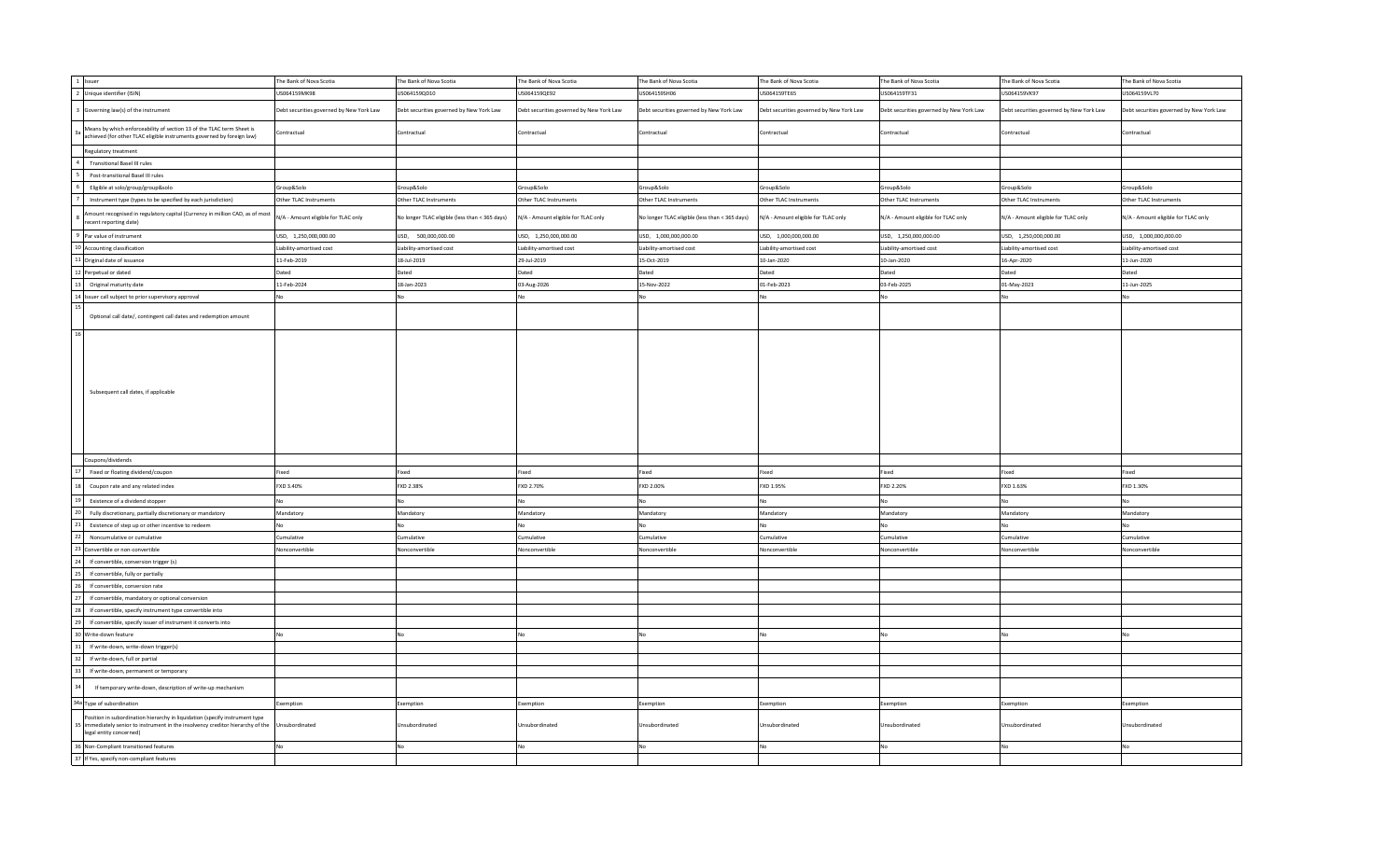|    | 1 Issuer                                                                                                                                                                               | The Bank of Nova Scotia                  | The Bank of Nova Scotia                  | The Bank of Nova Scotia                  | The Bank of Nova Scotia                  | The Bank of Nova Scotia                  | The Bank of Nova Scotia                  | The Bank of Nova Scotia                  | The Bank of Nova Scotia              |
|----|----------------------------------------------------------------------------------------------------------------------------------------------------------------------------------------|------------------------------------------|------------------------------------------|------------------------------------------|------------------------------------------|------------------------------------------|------------------------------------------|------------------------------------------|--------------------------------------|
|    | 2 Unique identifier (ISIN)                                                                                                                                                             | US064159VM53                             | US064159YM27                             | US064159YN00                             | US06417XAA90                             | JS06417XAB73                             | US06417XAD30                             | US06417XAE13                             | XS1952159520                         |
|    | 3 Governing law(s) of the instrument                                                                                                                                                   | Debt securities governed by New York Law | Debt securities governed by New York Law | Debt securities governed by New York Law | Debt securities governed by New York Law | Debt securities governed by New York Law | Debt securities governed by New York Law | Debt securities governed by New York Law | ovince of Ontario and Laws of Canada |
|    | Means by which enforceability of section 13 of the TLAC term Sheet is<br>achieved (for other TLAC eligible instruments governed by foreign law)                                        | Contractual                              | Contractual                              | Contractual                              | Contractual                              | Contractual                              | Contractual                              | Contractual                              | Contractual                          |
|    | Regulatory treatment                                                                                                                                                                   |                                          |                                          |                                          |                                          |                                          |                                          |                                          |                                      |
|    | <b>Transitional Basel III rules</b>                                                                                                                                                    |                                          |                                          |                                          |                                          |                                          |                                          |                                          |                                      |
|    | Post-transitional Basel III rules                                                                                                                                                      |                                          |                                          |                                          |                                          |                                          |                                          |                                          |                                      |
|    | Eligible at solo/group/group&solo                                                                                                                                                      | Group&Solo                               | Group&Solo                               | Group&Solo                               | Group&Solo                               | Group&Solo                               | Group&Solo                               | Group&Solo                               | Group&Solo                           |
|    | Instrument type (types to be specified by each jurisdiction)                                                                                                                           | Other TLAC Instruments                   | Other TLAC Instruments                   | Other TLAC Instruments                   | Other TLAC Instruments                   | Other TLAC Instruments                   | Other TLAC Instruments                   | Other TLAC Instruments                   | Other TLAC Instruments               |
|    | Amount recognised in regulatory capital (Currency in million CAD, as of most<br>ecent reporting date)                                                                                  | N/A - Amount eligible for TLAC only      | N/A - Amount eligible for TLAC only      | N/A - Amount eligible for TLAC only      | N/A - Amount eligible for TLAC only      | N/A - Amount eligible for TLAC only      | N/A - Amount eligible for TLAC only      | N/A - Amount eligible for TLAC only      | N/A - Amount eligible for TLAC only  |
|    | 9 Par value of instrument                                                                                                                                                              | USD, 300,000,000.00                      | USD, 650,000,000.00                      | USD, 1,600,000,000.00                    | USD, 300,000,000.00                      | USD, 1,350,000,000.00                    | USD, 750,000,000.00                      | USD, 850,000,000.00                      | USD, 50,000,000.00                   |
|    | 10 Accounting classification                                                                                                                                                           | Liability-amortised cost                 | Liability-amortised cost                 | Liability-amortised cost                 | Liability-amortised cost                 | Liability-amortised cost                 | Liability-amortised cost                 | Liability-amortised cost                 | Liability-amortised cost             |
|    | 11 Original date of issuance                                                                                                                                                           | 15-Jun-2020                              | 16-Sep-2020                              | 16-Sep-2020                              | 10-Jan-2022                              | 10-Jan-2022                              | 10-Jan-2022                              | 10-Jan-2022                              | 15-Feb-2019                          |
|    | 12 Perpetual or dated                                                                                                                                                                  | Dated                                    | Dated                                    | Dated                                    | Dated                                    | Dated                                    | Dated                                    | Dated                                    | Dated                                |
| 13 | Original maturity date                                                                                                                                                                 | 15-Jun-2023                              | 15-Sep-2023                              | 15-Sep-2023                              | 10-Jan-2025                              | 10-Jan-2025                              | 02-Feb-2027                              | 02-Feb-2032                              | 15-Feb-2029                          |
|    | 14 Issuer call subject to prior supervisory approval                                                                                                                                   | No.                                      | No                                       | No                                       |                                          |                                          | No                                       |                                          |                                      |
|    |                                                                                                                                                                                        |                                          |                                          |                                          |                                          |                                          |                                          |                                          |                                      |
| 16 | Optional call date/, contingent call dates and redemption amount                                                                                                                       |                                          |                                          |                                          |                                          |                                          |                                          |                                          |                                      |
|    | Subsequent call dates, if applicable                                                                                                                                                   |                                          |                                          |                                          |                                          |                                          |                                          |                                          |                                      |
|    | Coupons/dividends                                                                                                                                                                      |                                          |                                          |                                          |                                          |                                          |                                          |                                          |                                      |
|    | Fixed or floating dividend/coupon                                                                                                                                                      | Fixed                                    | Fixed                                    | Floating                                 | Floating                                 | ixed                                     | Fixed                                    | Fixed                                    | Fixed                                |
|    | Coupon rate and any related index                                                                                                                                                      | FXD 0.80%                                | FXD 0.55%                                | SOFR INDEX +55bps                        | SOFR O/N +46bps                          | FXD 1.45%                                | FXD 1.95%                                | FXD 2.45%                                | FXD 3.56%                            |
|    | Existence of a dividend stopper                                                                                                                                                        | No                                       | <b>No</b>                                | No                                       |                                          |                                          | No                                       |                                          |                                      |
|    | Fully discretionary, partially discretionary or mandatory                                                                                                                              | Mandatory                                | Mandatory                                | Mandatory                                | Mandatory                                | Mandatory                                | Mandatory                                | Mandatory                                | Mandatory                            |
|    | Existence of step up or other incentive to redeem                                                                                                                                      | <b>No</b>                                | No                                       | No                                       |                                          |                                          | No                                       |                                          |                                      |
|    | Noncumulative or cumulative                                                                                                                                                            | Cumulative                               | Cumulative                               | Cumulative                               | Cumulative                               | umulative                                | Cumulative                               | Cumulative                               | Cumulative                           |
|    | 3 Convertible or non-convertible                                                                                                                                                       | Nonconvertible                           | Nonconvertible                           | Nonconvertible                           | Nonconvertible                           | onconvertible                            | Nonconvertible                           | Vonconvertible                           | Nonconvertible                       |
|    | If convertible, conversion trigger (s)                                                                                                                                                 |                                          |                                          |                                          |                                          |                                          |                                          |                                          |                                      |
|    | If convertible, fully or partially                                                                                                                                                     |                                          |                                          |                                          |                                          |                                          |                                          |                                          |                                      |
|    | If convertible, conversion rate                                                                                                                                                        |                                          |                                          |                                          |                                          |                                          |                                          |                                          |                                      |
|    | If convertible, mandatory or optional conversion                                                                                                                                       |                                          |                                          |                                          |                                          |                                          |                                          |                                          |                                      |
|    | If convertible, specify instrument type convertible into                                                                                                                               |                                          |                                          |                                          |                                          |                                          |                                          |                                          |                                      |
|    | If convertible, specify issuer of instrument it converts into                                                                                                                          |                                          |                                          |                                          |                                          |                                          |                                          |                                          |                                      |
|    |                                                                                                                                                                                        | No                                       | No                                       | <b>No</b>                                |                                          |                                          | No                                       |                                          |                                      |
|    | 0 Write-down feature<br>If write-down, write-down trigger(s)                                                                                                                           |                                          |                                          |                                          |                                          |                                          |                                          |                                          |                                      |
|    |                                                                                                                                                                                        |                                          |                                          |                                          |                                          |                                          |                                          |                                          |                                      |
|    | If write-down, full or partial                                                                                                                                                         |                                          |                                          |                                          |                                          |                                          |                                          |                                          |                                      |
|    | If write-down, permanent or temporary                                                                                                                                                  |                                          |                                          |                                          |                                          |                                          |                                          |                                          |                                      |
|    | If temporary write-down, description of write-up mechanism                                                                                                                             |                                          |                                          |                                          |                                          |                                          |                                          |                                          |                                      |
|    | 34a Type of subordination                                                                                                                                                              | Exemption                                | Exemption                                | Exemption                                | Exemption                                | Exemption                                | Exemption                                | Exemption                                | Exemption                            |
|    | Position in subordination hierarchy in liquidation (specify instrument type<br>immediately senior to instrument in the insolvency creditor hierarchy of the<br>legal entity concerned) | Unsubordinated                           | Unsubordinated                           | Unsubordinated                           | Unsubordinated                           | Jnsubordinated                           | Unsubordinated                           | Jnsubordinated                           | Unsubordinated                       |
|    | 36 Non-Compliant transitioned features                                                                                                                                                 | No                                       | No                                       | No                                       | No.                                      |                                          | No                                       | N٥                                       |                                      |
|    | 37 If Yes, specify non-compliant features                                                                                                                                              |                                          |                                          |                                          |                                          |                                          |                                          |                                          |                                      |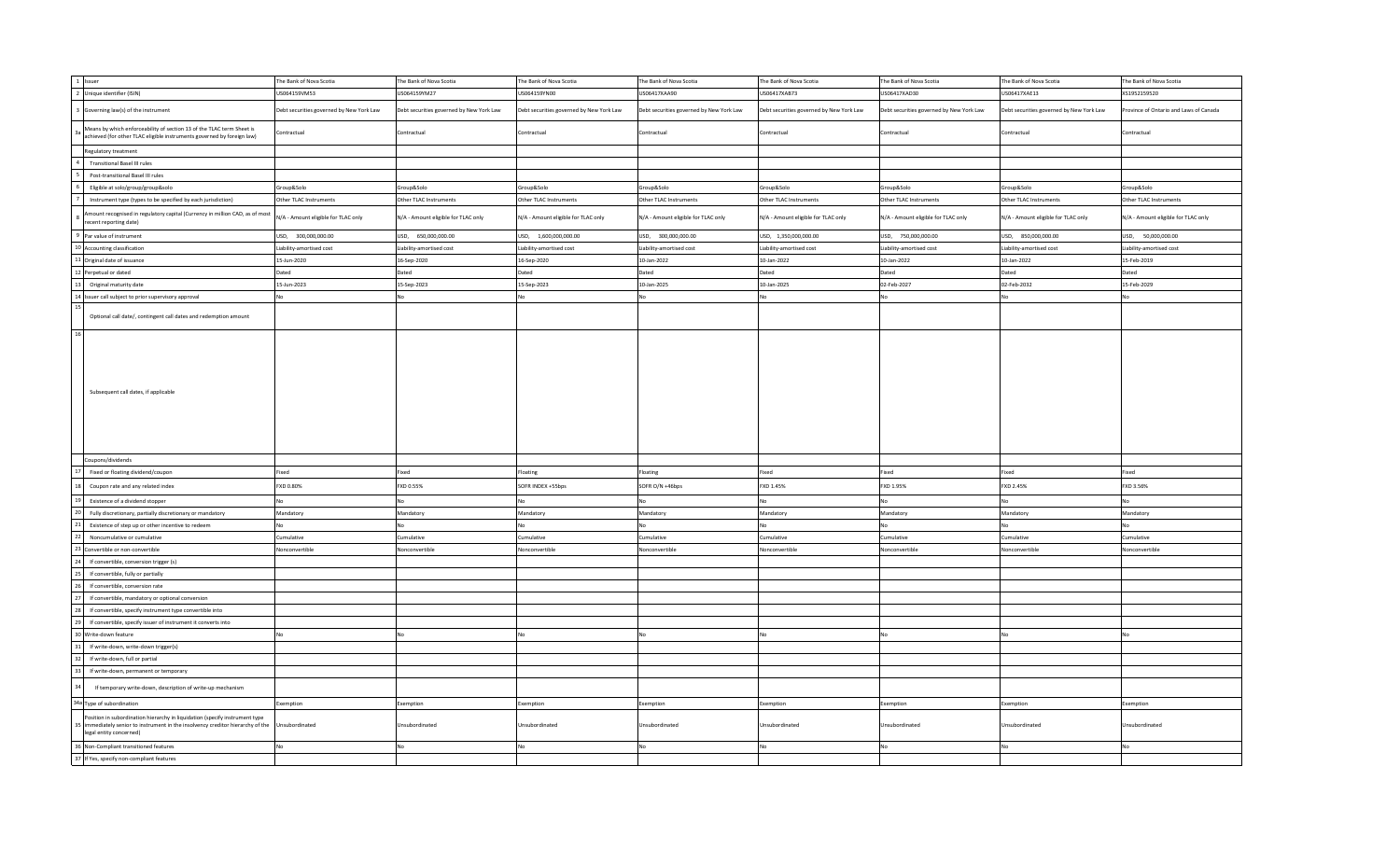| 1 Issuer                                                                                                                                                                               | The Bank of Nova Scotia               | The Bank of Nova Scotia                | The Bank of Nova Scotia               | The Bank of Nova Scotia                | The Bank of Nova Scotia                  | The Bank of Nova Scotia                |
|----------------------------------------------------------------------------------------------------------------------------------------------------------------------------------------|---------------------------------------|----------------------------------------|---------------------------------------|----------------------------------------|------------------------------------------|----------------------------------------|
| 2 Unique identifier (ISIN)                                                                                                                                                             | XS1987142673                          | XS2049707180                           | XS2089341809                          | XS2174620885                           | US0641593Y02                             | XS2381362966                           |
| 3 Governing law(s) of the instrument                                                                                                                                                   | rovince of Ontario and Laws of Canada | Province of Ontario and Laws of Canada | rovince of Ontario and Laws of Canada | Province of Ontario and Laws of Canada | Debt securities governed by New York Law | Province of Ontario and Laws of Canada |
| Means by which enforceability of section 13 of the TLAC term Sheet is<br>achieved (for other TLAC eligible instruments governed by foreign law)                                        | Contractual                           | Contractual                            | Contractual                           | Contractual                            | Contractual                              | Contractual                            |
| Regulatory treatment                                                                                                                                                                   |                                       |                                        |                                       |                                        |                                          |                                        |
| <b>Transitional Basel III rules</b>                                                                                                                                                    |                                       |                                        |                                       |                                        |                                          |                                        |
| Post-transitional Basel III rules                                                                                                                                                      |                                       |                                        |                                       |                                        |                                          |                                        |
| Eligible at solo/group/group&solo                                                                                                                                                      | Group&Solo                            | Group&Solo                             | Group&Solo                            | Group&Solo                             | Group&Solo                               | Group&Solo                             |
| Instrument type (types to be specified by each jurisdiction)                                                                                                                           | Other TLAC Instruments                | Other TLAC Instruments                 | Other TLAC Instruments                | Other TLAC Instruments                 | Other TLAC Instruments                   | Other TLAC Instruments                 |
| Amount recognised in regulatory capital (Currency in million CAD, as of most<br>ecent reporting date)                                                                                  | N/A - Amount eligible for TLAC only   | N/A - Amount eligible for TLAC only    | N/A - Amount eligible for TLAC only   | N/A - Amount eligible for TLAC only    | N/A - Amount eligible for TLAC only      | N/A - Amount eligible for TLAC only    |
| 9 Par value of instrument                                                                                                                                                              | EUR, 1,000,000,000.00                 | EUR, 750,000,000.00                    | GBP, 350,000,000.00                   | HKD, 400,000,000.00                    | USD, 750,000,000.00                      | EUR, 750,000,000.00                    |
| 10 Accounting classification                                                                                                                                                           | Liability-amortised cost              | Liability-amortised cost               | Liability-amortised cost              | Liability-amortised cost               | Liability-amortised cost                 | Liability-amortised cost               |
| 11 Original date of issuance                                                                                                                                                           | 30-Apr-2019                           | 05-Sep-2019                            | 05-Dec-2019                           | 14-May-2020                            | 24-Jun-2021                              | 02-Sep-2021                            |
| 12 Perpetual or dated                                                                                                                                                                  | Dated                                 | Dated                                  | Dated                                 | Dated                                  | Dated                                    | Dated                                  |
| Original maturity date                                                                                                                                                                 | 30-Apr-2024                           | 04-Sep-2026                            | 05-Dec-2023                           | 14-May-2023                            | 23-Jun-2023                              | 01-Nov-2028                            |
| 14 Issuer call subject to prior supervisory approval                                                                                                                                   | No                                    |                                        |                                       | No                                     | Yes                                      | No                                     |
|                                                                                                                                                                                        |                                       |                                        |                                       |                                        | 23-Jun-2022                              |                                        |
| Optional call date/, contingent call dates and redemption amount                                                                                                                       |                                       |                                        |                                       |                                        |                                          |                                        |
| Subsequent call dates, if applicable                                                                                                                                                   |                                       |                                        |                                       |                                        |                                          |                                        |
| Coupons/dividends                                                                                                                                                                      |                                       |                                        |                                       |                                        |                                          |                                        |
| Fixed or floating dividend/coupon                                                                                                                                                      | Fixed                                 | Fixed                                  | Fixed                                 | Floating                               | Floating                                 | Fixed                                  |
| Coupon rate and any related index                                                                                                                                                      | FXD 0.50%                             | FXD 0.13%                              | FXD 1.38%                             | HIBOR 3M +94.5bps                      | SOFR INDEX +28bps                        | FXD 0.25%                              |
| Existence of a dividend stopper                                                                                                                                                        |                                       |                                        |                                       | No                                     | No                                       | No                                     |
| Fully discretionary, partially discretionary or mandatory                                                                                                                              | Mandatory                             | Mandatory                              | Mandatory                             | Mandatory                              | Mandatory                                | Mandatory                              |
| Existence of step up or other incentive to redeem                                                                                                                                      |                                       |                                        |                                       | No                                     | No                                       | No                                     |
| Noncumulative or cumulative                                                                                                                                                            | Cumulative                            | Cumulative                             | Cumulative                            | Cumulative                             | Cumulative                               | Cumulative                             |
| Convertible or non-convertible                                                                                                                                                         | Nonconvertible                        | Nonconvertible                         | Nonconvertible                        | Nonconvertible                         | Nonconvertible                           | Nonconvertible                         |
| If convertible, conversion trigger (s)                                                                                                                                                 |                                       |                                        |                                       |                                        |                                          |                                        |
| If convertible, fully or partially                                                                                                                                                     |                                       |                                        |                                       |                                        |                                          |                                        |
| If convertible, conversion rate                                                                                                                                                        |                                       |                                        |                                       |                                        |                                          |                                        |
| If convertible, mandatory or optional conversion                                                                                                                                       |                                       |                                        |                                       |                                        |                                          |                                        |
| If convertible, specify instrument type convertible into                                                                                                                               |                                       |                                        |                                       |                                        |                                          |                                        |
| If convertible, specify issuer of instrument it converts into                                                                                                                          |                                       |                                        |                                       |                                        |                                          |                                        |
|                                                                                                                                                                                        |                                       |                                        |                                       |                                        |                                          |                                        |
| Write-down feature                                                                                                                                                                     |                                       |                                        |                                       | No                                     | No                                       | N <sub>0</sub>                         |
| If write-down, write-down trigger(s)                                                                                                                                                   |                                       |                                        |                                       |                                        |                                          |                                        |
| If write-down, full or partial                                                                                                                                                         |                                       |                                        |                                       |                                        |                                          |                                        |
| If write-down, permanent or temporary                                                                                                                                                  |                                       |                                        |                                       |                                        |                                          |                                        |
| If temporary write-down, description of write-up mechanism                                                                                                                             |                                       |                                        |                                       |                                        |                                          |                                        |
| 34a Type of subordination                                                                                                                                                              | Exemption                             | Exemption                              | Exemption                             | Exemption                              | Exemption                                | Exemption                              |
| Position in subordination hierarchy in liquidation (specify instrument type<br>immediately senior to instrument in the insolvency creditor hierarchy of the<br>legal entity concerned) | Unsubordinated                        | Unsubordinated                         | Unsubordinated                        | Unsubordinated                         | Unsubordinated                           | Unsubordinated                         |
| 36 Non-Compliant transitioned features                                                                                                                                                 |                                       |                                        |                                       | No                                     | Nc                                       |                                        |
| 37 If Yes, specify non-compliant features                                                                                                                                              |                                       |                                        |                                       |                                        |                                          |                                        |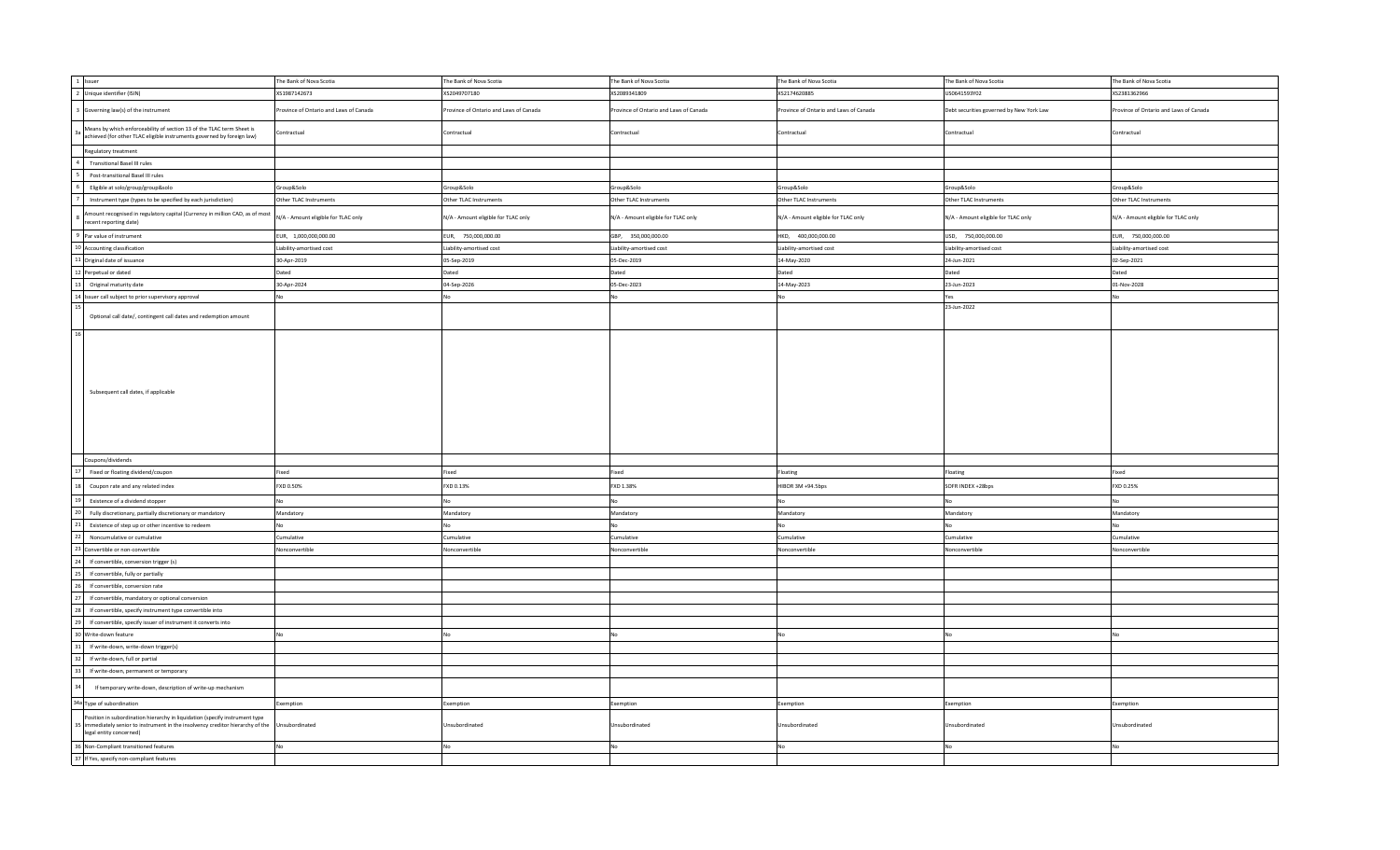| 1 Issuer                                                                                                                                                                               | The Bank of Nova Scotia                | The Bank of Nova Scotia                | The Bank of Nova Scotia               | The Bank of Nova Scotia               | The Bank of Nova Scotia                | The Bank of Nova Scotia                                                                                                                                                                                                                                                                                                     |
|----------------------------------------------------------------------------------------------------------------------------------------------------------------------------------------|----------------------------------------|----------------------------------------|---------------------------------------|---------------------------------------|----------------------------------------|-----------------------------------------------------------------------------------------------------------------------------------------------------------------------------------------------------------------------------------------------------------------------------------------------------------------------------|
| 2 Unique identifier (ISIN)                                                                                                                                                             | XS2398287792                           | XS2404577681                           | XS2429114825                          | XS2436798347                          | XS2438833779                           | XS1935312618                                                                                                                                                                                                                                                                                                                |
| Governing law(s) of the instrument                                                                                                                                                     | Province of Ontario and Laws of Canada | Province of Ontario and Laws of Canada | rovince of Ontario and Laws of Canada | rovince of Ontario and Laws of Canada | Province of Ontario and Laws of Canada | rovince of Ontario and Laws of Canada                                                                                                                                                                                                                                                                                       |
| Means by which enforceability of section 13 of the TLAC term Sheet is<br>achieved (for other TLAC eligible instruments governed by foreign law)                                        | Contractual                            | Contractual                            | Contractual                           | Contractual                           | Contractual                            | Contractual                                                                                                                                                                                                                                                                                                                 |
| Regulatory treatment                                                                                                                                                                   |                                        |                                        |                                       |                                       |                                        |                                                                                                                                                                                                                                                                                                                             |
| <b>Transitional Basel III rules</b>                                                                                                                                                    |                                        |                                        |                                       |                                       |                                        |                                                                                                                                                                                                                                                                                                                             |
| Post-transitional Basel III rules                                                                                                                                                      |                                        |                                        |                                       |                                       |                                        |                                                                                                                                                                                                                                                                                                                             |
| Eligible at solo/group/group&solo                                                                                                                                                      | Group&Solo                             | Group&Solo                             | Group&Solo                            | Group&Solo                            | Group&Solo                             | Group&Solo                                                                                                                                                                                                                                                                                                                  |
| Instrument type (types to be specified by each jurisdiction)                                                                                                                           | Other TLAC Instruments                 | Other TLAC Instruments                 | Other TLAC Instruments                | Other TLAC Instruments                | Other TLAC Instruments                 | Other TLAC Instruments                                                                                                                                                                                                                                                                                                      |
| mount recognised in regulatory capital (Currency in million CAD, as of most<br>ecent reporting date)                                                                                   | N/A - Amount eligible for TLAC only    | N/A - Amount eligible for TLAC only    | N/A - Amount eligible for TLAC only   | N/A - Amount eligible for TLAC only   | N/A - Amount eligible for TLAC only    | N/A - Amount eligible for TLAC only                                                                                                                                                                                                                                                                                         |
| Par value of instrument                                                                                                                                                                | GBP, 250,000,000.00                    | GBP, 400,000,000.00                    | USD, 60,000,000.00                    | EUR, 300,000,000.00                   | NOK, 1,000,000,000.00                  | USD 80,000,000                                                                                                                                                                                                                                                                                                              |
| 10 Accounting classification                                                                                                                                                           | Liability-amortised cost               | Liability-amortised cost               | Liability-amortised cost              | Liability-amortised cost              | Liability-amortised cost               | Liability - fair value option                                                                                                                                                                                                                                                                                               |
| 11 Original date of issuance                                                                                                                                                           | 15-Oct-2021                            | 02-Nov-2021                            | 06-Jan-2022                           | 25-Jan-2022                           | 31-Jan-2022                            | 24-Jan-2019                                                                                                                                                                                                                                                                                                                 |
| 12 Perpetual or dated                                                                                                                                                                  | Dated                                  | Dated                                  | Dated                                 | Dated                                 | Dated                                  | Dated                                                                                                                                                                                                                                                                                                                       |
| Original maturity date                                                                                                                                                                 | 15-Oct-2024                            | 17-Dec-2025                            | 06-Jan-2027                           | 25-Jan-2034                           | 03-May-2032                            | 24-Jan-2049                                                                                                                                                                                                                                                                                                                 |
| 14 Issuer call subject to prior supervisory approval                                                                                                                                   | <b>No</b>                              | No                                     | No                                    | No                                    |                                        | Yes                                                                                                                                                                                                                                                                                                                         |
| Optional call date/, contingent call dates and redemption amount                                                                                                                       |                                        |                                        |                                       |                                       |                                        | 24-Jan-2024 128.237068%; Tax Redemption: Amortized Face<br>Value; TLAC Disqualification Event: Amortized Face Value;                                                                                                                                                                                                        |
| Subsequent call dates, if applicable                                                                                                                                                   |                                        |                                        |                                       |                                       |                                        | 24-Jan-2025;26-Jan-2026;25-Jan-2027;24-Jan-2028;24-Jan-2029;24-<br>Jan-2030;24-Jan-2031;26-Jan-2032;24-Jan-2033;24-Jan-2034;24-Jan-<br>2035;24-Jan-2036;26-Jan-2037;25-Jan-2038;24-Jan-2039;24-Jan-<br>2040;24-Jan-2041;24-Jan-2042;26-Jan-2043;25-Jan-2044;24-Jan-<br>2045;24-Jan-2046;24-Jan-2047;24-Jan-2048;25-Jan-2049 |
| Coupons/dividends                                                                                                                                                                      |                                        |                                        |                                       |                                       |                                        |                                                                                                                                                                                                                                                                                                                             |
| Fixed or floating dividend/coupon                                                                                                                                                      | Floating                               | Fixed                                  | Fixed                                 | Fixed                                 | Fixed                                  | Fixed                                                                                                                                                                                                                                                                                                                       |
| Coupon rate and any related index                                                                                                                                                      | SONIA O/N +100bps                      | FXD 1.25%                              | FXD 1.85%                             | FXD 1.14%                             | FXD 2.80%                              |                                                                                                                                                                                                                                                                                                                             |
| Existence of a dividend stopper                                                                                                                                                        | No                                     | <b>No</b>                              | No                                    | No                                    |                                        | No                                                                                                                                                                                                                                                                                                                          |
| Fully discretionary, partially discretionary or mandatory                                                                                                                              | Mandatory                              | Mandatory                              | Mandatory                             | Mandatory                             | Mandatory                              | Mandatory                                                                                                                                                                                                                                                                                                                   |
| Existence of step up or other incentive to redeem                                                                                                                                      | No.                                    | <b>No</b>                              |                                       | No                                    | No                                     |                                                                                                                                                                                                                                                                                                                             |
| Noncumulative or cumulative                                                                                                                                                            | Cumulative                             | Cumulative                             | Cumulative                            | Cumulative                            | Cumulative                             | Cumulative                                                                                                                                                                                                                                                                                                                  |
| Convertible or non-convertible                                                                                                                                                         | Nonconvertible                         | Nonconvertible                         | Nonconvertible                        | Nonconvertible                        | Nonconvertible                         | Nonconvertible                                                                                                                                                                                                                                                                                                              |
| If convertible, conversion trigger (s)                                                                                                                                                 |                                        |                                        |                                       |                                       |                                        |                                                                                                                                                                                                                                                                                                                             |
| If convertible, fully or partially                                                                                                                                                     |                                        |                                        |                                       |                                       |                                        |                                                                                                                                                                                                                                                                                                                             |
| If convertible, conversion rate                                                                                                                                                        |                                        |                                        |                                       |                                       |                                        |                                                                                                                                                                                                                                                                                                                             |
| If convertible, mandatory or optional conversion                                                                                                                                       |                                        |                                        |                                       |                                       |                                        |                                                                                                                                                                                                                                                                                                                             |
| If convertible, specify instrument type convertible into                                                                                                                               |                                        |                                        |                                       |                                       |                                        |                                                                                                                                                                                                                                                                                                                             |
| If convertible, specify issuer of instrument it converts into                                                                                                                          |                                        |                                        |                                       |                                       |                                        |                                                                                                                                                                                                                                                                                                                             |
| Write-down feature                                                                                                                                                                     | No                                     | No                                     | No                                    | No                                    | No                                     |                                                                                                                                                                                                                                                                                                                             |
| If write-down, write-down trigger(s)                                                                                                                                                   |                                        |                                        |                                       |                                       |                                        |                                                                                                                                                                                                                                                                                                                             |
| If write-down, full or partial                                                                                                                                                         |                                        |                                        |                                       |                                       |                                        |                                                                                                                                                                                                                                                                                                                             |
| If write-down, permanent or temporary                                                                                                                                                  |                                        |                                        |                                       |                                       |                                        |                                                                                                                                                                                                                                                                                                                             |
| If temporary write-down, description of write-up mechanism                                                                                                                             |                                        |                                        |                                       |                                       |                                        |                                                                                                                                                                                                                                                                                                                             |
| 34a Type of subordination                                                                                                                                                              | Exemption                              | Exemption                              | Exemption                             | Exemption                             | Exemption                              | Exemption                                                                                                                                                                                                                                                                                                                   |
| Position in subordination hierarchy in liquidation (specify instrument type<br>immediately senior to instrument in the insolvency creditor hierarchy of the<br>legal entity concerned) | Unsubordinated                         | Unsubordinated                         | Unsubordinated                        | Unsubordinated                        | Unsubordinated                         | Unsubordinated                                                                                                                                                                                                                                                                                                              |
| 36 Non-Compliant transitioned features                                                                                                                                                 | No                                     | <b>No</b>                              |                                       | No                                    |                                        |                                                                                                                                                                                                                                                                                                                             |
| 37 If Yes, specify non-compliant features                                                                                                                                              |                                        |                                        |                                       |                                       |                                        |                                                                                                                                                                                                                                                                                                                             |
|                                                                                                                                                                                        |                                        |                                        |                                       |                                       |                                        |                                                                                                                                                                                                                                                                                                                             |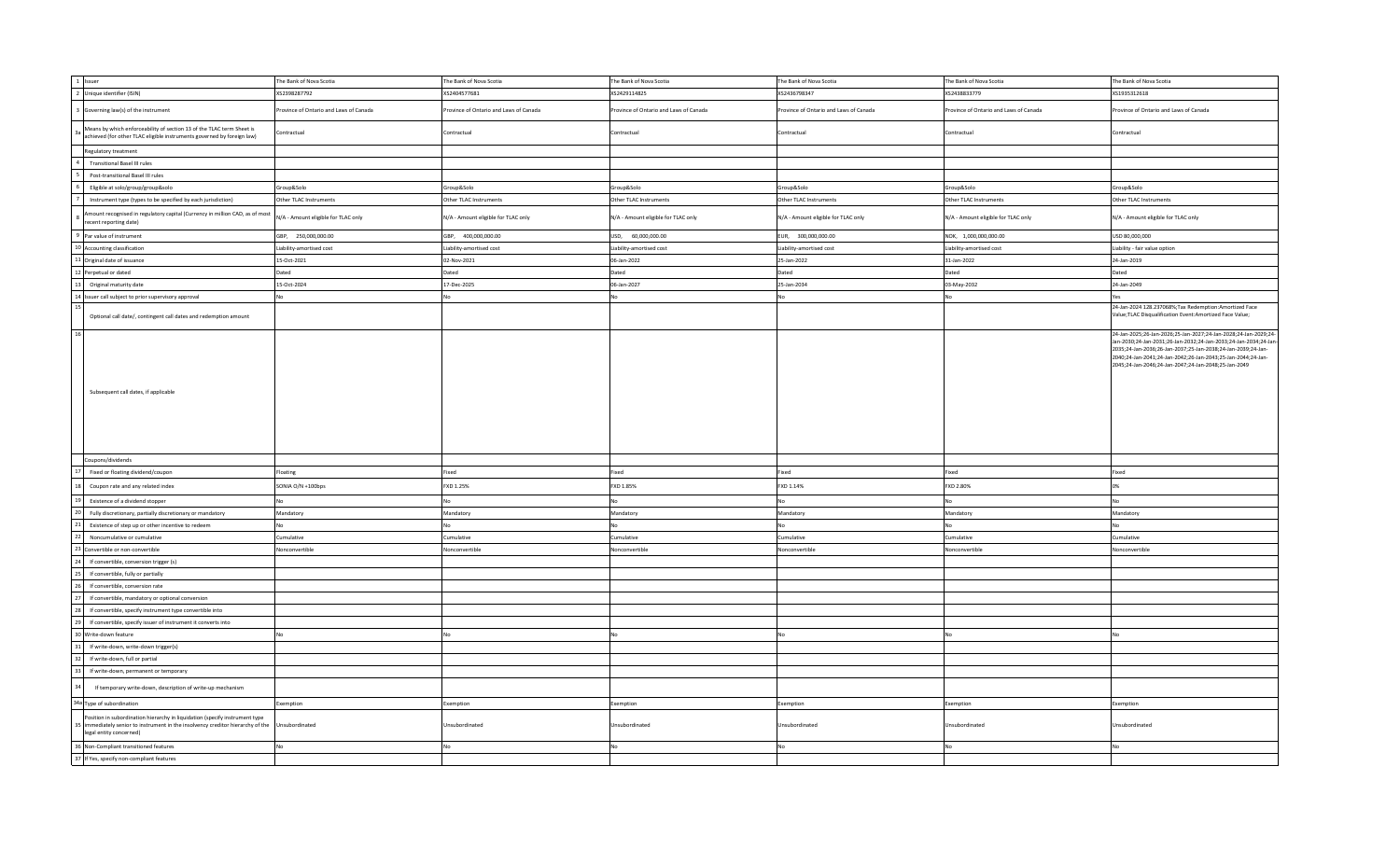| 1 Issuer                                                                                                                                                                               | The Bank of Nova Scotia               | The Bank of Nova Scotia                | The Bank of Nova Scotia                                                                                                                                                                                                                                                                                                                                                                                                                                                    | The Bank of Nova Scotia                | The Bank of Nova Scotia                                                                                                                                                                                                                                                                                                                                                                                     | The Bank of Nova Scotia                                                                                                                                                                                                                                                                                                                                                                                                                                        |
|----------------------------------------------------------------------------------------------------------------------------------------------------------------------------------------|---------------------------------------|----------------------------------------|----------------------------------------------------------------------------------------------------------------------------------------------------------------------------------------------------------------------------------------------------------------------------------------------------------------------------------------------------------------------------------------------------------------------------------------------------------------------------|----------------------------------------|-------------------------------------------------------------------------------------------------------------------------------------------------------------------------------------------------------------------------------------------------------------------------------------------------------------------------------------------------------------------------------------------------------------|----------------------------------------------------------------------------------------------------------------------------------------------------------------------------------------------------------------------------------------------------------------------------------------------------------------------------------------------------------------------------------------------------------------------------------------------------------------|
| 2 Unique identifier (ISIN)                                                                                                                                                             | CA06415EMW26                          | CA06415ENJ06                           | US064159PB62                                                                                                                                                                                                                                                                                                                                                                                                                                                               | CA06415ETY19                           | US064159QK52                                                                                                                                                                                                                                                                                                                                                                                                | XS2080335222                                                                                                                                                                                                                                                                                                                                                                                                                                                   |
| Governing law(s) of the instrument                                                                                                                                                     | rovince of Ontario and Laws of Canada | Province of Ontario and Laws of Canada | Debt securities governed by New York Law                                                                                                                                                                                                                                                                                                                                                                                                                                   | Province of Ontario and Laws of Canada | Debt securities governed by New York Law                                                                                                                                                                                                                                                                                                                                                                    | rovince of Ontario and Laws of Canada                                                                                                                                                                                                                                                                                                                                                                                                                          |
| Means by which enforceability of section 13 of the TLAC term Sheet is<br>achieved (for other TLAC eligible instruments governed by foreign law)                                        | N/A                                   | N/A                                    | Contractual                                                                                                                                                                                                                                                                                                                                                                                                                                                                | N/A                                    | Contractual                                                                                                                                                                                                                                                                                                                                                                                                 | contractual                                                                                                                                                                                                                                                                                                                                                                                                                                                    |
| Regulatory treatment                                                                                                                                                                   |                                       |                                        |                                                                                                                                                                                                                                                                                                                                                                                                                                                                            |                                        |                                                                                                                                                                                                                                                                                                                                                                                                             |                                                                                                                                                                                                                                                                                                                                                                                                                                                                |
| <b>Transitional Basel III rules</b>                                                                                                                                                    |                                       |                                        |                                                                                                                                                                                                                                                                                                                                                                                                                                                                            |                                        |                                                                                                                                                                                                                                                                                                                                                                                                             |                                                                                                                                                                                                                                                                                                                                                                                                                                                                |
| Post-transitional Basel III rules                                                                                                                                                      |                                       |                                        |                                                                                                                                                                                                                                                                                                                                                                                                                                                                            |                                        |                                                                                                                                                                                                                                                                                                                                                                                                             |                                                                                                                                                                                                                                                                                                                                                                                                                                                                |
| Eligible at solo/group/group&solo                                                                                                                                                      | Group&Solo                            | Group&Solo                             | Group&Solo                                                                                                                                                                                                                                                                                                                                                                                                                                                                 | Group&Solo                             | Group&Solo                                                                                                                                                                                                                                                                                                                                                                                                  | Group&Solo                                                                                                                                                                                                                                                                                                                                                                                                                                                     |
| Instrument type (types to be specified by each jurisdiction)                                                                                                                           | Other TLAC Instruments                | Other TLAC Instruments                 | Other TLAC Instruments                                                                                                                                                                                                                                                                                                                                                                                                                                                     | Other TLAC Instruments                 | Other TLAC Instruments                                                                                                                                                                                                                                                                                                                                                                                      | Other TLAC Instruments                                                                                                                                                                                                                                                                                                                                                                                                                                         |
| mount recognised in regulatory capital (Currency in million CAD, as of most<br>ecent reporting date)                                                                                   | No longer TLAC eligible (<365 days)   | No longer TLAC eligible (<365 days)    | N/A - Amount eligible for TLAC only                                                                                                                                                                                                                                                                                                                                                                                                                                        | No longer TLAC eligible (<365 days)    | N/A - Amount eligible for TLAC only                                                                                                                                                                                                                                                                                                                                                                         | N/A - Amount eligible for TLAC only                                                                                                                                                                                                                                                                                                                                                                                                                            |
| Par value of instrument                                                                                                                                                                | USD 2,045,000                         | USD 3,065,000                          | USD 20,000,000                                                                                                                                                                                                                                                                                                                                                                                                                                                             | USD 1,885,000                          | USD 9,000,000                                                                                                                                                                                                                                                                                                                                                                                               | USD 80,000,000                                                                                                                                                                                                                                                                                                                                                                                                                                                 |
| 10 Accounting classification                                                                                                                                                           | Liability - fair value option         | Liability - fair value option          | Liability - fair value option                                                                                                                                                                                                                                                                                                                                                                                                                                              | Liability - fair value option          | Liability - fair value option                                                                                                                                                                                                                                                                                                                                                                               | Liability - fair value option                                                                                                                                                                                                                                                                                                                                                                                                                                  |
| 1 Original date of issuance                                                                                                                                                            | 01-Feb-2019                           | 21-Feb-2019                            | 30-May-2019                                                                                                                                                                                                                                                                                                                                                                                                                                                                | 25-Jun-2019                            | 31-Oct-2019                                                                                                                                                                                                                                                                                                                                                                                                 | 29-Nov-2019                                                                                                                                                                                                                                                                                                                                                                                                                                                    |
| Perpetual or dated                                                                                                                                                                     | Dated                                 | Dated                                  | Dated                                                                                                                                                                                                                                                                                                                                                                                                                                                                      | Dated                                  | Dated                                                                                                                                                                                                                                                                                                                                                                                                       | Dated                                                                                                                                                                                                                                                                                                                                                                                                                                                          |
| Original maturity date                                                                                                                                                                 | 01-Feb-2022                           | 21-Feb-2022                            | 30-May-2031                                                                                                                                                                                                                                                                                                                                                                                                                                                                | 25-Jun-2022                            | 31-Oct-2029                                                                                                                                                                                                                                                                                                                                                                                                 | 29-Nov-2059                                                                                                                                                                                                                                                                                                                                                                                                                                                    |
| 14 Issuer call subject to prior supervisory approval                                                                                                                                   |                                       |                                        | Yes                                                                                                                                                                                                                                                                                                                                                                                                                                                                        |                                        | Yes                                                                                                                                                                                                                                                                                                                                                                                                         |                                                                                                                                                                                                                                                                                                                                                                                                                                                                |
| Optional call date/, contingent call dates and redemption amount                                                                                                                       |                                       |                                        | 30-May-2022 0.0%; Tax Redemption: Par Plus Accrued Interest; TLAC<br>Disqualification Event:Par Plus Accrued Interest;                                                                                                                                                                                                                                                                                                                                                     |                                        | 01-Nov-2021 0.0%;Tax Redemption:Par Plus Accrued Interest;TLAC 29-Nov-2024 0.0%;<br>Disqualification Event:Par Plus Accrued Interest;                                                                                                                                                                                                                                                                       |                                                                                                                                                                                                                                                                                                                                                                                                                                                                |
| Subsequent call dates, if applicable                                                                                                                                                   |                                       |                                        | 30-Aug-2022;30-Nov-2022;28-Feb-2023;30-May-2023;30-Aug-<br>2023;30-Nov-2023;28-Feb-2024;30-May-2024;30-Aug-2024;30-Nov<br>2024;28-Feb-2025;30-May-2025;30-Aug-2025;30-Nov-2025;28-Feb-<br>2026;30-May-2026;30-Aug-2026;30-Nov-2026;28-Feb-2027;30-May-<br>2027;30-Aug-2027;30-Nov-2027;28-Feb-2028;30-May-2028;30-Aug-<br>2028;30-Nov-2028;28-Feb-2029;30-May-2029;30-Aug-2029;30-Nov-<br>2029;28-Feb-2030;30-May-2030;30-Aug-2030;30-Nov-2030;28-Feb-<br>2031;30-May-2031 |                                        | 31-Jan-2022;02-May-2022;02-Aug-2022;31-Oct-2022;31-Jan-<br>2023;01-May-2023;31-Jul-2023;31-Oct-2023;31-Jan-2024;30-Apr-<br>2024;31-Jul-2024;31-Oct-2024;31-Jan-2025;30-Apr-2025;31-Jul-<br>2025;31-Oct-2025;02-Feb-2026;30-Apr-2026;31-Jul-2026;02-Nov-<br>2026;01-Feb-2027;30-Apr-2027;03-Aug-2027;01-Nov-2027;31-Jan-<br>2028;01-May-2028;31-Jul-2028;31-Oct-2028;31-Jan-2029;30-Apr-<br>2029;31-Jul-2029 | 01-Dec-2025;30-Nov-2026;29-Nov-2027;29-Nov-2028;29-Nov-<br>2029:29-Nov-2030:01-Dec-2031:29-Nov-2032:29-Nov-2033:29-Nov<br>2034;29-Nov-2035;01-Dec-2036;30-Nov-2037;29-Nov-2038;29-Nov-<br>2039;29-Nov-2040;29-Nov-2041;01-Dec-2042;30-Nov-2043;29-Nov-<br>2044;29-Nov-2045;29-Nov-2046;29-Nov-2047;30-Nov-2048;29-Nov-<br>2049;29-Nov-2050;29-Nov-2051;29-Nov-2052;01-Dec-2053;30-Nov-<br>2054;29-Nov-2055;29-Nov-2056;29-Nov-2057;29-Nov-2058;01-Dec-<br>2059 |
| Coupons/dividends                                                                                                                                                                      |                                       |                                        |                                                                                                                                                                                                                                                                                                                                                                                                                                                                            |                                        |                                                                                                                                                                                                                                                                                                                                                                                                             |                                                                                                                                                                                                                                                                                                                                                                                                                                                                |
| Fixed or floating dividend/coupon                                                                                                                                                      | Floating                              | Floating                               | Fixed                                                                                                                                                                                                                                                                                                                                                                                                                                                                      | Floating                               | Fixed                                                                                                                                                                                                                                                                                                                                                                                                       | Fixed                                                                                                                                                                                                                                                                                                                                                                                                                                                          |
| Coupon rate and any related index                                                                                                                                                      | 3M LIBOR + 0.60%, cap @ 4.50%         | 3M LIBOR + 0.35%, cap @ 4.50%          | 2%                                                                                                                                                                                                                                                                                                                                                                                                                                                                         | 3M LIBOR + 0.40%, cap @ 4.50%          | 2.60%                                                                                                                                                                                                                                                                                                                                                                                                       |                                                                                                                                                                                                                                                                                                                                                                                                                                                                |
| Existence of a dividend stopper                                                                                                                                                        |                                       |                                        |                                                                                                                                                                                                                                                                                                                                                                                                                                                                            | <b>No</b>                              |                                                                                                                                                                                                                                                                                                                                                                                                             |                                                                                                                                                                                                                                                                                                                                                                                                                                                                |
| Fully discretionary, partially discretionary or mandatory                                                                                                                              | Mandatory                             | Mandatory                              | Mandatory                                                                                                                                                                                                                                                                                                                                                                                                                                                                  | Mandatory                              | Mandatory                                                                                                                                                                                                                                                                                                                                                                                                   | Mandatory                                                                                                                                                                                                                                                                                                                                                                                                                                                      |
| Existence of step up or other incentive to redeem                                                                                                                                      |                                       | No                                     | N <sub>0</sub>                                                                                                                                                                                                                                                                                                                                                                                                                                                             | No                                     |                                                                                                                                                                                                                                                                                                                                                                                                             |                                                                                                                                                                                                                                                                                                                                                                                                                                                                |
| Noncumulative or cumulative                                                                                                                                                            | Cumulative                            | Cumulative                             | Cumulative                                                                                                                                                                                                                                                                                                                                                                                                                                                                 | Cumulative                             | Cumulative                                                                                                                                                                                                                                                                                                                                                                                                  | Cumulative                                                                                                                                                                                                                                                                                                                                                                                                                                                     |
| Convertible or non-convertible                                                                                                                                                         | Nonconvertible                        | Vonconvertible                         | Nonconvertible                                                                                                                                                                                                                                                                                                                                                                                                                                                             | Nonconvertible                         | Nonconvertible                                                                                                                                                                                                                                                                                                                                                                                              | Nonconvertible                                                                                                                                                                                                                                                                                                                                                                                                                                                 |
| If convertible, conversion trigger (s)                                                                                                                                                 |                                       |                                        |                                                                                                                                                                                                                                                                                                                                                                                                                                                                            |                                        |                                                                                                                                                                                                                                                                                                                                                                                                             |                                                                                                                                                                                                                                                                                                                                                                                                                                                                |
| If convertible, fully or partially                                                                                                                                                     |                                       |                                        |                                                                                                                                                                                                                                                                                                                                                                                                                                                                            |                                        |                                                                                                                                                                                                                                                                                                                                                                                                             |                                                                                                                                                                                                                                                                                                                                                                                                                                                                |
| If convertible, conversion rate                                                                                                                                                        |                                       |                                        |                                                                                                                                                                                                                                                                                                                                                                                                                                                                            |                                        |                                                                                                                                                                                                                                                                                                                                                                                                             |                                                                                                                                                                                                                                                                                                                                                                                                                                                                |
| If convertible, mandatory or optional conversion                                                                                                                                       |                                       |                                        |                                                                                                                                                                                                                                                                                                                                                                                                                                                                            |                                        |                                                                                                                                                                                                                                                                                                                                                                                                             |                                                                                                                                                                                                                                                                                                                                                                                                                                                                |
| If convertible, specify instrument type convertible into                                                                                                                               |                                       |                                        |                                                                                                                                                                                                                                                                                                                                                                                                                                                                            |                                        |                                                                                                                                                                                                                                                                                                                                                                                                             |                                                                                                                                                                                                                                                                                                                                                                                                                                                                |
| If convertible, specify issuer of instrument it converts into                                                                                                                          |                                       |                                        |                                                                                                                                                                                                                                                                                                                                                                                                                                                                            |                                        |                                                                                                                                                                                                                                                                                                                                                                                                             |                                                                                                                                                                                                                                                                                                                                                                                                                                                                |
| Write-down feature                                                                                                                                                                     |                                       |                                        |                                                                                                                                                                                                                                                                                                                                                                                                                                                                            | <b>No</b>                              |                                                                                                                                                                                                                                                                                                                                                                                                             |                                                                                                                                                                                                                                                                                                                                                                                                                                                                |
| If write-down, write-down trigger(s)                                                                                                                                                   |                                       |                                        |                                                                                                                                                                                                                                                                                                                                                                                                                                                                            |                                        |                                                                                                                                                                                                                                                                                                                                                                                                             |                                                                                                                                                                                                                                                                                                                                                                                                                                                                |
| If write-down, full or partial                                                                                                                                                         |                                       |                                        |                                                                                                                                                                                                                                                                                                                                                                                                                                                                            |                                        |                                                                                                                                                                                                                                                                                                                                                                                                             |                                                                                                                                                                                                                                                                                                                                                                                                                                                                |
| If write-down, permanent or temporary                                                                                                                                                  |                                       |                                        |                                                                                                                                                                                                                                                                                                                                                                                                                                                                            |                                        |                                                                                                                                                                                                                                                                                                                                                                                                             |                                                                                                                                                                                                                                                                                                                                                                                                                                                                |
| If temporary write-down, description of write-up mechanism                                                                                                                             |                                       |                                        |                                                                                                                                                                                                                                                                                                                                                                                                                                                                            |                                        |                                                                                                                                                                                                                                                                                                                                                                                                             |                                                                                                                                                                                                                                                                                                                                                                                                                                                                |
| 34a Type of subordination                                                                                                                                                              | Exemption                             | Exemption                              | Exemption                                                                                                                                                                                                                                                                                                                                                                                                                                                                  | Exemption                              | Exemption                                                                                                                                                                                                                                                                                                                                                                                                   | Exemption                                                                                                                                                                                                                                                                                                                                                                                                                                                      |
| Position in subordination hierarchy in liquidation (specify instrument type<br>immediately senior to instrument in the insolvency creditor hierarchy of the<br>legal entity concerned) | Unsubordinated                        | Unsubordinated                         | Unsubordinated                                                                                                                                                                                                                                                                                                                                                                                                                                                             | Unsubordinated                         | Unsubordinated                                                                                                                                                                                                                                                                                                                                                                                              | Jnsubordinated                                                                                                                                                                                                                                                                                                                                                                                                                                                 |
| 36 Non-Compliant transitioned features                                                                                                                                                 |                                       |                                        | N <sub>0</sub>                                                                                                                                                                                                                                                                                                                                                                                                                                                             | <b>No</b>                              |                                                                                                                                                                                                                                                                                                                                                                                                             |                                                                                                                                                                                                                                                                                                                                                                                                                                                                |
| 37 If Yes, specify non-compliant features                                                                                                                                              |                                       |                                        |                                                                                                                                                                                                                                                                                                                                                                                                                                                                            |                                        |                                                                                                                                                                                                                                                                                                                                                                                                             |                                                                                                                                                                                                                                                                                                                                                                                                                                                                |
|                                                                                                                                                                                        |                                       |                                        |                                                                                                                                                                                                                                                                                                                                                                                                                                                                            |                                        |                                                                                                                                                                                                                                                                                                                                                                                                             |                                                                                                                                                                                                                                                                                                                                                                                                                                                                |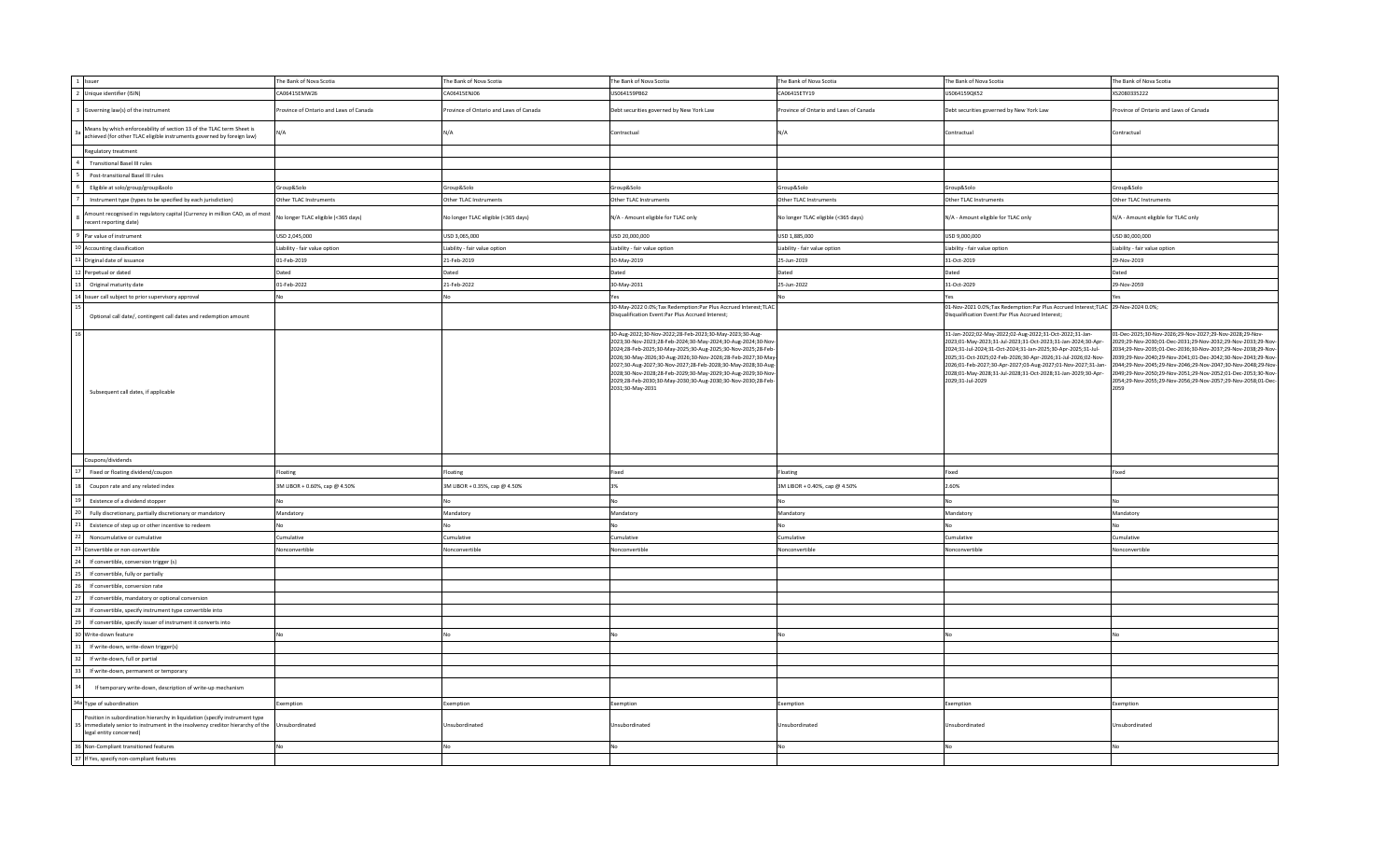| 1 Issuer                                                                                                                                                                               | The Bank of Nova Scotia                                                                                                                                             | The Bank of Nova Scotia                                                                                                                                                                                                                                                                                                                                                                                                                                                                                                                                                                                                                                                                                                                                                                                                                                                                                                                                                                                                                                                            | The Bank of Nova Scotia                                                                                                                                                                                                                                                                             | The Bank of Nova Scotia                      | The Bank of Nova Scotia                                                                                                                                                                                                                                                                                                                                                                                                                                 | The Bank of Nova Scotia                                                                                                                                                                                                                                                                                                                                                                                                                                       |
|----------------------------------------------------------------------------------------------------------------------------------------------------------------------------------------|---------------------------------------------------------------------------------------------------------------------------------------------------------------------|------------------------------------------------------------------------------------------------------------------------------------------------------------------------------------------------------------------------------------------------------------------------------------------------------------------------------------------------------------------------------------------------------------------------------------------------------------------------------------------------------------------------------------------------------------------------------------------------------------------------------------------------------------------------------------------------------------------------------------------------------------------------------------------------------------------------------------------------------------------------------------------------------------------------------------------------------------------------------------------------------------------------------------------------------------------------------------|-----------------------------------------------------------------------------------------------------------------------------------------------------------------------------------------------------------------------------------------------------------------------------------------------------|----------------------------------------------|---------------------------------------------------------------------------------------------------------------------------------------------------------------------------------------------------------------------------------------------------------------------------------------------------------------------------------------------------------------------------------------------------------------------------------------------------------|---------------------------------------------------------------------------------------------------------------------------------------------------------------------------------------------------------------------------------------------------------------------------------------------------------------------------------------------------------------------------------------------------------------------------------------------------------------|
| 2 Unique identifier (ISIN)                                                                                                                                                             | XS2091678321                                                                                                                                                        | XS2092202378                                                                                                                                                                                                                                                                                                                                                                                                                                                                                                                                                                                                                                                                                                                                                                                                                                                                                                                                                                                                                                                                       | XS2092616346                                                                                                                                                                                                                                                                                        | US064159SX55                                 | XS2101306327                                                                                                                                                                                                                                                                                                                                                                                                                                            | XS2106056901                                                                                                                                                                                                                                                                                                                                                                                                                                                  |
| Governing law(s) of the instrument                                                                                                                                                     | rovince of Ontario and Laws of Canada                                                                                                                               | Province of Ontario and Laws of Canada                                                                                                                                                                                                                                                                                                                                                                                                                                                                                                                                                                                                                                                                                                                                                                                                                                                                                                                                                                                                                                             | rovince of Ontario and Laws of Canada                                                                                                                                                                                                                                                               | Debt securities governed by New York Law     | rovince of Ontario and Laws of Canada                                                                                                                                                                                                                                                                                                                                                                                                                   | rovince of Ontario and Laws of Canada                                                                                                                                                                                                                                                                                                                                                                                                                         |
| Means by which enforceability of section 13 of the TLAC term Sheet is<br>achieved (for other TLAC eligible instruments governed by foreign law)                                        | Contractual                                                                                                                                                         | Contractual                                                                                                                                                                                                                                                                                                                                                                                                                                                                                                                                                                                                                                                                                                                                                                                                                                                                                                                                                                                                                                                                        | Contractual                                                                                                                                                                                                                                                                                         | Contractual                                  | Contractual                                                                                                                                                                                                                                                                                                                                                                                                                                             | Contractual                                                                                                                                                                                                                                                                                                                                                                                                                                                   |
| Regulatory treatment                                                                                                                                                                   |                                                                                                                                                                     |                                                                                                                                                                                                                                                                                                                                                                                                                                                                                                                                                                                                                                                                                                                                                                                                                                                                                                                                                                                                                                                                                    |                                                                                                                                                                                                                                                                                                     |                                              |                                                                                                                                                                                                                                                                                                                                                                                                                                                         |                                                                                                                                                                                                                                                                                                                                                                                                                                                               |
| <b>Transitional Basel III rules</b>                                                                                                                                                    |                                                                                                                                                                     |                                                                                                                                                                                                                                                                                                                                                                                                                                                                                                                                                                                                                                                                                                                                                                                                                                                                                                                                                                                                                                                                                    |                                                                                                                                                                                                                                                                                                     |                                              |                                                                                                                                                                                                                                                                                                                                                                                                                                                         |                                                                                                                                                                                                                                                                                                                                                                                                                                                               |
| Post-transitional Basel III rules                                                                                                                                                      |                                                                                                                                                                     |                                                                                                                                                                                                                                                                                                                                                                                                                                                                                                                                                                                                                                                                                                                                                                                                                                                                                                                                                                                                                                                                                    |                                                                                                                                                                                                                                                                                                     |                                              |                                                                                                                                                                                                                                                                                                                                                                                                                                                         |                                                                                                                                                                                                                                                                                                                                                                                                                                                               |
| Eligible at solo/group/group&solo                                                                                                                                                      | Group&Solo                                                                                                                                                          | Group&Solo                                                                                                                                                                                                                                                                                                                                                                                                                                                                                                                                                                                                                                                                                                                                                                                                                                                                                                                                                                                                                                                                         | Group&Solo                                                                                                                                                                                                                                                                                          | Group&Solo                                   | Group&Solo                                                                                                                                                                                                                                                                                                                                                                                                                                              | Group&Solo                                                                                                                                                                                                                                                                                                                                                                                                                                                    |
| Instrument type (types to be specified by each jurisdiction)                                                                                                                           | Other TLAC Instruments                                                                                                                                              | Other TLAC Instruments                                                                                                                                                                                                                                                                                                                                                                                                                                                                                                                                                                                                                                                                                                                                                                                                                                                                                                                                                                                                                                                             | Other TLAC Instruments                                                                                                                                                                                                                                                                              | Other TLAC Instruments                       | Other TLAC Instruments                                                                                                                                                                                                                                                                                                                                                                                                                                  | Other TLAC Instruments                                                                                                                                                                                                                                                                                                                                                                                                                                        |
| nount recognised in regulatory capital (Currency in million CAD, as of most<br>ecent reporting date)                                                                                   | N/A - Amount eligible for TLAC only                                                                                                                                 | N/A - Amount eligible for TLAC only                                                                                                                                                                                                                                                                                                                                                                                                                                                                                                                                                                                                                                                                                                                                                                                                                                                                                                                                                                                                                                                | N/A - Amount eligible for TLAC only                                                                                                                                                                                                                                                                 | No longer TLAC eligible (<365 days)          | N/A - Amount eligible for TLAC only                                                                                                                                                                                                                                                                                                                                                                                                                     | N/A - Amount eligible for TLAC only                                                                                                                                                                                                                                                                                                                                                                                                                           |
| Par value of instrument                                                                                                                                                                | USD 45,000,000                                                                                                                                                      | USD 30,000,000                                                                                                                                                                                                                                                                                                                                                                                                                                                                                                                                                                                                                                                                                                                                                                                                                                                                                                                                                                                                                                                                     | USD 30,000,000                                                                                                                                                                                                                                                                                      | USD 100,000,000                              | USD 420,000,000                                                                                                                                                                                                                                                                                                                                                                                                                                         | USD 150,000,000                                                                                                                                                                                                                                                                                                                                                                                                                                               |
| 10 Accounting classification                                                                                                                                                           | Liability - fair value option                                                                                                                                       | Liability - fair value option                                                                                                                                                                                                                                                                                                                                                                                                                                                                                                                                                                                                                                                                                                                                                                                                                                                                                                                                                                                                                                                      | Liability - fair value option                                                                                                                                                                                                                                                                       | Liability - fair value option                | Liability - fair value option                                                                                                                                                                                                                                                                                                                                                                                                                           | Liability - fair value option                                                                                                                                                                                                                                                                                                                                                                                                                                 |
| 1 Original date of issuance                                                                                                                                                            | 10-Dec-2019                                                                                                                                                         | 11-Dec-2019                                                                                                                                                                                                                                                                                                                                                                                                                                                                                                                                                                                                                                                                                                                                                                                                                                                                                                                                                                                                                                                                        | 12-Dec-2019                                                                                                                                                                                                                                                                                         | 04-Feb-2020                                  | 05-Feb-2020                                                                                                                                                                                                                                                                                                                                                                                                                                             | 11-Feb-2020                                                                                                                                                                                                                                                                                                                                                                                                                                                   |
| Perpetual or dated                                                                                                                                                                     | Dated                                                                                                                                                               | Dated                                                                                                                                                                                                                                                                                                                                                                                                                                                                                                                                                                                                                                                                                                                                                                                                                                                                                                                                                                                                                                                                              | Dated                                                                                                                                                                                                                                                                                               | Dated                                        | Dated                                                                                                                                                                                                                                                                                                                                                                                                                                                   | Dated                                                                                                                                                                                                                                                                                                                                                                                                                                                         |
| Original maturity date                                                                                                                                                                 | 10-Dec-2059                                                                                                                                                         | 11-Dec-2059                                                                                                                                                                                                                                                                                                                                                                                                                                                                                                                                                                                                                                                                                                                                                                                                                                                                                                                                                                                                                                                                        | 12-Dec-2059                                                                                                                                                                                                                                                                                         | 04-Feb-2022                                  | 05-Feb-2060                                                                                                                                                                                                                                                                                                                                                                                                                                             | 11-Feb-2060                                                                                                                                                                                                                                                                                                                                                                                                                                                   |
| Issuer call subject to prior supervisory approval                                                                                                                                      | Yes                                                                                                                                                                 | Yes                                                                                                                                                                                                                                                                                                                                                                                                                                                                                                                                                                                                                                                                                                                                                                                                                                                                                                                                                                                                                                                                                | Yes                                                                                                                                                                                                                                                                                                 | No                                           | Yes                                                                                                                                                                                                                                                                                                                                                                                                                                                     | Yes                                                                                                                                                                                                                                                                                                                                                                                                                                                           |
|                                                                                                                                                                                        | 10-Dec-2021 0.0%;                                                                                                                                                   | 13-Dec-2021 0.0%;                                                                                                                                                                                                                                                                                                                                                                                                                                                                                                                                                                                                                                                                                                                                                                                                                                                                                                                                                                                                                                                                  | 13-Dec-2021 0.0%;                                                                                                                                                                                                                                                                                   |                                              | 05-Feb-2025 0.0%;                                                                                                                                                                                                                                                                                                                                                                                                                                       | 11-Feb-2025 0.0%                                                                                                                                                                                                                                                                                                                                                                                                                                              |
| Optional call date/, contingent call dates and redemption amount                                                                                                                       |                                                                                                                                                                     |                                                                                                                                                                                                                                                                                                                                                                                                                                                                                                                                                                                                                                                                                                                                                                                                                                                                                                                                                                                                                                                                                    |                                                                                                                                                                                                                                                                                                     |                                              |                                                                                                                                                                                                                                                                                                                                                                                                                                                         |                                                                                                                                                                                                                                                                                                                                                                                                                                                               |
| Subsequent call dates, if applicable                                                                                                                                                   | 12-Dec-2022;11-Dec-2023;10-Dec-2024;10-Dec-2025;10-Dec-<br>2026:10-Dec-2027:11-Dec-2028:10-Dec-2029:10-Dec-2030:10-Dec-<br>2056;10-Dec-2057;10-Dec-2058;10-Dec-2059 | 12-Dec-2022;11-Dec-2023;11-Dec-2024;11-Dec-2025;11-Dec-<br>2026:13-Dec-2027:11-Dec-2028:11-Dec-2029:11-Dec-2030:11-Dec-<br>2031;10-Dec-2032;12-Dec-2033;11-Dec-2034;10-Dec-2035;10-Dec-2031;13-Dec-2032;12-Dec-2033;11-Dec-2034;11-Dec-2035;11-Dec-2031;13-Dec-2032;12-Dec-2033;12-Dec-2034;12-Dec-2034;12-Dec-2032;12-Dec-2034;12-Dec-2035;12-Dec-<br>2036;10-Dec-2037;10-Dec-2038;12-Dec-2039;10-Dec-2040;10-Dec-2036;11-Dec-2037;13-Dec-2038;12-Dec-2039;11-Dec-2040;11-Dec-2036;14-Dec-2037;13-Dec-2038;12-Dec-2039;12-Dec-2040;12-Dec-<br>2041;10-Dec-2042;10-Dec-2043;12-Dec-2044;11-Dec-2045;10-Dec- 2041;11-Dec-2042;11-Dec-2043;12-Dec-2044;11-Dec-2045;11-Dec-2041;11-Dec-2042;14-Dec-2043;12-Dec-2043;12-Dec-2043;12-Dec-2044;12-Dec-2044;12-Dec-2045;12-Dec-2045;<br>-2046;10-Dec-2047;10-Dec-2048;10-Dec-2049;12-Dec-2050;11-Dec-2046;11-Dec-2047;11-Dec-2048;13-Dec-2049;12-Dec-2050;11-Dec-<br>2051;10-Dec-2052;10-Dec-2053;10-Dec-2054;10-Dec-2055;11-Dec-2051;11-Dec-2052;11-Dec-2053;11-Dec-2054;13-Dec-2055;11-Dec-<br>2056;11-Dec-2057;11-Dec-2058;11-Dec-2059 | 12-Dec-2022;12-Dec-2023;12-Dec-2024;12-Dec-2025;14-Dec-<br>2026;13-Dec-2027;12-Dec-2028;12-Dec-2029;12-Dec-2030;12-Dec-<br>2046;12-Dec-2047;14-Dec-2048;13-Dec-2049;12-Dec-2050;12-Dec-<br>2051;12-Dec-2052;12-Dec-2053;14-Dec-2054;13-Dec-2055;12-Dec-<br>2056;12-Dec-2057;12-Dec-2058;12-Dec-2059 |                                              | 05-Feb-2026;05-Feb-2027;07-Feb-2028;05-Feb-2029;05-Feb-<br>2030;05-Feb-2031;05-Feb-2032;07-Feb-2033;06-Feb-2034;05-Feb-<br>2035;05-Feb-2036;05-Feb-2037;05-Feb-2038;07-Feb-2039;06-Feb-<br>2040;05-Feb-2041;05-Feb-2042;05-Feb-2043;05-Feb-2044;06-Feb-<br>2045;05-Feb-2046;05-Feb-2047;05-Feb-2048;05-Feb-2049;07-Feb-<br>2050;06-Feb-2051;05-Feb-2052;05-Feb-2053;05-Feb-2054;05-Feb-<br>2055;07-Feb-2056;05-Feb-2057;05-Feb-2058;05-Feb-2059;05-Feb- | 11-Feb-2026;11-Feb-2027;11-Feb-2028;12-Feb-2029;11-Feb-<br>2030;11-Feb-2031;11-Feb-2032;11-Feb-2033;13-Feb-2034;12-Feb<br>2035;11-Feb-2036;11-Feb-2037;11-Feb-2038;11-Feb-2039;13-Feb-<br>2040;11-Feb-2041;11-Feb-2042;11-Feb-2043;11-Feb-2044;13-Feb-<br>2045;12-Feb-2046;11-Feb-2047;11-Feb-2048;11-Feb-2049;11-Feb<br>2050;13-Feb-2051;12-Feb-2052;11-Feb-2053;11-Feb-2054;11-Feb-<br>2055;11-Feb-2056;12-Feb-2057;11-Feb-2058;11-Feb-2059;11-Feb-<br>2060 |
| Coupons/dividends                                                                                                                                                                      |                                                                                                                                                                     |                                                                                                                                                                                                                                                                                                                                                                                                                                                                                                                                                                                                                                                                                                                                                                                                                                                                                                                                                                                                                                                                                    |                                                                                                                                                                                                                                                                                                     |                                              |                                                                                                                                                                                                                                                                                                                                                                                                                                                         |                                                                                                                                                                                                                                                                                                                                                                                                                                                               |
| Fixed or floating dividend/coupon                                                                                                                                                      | Fixed                                                                                                                                                               | Fixed                                                                                                                                                                                                                                                                                                                                                                                                                                                                                                                                                                                                                                                                                                                                                                                                                                                                                                                                                                                                                                                                              | Fixed                                                                                                                                                                                                                                                                                               | <b>Fixed to floating</b>                     | Fixed                                                                                                                                                                                                                                                                                                                                                                                                                                                   | Fixed                                                                                                                                                                                                                                                                                                                                                                                                                                                         |
| Coupon rate and any related index                                                                                                                                                      |                                                                                                                                                                     |                                                                                                                                                                                                                                                                                                                                                                                                                                                                                                                                                                                                                                                                                                                                                                                                                                                                                                                                                                                                                                                                                    |                                                                                                                                                                                                                                                                                                     | Yr 1: 1.8%; Yr 2-3: 3M LIBOR + 0.16%; min.0% |                                                                                                                                                                                                                                                                                                                                                                                                                                                         |                                                                                                                                                                                                                                                                                                                                                                                                                                                               |
| Existence of a dividend stopper                                                                                                                                                        | No                                                                                                                                                                  | No                                                                                                                                                                                                                                                                                                                                                                                                                                                                                                                                                                                                                                                                                                                                                                                                                                                                                                                                                                                                                                                                                 | No                                                                                                                                                                                                                                                                                                  | <b>No</b>                                    | Nη                                                                                                                                                                                                                                                                                                                                                                                                                                                      | No                                                                                                                                                                                                                                                                                                                                                                                                                                                            |
| Fully discretionary, partially discretionary or mandatory                                                                                                                              | Mandatory                                                                                                                                                           | Mandatory                                                                                                                                                                                                                                                                                                                                                                                                                                                                                                                                                                                                                                                                                                                                                                                                                                                                                                                                                                                                                                                                          | Mandatory                                                                                                                                                                                                                                                                                           | Mandatory                                    | Mandatory                                                                                                                                                                                                                                                                                                                                                                                                                                               | Mandatory                                                                                                                                                                                                                                                                                                                                                                                                                                                     |
| Existence of step up or other incentive to redeem                                                                                                                                      | No                                                                                                                                                                  | No                                                                                                                                                                                                                                                                                                                                                                                                                                                                                                                                                                                                                                                                                                                                                                                                                                                                                                                                                                                                                                                                                 | No                                                                                                                                                                                                                                                                                                  | No                                           | NΩ                                                                                                                                                                                                                                                                                                                                                                                                                                                      | N <sub>0</sub>                                                                                                                                                                                                                                                                                                                                                                                                                                                |
| Noncumulative or cumulative                                                                                                                                                            | Cumulative                                                                                                                                                          | Cumulative                                                                                                                                                                                                                                                                                                                                                                                                                                                                                                                                                                                                                                                                                                                                                                                                                                                                                                                                                                                                                                                                         | Cumulative                                                                                                                                                                                                                                                                                          | Cumulative                                   | Cumulative                                                                                                                                                                                                                                                                                                                                                                                                                                              | Cumulative                                                                                                                                                                                                                                                                                                                                                                                                                                                    |
| Convertible or non-convertible                                                                                                                                                         | Nonconvertible                                                                                                                                                      | Nonconvertible                                                                                                                                                                                                                                                                                                                                                                                                                                                                                                                                                                                                                                                                                                                                                                                                                                                                                                                                                                                                                                                                     | Nonconvertible                                                                                                                                                                                                                                                                                      | Nonconvertible                               | Nonconvertible                                                                                                                                                                                                                                                                                                                                                                                                                                          | Nonconvertible                                                                                                                                                                                                                                                                                                                                                                                                                                                |
| If convertible, conversion trigger (s)                                                                                                                                                 |                                                                                                                                                                     |                                                                                                                                                                                                                                                                                                                                                                                                                                                                                                                                                                                                                                                                                                                                                                                                                                                                                                                                                                                                                                                                                    |                                                                                                                                                                                                                                                                                                     |                                              |                                                                                                                                                                                                                                                                                                                                                                                                                                                         |                                                                                                                                                                                                                                                                                                                                                                                                                                                               |
| If convertible, fully or partially                                                                                                                                                     |                                                                                                                                                                     |                                                                                                                                                                                                                                                                                                                                                                                                                                                                                                                                                                                                                                                                                                                                                                                                                                                                                                                                                                                                                                                                                    |                                                                                                                                                                                                                                                                                                     |                                              |                                                                                                                                                                                                                                                                                                                                                                                                                                                         |                                                                                                                                                                                                                                                                                                                                                                                                                                                               |
| If convertible, conversion rate                                                                                                                                                        |                                                                                                                                                                     |                                                                                                                                                                                                                                                                                                                                                                                                                                                                                                                                                                                                                                                                                                                                                                                                                                                                                                                                                                                                                                                                                    |                                                                                                                                                                                                                                                                                                     |                                              |                                                                                                                                                                                                                                                                                                                                                                                                                                                         |                                                                                                                                                                                                                                                                                                                                                                                                                                                               |
| If convertible, mandatory or optional conversion                                                                                                                                       |                                                                                                                                                                     |                                                                                                                                                                                                                                                                                                                                                                                                                                                                                                                                                                                                                                                                                                                                                                                                                                                                                                                                                                                                                                                                                    |                                                                                                                                                                                                                                                                                                     |                                              |                                                                                                                                                                                                                                                                                                                                                                                                                                                         |                                                                                                                                                                                                                                                                                                                                                                                                                                                               |
|                                                                                                                                                                                        |                                                                                                                                                                     |                                                                                                                                                                                                                                                                                                                                                                                                                                                                                                                                                                                                                                                                                                                                                                                                                                                                                                                                                                                                                                                                                    |                                                                                                                                                                                                                                                                                                     |                                              |                                                                                                                                                                                                                                                                                                                                                                                                                                                         |                                                                                                                                                                                                                                                                                                                                                                                                                                                               |
| If convertible, specify instrument type convertible into                                                                                                                               |                                                                                                                                                                     |                                                                                                                                                                                                                                                                                                                                                                                                                                                                                                                                                                                                                                                                                                                                                                                                                                                                                                                                                                                                                                                                                    |                                                                                                                                                                                                                                                                                                     |                                              |                                                                                                                                                                                                                                                                                                                                                                                                                                                         |                                                                                                                                                                                                                                                                                                                                                                                                                                                               |
| If convertible, specify issuer of instrument it converts into                                                                                                                          |                                                                                                                                                                     |                                                                                                                                                                                                                                                                                                                                                                                                                                                                                                                                                                                                                                                                                                                                                                                                                                                                                                                                                                                                                                                                                    |                                                                                                                                                                                                                                                                                                     |                                              |                                                                                                                                                                                                                                                                                                                                                                                                                                                         |                                                                                                                                                                                                                                                                                                                                                                                                                                                               |
| Write-down feature                                                                                                                                                                     | No                                                                                                                                                                  | No                                                                                                                                                                                                                                                                                                                                                                                                                                                                                                                                                                                                                                                                                                                                                                                                                                                                                                                                                                                                                                                                                 |                                                                                                                                                                                                                                                                                                     | No                                           |                                                                                                                                                                                                                                                                                                                                                                                                                                                         |                                                                                                                                                                                                                                                                                                                                                                                                                                                               |
| If write-down, write-down trigger(s)                                                                                                                                                   |                                                                                                                                                                     |                                                                                                                                                                                                                                                                                                                                                                                                                                                                                                                                                                                                                                                                                                                                                                                                                                                                                                                                                                                                                                                                                    |                                                                                                                                                                                                                                                                                                     |                                              |                                                                                                                                                                                                                                                                                                                                                                                                                                                         |                                                                                                                                                                                                                                                                                                                                                                                                                                                               |
| If write-down, full or partial                                                                                                                                                         |                                                                                                                                                                     |                                                                                                                                                                                                                                                                                                                                                                                                                                                                                                                                                                                                                                                                                                                                                                                                                                                                                                                                                                                                                                                                                    |                                                                                                                                                                                                                                                                                                     |                                              |                                                                                                                                                                                                                                                                                                                                                                                                                                                         |                                                                                                                                                                                                                                                                                                                                                                                                                                                               |
| If write-down, permanent or temporary                                                                                                                                                  |                                                                                                                                                                     |                                                                                                                                                                                                                                                                                                                                                                                                                                                                                                                                                                                                                                                                                                                                                                                                                                                                                                                                                                                                                                                                                    |                                                                                                                                                                                                                                                                                                     |                                              |                                                                                                                                                                                                                                                                                                                                                                                                                                                         |                                                                                                                                                                                                                                                                                                                                                                                                                                                               |
| If temporary write-down, description of write-up mechanism                                                                                                                             |                                                                                                                                                                     |                                                                                                                                                                                                                                                                                                                                                                                                                                                                                                                                                                                                                                                                                                                                                                                                                                                                                                                                                                                                                                                                                    |                                                                                                                                                                                                                                                                                                     |                                              |                                                                                                                                                                                                                                                                                                                                                                                                                                                         |                                                                                                                                                                                                                                                                                                                                                                                                                                                               |
| 34a Type of subordination                                                                                                                                                              | Exemption                                                                                                                                                           | Exemption                                                                                                                                                                                                                                                                                                                                                                                                                                                                                                                                                                                                                                                                                                                                                                                                                                                                                                                                                                                                                                                                          | Exemption                                                                                                                                                                                                                                                                                           | Exemption                                    | Exemption                                                                                                                                                                                                                                                                                                                                                                                                                                               | Exemption                                                                                                                                                                                                                                                                                                                                                                                                                                                     |
| Position in subordination hierarchy in liquidation (specify instrument type<br>immediately senior to instrument in the insolvency creditor hierarchy of the<br>legal entity concerned) | Unsubordinated                                                                                                                                                      | Unsubordinated                                                                                                                                                                                                                                                                                                                                                                                                                                                                                                                                                                                                                                                                                                                                                                                                                                                                                                                                                                                                                                                                     | Jnsubordinated                                                                                                                                                                                                                                                                                      | Unsubordinated                               | Unsubordinated                                                                                                                                                                                                                                                                                                                                                                                                                                          | Insubordinated                                                                                                                                                                                                                                                                                                                                                                                                                                                |
| 36 Non-Compliant transitioned features                                                                                                                                                 | No                                                                                                                                                                  | No                                                                                                                                                                                                                                                                                                                                                                                                                                                                                                                                                                                                                                                                                                                                                                                                                                                                                                                                                                                                                                                                                 | No                                                                                                                                                                                                                                                                                                  | N <sub>0</sub>                               | Nη                                                                                                                                                                                                                                                                                                                                                                                                                                                      | No                                                                                                                                                                                                                                                                                                                                                                                                                                                            |
| 37 If Yes, specify non-compliant features                                                                                                                                              |                                                                                                                                                                     |                                                                                                                                                                                                                                                                                                                                                                                                                                                                                                                                                                                                                                                                                                                                                                                                                                                                                                                                                                                                                                                                                    |                                                                                                                                                                                                                                                                                                     |                                              |                                                                                                                                                                                                                                                                                                                                                                                                                                                         |                                                                                                                                                                                                                                                                                                                                                                                                                                                               |
|                                                                                                                                                                                        |                                                                                                                                                                     |                                                                                                                                                                                                                                                                                                                                                                                                                                                                                                                                                                                                                                                                                                                                                                                                                                                                                                                                                                                                                                                                                    |                                                                                                                                                                                                                                                                                                     |                                              |                                                                                                                                                                                                                                                                                                                                                                                                                                                         |                                                                                                                                                                                                                                                                                                                                                                                                                                                               |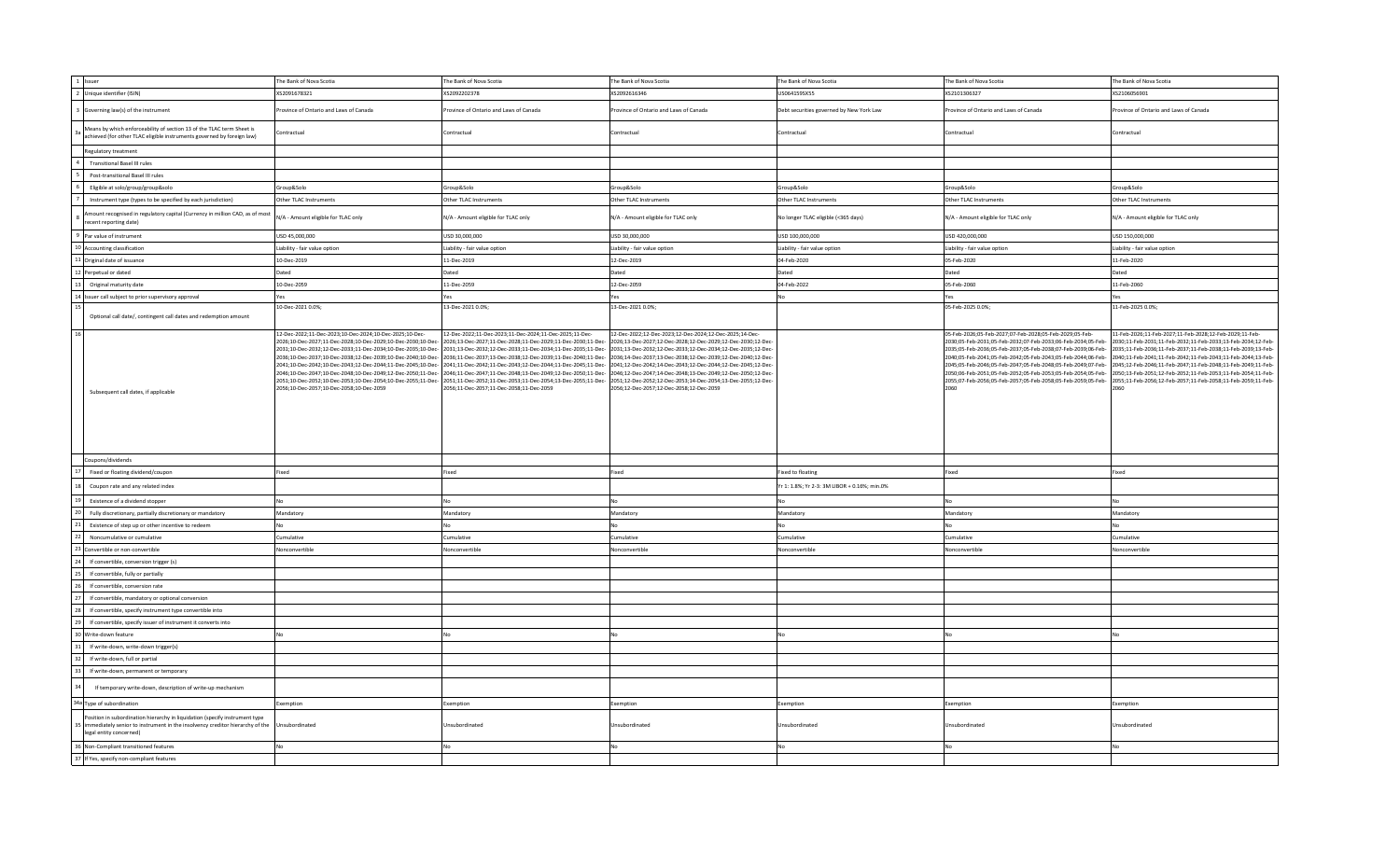| 1 Issuer                                                                                                                                                                               | The Bank of Nova Scotia                                                                                                                                                                                                                                                                                                                                                                                                                                                                                                                                                                                                                                                                                                                                                                                                                   | The Bank of Nova Scotia                                                                                                                                                        | The Bank of Nova Scotia                                                                                                                                                                                                                                                                                                                                                                                                                                                                   | The Bank of Nova Scotia                                                                                                                                                                                                                                                                                                                                                                                                                                                  | The Bank of Nova Scotia                                                                                                                                                                                                                                                                                                                                                                                                                                         | The Bank of Nova Scotia                                                                                                                                                                                                                                                                                                                                                                                                                                         |
|----------------------------------------------------------------------------------------------------------------------------------------------------------------------------------------|-------------------------------------------------------------------------------------------------------------------------------------------------------------------------------------------------------------------------------------------------------------------------------------------------------------------------------------------------------------------------------------------------------------------------------------------------------------------------------------------------------------------------------------------------------------------------------------------------------------------------------------------------------------------------------------------------------------------------------------------------------------------------------------------------------------------------------------------|--------------------------------------------------------------------------------------------------------------------------------------------------------------------------------|-------------------------------------------------------------------------------------------------------------------------------------------------------------------------------------------------------------------------------------------------------------------------------------------------------------------------------------------------------------------------------------------------------------------------------------------------------------------------------------------|--------------------------------------------------------------------------------------------------------------------------------------------------------------------------------------------------------------------------------------------------------------------------------------------------------------------------------------------------------------------------------------------------------------------------------------------------------------------------|-----------------------------------------------------------------------------------------------------------------------------------------------------------------------------------------------------------------------------------------------------------------------------------------------------------------------------------------------------------------------------------------------------------------------------------------------------------------|-----------------------------------------------------------------------------------------------------------------------------------------------------------------------------------------------------------------------------------------------------------------------------------------------------------------------------------------------------------------------------------------------------------------------------------------------------------------|
| 2 Unique identifier (ISIN)                                                                                                                                                             | XS2120063511                                                                                                                                                                                                                                                                                                                                                                                                                                                                                                                                                                                                                                                                                                                                                                                                                              | XS2122899904                                                                                                                                                                   | XS2123042397                                                                                                                                                                                                                                                                                                                                                                                                                                                                              | XS2121404490                                                                                                                                                                                                                                                                                                                                                                                                                                                             | XS2129418245                                                                                                                                                                                                                                                                                                                                                                                                                                                    | XS2134019632                                                                                                                                                                                                                                                                                                                                                                                                                                                    |
| Governing law(s) of the instrument                                                                                                                                                     | rovince of Ontario and Laws of Canada                                                                                                                                                                                                                                                                                                                                                                                                                                                                                                                                                                                                                                                                                                                                                                                                     | Province of Ontario and Laws of Canada                                                                                                                                         | rovince of Ontario and Laws of Canada                                                                                                                                                                                                                                                                                                                                                                                                                                                     | rovince of Ontario and Laws of Canada                                                                                                                                                                                                                                                                                                                                                                                                                                    | rovince of Ontario and Laws of Canada                                                                                                                                                                                                                                                                                                                                                                                                                           | rovince of Ontario and Laws of Canada                                                                                                                                                                                                                                                                                                                                                                                                                           |
| Means by which enforceability of section 13 of the TLAC term Sheet is<br>achieved (for other TLAC eligible instruments governed by foreign law)                                        | Contractual                                                                                                                                                                                                                                                                                                                                                                                                                                                                                                                                                                                                                                                                                                                                                                                                                               | Contractual                                                                                                                                                                    | Contractual                                                                                                                                                                                                                                                                                                                                                                                                                                                                               | Contractual                                                                                                                                                                                                                                                                                                                                                                                                                                                              | Contractual                                                                                                                                                                                                                                                                                                                                                                                                                                                     | Contractual                                                                                                                                                                                                                                                                                                                                                                                                                                                     |
| Regulatory treatment                                                                                                                                                                   |                                                                                                                                                                                                                                                                                                                                                                                                                                                                                                                                                                                                                                                                                                                                                                                                                                           |                                                                                                                                                                                |                                                                                                                                                                                                                                                                                                                                                                                                                                                                                           |                                                                                                                                                                                                                                                                                                                                                                                                                                                                          |                                                                                                                                                                                                                                                                                                                                                                                                                                                                 |                                                                                                                                                                                                                                                                                                                                                                                                                                                                 |
| <b>Transitional Basel III rules</b>                                                                                                                                                    |                                                                                                                                                                                                                                                                                                                                                                                                                                                                                                                                                                                                                                                                                                                                                                                                                                           |                                                                                                                                                                                |                                                                                                                                                                                                                                                                                                                                                                                                                                                                                           |                                                                                                                                                                                                                                                                                                                                                                                                                                                                          |                                                                                                                                                                                                                                                                                                                                                                                                                                                                 |                                                                                                                                                                                                                                                                                                                                                                                                                                                                 |
| Post-transitional Basel III rules                                                                                                                                                      |                                                                                                                                                                                                                                                                                                                                                                                                                                                                                                                                                                                                                                                                                                                                                                                                                                           |                                                                                                                                                                                |                                                                                                                                                                                                                                                                                                                                                                                                                                                                                           |                                                                                                                                                                                                                                                                                                                                                                                                                                                                          |                                                                                                                                                                                                                                                                                                                                                                                                                                                                 |                                                                                                                                                                                                                                                                                                                                                                                                                                                                 |
| Eligible at solo/group/group&solo                                                                                                                                                      | Group&Solo                                                                                                                                                                                                                                                                                                                                                                                                                                                                                                                                                                                                                                                                                                                                                                                                                                | Group&Solo                                                                                                                                                                     | Group&Solo                                                                                                                                                                                                                                                                                                                                                                                                                                                                                | Group&Solo                                                                                                                                                                                                                                                                                                                                                                                                                                                               | Group&Solo                                                                                                                                                                                                                                                                                                                                                                                                                                                      | Group&Solo                                                                                                                                                                                                                                                                                                                                                                                                                                                      |
| Instrument type (types to be specified by each jurisdiction)                                                                                                                           | Other TLAC Instruments                                                                                                                                                                                                                                                                                                                                                                                                                                                                                                                                                                                                                                                                                                                                                                                                                    | Other TLAC Instruments                                                                                                                                                         | Other TLAC Instruments                                                                                                                                                                                                                                                                                                                                                                                                                                                                    | Other TLAC Instruments                                                                                                                                                                                                                                                                                                                                                                                                                                                   | Other TLAC Instruments                                                                                                                                                                                                                                                                                                                                                                                                                                          | Other TLAC Instruments                                                                                                                                                                                                                                                                                                                                                                                                                                          |
| nount recognised in regulatory capital (Currency in million CAD, as of most<br>ecent reporting date)                                                                                   | N/A - Amount eligible for TLAC only                                                                                                                                                                                                                                                                                                                                                                                                                                                                                                                                                                                                                                                                                                                                                                                                       | N/A - Amount eligible for TLAC only                                                                                                                                            | N/A - Amount eligible for TLAC only                                                                                                                                                                                                                                                                                                                                                                                                                                                       | N/A - Amount eligible for TLAC only                                                                                                                                                                                                                                                                                                                                                                                                                                      | N/A - Amount eligible for TLAC only                                                                                                                                                                                                                                                                                                                                                                                                                             | N/A - Amount eligible for TLAC only                                                                                                                                                                                                                                                                                                                                                                                                                             |
| Par value of instrument                                                                                                                                                                | USD 60,000,000                                                                                                                                                                                                                                                                                                                                                                                                                                                                                                                                                                                                                                                                                                                                                                                                                            | USD 50,000,000                                                                                                                                                                 | USD 40,000,000                                                                                                                                                                                                                                                                                                                                                                                                                                                                            | USD 100,000,000                                                                                                                                                                                                                                                                                                                                                                                                                                                          | USD 610,000,000                                                                                                                                                                                                                                                                                                                                                                                                                                                 | USD 190,000,000                                                                                                                                                                                                                                                                                                                                                                                                                                                 |
| 10 Accounting classification                                                                                                                                                           | Liability - fair value option                                                                                                                                                                                                                                                                                                                                                                                                                                                                                                                                                                                                                                                                                                                                                                                                             | Liability - fair value option                                                                                                                                                  | Liability - fair value option                                                                                                                                                                                                                                                                                                                                                                                                                                                             | Liability - fair value option                                                                                                                                                                                                                                                                                                                                                                                                                                            | Liability - fair value option                                                                                                                                                                                                                                                                                                                                                                                                                                   | Liability - fair value option                                                                                                                                                                                                                                                                                                                                                                                                                                   |
| 1 Original date of issuance                                                                                                                                                            | 14-Feb-2020                                                                                                                                                                                                                                                                                                                                                                                                                                                                                                                                                                                                                                                                                                                                                                                                                               | 26-Feb-2020                                                                                                                                                                    | 26-Feb-2020                                                                                                                                                                                                                                                                                                                                                                                                                                                                               | 03-Mar-2020                                                                                                                                                                                                                                                                                                                                                                                                                                                              | 18-Mar-2020                                                                                                                                                                                                                                                                                                                                                                                                                                                     | 26-Mar-2020                                                                                                                                                                                                                                                                                                                                                                                                                                                     |
| Perpetual or dated                                                                                                                                                                     | Dated                                                                                                                                                                                                                                                                                                                                                                                                                                                                                                                                                                                                                                                                                                                                                                                                                                     | Dated                                                                                                                                                                          | Dated                                                                                                                                                                                                                                                                                                                                                                                                                                                                                     | Dated                                                                                                                                                                                                                                                                                                                                                                                                                                                                    | Dated                                                                                                                                                                                                                                                                                                                                                                                                                                                           | Dated                                                                                                                                                                                                                                                                                                                                                                                                                                                           |
| Original maturity date                                                                                                                                                                 | 14-Feb-2060                                                                                                                                                                                                                                                                                                                                                                                                                                                                                                                                                                                                                                                                                                                                                                                                                               | 26-Feb-2060                                                                                                                                                                    | 26-Feb-2060                                                                                                                                                                                                                                                                                                                                                                                                                                                                               | 03-Mar-2060                                                                                                                                                                                                                                                                                                                                                                                                                                                              | 18-Mar-2060                                                                                                                                                                                                                                                                                                                                                                                                                                                     | 26-Mar-2060                                                                                                                                                                                                                                                                                                                                                                                                                                                     |
| Issuer call subject to prior supervisory approval                                                                                                                                      | Yes                                                                                                                                                                                                                                                                                                                                                                                                                                                                                                                                                                                                                                                                                                                                                                                                                                       | Yes                                                                                                                                                                            | Yes                                                                                                                                                                                                                                                                                                                                                                                                                                                                                       | Yes                                                                                                                                                                                                                                                                                                                                                                                                                                                                      | Yes                                                                                                                                                                                                                                                                                                                                                                                                                                                             | Yes                                                                                                                                                                                                                                                                                                                                                                                                                                                             |
|                                                                                                                                                                                        | 16-Feb-2021 0.0%;                                                                                                                                                                                                                                                                                                                                                                                                                                                                                                                                                                                                                                                                                                                                                                                                                         | 26-Feb-2021 0.0%                                                                                                                                                               | 26-Feb-2021 0.0%;                                                                                                                                                                                                                                                                                                                                                                                                                                                                         | 03-Mar-2025 0.0%;                                                                                                                                                                                                                                                                                                                                                                                                                                                        | 18-Mar-2025 0.0%                                                                                                                                                                                                                                                                                                                                                                                                                                                | 26-Mar-2025 0.0%;                                                                                                                                                                                                                                                                                                                                                                                                                                               |
| Optional call date/, contingent call dates and redemption amount                                                                                                                       |                                                                                                                                                                                                                                                                                                                                                                                                                                                                                                                                                                                                                                                                                                                                                                                                                                           |                                                                                                                                                                                |                                                                                                                                                                                                                                                                                                                                                                                                                                                                                           |                                                                                                                                                                                                                                                                                                                                                                                                                                                                          |                                                                                                                                                                                                                                                                                                                                                                                                                                                                 |                                                                                                                                                                                                                                                                                                                                                                                                                                                                 |
| Subsequent call dates, if applicable                                                                                                                                                   | 14-Feb-2022;14-Feb-2023;14-Feb-2024;14-Feb-2025;17-Feb-<br>2026:16-Feb-2027:14-Feb-2028:14-Feb-2029:14-Feb-2030:14-Feb-<br>2031;17-Feb-2032;14-Feb-2033;14-Feb-2034;14-Feb-2035;14-Feb-2035;14-Feb-2032;28-Feb-2032;28-Feb-2033;27-Feb-2034;26-Feb-2035;26-Feb-<br>2036;17-Feb-2037;16-Feb-2038;14-Feb-2039;14-Feb-2040;14-Feb-2036;26-Feb-2037;26-Feb-2038;28-Feb-2039;27-Feb-2040;26-Feb-<br>2041;14-Feb-2042;17-Feb-2043;16-Feb-2044;14-Feb-2045;14-Feb- 2041;26-Feb-2042;26-Feb-2043;26-Feb-2044;27-Feb-2045;26-Feb-<br>2046;14-Feb-2047;14-Feb-2048;16-Feb-2049;14-Feb-2050;14-Feb- 2046;26-Feb-2047;26-Feb-2048;26-Feb-2049;28-Feb-2050;27-Feb-<br>2051;14-Feb-2052;14-Feb-2053;17-Feb-2054;16-Feb-2055;14-Feb-2052;26-Feb-2052;26-Feb-2053;26-Feb-2054;26-Feb-2055;28-Feb-<br>2056;14-Feb-2057;14-Feb-2058;14-Feb-2059;16-Feb-2060 | 28-Feb-2022;27-Feb-2023;26-Feb-2024;26-Feb-2025;26-Feb-<br>2026:26-Feb-2027:28-Feb-2028:26-Feb-2029:26-Feb-2030:26-Feb<br>2056;26-Feb-2057;26-Feb-2058;26-Feb-2059;26-Feb-2060 | 28-Feb-2022;27-Feb-2023;26-Feb-2024;26-Feb-2025;26-Feb-<br>2026;26-Feb-2027;28-Feb-2028;26-Feb-2029;26-Feb-2030;26-Feb-<br>2031;26-Feb-2032;28-Feb-2033;27-Feb-2034;26-Feb-2035;26-Feb- Mar-2035;03-Mar-2036;03-Mar-2037;03-Mar-2038;03-Mar-<br>2041;26-Feb-2042;26-Feb-2043;26-Feb-2044;27-Feb-2045;26-Feb-<br>2051;26-Feb-2052;26-Feb-2053;26-Feb-2054;26-Feb-2055;28-Feb- Mar-2053;03-Mar-2054;03-Mar-2055;03-Mar-2056;05-Mar-<br>2056;26-Feb-2057;26-Feb-2058;26-Feb-2059;26-Feb-2060 | 03-Mar-2026;03-Mar-2027;03-Mar-2028;05-Mar-2029;04-Mar-<br>2030;03-Mar-2031;03-Mar-2032;03-Mar-2033;03-Mar-2034;05-<br>036;26-Feb-2037;26-Feb-2038;28-Feb-2039;27-Feb-2040;26-Feb- 2039;05-Mar-2040;04-Mar-2041;03-Mar-2042;03-Mar-2043;03-<br>Mar-2044;03-Mar-2045;05-Mar-2046;04-Mar-2047;03-Mar-<br>2046;26-Feb-2047;26-Feb-2048;26-Feb-2049;28-Feb-2050;27-Feb- 2048;03-Mar-2049;03-Mar-2050;03-Mar-2051;04-Mar-2052;03-<br>2057;04-Mar-2058;03-Mar-2059;03-Mar-2060 | 18-Mar-2026;18-Mar-2027;20-Mar-2028;19-Mar-2029;18-Mar-<br>2030;18-Mar-2031;18-Mar-2032;18-Mar-2033;20-Mar-2034;19-<br>Mar-2035;18-Mar-2036;18-Mar-2037;18-Mar-2038;18-Mar-<br>2039;19-Mar-2040;18-Mar-2041;18-Mar-2042;18-Mar-2043;18-<br>Mar-2044;20-Mar-2045;19-Mar-2046;18-Mar-2047;18-Mar-<br>2048;18-Mar-2049;18-Mar-2050;20-Mar-2051;18-Mar-2052;18-<br>Mar-2053;18-Mar-2054;18-Mar-2055;20-Mar-2056;19-Mar-<br>2057;18-Mar-2058;18-Mar-2059;18-Mar-2060 | 26-Mar-2026;29-Mar-2027;27-Mar-2028;26-Mar-2029;26-Mar-<br>2030:26-Mar-2031:29-Mar-2032:28-Mar-2033:27-Mar-2034:26-<br>Mar-2035;26-Mar-2036;26-Mar-2037;26-Mar-2038;28-Mar-<br>2039;26-Mar-2040;26-Mar-2041;26-Mar-2042;26-Mar-2043;28-<br>Mar-2044;27-Mar-2045;26-Mar-2046;26-Mar-2047;26-Mar-<br>2048;26-Mar-2049;28-Mar-2050;27-Mar-2051;26-Mar-2052;26-<br>Mar-2053;26-Mar-2054;26-Mar-2055;27-Mar-2056;26-Mar-<br>2057;26-Mar-2058;26-Mar-2059;26-Mar-2060 |
| Coupons/dividends                                                                                                                                                                      |                                                                                                                                                                                                                                                                                                                                                                                                                                                                                                                                                                                                                                                                                                                                                                                                                                           |                                                                                                                                                                                |                                                                                                                                                                                                                                                                                                                                                                                                                                                                                           |                                                                                                                                                                                                                                                                                                                                                                                                                                                                          |                                                                                                                                                                                                                                                                                                                                                                                                                                                                 |                                                                                                                                                                                                                                                                                                                                                                                                                                                                 |
| Fixed or floating dividend/coupon                                                                                                                                                      | Fixed                                                                                                                                                                                                                                                                                                                                                                                                                                                                                                                                                                                                                                                                                                                                                                                                                                     | Fixed                                                                                                                                                                          | Fixed                                                                                                                                                                                                                                                                                                                                                                                                                                                                                     | Fixed                                                                                                                                                                                                                                                                                                                                                                                                                                                                    | Fixed                                                                                                                                                                                                                                                                                                                                                                                                                                                           | Fixed                                                                                                                                                                                                                                                                                                                                                                                                                                                           |
| Coupon rate and any related index                                                                                                                                                      |                                                                                                                                                                                                                                                                                                                                                                                                                                                                                                                                                                                                                                                                                                                                                                                                                                           |                                                                                                                                                                                |                                                                                                                                                                                                                                                                                                                                                                                                                                                                                           |                                                                                                                                                                                                                                                                                                                                                                                                                                                                          |                                                                                                                                                                                                                                                                                                                                                                                                                                                                 |                                                                                                                                                                                                                                                                                                                                                                                                                                                                 |
| Existence of a dividend stopper                                                                                                                                                        | No                                                                                                                                                                                                                                                                                                                                                                                                                                                                                                                                                                                                                                                                                                                                                                                                                                        | No                                                                                                                                                                             | No                                                                                                                                                                                                                                                                                                                                                                                                                                                                                        | No                                                                                                                                                                                                                                                                                                                                                                                                                                                                       | Nη                                                                                                                                                                                                                                                                                                                                                                                                                                                              | No                                                                                                                                                                                                                                                                                                                                                                                                                                                              |
| Fully discretionary, partially discretionary or mandatory                                                                                                                              | Mandatory                                                                                                                                                                                                                                                                                                                                                                                                                                                                                                                                                                                                                                                                                                                                                                                                                                 | Mandatory                                                                                                                                                                      | Mandatory                                                                                                                                                                                                                                                                                                                                                                                                                                                                                 | Mandatory                                                                                                                                                                                                                                                                                                                                                                                                                                                                | Mandatory                                                                                                                                                                                                                                                                                                                                                                                                                                                       | Mandatory                                                                                                                                                                                                                                                                                                                                                                                                                                                       |
| Existence of step up or other incentive to redeem                                                                                                                                      | No                                                                                                                                                                                                                                                                                                                                                                                                                                                                                                                                                                                                                                                                                                                                                                                                                                        | No                                                                                                                                                                             | No                                                                                                                                                                                                                                                                                                                                                                                                                                                                                        | No                                                                                                                                                                                                                                                                                                                                                                                                                                                                       | NΩ                                                                                                                                                                                                                                                                                                                                                                                                                                                              | N <sub>0</sub>                                                                                                                                                                                                                                                                                                                                                                                                                                                  |
| Noncumulative or cumulative                                                                                                                                                            | Cumulative                                                                                                                                                                                                                                                                                                                                                                                                                                                                                                                                                                                                                                                                                                                                                                                                                                | Cumulative                                                                                                                                                                     | Cumulative                                                                                                                                                                                                                                                                                                                                                                                                                                                                                | Cumulative                                                                                                                                                                                                                                                                                                                                                                                                                                                               | Cumulative                                                                                                                                                                                                                                                                                                                                                                                                                                                      | Cumulative                                                                                                                                                                                                                                                                                                                                                                                                                                                      |
| Convertible or non-convertible                                                                                                                                                         | Nonconvertible                                                                                                                                                                                                                                                                                                                                                                                                                                                                                                                                                                                                                                                                                                                                                                                                                            | Nonconvertible                                                                                                                                                                 | Nonconvertible                                                                                                                                                                                                                                                                                                                                                                                                                                                                            | Nonconvertible                                                                                                                                                                                                                                                                                                                                                                                                                                                           | Nonconvertible                                                                                                                                                                                                                                                                                                                                                                                                                                                  | Nonconvertible                                                                                                                                                                                                                                                                                                                                                                                                                                                  |
| If convertible, conversion trigger (s)                                                                                                                                                 |                                                                                                                                                                                                                                                                                                                                                                                                                                                                                                                                                                                                                                                                                                                                                                                                                                           |                                                                                                                                                                                |                                                                                                                                                                                                                                                                                                                                                                                                                                                                                           |                                                                                                                                                                                                                                                                                                                                                                                                                                                                          |                                                                                                                                                                                                                                                                                                                                                                                                                                                                 |                                                                                                                                                                                                                                                                                                                                                                                                                                                                 |
| If convertible, fully or partially                                                                                                                                                     |                                                                                                                                                                                                                                                                                                                                                                                                                                                                                                                                                                                                                                                                                                                                                                                                                                           |                                                                                                                                                                                |                                                                                                                                                                                                                                                                                                                                                                                                                                                                                           |                                                                                                                                                                                                                                                                                                                                                                                                                                                                          |                                                                                                                                                                                                                                                                                                                                                                                                                                                                 |                                                                                                                                                                                                                                                                                                                                                                                                                                                                 |
| If convertible, conversion rate                                                                                                                                                        |                                                                                                                                                                                                                                                                                                                                                                                                                                                                                                                                                                                                                                                                                                                                                                                                                                           |                                                                                                                                                                                |                                                                                                                                                                                                                                                                                                                                                                                                                                                                                           |                                                                                                                                                                                                                                                                                                                                                                                                                                                                          |                                                                                                                                                                                                                                                                                                                                                                                                                                                                 |                                                                                                                                                                                                                                                                                                                                                                                                                                                                 |
| If convertible, mandatory or optional conversion                                                                                                                                       |                                                                                                                                                                                                                                                                                                                                                                                                                                                                                                                                                                                                                                                                                                                                                                                                                                           |                                                                                                                                                                                |                                                                                                                                                                                                                                                                                                                                                                                                                                                                                           |                                                                                                                                                                                                                                                                                                                                                                                                                                                                          |                                                                                                                                                                                                                                                                                                                                                                                                                                                                 |                                                                                                                                                                                                                                                                                                                                                                                                                                                                 |
|                                                                                                                                                                                        |                                                                                                                                                                                                                                                                                                                                                                                                                                                                                                                                                                                                                                                                                                                                                                                                                                           |                                                                                                                                                                                |                                                                                                                                                                                                                                                                                                                                                                                                                                                                                           |                                                                                                                                                                                                                                                                                                                                                                                                                                                                          |                                                                                                                                                                                                                                                                                                                                                                                                                                                                 |                                                                                                                                                                                                                                                                                                                                                                                                                                                                 |
| If convertible, specify instrument type convertible into                                                                                                                               |                                                                                                                                                                                                                                                                                                                                                                                                                                                                                                                                                                                                                                                                                                                                                                                                                                           |                                                                                                                                                                                |                                                                                                                                                                                                                                                                                                                                                                                                                                                                                           |                                                                                                                                                                                                                                                                                                                                                                                                                                                                          |                                                                                                                                                                                                                                                                                                                                                                                                                                                                 |                                                                                                                                                                                                                                                                                                                                                                                                                                                                 |
| If convertible, specify issuer of instrument it converts into                                                                                                                          |                                                                                                                                                                                                                                                                                                                                                                                                                                                                                                                                                                                                                                                                                                                                                                                                                                           |                                                                                                                                                                                |                                                                                                                                                                                                                                                                                                                                                                                                                                                                                           |                                                                                                                                                                                                                                                                                                                                                                                                                                                                          |                                                                                                                                                                                                                                                                                                                                                                                                                                                                 |                                                                                                                                                                                                                                                                                                                                                                                                                                                                 |
| Write-down feature                                                                                                                                                                     | No                                                                                                                                                                                                                                                                                                                                                                                                                                                                                                                                                                                                                                                                                                                                                                                                                                        | No                                                                                                                                                                             |                                                                                                                                                                                                                                                                                                                                                                                                                                                                                           | No                                                                                                                                                                                                                                                                                                                                                                                                                                                                       |                                                                                                                                                                                                                                                                                                                                                                                                                                                                 |                                                                                                                                                                                                                                                                                                                                                                                                                                                                 |
| If write-down, write-down trigger(s)                                                                                                                                                   |                                                                                                                                                                                                                                                                                                                                                                                                                                                                                                                                                                                                                                                                                                                                                                                                                                           |                                                                                                                                                                                |                                                                                                                                                                                                                                                                                                                                                                                                                                                                                           |                                                                                                                                                                                                                                                                                                                                                                                                                                                                          |                                                                                                                                                                                                                                                                                                                                                                                                                                                                 |                                                                                                                                                                                                                                                                                                                                                                                                                                                                 |
| If write-down, full or partial                                                                                                                                                         |                                                                                                                                                                                                                                                                                                                                                                                                                                                                                                                                                                                                                                                                                                                                                                                                                                           |                                                                                                                                                                                |                                                                                                                                                                                                                                                                                                                                                                                                                                                                                           |                                                                                                                                                                                                                                                                                                                                                                                                                                                                          |                                                                                                                                                                                                                                                                                                                                                                                                                                                                 |                                                                                                                                                                                                                                                                                                                                                                                                                                                                 |
| If write-down, permanent or temporary                                                                                                                                                  |                                                                                                                                                                                                                                                                                                                                                                                                                                                                                                                                                                                                                                                                                                                                                                                                                                           |                                                                                                                                                                                |                                                                                                                                                                                                                                                                                                                                                                                                                                                                                           |                                                                                                                                                                                                                                                                                                                                                                                                                                                                          |                                                                                                                                                                                                                                                                                                                                                                                                                                                                 |                                                                                                                                                                                                                                                                                                                                                                                                                                                                 |
| If temporary write-down, description of write-up mechanism                                                                                                                             |                                                                                                                                                                                                                                                                                                                                                                                                                                                                                                                                                                                                                                                                                                                                                                                                                                           |                                                                                                                                                                                |                                                                                                                                                                                                                                                                                                                                                                                                                                                                                           |                                                                                                                                                                                                                                                                                                                                                                                                                                                                          |                                                                                                                                                                                                                                                                                                                                                                                                                                                                 |                                                                                                                                                                                                                                                                                                                                                                                                                                                                 |
| 34a Type of subordination                                                                                                                                                              | Exemption                                                                                                                                                                                                                                                                                                                                                                                                                                                                                                                                                                                                                                                                                                                                                                                                                                 | Exemption                                                                                                                                                                      | Exemption                                                                                                                                                                                                                                                                                                                                                                                                                                                                                 | Exemption                                                                                                                                                                                                                                                                                                                                                                                                                                                                | Exemption                                                                                                                                                                                                                                                                                                                                                                                                                                                       | Exemption                                                                                                                                                                                                                                                                                                                                                                                                                                                       |
| Position in subordination hierarchy in liquidation (specify instrument type<br>immediately senior to instrument in the insolvency creditor hierarchy of the<br>legal entity concerned) | Unsubordinated                                                                                                                                                                                                                                                                                                                                                                                                                                                                                                                                                                                                                                                                                                                                                                                                                            | Unsubordinated                                                                                                                                                                 | Jnsubordinated                                                                                                                                                                                                                                                                                                                                                                                                                                                                            | Unsubordinated                                                                                                                                                                                                                                                                                                                                                                                                                                                           | Unsubordinated                                                                                                                                                                                                                                                                                                                                                                                                                                                  | Insubordinated                                                                                                                                                                                                                                                                                                                                                                                                                                                  |
| 36 Non-Compliant transitioned features                                                                                                                                                 | No                                                                                                                                                                                                                                                                                                                                                                                                                                                                                                                                                                                                                                                                                                                                                                                                                                        | No                                                                                                                                                                             | No                                                                                                                                                                                                                                                                                                                                                                                                                                                                                        | N <sub>0</sub>                                                                                                                                                                                                                                                                                                                                                                                                                                                           | No                                                                                                                                                                                                                                                                                                                                                                                                                                                              | No                                                                                                                                                                                                                                                                                                                                                                                                                                                              |
| 37 If Yes, specify non-compliant features                                                                                                                                              |                                                                                                                                                                                                                                                                                                                                                                                                                                                                                                                                                                                                                                                                                                                                                                                                                                           |                                                                                                                                                                                |                                                                                                                                                                                                                                                                                                                                                                                                                                                                                           |                                                                                                                                                                                                                                                                                                                                                                                                                                                                          |                                                                                                                                                                                                                                                                                                                                                                                                                                                                 |                                                                                                                                                                                                                                                                                                                                                                                                                                                                 |
|                                                                                                                                                                                        |                                                                                                                                                                                                                                                                                                                                                                                                                                                                                                                                                                                                                                                                                                                                                                                                                                           |                                                                                                                                                                                |                                                                                                                                                                                                                                                                                                                                                                                                                                                                                           |                                                                                                                                                                                                                                                                                                                                                                                                                                                                          |                                                                                                                                                                                                                                                                                                                                                                                                                                                                 |                                                                                                                                                                                                                                                                                                                                                                                                                                                                 |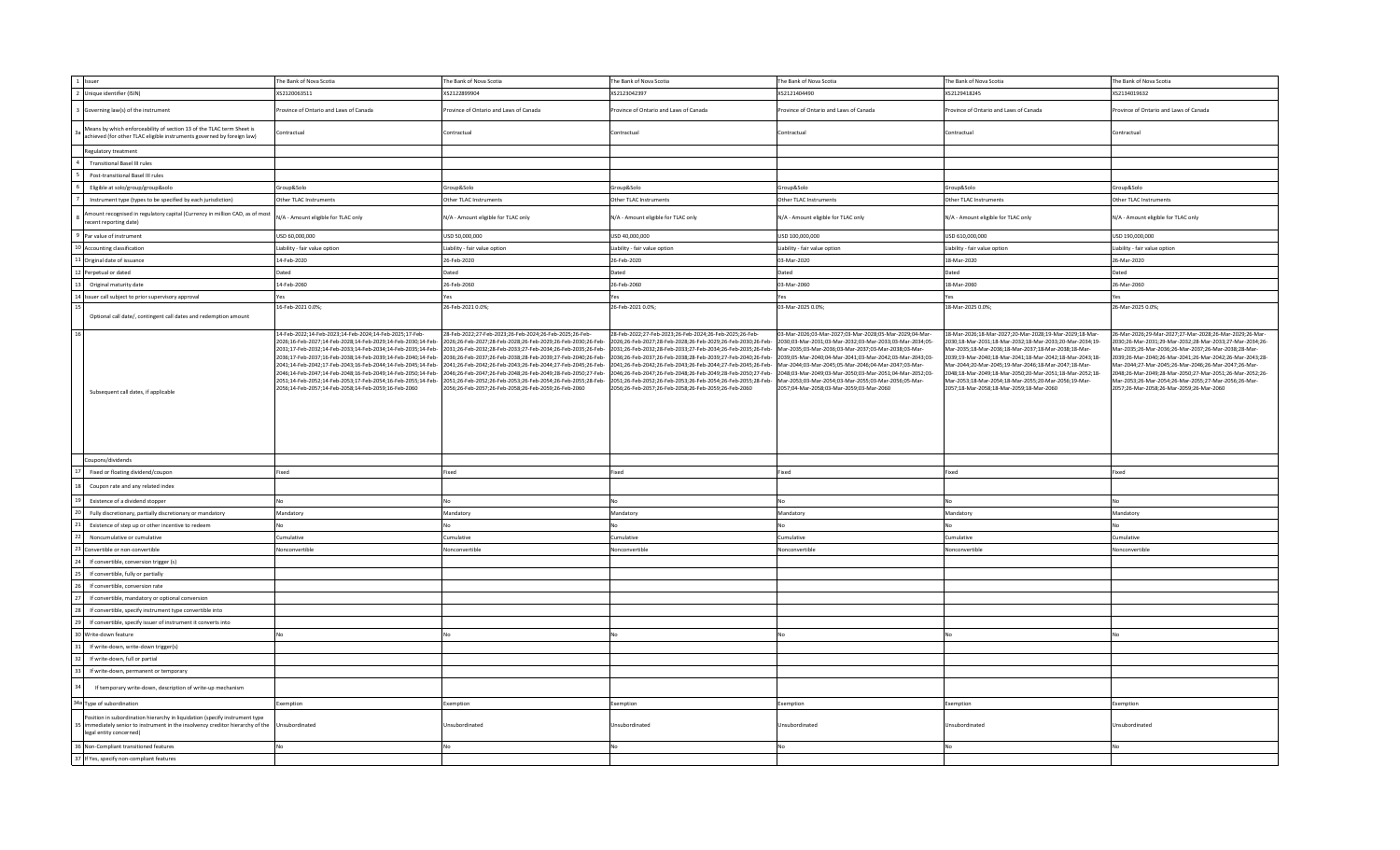| 1 Issuer                                                                                                                                                                               | The Bank of Nova Scotia                                                                                                                                                                                                                                                                                                                                                                                                                                 | The Bank of Nova Scotia                                                                                                                                                                                                                                                                                                                                                                                                                                         | The Bank of Nova Scotia                                                                                                                                                                                                                                                                                                                                                                                                                                                                                 | The Bank of Nova Scotia                | The Bank of Nova Scotia                                                                                                                                                                                                                                                                                                                                                                                                                                                                                 | The Bank of Nova Scotia                                                                                                                                                                                                                                                                                                                                                                                                                                                                                 |
|----------------------------------------------------------------------------------------------------------------------------------------------------------------------------------------|---------------------------------------------------------------------------------------------------------------------------------------------------------------------------------------------------------------------------------------------------------------------------------------------------------------------------------------------------------------------------------------------------------------------------------------------------------|-----------------------------------------------------------------------------------------------------------------------------------------------------------------------------------------------------------------------------------------------------------------------------------------------------------------------------------------------------------------------------------------------------------------------------------------------------------------|---------------------------------------------------------------------------------------------------------------------------------------------------------------------------------------------------------------------------------------------------------------------------------------------------------------------------------------------------------------------------------------------------------------------------------------------------------------------------------------------------------|----------------------------------------|---------------------------------------------------------------------------------------------------------------------------------------------------------------------------------------------------------------------------------------------------------------------------------------------------------------------------------------------------------------------------------------------------------------------------------------------------------------------------------------------------------|---------------------------------------------------------------------------------------------------------------------------------------------------------------------------------------------------------------------------------------------------------------------------------------------------------------------------------------------------------------------------------------------------------------------------------------------------------------------------------------------------------|
| 2 Unique identifier (ISIN)                                                                                                                                                             | XS2138603563                                                                                                                                                                                                                                                                                                                                                                                                                                            | XS2145070483                                                                                                                                                                                                                                                                                                                                                                                                                                                    | XS2174497151                                                                                                                                                                                                                                                                                                                                                                                                                                                                                            | CA06415E6G54                           | XS2177494338                                                                                                                                                                                                                                                                                                                                                                                                                                                                                            | XS2178586231                                                                                                                                                                                                                                                                                                                                                                                                                                                                                            |
| Governing law(s) of the instrument                                                                                                                                                     | rovince of Ontario and Laws of Canada                                                                                                                                                                                                                                                                                                                                                                                                                   | Province of Ontario and Laws of Canada                                                                                                                                                                                                                                                                                                                                                                                                                          | rovince of Ontario and Laws of Canada                                                                                                                                                                                                                                                                                                                                                                                                                                                                   | Province of Ontario and Laws of Canada | rovince of Ontario and Laws of Canada                                                                                                                                                                                                                                                                                                                                                                                                                                                                   | rovince of Ontario and Laws of Canada                                                                                                                                                                                                                                                                                                                                                                                                                                                                   |
| Means by which enforceability of section 13 of the TLAC term Sheet is<br>achieved (for other TLAC eligible instruments governed by foreign law)                                        | Contractual                                                                                                                                                                                                                                                                                                                                                                                                                                             | Contractual                                                                                                                                                                                                                                                                                                                                                                                                                                                     | Contractual                                                                                                                                                                                                                                                                                                                                                                                                                                                                                             | N/A                                    | Contractual                                                                                                                                                                                                                                                                                                                                                                                                                                                                                             | Contractual                                                                                                                                                                                                                                                                                                                                                                                                                                                                                             |
| Regulatory treatment                                                                                                                                                                   |                                                                                                                                                                                                                                                                                                                                                                                                                                                         |                                                                                                                                                                                                                                                                                                                                                                                                                                                                 |                                                                                                                                                                                                                                                                                                                                                                                                                                                                                                         |                                        |                                                                                                                                                                                                                                                                                                                                                                                                                                                                                                         |                                                                                                                                                                                                                                                                                                                                                                                                                                                                                                         |
| <b>Transitional Basel III rules</b>                                                                                                                                                    |                                                                                                                                                                                                                                                                                                                                                                                                                                                         |                                                                                                                                                                                                                                                                                                                                                                                                                                                                 |                                                                                                                                                                                                                                                                                                                                                                                                                                                                                                         |                                        |                                                                                                                                                                                                                                                                                                                                                                                                                                                                                                         |                                                                                                                                                                                                                                                                                                                                                                                                                                                                                                         |
| Post-transitional Basel III rules                                                                                                                                                      |                                                                                                                                                                                                                                                                                                                                                                                                                                                         |                                                                                                                                                                                                                                                                                                                                                                                                                                                                 |                                                                                                                                                                                                                                                                                                                                                                                                                                                                                                         |                                        |                                                                                                                                                                                                                                                                                                                                                                                                                                                                                                         |                                                                                                                                                                                                                                                                                                                                                                                                                                                                                                         |
| Eligible at solo/group/group&solo                                                                                                                                                      | Group&Solo                                                                                                                                                                                                                                                                                                                                                                                                                                              | Group&Solo                                                                                                                                                                                                                                                                                                                                                                                                                                                      | Group&Solo                                                                                                                                                                                                                                                                                                                                                                                                                                                                                              | Group&Solo                             | Group&Solo                                                                                                                                                                                                                                                                                                                                                                                                                                                                                              | Group&Solo                                                                                                                                                                                                                                                                                                                                                                                                                                                                                              |
| Instrument type (types to be specified by each jurisdiction)                                                                                                                           | Other TLAC Instruments                                                                                                                                                                                                                                                                                                                                                                                                                                  | Other TLAC Instruments                                                                                                                                                                                                                                                                                                                                                                                                                                          | Other TLAC Instruments                                                                                                                                                                                                                                                                                                                                                                                                                                                                                  | Other TLAC Instruments                 | Other TLAC Instruments                                                                                                                                                                                                                                                                                                                                                                                                                                                                                  | Other TLAC Instruments                                                                                                                                                                                                                                                                                                                                                                                                                                                                                  |
| nount recognised in regulatory capital (Currency in million CAD, as of most<br>ecent reporting date)                                                                                   | N/A - Amount eligible for TLAC only                                                                                                                                                                                                                                                                                                                                                                                                                     | N/A - Amount eligible for TLAC only                                                                                                                                                                                                                                                                                                                                                                                                                             | N/A - Amount eligible for TLAC only                                                                                                                                                                                                                                                                                                                                                                                                                                                                     | N/A - Amount eligible for TLAC only    | N/A - Amount eligible for TLAC only                                                                                                                                                                                                                                                                                                                                                                                                                                                                     | N/A - Amount eligible for TLAC only                                                                                                                                                                                                                                                                                                                                                                                                                                                                     |
| Par value of instrument                                                                                                                                                                | USD 155,000,000                                                                                                                                                                                                                                                                                                                                                                                                                                         | USD 100,000,000                                                                                                                                                                                                                                                                                                                                                                                                                                                 | USD 50,000,000                                                                                                                                                                                                                                                                                                                                                                                                                                                                                          | CAD 10,000,000                         | USD 50,000,000                                                                                                                                                                                                                                                                                                                                                                                                                                                                                          | USD 50,000,000                                                                                                                                                                                                                                                                                                                                                                                                                                                                                          |
| 10 Accounting classification                                                                                                                                                           | Liability - fair value option                                                                                                                                                                                                                                                                                                                                                                                                                           | Liability - fair value option                                                                                                                                                                                                                                                                                                                                                                                                                                   | Liability - fair value option                                                                                                                                                                                                                                                                                                                                                                                                                                                                           | Liability - fair value option          | Liability - fair value option                                                                                                                                                                                                                                                                                                                                                                                                                                                                           | Liability - fair value option                                                                                                                                                                                                                                                                                                                                                                                                                                                                           |
| 1 Original date of issuance                                                                                                                                                            | 01-Apr-2020                                                                                                                                                                                                                                                                                                                                                                                                                                             | 14-Apr-2020                                                                                                                                                                                                                                                                                                                                                                                                                                                     | 14-May-2020                                                                                                                                                                                                                                                                                                                                                                                                                                                                                             | 20-May-2020                            | 27-May-2020                                                                                                                                                                                                                                                                                                                                                                                                                                                                                             | 27-May-2020                                                                                                                                                                                                                                                                                                                                                                                                                                                                                             |
| Perpetual or dated                                                                                                                                                                     | Dated                                                                                                                                                                                                                                                                                                                                                                                                                                                   | Dated                                                                                                                                                                                                                                                                                                                                                                                                                                                           | Dated                                                                                                                                                                                                                                                                                                                                                                                                                                                                                                   | Dated                                  | Dated                                                                                                                                                                                                                                                                                                                                                                                                                                                                                                   | Dated                                                                                                                                                                                                                                                                                                                                                                                                                                                                                                   |
| Original maturity date                                                                                                                                                                 | 01-Apr-2060                                                                                                                                                                                                                                                                                                                                                                                                                                             | 14-Apr-2060                                                                                                                                                                                                                                                                                                                                                                                                                                                     | 14-May-2060                                                                                                                                                                                                                                                                                                                                                                                                                                                                                             | 20-May-2023                            | 27-May-2060                                                                                                                                                                                                                                                                                                                                                                                                                                                                                             | 27-May-2060                                                                                                                                                                                                                                                                                                                                                                                                                                                                                             |
| Issuer call subject to prior supervisory approval                                                                                                                                      | Yes                                                                                                                                                                                                                                                                                                                                                                                                                                                     | Yes                                                                                                                                                                                                                                                                                                                                                                                                                                                             | Yes                                                                                                                                                                                                                                                                                                                                                                                                                                                                                                     | Yes                                    | Yes                                                                                                                                                                                                                                                                                                                                                                                                                                                                                                     | Yes                                                                                                                                                                                                                                                                                                                                                                                                                                                                                                     |
|                                                                                                                                                                                        | 01-Apr-2025 0.0%;                                                                                                                                                                                                                                                                                                                                                                                                                                       | 14-Apr-2025 0.0%;                                                                                                                                                                                                                                                                                                                                                                                                                                               | 16-May-2022 0.0%;                                                                                                                                                                                                                                                                                                                                                                                                                                                                                       | 20-May-2021 0.0%;                      | 30-May-2022 0.0%;                                                                                                                                                                                                                                                                                                                                                                                                                                                                                       | 27-May-2022 0.0%;                                                                                                                                                                                                                                                                                                                                                                                                                                                                                       |
| Optional call date/, contingent call dates and redemption amount                                                                                                                       |                                                                                                                                                                                                                                                                                                                                                                                                                                                         |                                                                                                                                                                                                                                                                                                                                                                                                                                                                 |                                                                                                                                                                                                                                                                                                                                                                                                                                                                                                         |                                        |                                                                                                                                                                                                                                                                                                                                                                                                                                                                                                         |                                                                                                                                                                                                                                                                                                                                                                                                                                                                                                         |
| Subsequent call dates, if applicable                                                                                                                                                   | 01-Apr-2026;01-Apr-2027;03-Apr-2028;02-Apr-2029;01-Apr-<br>2030:01-Apr-2031:01-Apr-2032:01-Apr-2033:03-Apr-2034:02-Apr-<br>2035;01-Apr-2036;01-Apr-2037;01-Apr-2038;01-Apr-2039;02-Apr-<br>2040;01-Apr-2041;01-Apr-2042;01-Apr-2043;01-Apr-2044;03-Apr-<br>2045;02-Apr-2046;01-Apr-2047;01-Apr-2048;01-Apr-2049;01-Apr-<br>2050;03-Apr-2051;01-Apr-2052;01-Apr-2053;01-Apr-2054;01-Apr-<br>2055;03-Apr-2056;02-Apr-2057;01-Apr-2058;01-Apr-2059;01-Apr- | 14-Apr-2026;14-Apr-2027;17-Apr-2028;16-Apr-2029;15-Apr-<br>2030:14-Apr-2031:14-Apr-2032:14-Apr-2033:14-Apr-2034:16-Apr-<br>2035;14-Apr-2036;14-Apr-2037;14-Apr-2038;14-Apr-2039;16-Apr-<br>2040;15-Apr-2041;14-Apr-2042;14-Apr-2043;14-Apr-2044;14-Apr-<br>2045;16-Apr-2046;15-Apr-2047;14-Apr-2048;14-Apr-2049;14-Apr-<br>2050;14-Apr-2051;15-Apr-2052;14-Apr-2053;14-Apr-2054;14-Apr-<br>2055;14-Apr-2056;16-Apr-2057;15-Apr-2058;14-Apr-2059;14-Apr-<br>2060 | 15-May-2023;14-May-2024;14-May-2025;14-May-2026;14-May-<br>2027;15-May-2028;14-May-2029;14-May-2030;14-May-2031;14-<br>May-2032;16-May-2033;15-May-2034;14-May-2035;14-May-<br>2036;14-May-2037;14-May-2038;16-May-2039;14-May-2040;14-<br>Aay-2041;14-May-2042;14-May-2043;16-May-2044;15-May-<br>2045;14-May-2046;14-May-2047;14-May-2048;14-May-2049;16-<br>May-2050;15-May-2051;14-May-2052;14-May-2053;14-May-<br>2054;14-May-2055;15-May-2056;14-May-2057;14-May-2058;14-<br>Mav-2059:14-Mav-2060 | 20-May-2022;23-May-2023                | 29-May-2023;29-May-2024;29-May-2025;29-May-2026;31-May-<br>2027;29-May-2028;29-May-2029;29-May-2030;29-May-2031;31-<br>May-2032;30-May-2033;29-May-2034;29-May-2035;29-May-<br>2036;29-May-2037;31-May-2038;30-May-2039;29-May-2040;29-<br>May-2041;29-May-2042;29-May-2043;30-May-2044;29-May-<br>2045;29-May-2046;29-May-2047;29-May-2048;31-May-2049;30-<br>May-2050;29-May-2051;29-May-2052;29-May-2053;29-May-<br>2054;31-May-2055;29-May-2056;29-May-2057;29-May-2058;29-<br>Mav-2059:31-Mav-2060 | 29-May-2023;27-May-2024;27-May-2025;27-May-2026;27-May-<br>2027;29-May-2028;28-May-2029;27-May-2030;27-May-2031;27-<br>May-2032;27-May-2033;29-May-2034;28-May-2035;27-May-<br>2036;27-May-2037;27-May-2038;27-May-2039;28-May-2040;27-<br>May-2041;27-May-2042;27-May-2043;27-May-2044;29-May-<br>2045;28-May-2046;27-May-2047;27-May-2048;27-May-2049;27-<br>May-2050;29-May-2051;27-May-2052;27-May-2053;27-May-<br>2054;27-May-2055;29-May-2056;28-May-2057;27-May-2058;27-<br>Mav-2059:27-Mav-2060 |
| Coupons/dividends                                                                                                                                                                      |                                                                                                                                                                                                                                                                                                                                                                                                                                                         |                                                                                                                                                                                                                                                                                                                                                                                                                                                                 |                                                                                                                                                                                                                                                                                                                                                                                                                                                                                                         |                                        |                                                                                                                                                                                                                                                                                                                                                                                                                                                                                                         |                                                                                                                                                                                                                                                                                                                                                                                                                                                                                                         |
| Fixed or floating dividend/coupon                                                                                                                                                      | Fixed                                                                                                                                                                                                                                                                                                                                                                                                                                                   | Fixed                                                                                                                                                                                                                                                                                                                                                                                                                                                           | Fixed                                                                                                                                                                                                                                                                                                                                                                                                                                                                                                   | Fixed                                  | Fixed                                                                                                                                                                                                                                                                                                                                                                                                                                                                                                   | Fixed                                                                                                                                                                                                                                                                                                                                                                                                                                                                                                   |
| Coupon rate and any related index                                                                                                                                                      |                                                                                                                                                                                                                                                                                                                                                                                                                                                         |                                                                                                                                                                                                                                                                                                                                                                                                                                                                 |                                                                                                                                                                                                                                                                                                                                                                                                                                                                                                         | y1:1.43% y2:1.58%,y3:1.73%             |                                                                                                                                                                                                                                                                                                                                                                                                                                                                                                         |                                                                                                                                                                                                                                                                                                                                                                                                                                                                                                         |
| Existence of a dividend stopper                                                                                                                                                        | No                                                                                                                                                                                                                                                                                                                                                                                                                                                      | No                                                                                                                                                                                                                                                                                                                                                                                                                                                              | No                                                                                                                                                                                                                                                                                                                                                                                                                                                                                                      | No                                     | Nη                                                                                                                                                                                                                                                                                                                                                                                                                                                                                                      | No                                                                                                                                                                                                                                                                                                                                                                                                                                                                                                      |
| Fully discretionary, partially discretionary or mandatory                                                                                                                              | Mandatory                                                                                                                                                                                                                                                                                                                                                                                                                                               | Mandatory                                                                                                                                                                                                                                                                                                                                                                                                                                                       | Mandatory                                                                                                                                                                                                                                                                                                                                                                                                                                                                                               | Mandatory                              | Mandatory                                                                                                                                                                                                                                                                                                                                                                                                                                                                                               | Mandatory                                                                                                                                                                                                                                                                                                                                                                                                                                                                                               |
| Existence of step up or other incentive to redeem                                                                                                                                      | No                                                                                                                                                                                                                                                                                                                                                                                                                                                      | No                                                                                                                                                                                                                                                                                                                                                                                                                                                              | No                                                                                                                                                                                                                                                                                                                                                                                                                                                                                                      | No                                     | NΩ                                                                                                                                                                                                                                                                                                                                                                                                                                                                                                      | N <sub>0</sub>                                                                                                                                                                                                                                                                                                                                                                                                                                                                                          |
| Noncumulative or cumulative                                                                                                                                                            | Cumulative                                                                                                                                                                                                                                                                                                                                                                                                                                              | Cumulative                                                                                                                                                                                                                                                                                                                                                                                                                                                      | Cumulative                                                                                                                                                                                                                                                                                                                                                                                                                                                                                              | Cumulative                             | Cumulative                                                                                                                                                                                                                                                                                                                                                                                                                                                                                              | Cumulative                                                                                                                                                                                                                                                                                                                                                                                                                                                                                              |
| Convertible or non-convertible                                                                                                                                                         | Nonconvertible                                                                                                                                                                                                                                                                                                                                                                                                                                          | Nonconvertible                                                                                                                                                                                                                                                                                                                                                                                                                                                  | Nonconvertible                                                                                                                                                                                                                                                                                                                                                                                                                                                                                          | Nonconvertible                         | Nonconvertible                                                                                                                                                                                                                                                                                                                                                                                                                                                                                          | Nonconvertible                                                                                                                                                                                                                                                                                                                                                                                                                                                                                          |
| If convertible, conversion trigger (s)                                                                                                                                                 |                                                                                                                                                                                                                                                                                                                                                                                                                                                         |                                                                                                                                                                                                                                                                                                                                                                                                                                                                 |                                                                                                                                                                                                                                                                                                                                                                                                                                                                                                         |                                        |                                                                                                                                                                                                                                                                                                                                                                                                                                                                                                         |                                                                                                                                                                                                                                                                                                                                                                                                                                                                                                         |
| If convertible, fully or partially                                                                                                                                                     |                                                                                                                                                                                                                                                                                                                                                                                                                                                         |                                                                                                                                                                                                                                                                                                                                                                                                                                                                 |                                                                                                                                                                                                                                                                                                                                                                                                                                                                                                         |                                        |                                                                                                                                                                                                                                                                                                                                                                                                                                                                                                         |                                                                                                                                                                                                                                                                                                                                                                                                                                                                                                         |
| If convertible, conversion rate                                                                                                                                                        |                                                                                                                                                                                                                                                                                                                                                                                                                                                         |                                                                                                                                                                                                                                                                                                                                                                                                                                                                 |                                                                                                                                                                                                                                                                                                                                                                                                                                                                                                         |                                        |                                                                                                                                                                                                                                                                                                                                                                                                                                                                                                         |                                                                                                                                                                                                                                                                                                                                                                                                                                                                                                         |
| If convertible, mandatory or optional conversion                                                                                                                                       |                                                                                                                                                                                                                                                                                                                                                                                                                                                         |                                                                                                                                                                                                                                                                                                                                                                                                                                                                 |                                                                                                                                                                                                                                                                                                                                                                                                                                                                                                         |                                        |                                                                                                                                                                                                                                                                                                                                                                                                                                                                                                         |                                                                                                                                                                                                                                                                                                                                                                                                                                                                                                         |
| If convertible, specify instrument type convertible into                                                                                                                               |                                                                                                                                                                                                                                                                                                                                                                                                                                                         |                                                                                                                                                                                                                                                                                                                                                                                                                                                                 |                                                                                                                                                                                                                                                                                                                                                                                                                                                                                                         |                                        |                                                                                                                                                                                                                                                                                                                                                                                                                                                                                                         |                                                                                                                                                                                                                                                                                                                                                                                                                                                                                                         |
| If convertible, specify issuer of instrument it converts into                                                                                                                          |                                                                                                                                                                                                                                                                                                                                                                                                                                                         |                                                                                                                                                                                                                                                                                                                                                                                                                                                                 |                                                                                                                                                                                                                                                                                                                                                                                                                                                                                                         |                                        |                                                                                                                                                                                                                                                                                                                                                                                                                                                                                                         |                                                                                                                                                                                                                                                                                                                                                                                                                                                                                                         |
| Write-down feature                                                                                                                                                                     | No                                                                                                                                                                                                                                                                                                                                                                                                                                                      | No                                                                                                                                                                                                                                                                                                                                                                                                                                                              |                                                                                                                                                                                                                                                                                                                                                                                                                                                                                                         | No                                     |                                                                                                                                                                                                                                                                                                                                                                                                                                                                                                         |                                                                                                                                                                                                                                                                                                                                                                                                                                                                                                         |
|                                                                                                                                                                                        |                                                                                                                                                                                                                                                                                                                                                                                                                                                         |                                                                                                                                                                                                                                                                                                                                                                                                                                                                 |                                                                                                                                                                                                                                                                                                                                                                                                                                                                                                         |                                        |                                                                                                                                                                                                                                                                                                                                                                                                                                                                                                         |                                                                                                                                                                                                                                                                                                                                                                                                                                                                                                         |
| If write-down, write-down trigger(s)                                                                                                                                                   |                                                                                                                                                                                                                                                                                                                                                                                                                                                         |                                                                                                                                                                                                                                                                                                                                                                                                                                                                 |                                                                                                                                                                                                                                                                                                                                                                                                                                                                                                         |                                        |                                                                                                                                                                                                                                                                                                                                                                                                                                                                                                         |                                                                                                                                                                                                                                                                                                                                                                                                                                                                                                         |
| If write-down, full or partial                                                                                                                                                         |                                                                                                                                                                                                                                                                                                                                                                                                                                                         |                                                                                                                                                                                                                                                                                                                                                                                                                                                                 |                                                                                                                                                                                                                                                                                                                                                                                                                                                                                                         |                                        |                                                                                                                                                                                                                                                                                                                                                                                                                                                                                                         |                                                                                                                                                                                                                                                                                                                                                                                                                                                                                                         |
| If write-down, permanent or temporary                                                                                                                                                  |                                                                                                                                                                                                                                                                                                                                                                                                                                                         |                                                                                                                                                                                                                                                                                                                                                                                                                                                                 |                                                                                                                                                                                                                                                                                                                                                                                                                                                                                                         |                                        |                                                                                                                                                                                                                                                                                                                                                                                                                                                                                                         |                                                                                                                                                                                                                                                                                                                                                                                                                                                                                                         |
| If temporary write-down, description of write-up mechanism                                                                                                                             |                                                                                                                                                                                                                                                                                                                                                                                                                                                         |                                                                                                                                                                                                                                                                                                                                                                                                                                                                 |                                                                                                                                                                                                                                                                                                                                                                                                                                                                                                         |                                        |                                                                                                                                                                                                                                                                                                                                                                                                                                                                                                         |                                                                                                                                                                                                                                                                                                                                                                                                                                                                                                         |
| 34a Type of subordination                                                                                                                                                              | Exemption                                                                                                                                                                                                                                                                                                                                                                                                                                               | Exemption                                                                                                                                                                                                                                                                                                                                                                                                                                                       | Exemption                                                                                                                                                                                                                                                                                                                                                                                                                                                                                               | Exemption                              | Exemption                                                                                                                                                                                                                                                                                                                                                                                                                                                                                               | Exemption                                                                                                                                                                                                                                                                                                                                                                                                                                                                                               |
| Position in subordination hierarchy in liquidation (specify instrument type<br>immediately senior to instrument in the insolvency creditor hierarchy of the<br>legal entity concerned) | Unsubordinated                                                                                                                                                                                                                                                                                                                                                                                                                                          | Unsubordinated                                                                                                                                                                                                                                                                                                                                                                                                                                                  | Jnsubordinated                                                                                                                                                                                                                                                                                                                                                                                                                                                                                          | Unsubordinated                         | Unsubordinated                                                                                                                                                                                                                                                                                                                                                                                                                                                                                          | Insubordinated                                                                                                                                                                                                                                                                                                                                                                                                                                                                                          |
| 36 Non-Compliant transitioned features                                                                                                                                                 | No                                                                                                                                                                                                                                                                                                                                                                                                                                                      | No                                                                                                                                                                                                                                                                                                                                                                                                                                                              | No                                                                                                                                                                                                                                                                                                                                                                                                                                                                                                      | N <sub>0</sub>                         | Nη                                                                                                                                                                                                                                                                                                                                                                                                                                                                                                      | No                                                                                                                                                                                                                                                                                                                                                                                                                                                                                                      |
| 37 If Yes, specify non-compliant features                                                                                                                                              |                                                                                                                                                                                                                                                                                                                                                                                                                                                         |                                                                                                                                                                                                                                                                                                                                                                                                                                                                 |                                                                                                                                                                                                                                                                                                                                                                                                                                                                                                         |                                        |                                                                                                                                                                                                                                                                                                                                                                                                                                                                                                         |                                                                                                                                                                                                                                                                                                                                                                                                                                                                                                         |
|                                                                                                                                                                                        |                                                                                                                                                                                                                                                                                                                                                                                                                                                         |                                                                                                                                                                                                                                                                                                                                                                                                                                                                 |                                                                                                                                                                                                                                                                                                                                                                                                                                                                                                         |                                        |                                                                                                                                                                                                                                                                                                                                                                                                                                                                                                         |                                                                                                                                                                                                                                                                                                                                                                                                                                                                                                         |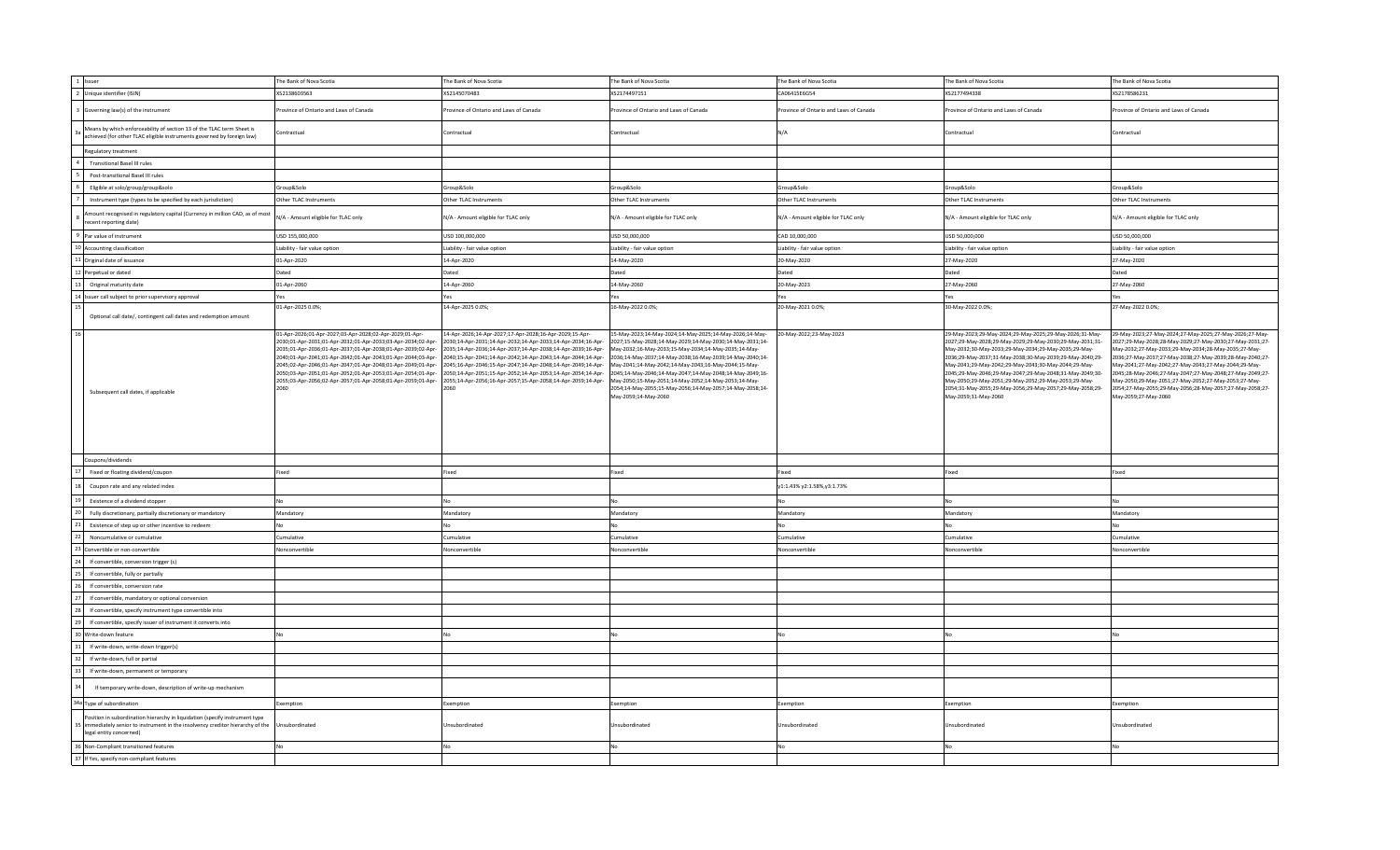| 1 Issuer                                                                                                                                                                               | The Bank of Nova Scotia                                                                                                                                                                                                                                                                                                                                                                                                      | The Bank of Nova Scotia                                                                                                                                                                                                                                                                                                                                                                                                                                                                                                                                                                                                                                                    | The Bank of Nova Scotia                                                                                                                                                                                                                                                                                                                                                                                                                  | The Bank of Nova Scotia                                                                                                                                                                                                                                                                                                                                                                                                                  | The Bank of Nova Scotia                                                                                                                                                                                                                                                                                                                                                                                                                                                                                                                                                                                                                              | The Bank of Nova Scotia                                                                                                                                                                                                                                                                                                                                                                                                                                                                                                                                                                                                                                                                                      |
|----------------------------------------------------------------------------------------------------------------------------------------------------------------------------------------|------------------------------------------------------------------------------------------------------------------------------------------------------------------------------------------------------------------------------------------------------------------------------------------------------------------------------------------------------------------------------------------------------------------------------|----------------------------------------------------------------------------------------------------------------------------------------------------------------------------------------------------------------------------------------------------------------------------------------------------------------------------------------------------------------------------------------------------------------------------------------------------------------------------------------------------------------------------------------------------------------------------------------------------------------------------------------------------------------------------|------------------------------------------------------------------------------------------------------------------------------------------------------------------------------------------------------------------------------------------------------------------------------------------------------------------------------------------------------------------------------------------------------------------------------------------|------------------------------------------------------------------------------------------------------------------------------------------------------------------------------------------------------------------------------------------------------------------------------------------------------------------------------------------------------------------------------------------------------------------------------------------|------------------------------------------------------------------------------------------------------------------------------------------------------------------------------------------------------------------------------------------------------------------------------------------------------------------------------------------------------------------------------------------------------------------------------------------------------------------------------------------------------------------------------------------------------------------------------------------------------------------------------------------------------|--------------------------------------------------------------------------------------------------------------------------------------------------------------------------------------------------------------------------------------------------------------------------------------------------------------------------------------------------------------------------------------------------------------------------------------------------------------------------------------------------------------------------------------------------------------------------------------------------------------------------------------------------------------------------------------------------------------|
| 2 Unique identifier (ISIN)                                                                                                                                                             | XS2202906546                                                                                                                                                                                                                                                                                                                                                                                                                 | XS2204500826                                                                                                                                                                                                                                                                                                                                                                                                                                                                                                                                                                                                                                                               | XS2206595428                                                                                                                                                                                                                                                                                                                                                                                                                             | XS2206982469                                                                                                                                                                                                                                                                                                                                                                                                                             | XS2207657250                                                                                                                                                                                                                                                                                                                                                                                                                                                                                                                                                                                                                                         | JS064159VB98                                                                                                                                                                                                                                                                                                                                                                                                                                                                                                                                                                                                                                                                                                 |
| Governing law(s) of the instrument                                                                                                                                                     | rovince of Ontario and Laws of Canada                                                                                                                                                                                                                                                                                                                                                                                        | rovince of Ontario and Laws of Canada                                                                                                                                                                                                                                                                                                                                                                                                                                                                                                                                                                                                                                      | rovince of Ontario and Laws of Canada                                                                                                                                                                                                                                                                                                                                                                                                    | Province of Ontario and Laws of Canada                                                                                                                                                                                                                                                                                                                                                                                                   | rovince of Ontario and Laws of Canada                                                                                                                                                                                                                                                                                                                                                                                                                                                                                                                                                                                                                | Debt securities governed by New York Law                                                                                                                                                                                                                                                                                                                                                                                                                                                                                                                                                                                                                                                                     |
| Means by which enforceability of section 13 of the TLAC term Sheet is<br>achieved (for other TLAC eligible instruments governed by foreign law)                                        | Contractual                                                                                                                                                                                                                                                                                                                                                                                                                  | contractual                                                                                                                                                                                                                                                                                                                                                                                                                                                                                                                                                                                                                                                                | Contractual                                                                                                                                                                                                                                                                                                                                                                                                                              | Contractual                                                                                                                                                                                                                                                                                                                                                                                                                              | Contractual                                                                                                                                                                                                                                                                                                                                                                                                                                                                                                                                                                                                                                          | contractual                                                                                                                                                                                                                                                                                                                                                                                                                                                                                                                                                                                                                                                                                                  |
| Regulatory treatment                                                                                                                                                                   |                                                                                                                                                                                                                                                                                                                                                                                                                              |                                                                                                                                                                                                                                                                                                                                                                                                                                                                                                                                                                                                                                                                            |                                                                                                                                                                                                                                                                                                                                                                                                                                          |                                                                                                                                                                                                                                                                                                                                                                                                                                          |                                                                                                                                                                                                                                                                                                                                                                                                                                                                                                                                                                                                                                                      |                                                                                                                                                                                                                                                                                                                                                                                                                                                                                                                                                                                                                                                                                                              |
| <b>Transitional Basel III rules</b>                                                                                                                                                    |                                                                                                                                                                                                                                                                                                                                                                                                                              |                                                                                                                                                                                                                                                                                                                                                                                                                                                                                                                                                                                                                                                                            |                                                                                                                                                                                                                                                                                                                                                                                                                                          |                                                                                                                                                                                                                                                                                                                                                                                                                                          |                                                                                                                                                                                                                                                                                                                                                                                                                                                                                                                                                                                                                                                      |                                                                                                                                                                                                                                                                                                                                                                                                                                                                                                                                                                                                                                                                                                              |
| Post-transitional Basel III rules                                                                                                                                                      |                                                                                                                                                                                                                                                                                                                                                                                                                              |                                                                                                                                                                                                                                                                                                                                                                                                                                                                                                                                                                                                                                                                            |                                                                                                                                                                                                                                                                                                                                                                                                                                          |                                                                                                                                                                                                                                                                                                                                                                                                                                          |                                                                                                                                                                                                                                                                                                                                                                                                                                                                                                                                                                                                                                                      |                                                                                                                                                                                                                                                                                                                                                                                                                                                                                                                                                                                                                                                                                                              |
| Eligible at solo/group/group&solo                                                                                                                                                      | Group&Solo                                                                                                                                                                                                                                                                                                                                                                                                                   | Group&Solo                                                                                                                                                                                                                                                                                                                                                                                                                                                                                                                                                                                                                                                                 | Group&Solo                                                                                                                                                                                                                                                                                                                                                                                                                               | Group&Solo                                                                                                                                                                                                                                                                                                                                                                                                                               | Group&Solo                                                                                                                                                                                                                                                                                                                                                                                                                                                                                                                                                                                                                                           | Group&Solo                                                                                                                                                                                                                                                                                                                                                                                                                                                                                                                                                                                                                                                                                                   |
| Instrument type (types to be specified by each jurisdiction)                                                                                                                           | Other TLAC Instruments                                                                                                                                                                                                                                                                                                                                                                                                       | Other TLAC Instruments                                                                                                                                                                                                                                                                                                                                                                                                                                                                                                                                                                                                                                                     | Other TLAC Instruments                                                                                                                                                                                                                                                                                                                                                                                                                   | Other TLAC Instruments                                                                                                                                                                                                                                                                                                                                                                                                                   | Other TLAC Instruments                                                                                                                                                                                                                                                                                                                                                                                                                                                                                                                                                                                                                               | Other TLAC Instruments                                                                                                                                                                                                                                                                                                                                                                                                                                                                                                                                                                                                                                                                                       |
| nount recognised in regulatory capital (Currency in million CAD, as of most<br>ecent reporting date)                                                                                   | N/A - Amount eligible for TLAC only                                                                                                                                                                                                                                                                                                                                                                                          | N/A - Amount eligible for TLAC only                                                                                                                                                                                                                                                                                                                                                                                                                                                                                                                                                                                                                                        | N/A - Amount eligible for TLAC only                                                                                                                                                                                                                                                                                                                                                                                                      | N/A - Amount eligible for TLAC only                                                                                                                                                                                                                                                                                                                                                                                                      | N/A - Amount eligible for TLAC only                                                                                                                                                                                                                                                                                                                                                                                                                                                                                                                                                                                                                  | N/A - Amount eligible for TLAC only                                                                                                                                                                                                                                                                                                                                                                                                                                                                                                                                                                                                                                                                          |
| Par value of instrument                                                                                                                                                                | USD 50,000,000                                                                                                                                                                                                                                                                                                                                                                                                               | USD 50,000,000                                                                                                                                                                                                                                                                                                                                                                                                                                                                                                                                                                                                                                                             | USD 50,000,000                                                                                                                                                                                                                                                                                                                                                                                                                           | USD 50,000,000                                                                                                                                                                                                                                                                                                                                                                                                                           | USD 50,000,000                                                                                                                                                                                                                                                                                                                                                                                                                                                                                                                                                                                                                                       | USD 15,000,000                                                                                                                                                                                                                                                                                                                                                                                                                                                                                                                                                                                                                                                                                               |
| 10 Accounting classification                                                                                                                                                           | Liability - fair value option                                                                                                                                                                                                                                                                                                                                                                                                | Liability - fair value option                                                                                                                                                                                                                                                                                                                                                                                                                                                                                                                                                                                                                                              | Liability - fair value option                                                                                                                                                                                                                                                                                                                                                                                                            | Liability - fair value option                                                                                                                                                                                                                                                                                                                                                                                                            | Liability - fair value option                                                                                                                                                                                                                                                                                                                                                                                                                                                                                                                                                                                                                        | Liability - fair value option                                                                                                                                                                                                                                                                                                                                                                                                                                                                                                                                                                                                                                                                                |
| 1 Original date of issuance                                                                                                                                                            | 13-Jul-2020                                                                                                                                                                                                                                                                                                                                                                                                                  | 14-Jul-2020                                                                                                                                                                                                                                                                                                                                                                                                                                                                                                                                                                                                                                                                | 16-Jul-2020                                                                                                                                                                                                                                                                                                                                                                                                                              | 17-Jul-2020                                                                                                                                                                                                                                                                                                                                                                                                                              | 20-Jul-2020                                                                                                                                                                                                                                                                                                                                                                                                                                                                                                                                                                                                                                          | 30-Jul-2020                                                                                                                                                                                                                                                                                                                                                                                                                                                                                                                                                                                                                                                                                                  |
| Perpetual or dated                                                                                                                                                                     | Dated                                                                                                                                                                                                                                                                                                                                                                                                                        | Dated                                                                                                                                                                                                                                                                                                                                                                                                                                                                                                                                                                                                                                                                      | Dated                                                                                                                                                                                                                                                                                                                                                                                                                                    | Dated                                                                                                                                                                                                                                                                                                                                                                                                                                    | Dated                                                                                                                                                                                                                                                                                                                                                                                                                                                                                                                                                                                                                                                | Dated                                                                                                                                                                                                                                                                                                                                                                                                                                                                                                                                                                                                                                                                                                        |
| Original maturity date                                                                                                                                                                 | 13-Jul-2060                                                                                                                                                                                                                                                                                                                                                                                                                  | 14-Jul-2060                                                                                                                                                                                                                                                                                                                                                                                                                                                                                                                                                                                                                                                                | 16-Jul-2060                                                                                                                                                                                                                                                                                                                                                                                                                              | 17-Jul-2060                                                                                                                                                                                                                                                                                                                                                                                                                              | 20-Jul-2060                                                                                                                                                                                                                                                                                                                                                                                                                                                                                                                                                                                                                                          | 30-Jul-2035                                                                                                                                                                                                                                                                                                                                                                                                                                                                                                                                                                                                                                                                                                  |
| Issuer call subject to prior supervisory approval                                                                                                                                      | Yes                                                                                                                                                                                                                                                                                                                                                                                                                          |                                                                                                                                                                                                                                                                                                                                                                                                                                                                                                                                                                                                                                                                            |                                                                                                                                                                                                                                                                                                                                                                                                                                          | Yes                                                                                                                                                                                                                                                                                                                                                                                                                                      |                                                                                                                                                                                                                                                                                                                                                                                                                                                                                                                                                                                                                                                      |                                                                                                                                                                                                                                                                                                                                                                                                                                                                                                                                                                                                                                                                                                              |
| Optional call date/, contingent call dates and redemption amount                                                                                                                       | 13-Jul-2022 0.0%;                                                                                                                                                                                                                                                                                                                                                                                                            | 14-Jul-2021 0.0%;                                                                                                                                                                                                                                                                                                                                                                                                                                                                                                                                                                                                                                                          | 16-Jul-2021 0.0%;                                                                                                                                                                                                                                                                                                                                                                                                                        | 19-Jul-2021 0.0%;                                                                                                                                                                                                                                                                                                                                                                                                                        | 20-Jul-2021 0.0%;                                                                                                                                                                                                                                                                                                                                                                                                                                                                                                                                                                                                                                    | 30-Oct-2020 0.0%;Tax Redemption:Par Plus Accrued Interest;TLAC<br>Disqualification Event:Par Plus Accrued Interest;                                                                                                                                                                                                                                                                                                                                                                                                                                                                                                                                                                                          |
| Subsequent call dates, if applicable                                                                                                                                                   | 2028;13-Jul-2029;15-Jul-2030;14-Jul-2031;13-Jul-2032;13-Jul-<br>2033;13-Jul-2034;13-Jul-2035;14-Jul-2036;13-Jul-2037;13-Jul-<br>2038;13-Jul-2039;13-Jul-2040;15-Jul-2041;14-Jul-2042;13-Jul-<br>2043;13-Jul-2044;13-Jul-2045;13-Jul-2046;15-Jul-2047;13-Jul-<br>2048;13-Jul-2049;13-Jul-2050;13-Jul-2051;15-Jul-2052;14-Jul-<br>2053;13-Jul-2054;13-Jul-2055;13-Jul-2056;13-Jul-2057;15-Jul-<br>2058;14-Jul-2059;13-Jul-2060 | 13-Jul-2023;15-Jul-2024;14-Jul-2025;13-Jul-2026;13-Jul-2027;13-Jul- 14-Jul-2022;14-Jul-2023;15-Jul-2024;14-Jul-2025;14-Jul-2026;14-Jul-18-Jul-2022;17-Jul-2023;16-Jul-2024;16-Jul-2025;16-Jul-2025;16-Jul-2026;16-Jul-2023;16-<br>2027;14-Jul-2028;16-Jul-2029;15-Jul-2030;14-Jul-2031;14-Jul-<br>2032;14-Jul-2033;14-Jul-2034;16-Jul-2035;14-Jul-2036;14-Jul-<br>2037;14-Jul-2038;14-Jul-2039;16-Jul-2040;15-Jul-2041;14-Jul-<br>2042;14-Jul-2043;14-Jul-2044;14-Jul-2045;16-Jul-2046;15-Jul-<br>2047;14-Jul-2048;14-Jul-2049;14-Jul-2050;14-Jul-2051;15-Jul-<br>2052;14-Jul-2053;14-Jul-2054;14-Jul-2055;14-Jul-2056;16-Jul-<br>2057;15-Jul-2058;14-Jul-2059;14-Jul-2060 | 2027:17-Jul-2028:16-Jul-2029:16-Jul-2030:16-Jul-2031:16-Jul-<br>2032;18-Jul-2033;17-Jul-2034;16-Jul-2035;16-Jul-2036;16-Jul-<br>2037;16-Jul-2038;18-Jul-2039;16-Jul-2040;16-Jul-2041;16-Jul-<br>2042;16-Jul-2043;18-Jul-2044;17-Jul-2045;16-Jul-2046;16-Jul-<br>2047;16-Jul-2048;16-Jul-2049;18-Jul-2050;17-Jul-2051;16-Jul-<br>2052;16-Jul-2053;16-Jul-2054;16-Jul-2055;17-Jul-2056;16-Jul-<br>2057;16-Jul-2058;16-Jul-2059;16-Jul-2060 | 2027;17-Jul-2028;17-Jul-2029;17-Jul-2030;17-Jul-2031;19-Jul-<br>2032;18-Jul-2033;17-Jul-2034;17-Jul-2035;17-Jul-2036;17-Jul-<br>2037;19-Jul-2038;18-Jul-2039;17-Jul-2040;17-Jul-2041;17-Jul-<br>2042;17-Jul-2043;18-Jul-2044;17-Jul-2045;17-Jul-2046;17-Jul-<br>2047;17-Jul-2048;19-Jul-2049;18-Jul-2050;17-Jul-2051;17-Jul-<br>2052;17-Jul-2053;17-Jul-2054;19-Jul-2055;17-Jul-2056;17-Jul-<br>2057;17-Jul-2058;17-Jul-2059;19-Jul-2060 | - 18-Jul-2022;17-Jul-2023;17-Jul-2024;17-Jul-2025;17-Jul-2026;19-Jul-20-Jul-2022;20-Jul-2023;22-Jul-2024;21-Jul-2025;20-Jul-2025;20-Jul-01-Feb-2021;30-Apr-2021;30-Jul-2021;101-Nov-2021;31-Jan-2022;03-<br>2027;20-Jul-2028;20-Jul-2029;22-Jul-2030;21-Jul-2031;20-Jul-<br>2032;20-Jul-2033;20-Jul-2034;20-Jul-2035;21-Jul-2036;20-Jul-<br>2037;20-Jul-2038;20-Jul-2039;20-Jul-2040;22-Jul-2041;21-Jul-<br>2042;20-Jul-2043;20-Jul-2044;20-Jul-2045;20-Jul-2046;22-Jul-<br>2047;20-Jul-2048;20-Jul-2049;20-Jul-2050;20-Jul-2051;22-Jul-<br>2052;21-Jul-2053;20-Jul-2054;20-Jul-2055;20-Jul-2056;20-Jul-<br>2057;22-Jul-2058;21-Jul-2059;20-Jul-2060 | May-2022;01-Aug-2022;31-Oct-2022;30-Jan-2023;02-May-2023;31-<br>Jul-2023;30-Oct-2023;30-Jan-2024;30-Apr-2024;30-Jul-2024;30-Oct-<br>2024;30-Jan-2025;30-Apr-2025;30-Jul-2025;30-Oct-2025;30-Jan-<br>2026;30-Apr-2026;30-Jul-2026;30-Oct-2026;01-Feb-2027;30-Apr-<br>2027;30-Jul-2027;01-Nov-2027;31-Jan-2028;02-May-2028;31-Jul-<br>2028;30-Oct-2028;30-Jan-2029;30-Apr-2029;30-Jul-2029;30-Oct-<br>2029;30-Jan-2030;30-Apr-2030;30-Jul-2030;30-Oct-2030;30-Jan-<br>2031;30-Apr-2031;30-Jul-2031;30-Oct-2031;30-Jan-2032;30-Apr-<br>2032;30-Jul-2032;01-Nov-2032;31-Jan-2033;03-May-2033;01-Aug-<br>2033;31-Oct-2033;30-Jan-2034;02-May-2034;31-Jul-2034;30-Oct-<br>2034;30-Jan-2035;30-Apr-2035;30-Jul-2035 |
| Coupons/dividends                                                                                                                                                                      |                                                                                                                                                                                                                                                                                                                                                                                                                              |                                                                                                                                                                                                                                                                                                                                                                                                                                                                                                                                                                                                                                                                            |                                                                                                                                                                                                                                                                                                                                                                                                                                          |                                                                                                                                                                                                                                                                                                                                                                                                                                          |                                                                                                                                                                                                                                                                                                                                                                                                                                                                                                                                                                                                                                                      |                                                                                                                                                                                                                                                                                                                                                                                                                                                                                                                                                                                                                                                                                                              |
| Fixed or floating dividend/coupon                                                                                                                                                      | Fixed                                                                                                                                                                                                                                                                                                                                                                                                                        | Fixed                                                                                                                                                                                                                                                                                                                                                                                                                                                                                                                                                                                                                                                                      | Fixed                                                                                                                                                                                                                                                                                                                                                                                                                                    | Fixed                                                                                                                                                                                                                                                                                                                                                                                                                                    | Fixed                                                                                                                                                                                                                                                                                                                                                                                                                                                                                                                                                                                                                                                | ixed                                                                                                                                                                                                                                                                                                                                                                                                                                                                                                                                                                                                                                                                                                         |
| Coupon rate and any related index                                                                                                                                                      |                                                                                                                                                                                                                                                                                                                                                                                                                              |                                                                                                                                                                                                                                                                                                                                                                                                                                                                                                                                                                                                                                                                            |                                                                                                                                                                                                                                                                                                                                                                                                                                          |                                                                                                                                                                                                                                                                                                                                                                                                                                          |                                                                                                                                                                                                                                                                                                                                                                                                                                                                                                                                                                                                                                                      |                                                                                                                                                                                                                                                                                                                                                                                                                                                                                                                                                                                                                                                                                                              |
| Existence of a dividend stopper                                                                                                                                                        | No                                                                                                                                                                                                                                                                                                                                                                                                                           |                                                                                                                                                                                                                                                                                                                                                                                                                                                                                                                                                                                                                                                                            | No                                                                                                                                                                                                                                                                                                                                                                                                                                       | No                                                                                                                                                                                                                                                                                                                                                                                                                                       |                                                                                                                                                                                                                                                                                                                                                                                                                                                                                                                                                                                                                                                      |                                                                                                                                                                                                                                                                                                                                                                                                                                                                                                                                                                                                                                                                                                              |
| Fully discretionary, partially discretionary or mandatory                                                                                                                              | Mandatory                                                                                                                                                                                                                                                                                                                                                                                                                    | Mandatory                                                                                                                                                                                                                                                                                                                                                                                                                                                                                                                                                                                                                                                                  | Mandatory                                                                                                                                                                                                                                                                                                                                                                                                                                | Mandatory                                                                                                                                                                                                                                                                                                                                                                                                                                | Mandatory                                                                                                                                                                                                                                                                                                                                                                                                                                                                                                                                                                                                                                            | Mandatory                                                                                                                                                                                                                                                                                                                                                                                                                                                                                                                                                                                                                                                                                                    |
| Existence of step up or other incentive to redeem                                                                                                                                      | No.                                                                                                                                                                                                                                                                                                                                                                                                                          |                                                                                                                                                                                                                                                                                                                                                                                                                                                                                                                                                                                                                                                                            |                                                                                                                                                                                                                                                                                                                                                                                                                                          | No.                                                                                                                                                                                                                                                                                                                                                                                                                                      |                                                                                                                                                                                                                                                                                                                                                                                                                                                                                                                                                                                                                                                      |                                                                                                                                                                                                                                                                                                                                                                                                                                                                                                                                                                                                                                                                                                              |
| Noncumulative or cumulative                                                                                                                                                            | Cumulative                                                                                                                                                                                                                                                                                                                                                                                                                   | Cumulative                                                                                                                                                                                                                                                                                                                                                                                                                                                                                                                                                                                                                                                                 | Cumulative                                                                                                                                                                                                                                                                                                                                                                                                                               | Cumulative                                                                                                                                                                                                                                                                                                                                                                                                                               | Cumulative                                                                                                                                                                                                                                                                                                                                                                                                                                                                                                                                                                                                                                           | Cumulative                                                                                                                                                                                                                                                                                                                                                                                                                                                                                                                                                                                                                                                                                                   |
| Convertible or non-convertible                                                                                                                                                         | Nonconvertible                                                                                                                                                                                                                                                                                                                                                                                                               | Nonconvertible                                                                                                                                                                                                                                                                                                                                                                                                                                                                                                                                                                                                                                                             | Nonconvertible                                                                                                                                                                                                                                                                                                                                                                                                                           | Nonconvertible                                                                                                                                                                                                                                                                                                                                                                                                                           | Nonconvertible                                                                                                                                                                                                                                                                                                                                                                                                                                                                                                                                                                                                                                       | <b>Jonconvertible</b>                                                                                                                                                                                                                                                                                                                                                                                                                                                                                                                                                                                                                                                                                        |
| If convertible, conversion trigger (s)                                                                                                                                                 |                                                                                                                                                                                                                                                                                                                                                                                                                              |                                                                                                                                                                                                                                                                                                                                                                                                                                                                                                                                                                                                                                                                            |                                                                                                                                                                                                                                                                                                                                                                                                                                          |                                                                                                                                                                                                                                                                                                                                                                                                                                          |                                                                                                                                                                                                                                                                                                                                                                                                                                                                                                                                                                                                                                                      |                                                                                                                                                                                                                                                                                                                                                                                                                                                                                                                                                                                                                                                                                                              |
| If convertible, fully or partially                                                                                                                                                     |                                                                                                                                                                                                                                                                                                                                                                                                                              |                                                                                                                                                                                                                                                                                                                                                                                                                                                                                                                                                                                                                                                                            |                                                                                                                                                                                                                                                                                                                                                                                                                                          |                                                                                                                                                                                                                                                                                                                                                                                                                                          |                                                                                                                                                                                                                                                                                                                                                                                                                                                                                                                                                                                                                                                      |                                                                                                                                                                                                                                                                                                                                                                                                                                                                                                                                                                                                                                                                                                              |
| If convertible, conversion rate                                                                                                                                                        |                                                                                                                                                                                                                                                                                                                                                                                                                              |                                                                                                                                                                                                                                                                                                                                                                                                                                                                                                                                                                                                                                                                            |                                                                                                                                                                                                                                                                                                                                                                                                                                          |                                                                                                                                                                                                                                                                                                                                                                                                                                          |                                                                                                                                                                                                                                                                                                                                                                                                                                                                                                                                                                                                                                                      |                                                                                                                                                                                                                                                                                                                                                                                                                                                                                                                                                                                                                                                                                                              |
| If convertible, mandatory or optional conversion                                                                                                                                       |                                                                                                                                                                                                                                                                                                                                                                                                                              |                                                                                                                                                                                                                                                                                                                                                                                                                                                                                                                                                                                                                                                                            |                                                                                                                                                                                                                                                                                                                                                                                                                                          |                                                                                                                                                                                                                                                                                                                                                                                                                                          |                                                                                                                                                                                                                                                                                                                                                                                                                                                                                                                                                                                                                                                      |                                                                                                                                                                                                                                                                                                                                                                                                                                                                                                                                                                                                                                                                                                              |
| If convertible, specify instrument type convertible into                                                                                                                               |                                                                                                                                                                                                                                                                                                                                                                                                                              |                                                                                                                                                                                                                                                                                                                                                                                                                                                                                                                                                                                                                                                                            |                                                                                                                                                                                                                                                                                                                                                                                                                                          |                                                                                                                                                                                                                                                                                                                                                                                                                                          |                                                                                                                                                                                                                                                                                                                                                                                                                                                                                                                                                                                                                                                      |                                                                                                                                                                                                                                                                                                                                                                                                                                                                                                                                                                                                                                                                                                              |
| If convertible, specify issuer of instrument it converts into                                                                                                                          |                                                                                                                                                                                                                                                                                                                                                                                                                              |                                                                                                                                                                                                                                                                                                                                                                                                                                                                                                                                                                                                                                                                            |                                                                                                                                                                                                                                                                                                                                                                                                                                          |                                                                                                                                                                                                                                                                                                                                                                                                                                          |                                                                                                                                                                                                                                                                                                                                                                                                                                                                                                                                                                                                                                                      |                                                                                                                                                                                                                                                                                                                                                                                                                                                                                                                                                                                                                                                                                                              |
|                                                                                                                                                                                        |                                                                                                                                                                                                                                                                                                                                                                                                                              |                                                                                                                                                                                                                                                                                                                                                                                                                                                                                                                                                                                                                                                                            |                                                                                                                                                                                                                                                                                                                                                                                                                                          |                                                                                                                                                                                                                                                                                                                                                                                                                                          |                                                                                                                                                                                                                                                                                                                                                                                                                                                                                                                                                                                                                                                      |                                                                                                                                                                                                                                                                                                                                                                                                                                                                                                                                                                                                                                                                                                              |
| Write-down feature                                                                                                                                                                     |                                                                                                                                                                                                                                                                                                                                                                                                                              |                                                                                                                                                                                                                                                                                                                                                                                                                                                                                                                                                                                                                                                                            |                                                                                                                                                                                                                                                                                                                                                                                                                                          | No                                                                                                                                                                                                                                                                                                                                                                                                                                       |                                                                                                                                                                                                                                                                                                                                                                                                                                                                                                                                                                                                                                                      |                                                                                                                                                                                                                                                                                                                                                                                                                                                                                                                                                                                                                                                                                                              |
| If write-down, write-down trigger(s)                                                                                                                                                   |                                                                                                                                                                                                                                                                                                                                                                                                                              |                                                                                                                                                                                                                                                                                                                                                                                                                                                                                                                                                                                                                                                                            |                                                                                                                                                                                                                                                                                                                                                                                                                                          |                                                                                                                                                                                                                                                                                                                                                                                                                                          |                                                                                                                                                                                                                                                                                                                                                                                                                                                                                                                                                                                                                                                      |                                                                                                                                                                                                                                                                                                                                                                                                                                                                                                                                                                                                                                                                                                              |
| If write-down, full or partial                                                                                                                                                         |                                                                                                                                                                                                                                                                                                                                                                                                                              |                                                                                                                                                                                                                                                                                                                                                                                                                                                                                                                                                                                                                                                                            |                                                                                                                                                                                                                                                                                                                                                                                                                                          |                                                                                                                                                                                                                                                                                                                                                                                                                                          |                                                                                                                                                                                                                                                                                                                                                                                                                                                                                                                                                                                                                                                      |                                                                                                                                                                                                                                                                                                                                                                                                                                                                                                                                                                                                                                                                                                              |
| If write-down, permanent or temporary                                                                                                                                                  |                                                                                                                                                                                                                                                                                                                                                                                                                              |                                                                                                                                                                                                                                                                                                                                                                                                                                                                                                                                                                                                                                                                            |                                                                                                                                                                                                                                                                                                                                                                                                                                          |                                                                                                                                                                                                                                                                                                                                                                                                                                          |                                                                                                                                                                                                                                                                                                                                                                                                                                                                                                                                                                                                                                                      |                                                                                                                                                                                                                                                                                                                                                                                                                                                                                                                                                                                                                                                                                                              |
| If temporary write-down, description of write-up mechanism                                                                                                                             |                                                                                                                                                                                                                                                                                                                                                                                                                              |                                                                                                                                                                                                                                                                                                                                                                                                                                                                                                                                                                                                                                                                            |                                                                                                                                                                                                                                                                                                                                                                                                                                          |                                                                                                                                                                                                                                                                                                                                                                                                                                          |                                                                                                                                                                                                                                                                                                                                                                                                                                                                                                                                                                                                                                                      |                                                                                                                                                                                                                                                                                                                                                                                                                                                                                                                                                                                                                                                                                                              |
| 34a Type of subordination                                                                                                                                                              | Exemption                                                                                                                                                                                                                                                                                                                                                                                                                    | Exemption                                                                                                                                                                                                                                                                                                                                                                                                                                                                                                                                                                                                                                                                  | Exemption                                                                                                                                                                                                                                                                                                                                                                                                                                | Exemption                                                                                                                                                                                                                                                                                                                                                                                                                                | Exemption                                                                                                                                                                                                                                                                                                                                                                                                                                                                                                                                                                                                                                            | ixemption                                                                                                                                                                                                                                                                                                                                                                                                                                                                                                                                                                                                                                                                                                    |
| Position in subordination hierarchy in liquidation (specify instrument type<br>immediately senior to instrument in the insolvency creditor hierarchy of the<br>legal entity concerned) | Unsubordinated                                                                                                                                                                                                                                                                                                                                                                                                               | Insubordinated                                                                                                                                                                                                                                                                                                                                                                                                                                                                                                                                                                                                                                                             | Jnsubordinated                                                                                                                                                                                                                                                                                                                                                                                                                           | Unsubordinated                                                                                                                                                                                                                                                                                                                                                                                                                           | Jnsubordinated                                                                                                                                                                                                                                                                                                                                                                                                                                                                                                                                                                                                                                       | Insubordinated                                                                                                                                                                                                                                                                                                                                                                                                                                                                                                                                                                                                                                                                                               |
| 36 Non-Compliant transitioned features<br>37 If Yes, specify non-compliant features                                                                                                    |                                                                                                                                                                                                                                                                                                                                                                                                                              |                                                                                                                                                                                                                                                                                                                                                                                                                                                                                                                                                                                                                                                                            | Nc                                                                                                                                                                                                                                                                                                                                                                                                                                       | No                                                                                                                                                                                                                                                                                                                                                                                                                                       |                                                                                                                                                                                                                                                                                                                                                                                                                                                                                                                                                                                                                                                      |                                                                                                                                                                                                                                                                                                                                                                                                                                                                                                                                                                                                                                                                                                              |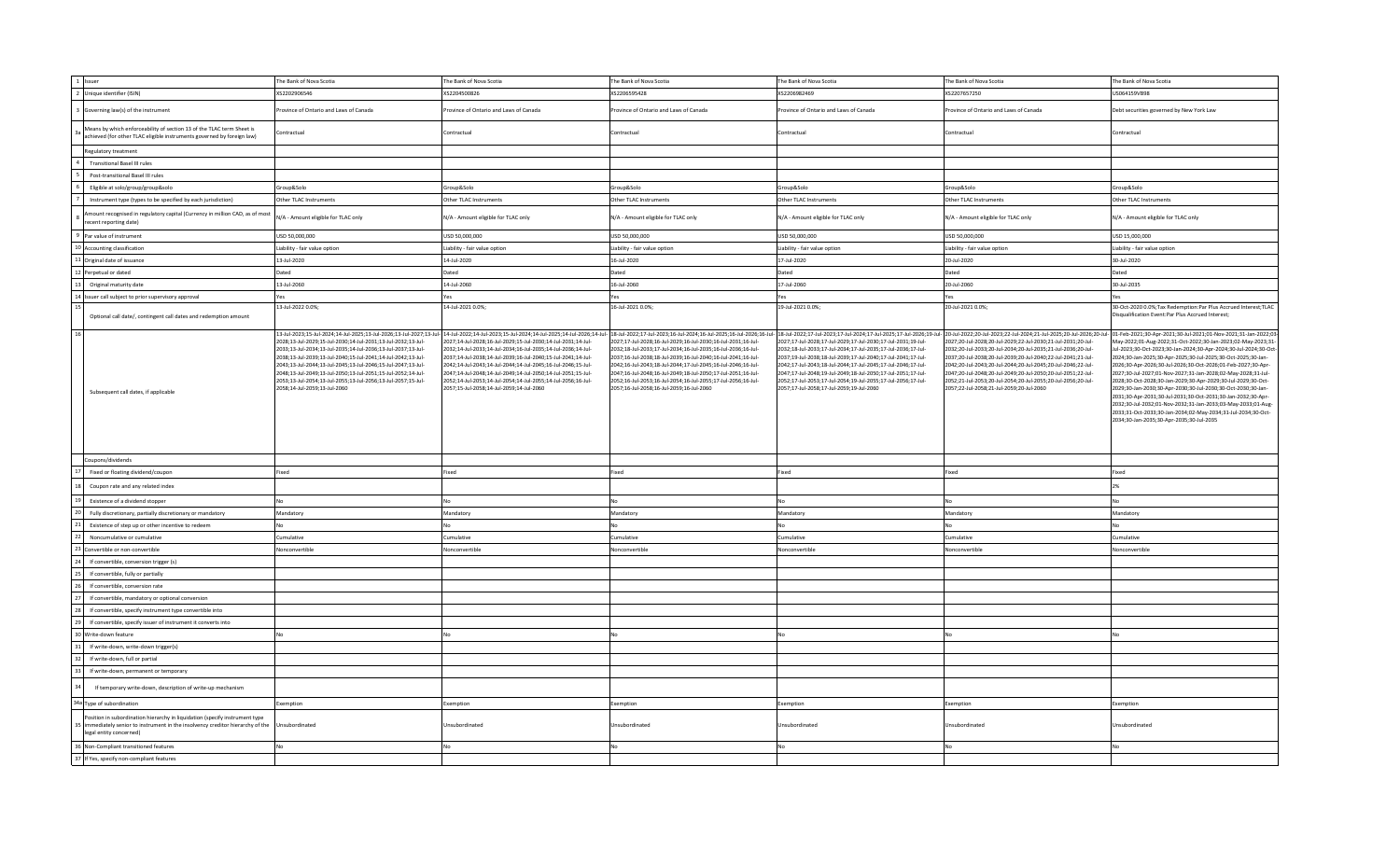| 1 Issuer                                                                                                                                                                               | The Bank of Nova Scotia                                                                                                                                                                                                                                                                                                                                                                                                                                                                                                                                                                                                                                                                                                                                                                                     | The Bank of Nova Scotia                                                                                                                                                                                                                                                                                                                                                                                     | The Bank of Nova Scotia               | The Bank of Nova Scotia                                                                             | The Bank of Nova Scotia                                                                                                                                                                                                                                                                                                                                                                                                                                                                                                                                                                                                                                                                              | The Bank of Nova Scotia                                                                                                                                                                                                                                                                                                                                                                                                                                                                                                                                                                                                                            |
|----------------------------------------------------------------------------------------------------------------------------------------------------------------------------------------|-------------------------------------------------------------------------------------------------------------------------------------------------------------------------------------------------------------------------------------------------------------------------------------------------------------------------------------------------------------------------------------------------------------------------------------------------------------------------------------------------------------------------------------------------------------------------------------------------------------------------------------------------------------------------------------------------------------------------------------------------------------------------------------------------------------|-------------------------------------------------------------------------------------------------------------------------------------------------------------------------------------------------------------------------------------------------------------------------------------------------------------------------------------------------------------------------------------------------------------|---------------------------------------|-----------------------------------------------------------------------------------------------------|------------------------------------------------------------------------------------------------------------------------------------------------------------------------------------------------------------------------------------------------------------------------------------------------------------------------------------------------------------------------------------------------------------------------------------------------------------------------------------------------------------------------------------------------------------------------------------------------------------------------------------------------------------------------------------------------------|----------------------------------------------------------------------------------------------------------------------------------------------------------------------------------------------------------------------------------------------------------------------------------------------------------------------------------------------------------------------------------------------------------------------------------------------------------------------------------------------------------------------------------------------------------------------------------------------------------------------------------------------------|
| 2 Unique identifier (ISIN)                                                                                                                                                             | US064159VD54                                                                                                                                                                                                                                                                                                                                                                                                                                                                                                                                                                                                                                                                                                                                                                                                | XS2208086707                                                                                                                                                                                                                                                                                                                                                                                                | XS2226708530                          | CA06415FAT99                                                                                        | XS2226707052                                                                                                                                                                                                                                                                                                                                                                                                                                                                                                                                                                                                                                                                                         | US064159XB70                                                                                                                                                                                                                                                                                                                                                                                                                                                                                                                                                                                                                                       |
| Governing law(s) of the instrument                                                                                                                                                     | Debt securities governed by New York Law                                                                                                                                                                                                                                                                                                                                                                                                                                                                                                                                                                                                                                                                                                                                                                    | Province of Ontario and Laws of Canada                                                                                                                                                                                                                                                                                                                                                                      | rovince of Ontario and Laws of Canada | Province of Ontario and Laws of Canada                                                              | rovince of Ontario and Laws of Canada                                                                                                                                                                                                                                                                                                                                                                                                                                                                                                                                                                                                                                                                | Debt securities governed by New York Law                                                                                                                                                                                                                                                                                                                                                                                                                                                                                                                                                                                                           |
| Means by which enforceability of section 13 of the TLAC term Sheet is<br>achieved (for other TLAC eligible instruments governed by foreign law)                                        | Contractual                                                                                                                                                                                                                                                                                                                                                                                                                                                                                                                                                                                                                                                                                                                                                                                                 | Contractual                                                                                                                                                                                                                                                                                                                                                                                                 | Contractual                           | N/A                                                                                                 | Contractual                                                                                                                                                                                                                                                                                                                                                                                                                                                                                                                                                                                                                                                                                          | Contractual                                                                                                                                                                                                                                                                                                                                                                                                                                                                                                                                                                                                                                        |
| Regulatory treatment                                                                                                                                                                   |                                                                                                                                                                                                                                                                                                                                                                                                                                                                                                                                                                                                                                                                                                                                                                                                             |                                                                                                                                                                                                                                                                                                                                                                                                             |                                       |                                                                                                     |                                                                                                                                                                                                                                                                                                                                                                                                                                                                                                                                                                                                                                                                                                      |                                                                                                                                                                                                                                                                                                                                                                                                                                                                                                                                                                                                                                                    |
| <b>Transitional Basel III rules</b>                                                                                                                                                    |                                                                                                                                                                                                                                                                                                                                                                                                                                                                                                                                                                                                                                                                                                                                                                                                             |                                                                                                                                                                                                                                                                                                                                                                                                             |                                       |                                                                                                     |                                                                                                                                                                                                                                                                                                                                                                                                                                                                                                                                                                                                                                                                                                      |                                                                                                                                                                                                                                                                                                                                                                                                                                                                                                                                                                                                                                                    |
| Post-transitional Basel III rules                                                                                                                                                      |                                                                                                                                                                                                                                                                                                                                                                                                                                                                                                                                                                                                                                                                                                                                                                                                             |                                                                                                                                                                                                                                                                                                                                                                                                             |                                       |                                                                                                     |                                                                                                                                                                                                                                                                                                                                                                                                                                                                                                                                                                                                                                                                                                      |                                                                                                                                                                                                                                                                                                                                                                                                                                                                                                                                                                                                                                                    |
| Eligible at solo/group/group&solo                                                                                                                                                      | Group&Solo                                                                                                                                                                                                                                                                                                                                                                                                                                                                                                                                                                                                                                                                                                                                                                                                  | Group&Solo                                                                                                                                                                                                                                                                                                                                                                                                  | Group&Solo                            | Group&Solo                                                                                          | Group&Solo                                                                                                                                                                                                                                                                                                                                                                                                                                                                                                                                                                                                                                                                                           | Group&Solo                                                                                                                                                                                                                                                                                                                                                                                                                                                                                                                                                                                                                                         |
| Instrument type (types to be specified by each jurisdiction)                                                                                                                           | Other TLAC Instruments                                                                                                                                                                                                                                                                                                                                                                                                                                                                                                                                                                                                                                                                                                                                                                                      | Other TLAC Instruments                                                                                                                                                                                                                                                                                                                                                                                      | Other TLAC Instruments                | Other TLAC Instruments                                                                              | Other TLAC Instruments                                                                                                                                                                                                                                                                                                                                                                                                                                                                                                                                                                                                                                                                               | Other TLAC Instruments                                                                                                                                                                                                                                                                                                                                                                                                                                                                                                                                                                                                                             |
| nount recognised in regulatory capital (Currency in million CAD, as of most<br>ecent reporting date)                                                                                   | N/A - Amount eligible for TLAC only                                                                                                                                                                                                                                                                                                                                                                                                                                                                                                                                                                                                                                                                                                                                                                         | N/A - Amount eligible for TLAC only                                                                                                                                                                                                                                                                                                                                                                         | N/A - Amount eligible for TLAC only   | N/A - Amount eligible for TLAC only                                                                 | N/A - Amount eligible for TLAC only                                                                                                                                                                                                                                                                                                                                                                                                                                                                                                                                                                                                                                                                  | N/A - Amount eligible for TLAC only                                                                                                                                                                                                                                                                                                                                                                                                                                                                                                                                                                                                                |
| Par value of instrument                                                                                                                                                                | USD 25,000,000                                                                                                                                                                                                                                                                                                                                                                                                                                                                                                                                                                                                                                                                                                                                                                                              | USD 400,000,000                                                                                                                                                                                                                                                                                                                                                                                             | USD 20,072,204.18                     | CAD 7,000,000                                                                                       | USD 425,000,000                                                                                                                                                                                                                                                                                                                                                                                                                                                                                                                                                                                                                                                                                      | USD 25,000,000                                                                                                                                                                                                                                                                                                                                                                                                                                                                                                                                                                                                                                     |
| 10 Accounting classification                                                                                                                                                           | Liability - fair value option                                                                                                                                                                                                                                                                                                                                                                                                                                                                                                                                                                                                                                                                                                                                                                               | Liability - fair value option                                                                                                                                                                                                                                                                                                                                                                               | Liability - fair value option         | Liability - fair value option                                                                       | Liability - fair value option                                                                                                                                                                                                                                                                                                                                                                                                                                                                                                                                                                                                                                                                        | Liability - fair value option                                                                                                                                                                                                                                                                                                                                                                                                                                                                                                                                                                                                                      |
| 1 Original date of issuance                                                                                                                                                            | 30-Jul-2020                                                                                                                                                                                                                                                                                                                                                                                                                                                                                                                                                                                                                                                                                                                                                                                                 | 12-Aug-2020                                                                                                                                                                                                                                                                                                                                                                                                 | 02-Sep-2020                           | 04-Sep-2020                                                                                         | 23-Sep-2020                                                                                                                                                                                                                                                                                                                                                                                                                                                                                                                                                                                                                                                                                          | 28-Sep-2020                                                                                                                                                                                                                                                                                                                                                                                                                                                                                                                                                                                                                                        |
| Perpetual or dated                                                                                                                                                                     | Dated                                                                                                                                                                                                                                                                                                                                                                                                                                                                                                                                                                                                                                                                                                                                                                                                       | Dated                                                                                                                                                                                                                                                                                                                                                                                                       | Dated                                 | Dated                                                                                               | Dated                                                                                                                                                                                                                                                                                                                                                                                                                                                                                                                                                                                                                                                                                                | Dated                                                                                                                                                                                                                                                                                                                                                                                                                                                                                                                                                                                                                                              |
| Original maturity date                                                                                                                                                                 | 30-Jul-2035                                                                                                                                                                                                                                                                                                                                                                                                                                                                                                                                                                                                                                                                                                                                                                                                 | 12-Aug-2060                                                                                                                                                                                                                                                                                                                                                                                                 | 02-Sep-2023                           | 04-Sep-2030                                                                                         | 23-Sep-2060                                                                                                                                                                                                                                                                                                                                                                                                                                                                                                                                                                                                                                                                                          | 28-Sep-2035                                                                                                                                                                                                                                                                                                                                                                                                                                                                                                                                                                                                                                        |
| Issuer call subject to prior supervisory approval                                                                                                                                      | Yes                                                                                                                                                                                                                                                                                                                                                                                                                                                                                                                                                                                                                                                                                                                                                                                                         | Yes                                                                                                                                                                                                                                                                                                                                                                                                         | No                                    | Yes                                                                                                 | Yes                                                                                                                                                                                                                                                                                                                                                                                                                                                                                                                                                                                                                                                                                                  | Yes                                                                                                                                                                                                                                                                                                                                                                                                                                                                                                                                                                                                                                                |
|                                                                                                                                                                                        | 30-Jul-2021 0.0%;Tax Redemption:Par Plus Accrued Interest;TLAC 12-Aug-2025 0.0%;                                                                                                                                                                                                                                                                                                                                                                                                                                                                                                                                                                                                                                                                                                                            |                                                                                                                                                                                                                                                                                                                                                                                                             |                                       | 07-Sep-2021 0.0%;                                                                                   | 23-Sep-2025 0.0%;                                                                                                                                                                                                                                                                                                                                                                                                                                                                                                                                                                                                                                                                                    | 28-Sep-2021 0.00%                                                                                                                                                                                                                                                                                                                                                                                                                                                                                                                                                                                                                                  |
| Optional call date/, contingent call dates and redemption amount                                                                                                                       | Disqualification Event:Par Plus Accrued Interest;                                                                                                                                                                                                                                                                                                                                                                                                                                                                                                                                                                                                                                                                                                                                                           |                                                                                                                                                                                                                                                                                                                                                                                                             |                                       |                                                                                                     |                                                                                                                                                                                                                                                                                                                                                                                                                                                                                                                                                                                                                                                                                                      |                                                                                                                                                                                                                                                                                                                                                                                                                                                                                                                                                                                                                                                    |
| Subsequent call dates, if applicable                                                                                                                                                   | 30-Oct-2021; 30-Jan-2022; 30-Apr-2022; 30-Jul-2022; 30-Oct-2022; 12-Aug-2026;12-Aug-2027;14-Aug-2028;13-Aug-2029;12-Aug-<br>30-Jan-20232; 30-Apr-2023; 30-Jul-2023; 30-Oct-2023; 30-Jan-2024; 2030;12-Aug-2031;12-Aug-2032;12-Aug-2033;14-Aug-2034;13-Aug<br>30-Oct-2026; 30-Jan-2027; 30-Apr-2027; 30-Jul-2027; 30-Oct-2027; 2045;13-Aug-2046;12-Aug-2047;12-Aug-2048;12-Aug-2049;12-Aug-<br>30-Jan-2028; 30-Apr-2028; 30-Jul-2028; 30-Oct-2028; 30-Jan-2029; 2050;14-Aug-2051;12-Aug-2052;12-Aug-2053;12-Aug-2054;12-Aug-<br>30-Jul-2030; 30-Oct-2030; 30-Jan-2031; 30-Apr-2031; 30-Jul-2031;<br>30-Oct-2031; 30-Jan-2032; 30-Apr-2032; 30-Jul-2032; 30-Oct-2032;<br>30-Jan-2033; 30-Apr-2033; 30-Jul-2033; 30-Oct-2033; 30-Jan-2034;<br>30-Apr-2034; 30-Jul-2034; 30-Oct-2034; 30-Jan-2035; 30-Apr-2035; | 30-Apr-2024; 30-Jul-2024; 30-Oct-2024; 30-Jan-2025; 30-Apr-2025; 2035;12-Aug-2036;12-Aug-2037;12-Aug-2038;12-Aug-2039;13-Aug-<br>30-Jul-2025; 30-Oct-2025; 30-Jan-2026; 30-Apr-2026; 30-Jul-2026; 2040;12-Aug-2041;12-Aug-2042;12-Aug-2043;12-Aug-2044;14-Aug-<br>30-Apr-2029; 30-Jul-2029; 30-Oct-2029; 30-Jan-2030; 30-Apr-2030; 2055;14-Aug-2056;13-Aug-2057;12-Aug-2058;12-Aug-2059;12-Aug-2059;12-Aug- |                                       | 04-Mar-2022;06-Sep-2022;06-Mar-2023;05-Sep-2023;04-Mar-<br>2029;04-Sep-2029;04-Mar-2030;04-Sep-2030 | 23-Sep-2026;23-Sep-2027;25-Sep-2028;24-Sep-2029;23-Sep-<br>2024;04-Sep-2024;04-Mar-2025;04-Sep-2025;04-Mar-2026;04-Sep- 2030;23-Sep-2031;23-Sep-2032;23-Sep-2033;25-Sep-2034;24-Sep-<br>2026;04-Mar-2027;07-Sep-2027;06-Mar-2028;05-Sep-2028;05-Mar-2035;23-Sep-2036;23-Sep-2037;23-Sep-2038;23-Sep-2039;24-Sep- Mar-2024;28-June-2024; 28-Sep-2024; 28-Dec-2024;28-Mar-<br>2040;23-Sep-2041;23-Sep-2042;23-Sep-2043;23-Sep-2044;25-Sep-2025;28-June-2025; 28-Sep-2025; 28-Dec-2025; 28-Mar-2026;28-<br>2045;24-Sep-2046;23-Sep-2047;23-Sep-2048;23-Sep-2049;23-Sep-<br>2050;25-Sep-2051;23-Sep-2052;23-Sep-2053;23-Sep-2054;23-Sep-<br>2055;25-Sep-2056;24-Sep-2057;23-Sep-2058;23-Sep-2059;23-Sep- | 28-Dec-2021;28-Mar-2022;28-June-2022; 28-Sep-2022; 28-Dec-<br>2022;28-Mar-2023;28-June-2023; 28-Sep-2023; 28-Dec-2023; 28-<br>June-2026; 28-Sep-2026; 28-Dec-2026;28-Mar-2027;28-June-2027<br>28-Sep-2027; 28-Dec-2027; 28-Mar-2028; 28-June-2028; 28-Sep-<br>2028; 28-Dec-2028; 28-Mar-2029; 28-June-2029; 28-Sep-2029; 28-<br>Dec-2029; 28-Mar-2030;28-June-2030; 28-Sep-2030; 28-Dec-<br>2030;28-Mar-2031;28-June-2031; 28-Sep-2031; 28-Dec-2031; 28-<br>Mar-2032;28-June-2032; 28-Sep-2032; 28-Dec-2032;28-Mar-<br>2033;28-June-2033; 28-Sep-2033; 28-Dec-2033; 28-Mar-2034;28-<br>June-203; 28-Sep-2034; 28-Dec-2034;28-Mar-2035;28-June-2035 |
| Coupons/dividends                                                                                                                                                                      |                                                                                                                                                                                                                                                                                                                                                                                                                                                                                                                                                                                                                                                                                                                                                                                                             |                                                                                                                                                                                                                                                                                                                                                                                                             |                                       |                                                                                                     |                                                                                                                                                                                                                                                                                                                                                                                                                                                                                                                                                                                                                                                                                                      |                                                                                                                                                                                                                                                                                                                                                                                                                                                                                                                                                                                                                                                    |
| Fixed or floating dividend/coupon                                                                                                                                                      | Fixed                                                                                                                                                                                                                                                                                                                                                                                                                                                                                                                                                                                                                                                                                                                                                                                                       | Fixed                                                                                                                                                                                                                                                                                                                                                                                                       | Fixed                                 | Fixed                                                                                               | Fixed                                                                                                                                                                                                                                                                                                                                                                                                                                                                                                                                                                                                                                                                                                | Eixed                                                                                                                                                                                                                                                                                                                                                                                                                                                                                                                                                                                                                                              |
| Coupon rate and any related index                                                                                                                                                      | 2.30%                                                                                                                                                                                                                                                                                                                                                                                                                                                                                                                                                                                                                                                                                                                                                                                                       |                                                                                                                                                                                                                                                                                                                                                                                                             | 1.47%                                 |                                                                                                     |                                                                                                                                                                                                                                                                                                                                                                                                                                                                                                                                                                                                                                                                                                      | Yr 1-3: 1.25%; Yr 4-6: 1.75%; Yr 7-9 - 2.25%; Yr 10-12 - 2.75%; Yr 13-<br>$15 - 3.25%$                                                                                                                                                                                                                                                                                                                                                                                                                                                                                                                                                             |
| Existence of a dividend stopper                                                                                                                                                        | No                                                                                                                                                                                                                                                                                                                                                                                                                                                                                                                                                                                                                                                                                                                                                                                                          | No                                                                                                                                                                                                                                                                                                                                                                                                          | Nη                                    | No                                                                                                  | Nη                                                                                                                                                                                                                                                                                                                                                                                                                                                                                                                                                                                                                                                                                                   | No                                                                                                                                                                                                                                                                                                                                                                                                                                                                                                                                                                                                                                                 |
| Fully discretionary, partially discretionary or mandatory                                                                                                                              | Mandatory                                                                                                                                                                                                                                                                                                                                                                                                                                                                                                                                                                                                                                                                                                                                                                                                   | Mandatory                                                                                                                                                                                                                                                                                                                                                                                                   | Mandatory                             | Mandatory                                                                                           | Mandatory                                                                                                                                                                                                                                                                                                                                                                                                                                                                                                                                                                                                                                                                                            | Mandatory                                                                                                                                                                                                                                                                                                                                                                                                                                                                                                                                                                                                                                          |
| Existence of step up or other incentive to redeem                                                                                                                                      | No.                                                                                                                                                                                                                                                                                                                                                                                                                                                                                                                                                                                                                                                                                                                                                                                                         | No                                                                                                                                                                                                                                                                                                                                                                                                          | No                                    | No                                                                                                  | NΩ                                                                                                                                                                                                                                                                                                                                                                                                                                                                                                                                                                                                                                                                                                   | No                                                                                                                                                                                                                                                                                                                                                                                                                                                                                                                                                                                                                                                 |
| Noncumulative or cumulative                                                                                                                                                            | Cumulative                                                                                                                                                                                                                                                                                                                                                                                                                                                                                                                                                                                                                                                                                                                                                                                                  | Cumulative                                                                                                                                                                                                                                                                                                                                                                                                  | Cumulative                            | Cumulative                                                                                          | Cumulative                                                                                                                                                                                                                                                                                                                                                                                                                                                                                                                                                                                                                                                                                           | Cumulative                                                                                                                                                                                                                                                                                                                                                                                                                                                                                                                                                                                                                                         |
| Convertible or non-convertible                                                                                                                                                         | Nonconvertible                                                                                                                                                                                                                                                                                                                                                                                                                                                                                                                                                                                                                                                                                                                                                                                              | Nonconvertible                                                                                                                                                                                                                                                                                                                                                                                              | Nonconvertible                        | Nonconvertible                                                                                      | Nonconvertible                                                                                                                                                                                                                                                                                                                                                                                                                                                                                                                                                                                                                                                                                       | Nonconvertible                                                                                                                                                                                                                                                                                                                                                                                                                                                                                                                                                                                                                                     |
| If convertible, conversion trigger (s)                                                                                                                                                 |                                                                                                                                                                                                                                                                                                                                                                                                                                                                                                                                                                                                                                                                                                                                                                                                             |                                                                                                                                                                                                                                                                                                                                                                                                             |                                       |                                                                                                     |                                                                                                                                                                                                                                                                                                                                                                                                                                                                                                                                                                                                                                                                                                      |                                                                                                                                                                                                                                                                                                                                                                                                                                                                                                                                                                                                                                                    |
| If convertible, fully or partially                                                                                                                                                     |                                                                                                                                                                                                                                                                                                                                                                                                                                                                                                                                                                                                                                                                                                                                                                                                             |                                                                                                                                                                                                                                                                                                                                                                                                             |                                       |                                                                                                     |                                                                                                                                                                                                                                                                                                                                                                                                                                                                                                                                                                                                                                                                                                      |                                                                                                                                                                                                                                                                                                                                                                                                                                                                                                                                                                                                                                                    |
| If convertible, conversion rate                                                                                                                                                        |                                                                                                                                                                                                                                                                                                                                                                                                                                                                                                                                                                                                                                                                                                                                                                                                             |                                                                                                                                                                                                                                                                                                                                                                                                             |                                       |                                                                                                     |                                                                                                                                                                                                                                                                                                                                                                                                                                                                                                                                                                                                                                                                                                      |                                                                                                                                                                                                                                                                                                                                                                                                                                                                                                                                                                                                                                                    |
| If convertible, mandatory or optional conversion                                                                                                                                       |                                                                                                                                                                                                                                                                                                                                                                                                                                                                                                                                                                                                                                                                                                                                                                                                             |                                                                                                                                                                                                                                                                                                                                                                                                             |                                       |                                                                                                     |                                                                                                                                                                                                                                                                                                                                                                                                                                                                                                                                                                                                                                                                                                      |                                                                                                                                                                                                                                                                                                                                                                                                                                                                                                                                                                                                                                                    |
|                                                                                                                                                                                        |                                                                                                                                                                                                                                                                                                                                                                                                                                                                                                                                                                                                                                                                                                                                                                                                             |                                                                                                                                                                                                                                                                                                                                                                                                             |                                       |                                                                                                     |                                                                                                                                                                                                                                                                                                                                                                                                                                                                                                                                                                                                                                                                                                      |                                                                                                                                                                                                                                                                                                                                                                                                                                                                                                                                                                                                                                                    |
| If convertible, specify instrument type convertible into                                                                                                                               |                                                                                                                                                                                                                                                                                                                                                                                                                                                                                                                                                                                                                                                                                                                                                                                                             |                                                                                                                                                                                                                                                                                                                                                                                                             |                                       |                                                                                                     |                                                                                                                                                                                                                                                                                                                                                                                                                                                                                                                                                                                                                                                                                                      |                                                                                                                                                                                                                                                                                                                                                                                                                                                                                                                                                                                                                                                    |
| If convertible, specify issuer of instrument it converts into                                                                                                                          |                                                                                                                                                                                                                                                                                                                                                                                                                                                                                                                                                                                                                                                                                                                                                                                                             |                                                                                                                                                                                                                                                                                                                                                                                                             |                                       |                                                                                                     |                                                                                                                                                                                                                                                                                                                                                                                                                                                                                                                                                                                                                                                                                                      |                                                                                                                                                                                                                                                                                                                                                                                                                                                                                                                                                                                                                                                    |
| Write-down feature                                                                                                                                                                     |                                                                                                                                                                                                                                                                                                                                                                                                                                                                                                                                                                                                                                                                                                                                                                                                             | No                                                                                                                                                                                                                                                                                                                                                                                                          |                                       | No                                                                                                  |                                                                                                                                                                                                                                                                                                                                                                                                                                                                                                                                                                                                                                                                                                      |                                                                                                                                                                                                                                                                                                                                                                                                                                                                                                                                                                                                                                                    |
| If write-down, write-down trigger(s)                                                                                                                                                   |                                                                                                                                                                                                                                                                                                                                                                                                                                                                                                                                                                                                                                                                                                                                                                                                             |                                                                                                                                                                                                                                                                                                                                                                                                             |                                       |                                                                                                     |                                                                                                                                                                                                                                                                                                                                                                                                                                                                                                                                                                                                                                                                                                      |                                                                                                                                                                                                                                                                                                                                                                                                                                                                                                                                                                                                                                                    |
| If write-down, full or partial                                                                                                                                                         |                                                                                                                                                                                                                                                                                                                                                                                                                                                                                                                                                                                                                                                                                                                                                                                                             |                                                                                                                                                                                                                                                                                                                                                                                                             |                                       |                                                                                                     |                                                                                                                                                                                                                                                                                                                                                                                                                                                                                                                                                                                                                                                                                                      |                                                                                                                                                                                                                                                                                                                                                                                                                                                                                                                                                                                                                                                    |
| If write-down, permanent or temporary                                                                                                                                                  |                                                                                                                                                                                                                                                                                                                                                                                                                                                                                                                                                                                                                                                                                                                                                                                                             |                                                                                                                                                                                                                                                                                                                                                                                                             |                                       |                                                                                                     |                                                                                                                                                                                                                                                                                                                                                                                                                                                                                                                                                                                                                                                                                                      |                                                                                                                                                                                                                                                                                                                                                                                                                                                                                                                                                                                                                                                    |
| If temporary write-down, description of write-up mechanism                                                                                                                             |                                                                                                                                                                                                                                                                                                                                                                                                                                                                                                                                                                                                                                                                                                                                                                                                             |                                                                                                                                                                                                                                                                                                                                                                                                             |                                       |                                                                                                     |                                                                                                                                                                                                                                                                                                                                                                                                                                                                                                                                                                                                                                                                                                      |                                                                                                                                                                                                                                                                                                                                                                                                                                                                                                                                                                                                                                                    |
| 34a Type of subordination                                                                                                                                                              | Exemption                                                                                                                                                                                                                                                                                                                                                                                                                                                                                                                                                                                                                                                                                                                                                                                                   | Exemption                                                                                                                                                                                                                                                                                                                                                                                                   | Exemption                             | Exemption                                                                                           | Exemption                                                                                                                                                                                                                                                                                                                                                                                                                                                                                                                                                                                                                                                                                            | Exemption                                                                                                                                                                                                                                                                                                                                                                                                                                                                                                                                                                                                                                          |
| Position in subordination hierarchy in liquidation (specify instrument type<br>immediately senior to instrument in the insolvency creditor hierarchy of the<br>legal entity concerned) | Unsubordinated                                                                                                                                                                                                                                                                                                                                                                                                                                                                                                                                                                                                                                                                                                                                                                                              | Unsubordinated                                                                                                                                                                                                                                                                                                                                                                                              | Jnsubordinated                        | Unsubordinated                                                                                      | Unsubordinated                                                                                                                                                                                                                                                                                                                                                                                                                                                                                                                                                                                                                                                                                       | Jnsubordinated                                                                                                                                                                                                                                                                                                                                                                                                                                                                                                                                                                                                                                     |
| 36 Non-Compliant transitioned features                                                                                                                                                 | No                                                                                                                                                                                                                                                                                                                                                                                                                                                                                                                                                                                                                                                                                                                                                                                                          | No                                                                                                                                                                                                                                                                                                                                                                                                          | No                                    | N <sub>0</sub>                                                                                      | No                                                                                                                                                                                                                                                                                                                                                                                                                                                                                                                                                                                                                                                                                                   | No                                                                                                                                                                                                                                                                                                                                                                                                                                                                                                                                                                                                                                                 |
| 37 If Yes, specify non-compliant features                                                                                                                                              |                                                                                                                                                                                                                                                                                                                                                                                                                                                                                                                                                                                                                                                                                                                                                                                                             |                                                                                                                                                                                                                                                                                                                                                                                                             |                                       |                                                                                                     |                                                                                                                                                                                                                                                                                                                                                                                                                                                                                                                                                                                                                                                                                                      |                                                                                                                                                                                                                                                                                                                                                                                                                                                                                                                                                                                                                                                    |
|                                                                                                                                                                                        |                                                                                                                                                                                                                                                                                                                                                                                                                                                                                                                                                                                                                                                                                                                                                                                                             |                                                                                                                                                                                                                                                                                                                                                                                                             |                                       |                                                                                                     |                                                                                                                                                                                                                                                                                                                                                                                                                                                                                                                                                                                                                                                                                                      |                                                                                                                                                                                                                                                                                                                                                                                                                                                                                                                                                                                                                                                    |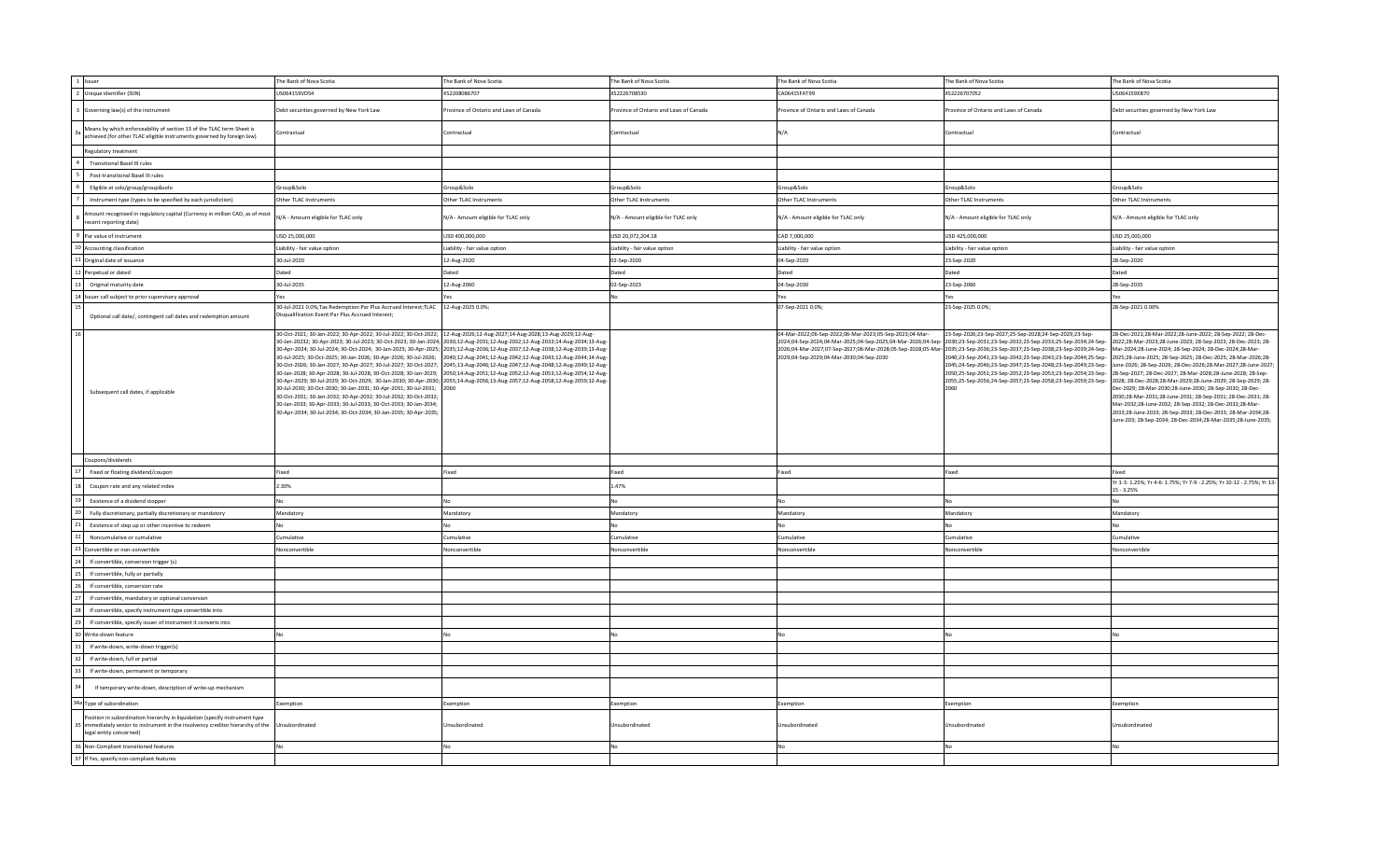| 1 Issuer                                                                                                                                                                               | The Bank of Nova Scotia                                                                                                                                                                                                                                                                                                                                                                                                                                                                                                                                                                                                                                                                                                                                                                                      | The Bank of Nova Scotia                                                                                                                                                                 | The Bank of Nova Scotia                                                                                                                                                                                                                                                                                                                                                                                                                                         | The Bank of Nova Scotia                                                                                                                                                             | The Bank of Nova Scotia                                                                                                                                                                                                                                                                                                                                                                                                                                                                                                                                                                                                   | The Bank of Nova Scotia                                 |
|----------------------------------------------------------------------------------------------------------------------------------------------------------------------------------------|--------------------------------------------------------------------------------------------------------------------------------------------------------------------------------------------------------------------------------------------------------------------------------------------------------------------------------------------------------------------------------------------------------------------------------------------------------------------------------------------------------------------------------------------------------------------------------------------------------------------------------------------------------------------------------------------------------------------------------------------------------------------------------------------------------------|-----------------------------------------------------------------------------------------------------------------------------------------------------------------------------------------|-----------------------------------------------------------------------------------------------------------------------------------------------------------------------------------------------------------------------------------------------------------------------------------------------------------------------------------------------------------------------------------------------------------------------------------------------------------------|-------------------------------------------------------------------------------------------------------------------------------------------------------------------------------------|---------------------------------------------------------------------------------------------------------------------------------------------------------------------------------------------------------------------------------------------------------------------------------------------------------------------------------------------------------------------------------------------------------------------------------------------------------------------------------------------------------------------------------------------------------------------------------------------------------------------------|---------------------------------------------------------|
| 2 Unique identifier (ISIN)                                                                                                                                                             | US064159WZ57                                                                                                                                                                                                                                                                                                                                                                                                                                                                                                                                                                                                                                                                                                                                                                                                 | CA06415FCL46                                                                                                                                                                            | XS2234852437                                                                                                                                                                                                                                                                                                                                                                                                                                                    | CA06415FCZ32                                                                                                                                                                        | XS2245800706                                                                                                                                                                                                                                                                                                                                                                                                                                                                                                                                                                                                              | XS2262957124                                            |
| Governing law(s) of the instrument                                                                                                                                                     | Debt securities governed by New York Law                                                                                                                                                                                                                                                                                                                                                                                                                                                                                                                                                                                                                                                                                                                                                                     | Province of Ontario and Laws of Canada                                                                                                                                                  | rovince of Ontario and Laws of Canada                                                                                                                                                                                                                                                                                                                                                                                                                           | Province of Ontario and Laws of Canada                                                                                                                                              | rovince of Ontario and Laws of Canada                                                                                                                                                                                                                                                                                                                                                                                                                                                                                                                                                                                     | rovince of Ontario and Laws of Canada                   |
| Means by which enforceability of section 13 of the TLAC term Sheet is<br>achieved (for other TLAC eligible instruments governed by foreign law)                                        | Contractual                                                                                                                                                                                                                                                                                                                                                                                                                                                                                                                                                                                                                                                                                                                                                                                                  | N/A                                                                                                                                                                                     | Contractual                                                                                                                                                                                                                                                                                                                                                                                                                                                     | N/A                                                                                                                                                                                 | Contractual                                                                                                                                                                                                                                                                                                                                                                                                                                                                                                                                                                                                               | Contractual                                             |
| Regulatory treatment                                                                                                                                                                   |                                                                                                                                                                                                                                                                                                                                                                                                                                                                                                                                                                                                                                                                                                                                                                                                              |                                                                                                                                                                                         |                                                                                                                                                                                                                                                                                                                                                                                                                                                                 |                                                                                                                                                                                     |                                                                                                                                                                                                                                                                                                                                                                                                                                                                                                                                                                                                                           |                                                         |
| <b>Transitional Basel III rules</b>                                                                                                                                                    |                                                                                                                                                                                                                                                                                                                                                                                                                                                                                                                                                                                                                                                                                                                                                                                                              |                                                                                                                                                                                         |                                                                                                                                                                                                                                                                                                                                                                                                                                                                 |                                                                                                                                                                                     |                                                                                                                                                                                                                                                                                                                                                                                                                                                                                                                                                                                                                           |                                                         |
| Post-transitional Basel III rules                                                                                                                                                      |                                                                                                                                                                                                                                                                                                                                                                                                                                                                                                                                                                                                                                                                                                                                                                                                              |                                                                                                                                                                                         |                                                                                                                                                                                                                                                                                                                                                                                                                                                                 |                                                                                                                                                                                     |                                                                                                                                                                                                                                                                                                                                                                                                                                                                                                                                                                                                                           |                                                         |
| Eligible at solo/group/group&solo                                                                                                                                                      | Group&Solo                                                                                                                                                                                                                                                                                                                                                                                                                                                                                                                                                                                                                                                                                                                                                                                                   | Group&Solo                                                                                                                                                                              | Group&Solo                                                                                                                                                                                                                                                                                                                                                                                                                                                      | Group&Solo                                                                                                                                                                          | Group&Solo                                                                                                                                                                                                                                                                                                                                                                                                                                                                                                                                                                                                                | Group&Solo                                              |
| Instrument type (types to be specified by each jurisdiction)                                                                                                                           | Other TLAC Instruments                                                                                                                                                                                                                                                                                                                                                                                                                                                                                                                                                                                                                                                                                                                                                                                       | Other TLAC Instruments                                                                                                                                                                  | Other TLAC Instruments                                                                                                                                                                                                                                                                                                                                                                                                                                          | Other TLAC Instruments                                                                                                                                                              | Other TLAC Instruments                                                                                                                                                                                                                                                                                                                                                                                                                                                                                                                                                                                                    | Other TLAC Instruments                                  |
| nount recognised in regulatory capital (Currency in million CAD, as of most<br>ecent reporting date)                                                                                   | N/A - Amount eligible for TLAC only                                                                                                                                                                                                                                                                                                                                                                                                                                                                                                                                                                                                                                                                                                                                                                          | N/A - Amount eligible for TLAC only                                                                                                                                                     | N/A - Amount eligible for TLAC only                                                                                                                                                                                                                                                                                                                                                                                                                             | N/A - Amount eligible for TLAC only                                                                                                                                                 | N/A - Amount eligible for TLAC only                                                                                                                                                                                                                                                                                                                                                                                                                                                                                                                                                                                       | N/A - Amount eligible for TLAC only                     |
| Par value of instrument                                                                                                                                                                | USD 20,000,000                                                                                                                                                                                                                                                                                                                                                                                                                                                                                                                                                                                                                                                                                                                                                                                               | USD 15,000,000                                                                                                                                                                          | USD 200,000,000                                                                                                                                                                                                                                                                                                                                                                                                                                                 | CAD 41,800,000                                                                                                                                                                      | USD 135,000,000                                                                                                                                                                                                                                                                                                                                                                                                                                                                                                                                                                                                           | CAD 50,000,000                                          |
| 10 Accounting classification                                                                                                                                                           | Liability - fair value option                                                                                                                                                                                                                                                                                                                                                                                                                                                                                                                                                                                                                                                                                                                                                                                | Liability - fair value option                                                                                                                                                           | Liability - fair value option                                                                                                                                                                                                                                                                                                                                                                                                                                   | Liability - fair value option                                                                                                                                                       | Liability - fair value option                                                                                                                                                                                                                                                                                                                                                                                                                                                                                                                                                                                             | Liability - fair value option                           |
| 1 Original date of issuance                                                                                                                                                            | 30-Sep-2020                                                                                                                                                                                                                                                                                                                                                                                                                                                                                                                                                                                                                                                                                                                                                                                                  | 01-Oct-2020                                                                                                                                                                             | 14-Oct-2020                                                                                                                                                                                                                                                                                                                                                                                                                                                     | 23-Oct-2020                                                                                                                                                                         | 09-Nov-2020                                                                                                                                                                                                                                                                                                                                                                                                                                                                                                                                                                                                               | 23-Nov-2020                                             |
| Perpetual or dated                                                                                                                                                                     | Dated                                                                                                                                                                                                                                                                                                                                                                                                                                                                                                                                                                                                                                                                                                                                                                                                        | Dated                                                                                                                                                                                   | Dated                                                                                                                                                                                                                                                                                                                                                                                                                                                           | Dated                                                                                                                                                                               | Dated                                                                                                                                                                                                                                                                                                                                                                                                                                                                                                                                                                                                                     | Dated                                                   |
| Original maturity date                                                                                                                                                                 | 01-Oct-2035                                                                                                                                                                                                                                                                                                                                                                                                                                                                                                                                                                                                                                                                                                                                                                                                  | 01-Oct-2030                                                                                                                                                                             | 14-Oct-2060                                                                                                                                                                                                                                                                                                                                                                                                                                                     | 23-Oct-2030                                                                                                                                                                         | 09-Nov-2060                                                                                                                                                                                                                                                                                                                                                                                                                                                                                                                                                                                                               | 23-Nov-2035                                             |
| 4 Issuer call subject to prior supervisory approval                                                                                                                                    | Yes                                                                                                                                                                                                                                                                                                                                                                                                                                                                                                                                                                                                                                                                                                                                                                                                          | Yes                                                                                                                                                                                     | Yes                                                                                                                                                                                                                                                                                                                                                                                                                                                             | Yes                                                                                                                                                                                 | Yes                                                                                                                                                                                                                                                                                                                                                                                                                                                                                                                                                                                                                       | Yes                                                     |
|                                                                                                                                                                                        | 30-Mar-2021 0.0%; Tax Redemption: Par Plus Accrued Interest; TLAC 01-Oct-2021 0.0%;                                                                                                                                                                                                                                                                                                                                                                                                                                                                                                                                                                                                                                                                                                                          |                                                                                                                                                                                         | 14-Oct-2025 0.0%;                                                                                                                                                                                                                                                                                                                                                                                                                                               | 23-Oct-2021 0.0%;                                                                                                                                                                   | 10-Nov-2025 0.0%;                                                                                                                                                                                                                                                                                                                                                                                                                                                                                                                                                                                                         | 23-Nov-2022 0.0%                                        |
| Optional call date/, contingent call dates and redemption amount                                                                                                                       | Disqualification Event:Par Plus Accrued Interest;                                                                                                                                                                                                                                                                                                                                                                                                                                                                                                                                                                                                                                                                                                                                                            |                                                                                                                                                                                         |                                                                                                                                                                                                                                                                                                                                                                                                                                                                 |                                                                                                                                                                                     |                                                                                                                                                                                                                                                                                                                                                                                                                                                                                                                                                                                                                           |                                                         |
| Subsequent call dates, if applicable                                                                                                                                                   | 30-Jun-2021;30-Sep-2021;30-Dec-2021;30-Mar-2022;30-Jun-<br>2022;30-Sep-2022;30-Dec-2022;30-Mar-2023;30-Jun-2023;02-Oct-<br>2023;02-Jan-2024;02-Apr-2024;01-Jul-2024;30-Sep-2024;30-Dec-<br>2024;31-Mar-2025;30-Jun-2025;30-Sep-2025;30-Dec-2025;30-Mar- 2029;01-Oct-2029;01-Apr-2030;01-Oct-2030<br>2026;30-Jun-2026;30-Sep-2026;30-Dec-2026;30-Mar-2027;30-Jun-<br>2027;30-Sep-2027;30-Dec-2027;30-Mar-2028;30-Jun-2028;02-Oct-<br>2028;02-Jan-2029;03-Apr-2029;02-Jul-2029;01-Oct-2029;31-Dec-<br>2029;01-Apr-2030;01-Jul-2030;30-Sep-2030;30-Dec-2030;31-Mar-<br>2031;30-Jun-2031;30-Sep-2031;30-Dec-2031;30-Mar-2032;30-Jun-<br>2032;30-Sep-2032;30-Dec-2032;30-Mar-2033;30-Jun-2033;30-Sep-<br>2033;30-Dec-2033;30-Mar-2034;30-Jun-2034;02-Oct-2034;02-Jan-<br>2035;30-Mar-2035;02-Jul-2035;01-Oct-2035 | 01-Apr-2022;03-Oct-2022;03-Apr-2023;02-Oct-2023;01-Apr-<br>2024;01-Oct-2024;01-Apr-2025;01-Oct-2025;01-Apr-2026;01-Oct-<br>2026;01-Apr-2027;01-Oct-2027;03-Apr-2028;02-Oct-2028;02-Apr- | 14-Oct-2026;14-Oct-2027;16-Oct-2028;15-Oct-2029;15-Oct-<br>2030:14-Oct-2031:14-Oct-2032:14-Oct-2033:16-Oct-2034:15-Oct-<br>2035;14-Oct-2036;14-Oct-2037;14-Oct-2038;14-Oct-2039;15-Oct-<br>2040;15-Oct-2041;14-Oct-2042;14-Oct-2043;14-Oct-2044;16-Oct-<br>2045;15-Oct-2046;15-Oct-2047;14-Oct-2048;14-Oct-2049;14-Oct-<br>2050;16-Oct-2051;15-Oct-2052;14-Oct-2053;14-Oct-2054;14-Oct-<br>2055;16-Oct-2056;15-Oct-2057;15-Oct-2058;14-Oct-2059;14-Oct-<br>2060 | 23-April-2022; 23-Oct-2022; 23-April-2023; 23-Oct-2023; 23-April-<br>2024; 23-Oct-2024; 23-April-2025; 23-Oct-2025; 23-April-2026; 23-<br>23-April-2029; 23-Oct-2029; 23-April-2030 | 09-Nov-2026;09-Nov-2027;09-Nov-2028;09-Nov-2029;12-Nov-<br>2030;10-Nov-2031;09-Nov-2032;09-Nov-2033;09-Nov-2034;09-Nov-2027;23-Nov-2028;23-Nov-2029;25-Nov-2030;24-Nov-2031;23-Nov<br>Oct-2026; 23-April-2027; 23-Oct-2027; 23-April-2028; 23-Oct-2028; 2035;10-Nov-2036;09-Nov-2037;09-Nov-2038;09-Nov-2039;09-Nov-2032;23-Nov-2033;23-Nov-2034;23-Nov-2035;<br>2040;12-Nov-2041;10-Nov-2042;09-Nov-2043;09-Nov-2044;09-Nov<br>2045;09-Nov-2046;12-Nov-2047;09-Nov-2048;09-Nov-2049;09-Nov<br>2050;09-Nov-2051;12-Nov-2052;10-Nov-2053;09-Nov-2054;09-Nov<br>2055;09-Nov-2056;09-Nov-2057;12-Nov-2058;10-Nov-2059;09-Nov | 23-Nov-2023;25-Nov-2024;24-Nov-2025;23-Nov-2026;23-Nov- |
| Coupons/dividends                                                                                                                                                                      |                                                                                                                                                                                                                                                                                                                                                                                                                                                                                                                                                                                                                                                                                                                                                                                                              |                                                                                                                                                                                         |                                                                                                                                                                                                                                                                                                                                                                                                                                                                 |                                                                                                                                                                                     |                                                                                                                                                                                                                                                                                                                                                                                                                                                                                                                                                                                                                           |                                                         |
| Fixed or floating dividend/coupon                                                                                                                                                      | Fixed                                                                                                                                                                                                                                                                                                                                                                                                                                                                                                                                                                                                                                                                                                                                                                                                        | Fixed                                                                                                                                                                                   | Fixed                                                                                                                                                                                                                                                                                                                                                                                                                                                           | Fixed                                                                                                                                                                               | Fixed                                                                                                                                                                                                                                                                                                                                                                                                                                                                                                                                                                                                                     | Fixed                                                   |
| Coupon rate and any related index                                                                                                                                                      | 1.95%                                                                                                                                                                                                                                                                                                                                                                                                                                                                                                                                                                                                                                                                                                                                                                                                        | y1-2: 1.24%, y3-4: 1.34%, y4-5: 1.44%, y6-10: 1.56%                                                                                                                                     |                                                                                                                                                                                                                                                                                                                                                                                                                                                                 | 1.61%                                                                                                                                                                               |                                                                                                                                                                                                                                                                                                                                                                                                                                                                                                                                                                                                                           | 2.11%                                                   |
| Existence of a dividend stopper                                                                                                                                                        | No                                                                                                                                                                                                                                                                                                                                                                                                                                                                                                                                                                                                                                                                                                                                                                                                           | No                                                                                                                                                                                      | No                                                                                                                                                                                                                                                                                                                                                                                                                                                              | No                                                                                                                                                                                  | Nη                                                                                                                                                                                                                                                                                                                                                                                                                                                                                                                                                                                                                        | No                                                      |
| Fully discretionary, partially discretionary or mandatory                                                                                                                              | Mandatory                                                                                                                                                                                                                                                                                                                                                                                                                                                                                                                                                                                                                                                                                                                                                                                                    | Mandatory                                                                                                                                                                               | Mandatory                                                                                                                                                                                                                                                                                                                                                                                                                                                       | Mandatory                                                                                                                                                                           | Mandatory                                                                                                                                                                                                                                                                                                                                                                                                                                                                                                                                                                                                                 | Mandatory                                               |
| Existence of step up or other incentive to redeem                                                                                                                                      | No                                                                                                                                                                                                                                                                                                                                                                                                                                                                                                                                                                                                                                                                                                                                                                                                           | No                                                                                                                                                                                      | No                                                                                                                                                                                                                                                                                                                                                                                                                                                              | No                                                                                                                                                                                  | NΩ                                                                                                                                                                                                                                                                                                                                                                                                                                                                                                                                                                                                                        | <b>No</b>                                               |
| Noncumulative or cumulative                                                                                                                                                            | Cumulative                                                                                                                                                                                                                                                                                                                                                                                                                                                                                                                                                                                                                                                                                                                                                                                                   | Cumulative                                                                                                                                                                              | Cumulative                                                                                                                                                                                                                                                                                                                                                                                                                                                      | Cumulative                                                                                                                                                                          | Cumulative                                                                                                                                                                                                                                                                                                                                                                                                                                                                                                                                                                                                                | Cumulative                                              |
| Convertible or non-convertible                                                                                                                                                         | Nonconvertible                                                                                                                                                                                                                                                                                                                                                                                                                                                                                                                                                                                                                                                                                                                                                                                               | Nonconvertible                                                                                                                                                                          | Nonconvertible                                                                                                                                                                                                                                                                                                                                                                                                                                                  | Nonconvertible                                                                                                                                                                      | Nonconvertible                                                                                                                                                                                                                                                                                                                                                                                                                                                                                                                                                                                                            | Nonconvertible                                          |
| If convertible, conversion trigger (s)                                                                                                                                                 |                                                                                                                                                                                                                                                                                                                                                                                                                                                                                                                                                                                                                                                                                                                                                                                                              |                                                                                                                                                                                         |                                                                                                                                                                                                                                                                                                                                                                                                                                                                 |                                                                                                                                                                                     |                                                                                                                                                                                                                                                                                                                                                                                                                                                                                                                                                                                                                           |                                                         |
| If convertible, fully or partially                                                                                                                                                     |                                                                                                                                                                                                                                                                                                                                                                                                                                                                                                                                                                                                                                                                                                                                                                                                              |                                                                                                                                                                                         |                                                                                                                                                                                                                                                                                                                                                                                                                                                                 |                                                                                                                                                                                     |                                                                                                                                                                                                                                                                                                                                                                                                                                                                                                                                                                                                                           |                                                         |
| If convertible, conversion rate                                                                                                                                                        |                                                                                                                                                                                                                                                                                                                                                                                                                                                                                                                                                                                                                                                                                                                                                                                                              |                                                                                                                                                                                         |                                                                                                                                                                                                                                                                                                                                                                                                                                                                 |                                                                                                                                                                                     |                                                                                                                                                                                                                                                                                                                                                                                                                                                                                                                                                                                                                           |                                                         |
| If convertible, mandatory or optional conversion                                                                                                                                       |                                                                                                                                                                                                                                                                                                                                                                                                                                                                                                                                                                                                                                                                                                                                                                                                              |                                                                                                                                                                                         |                                                                                                                                                                                                                                                                                                                                                                                                                                                                 |                                                                                                                                                                                     |                                                                                                                                                                                                                                                                                                                                                                                                                                                                                                                                                                                                                           |                                                         |
| If convertible, specify instrument type convertible into                                                                                                                               |                                                                                                                                                                                                                                                                                                                                                                                                                                                                                                                                                                                                                                                                                                                                                                                                              |                                                                                                                                                                                         |                                                                                                                                                                                                                                                                                                                                                                                                                                                                 |                                                                                                                                                                                     |                                                                                                                                                                                                                                                                                                                                                                                                                                                                                                                                                                                                                           |                                                         |
|                                                                                                                                                                                        |                                                                                                                                                                                                                                                                                                                                                                                                                                                                                                                                                                                                                                                                                                                                                                                                              |                                                                                                                                                                                         |                                                                                                                                                                                                                                                                                                                                                                                                                                                                 |                                                                                                                                                                                     |                                                                                                                                                                                                                                                                                                                                                                                                                                                                                                                                                                                                                           |                                                         |
| If convertible, specify issuer of instrument it converts into                                                                                                                          |                                                                                                                                                                                                                                                                                                                                                                                                                                                                                                                                                                                                                                                                                                                                                                                                              |                                                                                                                                                                                         |                                                                                                                                                                                                                                                                                                                                                                                                                                                                 |                                                                                                                                                                                     |                                                                                                                                                                                                                                                                                                                                                                                                                                                                                                                                                                                                                           |                                                         |
| Write-down feature                                                                                                                                                                     | No                                                                                                                                                                                                                                                                                                                                                                                                                                                                                                                                                                                                                                                                                                                                                                                                           | No                                                                                                                                                                                      |                                                                                                                                                                                                                                                                                                                                                                                                                                                                 | No                                                                                                                                                                                  |                                                                                                                                                                                                                                                                                                                                                                                                                                                                                                                                                                                                                           |                                                         |
| If write-down, write-down trigger(s)                                                                                                                                                   |                                                                                                                                                                                                                                                                                                                                                                                                                                                                                                                                                                                                                                                                                                                                                                                                              |                                                                                                                                                                                         |                                                                                                                                                                                                                                                                                                                                                                                                                                                                 |                                                                                                                                                                                     |                                                                                                                                                                                                                                                                                                                                                                                                                                                                                                                                                                                                                           |                                                         |
| If write-down, full or partial                                                                                                                                                         |                                                                                                                                                                                                                                                                                                                                                                                                                                                                                                                                                                                                                                                                                                                                                                                                              |                                                                                                                                                                                         |                                                                                                                                                                                                                                                                                                                                                                                                                                                                 |                                                                                                                                                                                     |                                                                                                                                                                                                                                                                                                                                                                                                                                                                                                                                                                                                                           |                                                         |
| If write-down, permanent or temporary                                                                                                                                                  |                                                                                                                                                                                                                                                                                                                                                                                                                                                                                                                                                                                                                                                                                                                                                                                                              |                                                                                                                                                                                         |                                                                                                                                                                                                                                                                                                                                                                                                                                                                 |                                                                                                                                                                                     |                                                                                                                                                                                                                                                                                                                                                                                                                                                                                                                                                                                                                           |                                                         |
| If temporary write-down, description of write-up mechanism                                                                                                                             |                                                                                                                                                                                                                                                                                                                                                                                                                                                                                                                                                                                                                                                                                                                                                                                                              |                                                                                                                                                                                         |                                                                                                                                                                                                                                                                                                                                                                                                                                                                 |                                                                                                                                                                                     |                                                                                                                                                                                                                                                                                                                                                                                                                                                                                                                                                                                                                           |                                                         |
| 34a Type of subordination                                                                                                                                                              | Exemption                                                                                                                                                                                                                                                                                                                                                                                                                                                                                                                                                                                                                                                                                                                                                                                                    | Exemption                                                                                                                                                                               | Exemption                                                                                                                                                                                                                                                                                                                                                                                                                                                       | Exemption                                                                                                                                                                           | Exemption                                                                                                                                                                                                                                                                                                                                                                                                                                                                                                                                                                                                                 | Exemption                                               |
| Position in subordination hierarchy in liquidation (specify instrument type<br>immediately senior to instrument in the insolvency creditor hierarchy of the<br>legal entity concerned) | Unsubordinated                                                                                                                                                                                                                                                                                                                                                                                                                                                                                                                                                                                                                                                                                                                                                                                               | Unsubordinated                                                                                                                                                                          | Jnsubordinated                                                                                                                                                                                                                                                                                                                                                                                                                                                  | Unsubordinated                                                                                                                                                                      | Unsubordinated                                                                                                                                                                                                                                                                                                                                                                                                                                                                                                                                                                                                            | Jnsubordinated                                          |
| 36 Non-Compliant transitioned features                                                                                                                                                 | No                                                                                                                                                                                                                                                                                                                                                                                                                                                                                                                                                                                                                                                                                                                                                                                                           | No                                                                                                                                                                                      | No                                                                                                                                                                                                                                                                                                                                                                                                                                                              | N <sub>0</sub>                                                                                                                                                                      | Nη                                                                                                                                                                                                                                                                                                                                                                                                                                                                                                                                                                                                                        | No                                                      |
| 37 If Yes, specify non-compliant features                                                                                                                                              |                                                                                                                                                                                                                                                                                                                                                                                                                                                                                                                                                                                                                                                                                                                                                                                                              |                                                                                                                                                                                         |                                                                                                                                                                                                                                                                                                                                                                                                                                                                 |                                                                                                                                                                                     |                                                                                                                                                                                                                                                                                                                                                                                                                                                                                                                                                                                                                           |                                                         |
|                                                                                                                                                                                        |                                                                                                                                                                                                                                                                                                                                                                                                                                                                                                                                                                                                                                                                                                                                                                                                              |                                                                                                                                                                                         |                                                                                                                                                                                                                                                                                                                                                                                                                                                                 |                                                                                                                                                                                     |                                                                                                                                                                                                                                                                                                                                                                                                                                                                                                                                                                                                                           |                                                         |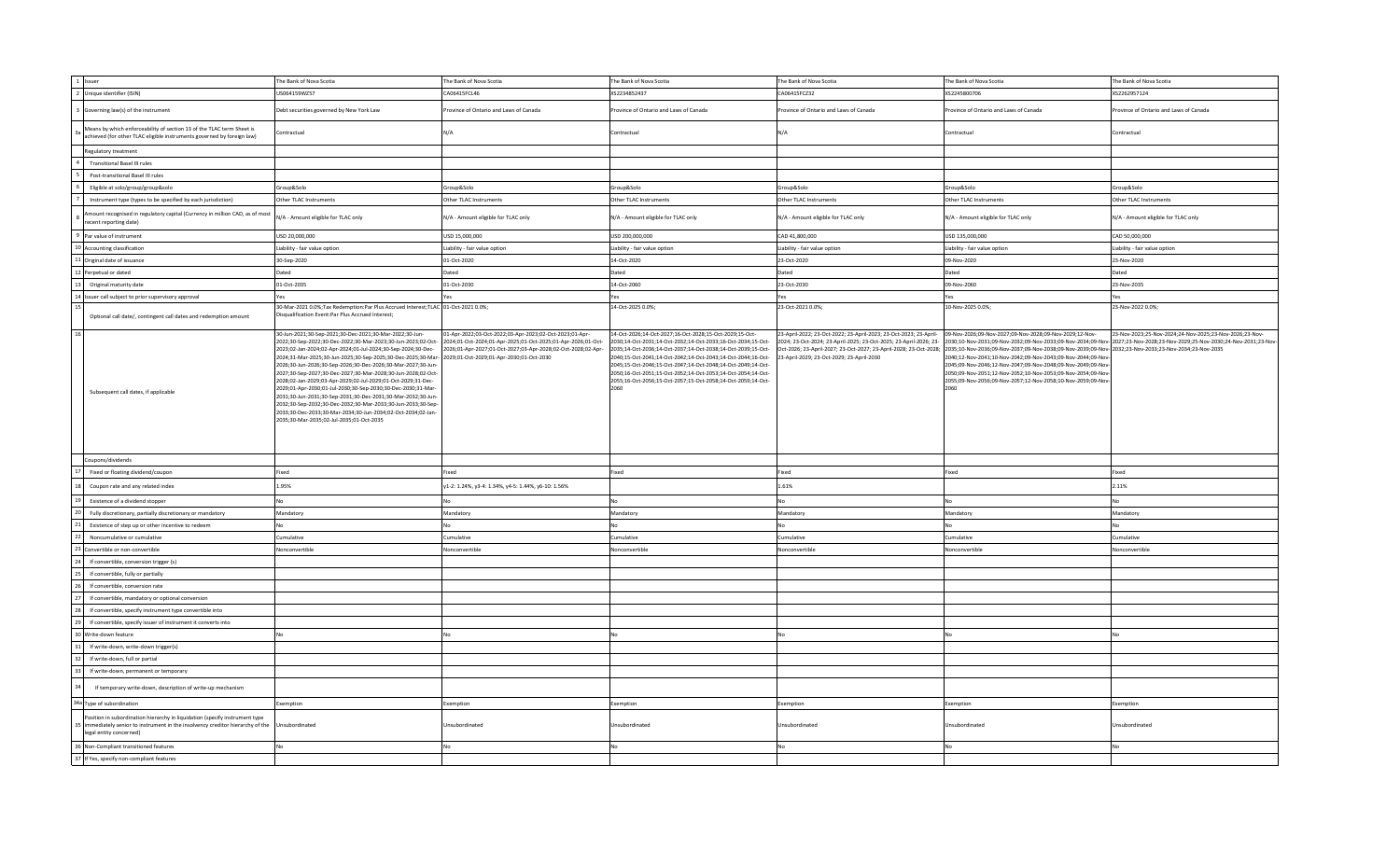| 1 Issuer                                                                                                                                                                               | The Bank of Nova Scotia                                                                                                                                                                                                                                                                                                                                                                                                                                                                                                                                                                                                                                                                                                                                                                                                                                                                       | The Bank of Nova Scotia                                                                                  | The Bank of Nova Scotia                                                                                                                                                                                                                 | The Bank of Nova Scotia                                                                                                                                                                                                                                                                                                                                                                                                                                                                                                                                                  | The Bank of Nova Scotia                                                                                                                                                                                                                                                                                                                                                                                                                                                                                                                                                                                                                                                                             | The Bank of Nova Scotia                                      |
|----------------------------------------------------------------------------------------------------------------------------------------------------------------------------------------|-----------------------------------------------------------------------------------------------------------------------------------------------------------------------------------------------------------------------------------------------------------------------------------------------------------------------------------------------------------------------------------------------------------------------------------------------------------------------------------------------------------------------------------------------------------------------------------------------------------------------------------------------------------------------------------------------------------------------------------------------------------------------------------------------------------------------------------------------------------------------------------------------|----------------------------------------------------------------------------------------------------------|-----------------------------------------------------------------------------------------------------------------------------------------------------------------------------------------------------------------------------------------|--------------------------------------------------------------------------------------------------------------------------------------------------------------------------------------------------------------------------------------------------------------------------------------------------------------------------------------------------------------------------------------------------------------------------------------------------------------------------------------------------------------------------------------------------------------------------|-----------------------------------------------------------------------------------------------------------------------------------------------------------------------------------------------------------------------------------------------------------------------------------------------------------------------------------------------------------------------------------------------------------------------------------------------------------------------------------------------------------------------------------------------------------------------------------------------------------------------------------------------------------------------------------------------------|--------------------------------------------------------------|
| 2 Unique identifier (ISIN)                                                                                                                                                             | US064159YL44                                                                                                                                                                                                                                                                                                                                                                                                                                                                                                                                                                                                                                                                                                                                                                                                                                                                                  | CA06415FER97                                                                                             | XS2254278281                                                                                                                                                                                                                            | US064159G423                                                                                                                                                                                                                                                                                                                                                                                                                                                                                                                                                             | US064159F763                                                                                                                                                                                                                                                                                                                                                                                                                                                                                                                                                                                                                                                                                        | CA06415FGU09                                                 |
| Governing law(s) of the instrument                                                                                                                                                     | Debt securities governed by New York Law                                                                                                                                                                                                                                                                                                                                                                                                                                                                                                                                                                                                                                                                                                                                                                                                                                                      | Province of Ontario and Laws of Canada                                                                   | rovince of Ontario and Laws of Canada                                                                                                                                                                                                   | Debt securities governed by New York Law                                                                                                                                                                                                                                                                                                                                                                                                                                                                                                                                 | Debt securities governed by New York Law                                                                                                                                                                                                                                                                                                                                                                                                                                                                                                                                                                                                                                                            | rovince of Ontario and Laws of Canada                        |
| Means by which enforceability of section 13 of the TLAC term Sheet is<br>achieved (for other TLAC eligible instruments governed by foreign law)                                        | Contractual                                                                                                                                                                                                                                                                                                                                                                                                                                                                                                                                                                                                                                                                                                                                                                                                                                                                                   | N/A                                                                                                      | Contractual                                                                                                                                                                                                                             | Contractual                                                                                                                                                                                                                                                                                                                                                                                                                                                                                                                                                              | Contractual                                                                                                                                                                                                                                                                                                                                                                                                                                                                                                                                                                                                                                                                                         | N/A                                                          |
| Regulatory treatment                                                                                                                                                                   |                                                                                                                                                                                                                                                                                                                                                                                                                                                                                                                                                                                                                                                                                                                                                                                                                                                                                               |                                                                                                          |                                                                                                                                                                                                                                         |                                                                                                                                                                                                                                                                                                                                                                                                                                                                                                                                                                          |                                                                                                                                                                                                                                                                                                                                                                                                                                                                                                                                                                                                                                                                                                     |                                                              |
| <b>Transitional Basel III rules</b>                                                                                                                                                    |                                                                                                                                                                                                                                                                                                                                                                                                                                                                                                                                                                                                                                                                                                                                                                                                                                                                                               |                                                                                                          |                                                                                                                                                                                                                                         |                                                                                                                                                                                                                                                                                                                                                                                                                                                                                                                                                                          |                                                                                                                                                                                                                                                                                                                                                                                                                                                                                                                                                                                                                                                                                                     |                                                              |
| Post-transitional Basel III rules                                                                                                                                                      |                                                                                                                                                                                                                                                                                                                                                                                                                                                                                                                                                                                                                                                                                                                                                                                                                                                                                               |                                                                                                          |                                                                                                                                                                                                                                         |                                                                                                                                                                                                                                                                                                                                                                                                                                                                                                                                                                          |                                                                                                                                                                                                                                                                                                                                                                                                                                                                                                                                                                                                                                                                                                     |                                                              |
| Eligible at solo/group/group&solo                                                                                                                                                      | Group&Solo                                                                                                                                                                                                                                                                                                                                                                                                                                                                                                                                                                                                                                                                                                                                                                                                                                                                                    | Group&Solo                                                                                               | Group&Solo                                                                                                                                                                                                                              | Group&Solo                                                                                                                                                                                                                                                                                                                                                                                                                                                                                                                                                               | Group&Solo                                                                                                                                                                                                                                                                                                                                                                                                                                                                                                                                                                                                                                                                                          | Group&Solo                                                   |
| Instrument type (types to be specified by each jurisdiction)                                                                                                                           | Other TLAC Instruments                                                                                                                                                                                                                                                                                                                                                                                                                                                                                                                                                                                                                                                                                                                                                                                                                                                                        | Other TLAC Instruments                                                                                   | Other TLAC Instruments                                                                                                                                                                                                                  | Other TLAC Instruments                                                                                                                                                                                                                                                                                                                                                                                                                                                                                                                                                   | Other TLAC Instruments                                                                                                                                                                                                                                                                                                                                                                                                                                                                                                                                                                                                                                                                              | Other TLAC Instruments                                       |
| nount recognised in regulatory capital (Currency in million CAD, as of most<br>ecent reporting date)                                                                                   | N/A - Amount eligible for TLAC only                                                                                                                                                                                                                                                                                                                                                                                                                                                                                                                                                                                                                                                                                                                                                                                                                                                           | N/A - Amount eligible for TLAC only                                                                      | N/A - Amount eligible for TLAC only                                                                                                                                                                                                     | N/A - Amount eligible for TLAC only                                                                                                                                                                                                                                                                                                                                                                                                                                                                                                                                      | N/A - Amount eligible for TLAC only                                                                                                                                                                                                                                                                                                                                                                                                                                                                                                                                                                                                                                                                 | N/A - Amount eligible for TLAC only                          |
| Par value of instrument                                                                                                                                                                | USD 5,000,000                                                                                                                                                                                                                                                                                                                                                                                                                                                                                                                                                                                                                                                                                                                                                                                                                                                                                 | CAD 13,000,000                                                                                           | USD 350,000,000                                                                                                                                                                                                                         | USD 25,000,000                                                                                                                                                                                                                                                                                                                                                                                                                                                                                                                                                           | USD 4,000,000                                                                                                                                                                                                                                                                                                                                                                                                                                                                                                                                                                                                                                                                                       | CAD 15,000,000                                               |
| 10 Accounting classification                                                                                                                                                           | Liability - fair value option                                                                                                                                                                                                                                                                                                                                                                                                                                                                                                                                                                                                                                                                                                                                                                                                                                                                 | Liability - fair value option                                                                            | Liability - fair value option                                                                                                                                                                                                           | Liability - fair value option                                                                                                                                                                                                                                                                                                                                                                                                                                                                                                                                            | Liability - fair value option                                                                                                                                                                                                                                                                                                                                                                                                                                                                                                                                                                                                                                                                       | Liability - fair value option                                |
| 1 Original date of issuance                                                                                                                                                            | 23-Nov-2020                                                                                                                                                                                                                                                                                                                                                                                                                                                                                                                                                                                                                                                                                                                                                                                                                                                                                   | 26-Nov-2020                                                                                              | 02-Dec-2020                                                                                                                                                                                                                             | 17-Dec-2020                                                                                                                                                                                                                                                                                                                                                                                                                                                                                                                                                              | 18-Dec-2020                                                                                                                                                                                                                                                                                                                                                                                                                                                                                                                                                                                                                                                                                         | 22-Dec-2020                                                  |
| Perpetual or dated                                                                                                                                                                     | Dated                                                                                                                                                                                                                                                                                                                                                                                                                                                                                                                                                                                                                                                                                                                                                                                                                                                                                         | Dated                                                                                                    | Dated                                                                                                                                                                                                                                   | Dated                                                                                                                                                                                                                                                                                                                                                                                                                                                                                                                                                                    | Dated                                                                                                                                                                                                                                                                                                                                                                                                                                                                                                                                                                                                                                                                                               | Dated                                                        |
| Original maturity date                                                                                                                                                                 | 23-Nov-2035                                                                                                                                                                                                                                                                                                                                                                                                                                                                                                                                                                                                                                                                                                                                                                                                                                                                                   | 26-Nov-2030                                                                                              | 02-Dec-2060                                                                                                                                                                                                                             | 17-Dec-2035                                                                                                                                                                                                                                                                                                                                                                                                                                                                                                                                                              | 18-Dec-2030                                                                                                                                                                                                                                                                                                                                                                                                                                                                                                                                                                                                                                                                                         | 22-Dec-2030                                                  |
|                                                                                                                                                                                        | Yes                                                                                                                                                                                                                                                                                                                                                                                                                                                                                                                                                                                                                                                                                                                                                                                                                                                                                           |                                                                                                          |                                                                                                                                                                                                                                         | Yes                                                                                                                                                                                                                                                                                                                                                                                                                                                                                                                                                                      | Yes                                                                                                                                                                                                                                                                                                                                                                                                                                                                                                                                                                                                                                                                                                 | Yes                                                          |
| Issuer call subject to prior supervisory approval                                                                                                                                      | 23-Nov-2021 0.0%;Tax Redemption:Par Plus Accrued Interest;TLAC 26-May-2022; 0.0%;                                                                                                                                                                                                                                                                                                                                                                                                                                                                                                                                                                                                                                                                                                                                                                                                             |                                                                                                          | Yes<br>02-Dec-2025 0.0%;                                                                                                                                                                                                                |                                                                                                                                                                                                                                                                                                                                                                                                                                                                                                                                                                          | 17-Dec-2021 0.0%;Tax Redemption:Par Plus Accrued Interest;TLAC 18-Dec-2021 0.0%;Tax Redemption:Par Plus Accrued Interest;TLAC 22-Dec-2021 0.0%                                                                                                                                                                                                                                                                                                                                                                                                                                                                                                                                                      |                                                              |
| Optional call date/, contingent call dates and redemption amount                                                                                                                       | Disqualification Event:Par Plus Accrued Interest;                                                                                                                                                                                                                                                                                                                                                                                                                                                                                                                                                                                                                                                                                                                                                                                                                                             |                                                                                                          |                                                                                                                                                                                                                                         | Disqualification Event:Par Plus Accrued Interest;                                                                                                                                                                                                                                                                                                                                                                                                                                                                                                                        | Disqualification Event:Par Plus Accrued Interest;                                                                                                                                                                                                                                                                                                                                                                                                                                                                                                                                                                                                                                                   |                                                              |
| Subsequent call dates, if applicable                                                                                                                                                   | 23-Feb-2022;23-May-2022;23-Aug-2022;23-Nov-2022;23-Feb-<br>2023;23-May-2023;23-Aug-2023;23-Nov-2023;23-Feb-2024;23-May-2024; 26-May-2025; 26-Nov-2025;26-May-2026; 26-Nov-2026;26-<br>2024;23-Aug-2024;23-Nov-2024;23-Feb-2025;23-May-2025;23-Aug- May-2027; 26-Nov-2027; 26-May-2028; 26-Nov-2028; 26-May-<br>2025;23-Nov-2025;23-Feb-2026;23-May-2026;23-Aug-2026;23-Nov-2029; 26-Nov-2029; 26-May-2030<br>2026;23-Feb-2027;23-May-2027;23-Aug-2027;23-Nov-2027;23-Feb-<br>2028;23-May-2028;23-Aug-2028;23-Nov-2028;23-Feb-2029;23-May-<br>2029;23-Aug-2029;23-Nov-2029;23-Feb-2030;23-May-2030;23-Aug-<br>2030;23-Nov-2030;23-Feb-2031;23-May-2031;23-Aug-2031;23-Nov-<br>2031;23-Feb-2032;23-May-2032;23-Aug-2032;23-Nov-2032;23-Feb-<br>2033;23-May-2033;23-Aug-2033;23-Nov-2033;23-Feb-2034;23-May-<br>2034;23-Aug-2034;23-Nov-2034;23-Feb-2035;23-May-2035;23-Aug-<br>2035;23-Nov-2035 | 26-Nov-2022; 26-May-2023; 26-Nov-2023; 26-May-2024; 26-Nov-                                              | 02-Dec-2026;02-Dec-2027;04-Dec-2028;03-Dec-2029;02-Dec-<br>2050;04-Dec-2051;02-Dec-2052;02-Dec-2053;02-Dec-2054;02-Dec-2034;18-Dec-2034;18-Jun-2035;17-Dec-2035<br>2055;04-Dec-2056;03-Dec-2057;02-Dec-2058;02-Dec-2059;02-Dec-<br>2060 | 17-Jun-2022;19-Dec-2022;19-Jun-2023;18-Dec-2023;17-Jun-<br>2030:02-Dec-2031:02-Dec-2032:02-Dec-2033:04-Dec-2034:03-Dec-2024:17-Dec-2024:17-Jun-2025:17-Dec-2025:17-Jun-2026:17-Dec-<br>2035;02-Dec-2036;02-Dec-2037;02-Dec-2038;02-Dec-2039;03-Dec-2026;17-Jun-2027;17-Dec-2027;19-Jun-2028;18-Dec-2028;18-Jun-<br>2040;02-Dec-2041;02-Dec-2042;02-Dec-2043;02-Dec-2044;04-Dec-2029;17-Dec-2029;17-Jun-2030;17-Dec-2030;17-Jun-2031;17-Dec-<br>-2045;03-Dec-2046;02-Dec-2047;02-Dec-2048;02-Dec-2049;02-Dec-2031;17-Jun-2032;17-Dec-2032;17-Jun-2033;19-Dec-2033;19-Jun- | 18-Mar-2022; 18-June-2022; 18-Sept-2022; 18-Dec-2022; 18-Mar-22-Jun-2022;22-Dec-2022;22-Jun-2023;22-Dec-2023;24-Jun-<br>2023; 18-June-2023; 18-Sept-2023; 18-Dec-2023; 18-Mar-2024; 18- 2024;23-Dec-2024;23-Jun-2025;22-Dec-2025;22-Jun-2026;22-Dec-<br>June-2024; 18-Sept-2024; 18-Dec-2024; 18-Mar-2025; 18-June-<br>2025; 18-Sept-2025; 18-Dec-2025;18-Mar-2026; 18-June-2026; 18-2029;24-Dec-2029;24-Jun-2030;23-Dec-2030;23-Jun-2031<br>Sept-2026; 18-Dec-2026;18-Mar-2027; 18-June-2027; 18-Sept-<br>2027; 18-Dec-2027;18-Mar-2028; 18-June-2028; 18-Sept-2028; 18-<br>Dec-2028:18-Mar-2029: 18-June-2029: 18-Sept-2029: 18-Dec-<br>2029;18-Mar-2030; 18-June-2030; 18-Sept-2030; 18-Dec-2030 | 2026;22-Jun-2027;22-Dec-2027;22-Jun-2028;22-Dec-2028;22-Jun- |
| Coupons/dividends                                                                                                                                                                      |                                                                                                                                                                                                                                                                                                                                                                                                                                                                                                                                                                                                                                                                                                                                                                                                                                                                                               |                                                                                                          |                                                                                                                                                                                                                                         |                                                                                                                                                                                                                                                                                                                                                                                                                                                                                                                                                                          |                                                                                                                                                                                                                                                                                                                                                                                                                                                                                                                                                                                                                                                                                                     |                                                              |
| Fixed or floating dividend/coupon                                                                                                                                                      | Fixed                                                                                                                                                                                                                                                                                                                                                                                                                                                                                                                                                                                                                                                                                                                                                                                                                                                                                         | Fixed                                                                                                    | Fixed                                                                                                                                                                                                                                   | Fixed                                                                                                                                                                                                                                                                                                                                                                                                                                                                                                                                                                    | Fixed                                                                                                                                                                                                                                                                                                                                                                                                                                                                                                                                                                                                                                                                                               | Fixed                                                        |
| Coupon rate and any related index                                                                                                                                                      | y1-3: 1.5%, y3-6: 1.75%, y6-9: 2%, y9-12: 2.25%                                                                                                                                                                                                                                                                                                                                                                                                                                                                                                                                                                                                                                                                                                                                                                                                                                               | y1: 1.25%, y2: 1.4%, y3: 1.5%, y4: 1.6%, y5: 1.7%, y6: 1.8%, y7:<br>.9%. Y8: 1.95%, y9: 2.1%, y10: 2.25% |                                                                                                                                                                                                                                         | yr 1-7: 1.75%, yr 7-11: 2%, yr 11-13: 3%, yr 13-15: 4%                                                                                                                                                                                                                                                                                                                                                                                                                                                                                                                   | 1.50%                                                                                                                                                                                                                                                                                                                                                                                                                                                                                                                                                                                                                                                                                               |                                                              |
| Existence of a dividend stopper                                                                                                                                                        | No                                                                                                                                                                                                                                                                                                                                                                                                                                                                                                                                                                                                                                                                                                                                                                                                                                                                                            | No                                                                                                       | No                                                                                                                                                                                                                                      | No                                                                                                                                                                                                                                                                                                                                                                                                                                                                                                                                                                       | No                                                                                                                                                                                                                                                                                                                                                                                                                                                                                                                                                                                                                                                                                                  | No                                                           |
| Fully discretionary, partially discretionary or mandatory                                                                                                                              | Mandatory                                                                                                                                                                                                                                                                                                                                                                                                                                                                                                                                                                                                                                                                                                                                                                                                                                                                                     | Mandatory                                                                                                | Mandatory                                                                                                                                                                                                                               | Mandatory                                                                                                                                                                                                                                                                                                                                                                                                                                                                                                                                                                | Mandatory                                                                                                                                                                                                                                                                                                                                                                                                                                                                                                                                                                                                                                                                                           | Mandatory                                                    |
| Existence of step up or other incentive to redeem                                                                                                                                      | No.                                                                                                                                                                                                                                                                                                                                                                                                                                                                                                                                                                                                                                                                                                                                                                                                                                                                                           | No                                                                                                       | No                                                                                                                                                                                                                                      | <b>No</b>                                                                                                                                                                                                                                                                                                                                                                                                                                                                                                                                                                | NΩ                                                                                                                                                                                                                                                                                                                                                                                                                                                                                                                                                                                                                                                                                                  | No                                                           |
| Noncumulative or cumulative                                                                                                                                                            | Cumulative                                                                                                                                                                                                                                                                                                                                                                                                                                                                                                                                                                                                                                                                                                                                                                                                                                                                                    | Cumulative                                                                                               | Cumulative                                                                                                                                                                                                                              | Cumulative                                                                                                                                                                                                                                                                                                                                                                                                                                                                                                                                                               | Cumulative                                                                                                                                                                                                                                                                                                                                                                                                                                                                                                                                                                                                                                                                                          | Cumulative                                                   |
| Convertible or non-convertible                                                                                                                                                         | Nonconvertible                                                                                                                                                                                                                                                                                                                                                                                                                                                                                                                                                                                                                                                                                                                                                                                                                                                                                | Nonconvertible                                                                                           | Nonconvertible                                                                                                                                                                                                                          | Nonconvertible                                                                                                                                                                                                                                                                                                                                                                                                                                                                                                                                                           | Nonconvertible                                                                                                                                                                                                                                                                                                                                                                                                                                                                                                                                                                                                                                                                                      | Nonconvertible                                               |
| If convertible, conversion trigger (s)                                                                                                                                                 |                                                                                                                                                                                                                                                                                                                                                                                                                                                                                                                                                                                                                                                                                                                                                                                                                                                                                               |                                                                                                          |                                                                                                                                                                                                                                         |                                                                                                                                                                                                                                                                                                                                                                                                                                                                                                                                                                          |                                                                                                                                                                                                                                                                                                                                                                                                                                                                                                                                                                                                                                                                                                     |                                                              |
| If convertible, fully or partially                                                                                                                                                     |                                                                                                                                                                                                                                                                                                                                                                                                                                                                                                                                                                                                                                                                                                                                                                                                                                                                                               |                                                                                                          |                                                                                                                                                                                                                                         |                                                                                                                                                                                                                                                                                                                                                                                                                                                                                                                                                                          |                                                                                                                                                                                                                                                                                                                                                                                                                                                                                                                                                                                                                                                                                                     |                                                              |
| If convertible, conversion rate                                                                                                                                                        |                                                                                                                                                                                                                                                                                                                                                                                                                                                                                                                                                                                                                                                                                                                                                                                                                                                                                               |                                                                                                          |                                                                                                                                                                                                                                         |                                                                                                                                                                                                                                                                                                                                                                                                                                                                                                                                                                          |                                                                                                                                                                                                                                                                                                                                                                                                                                                                                                                                                                                                                                                                                                     |                                                              |
| If convertible, mandatory or optional conversion                                                                                                                                       |                                                                                                                                                                                                                                                                                                                                                                                                                                                                                                                                                                                                                                                                                                                                                                                                                                                                                               |                                                                                                          |                                                                                                                                                                                                                                         |                                                                                                                                                                                                                                                                                                                                                                                                                                                                                                                                                                          |                                                                                                                                                                                                                                                                                                                                                                                                                                                                                                                                                                                                                                                                                                     |                                                              |
| If convertible, specify instrument type convertible into                                                                                                                               |                                                                                                                                                                                                                                                                                                                                                                                                                                                                                                                                                                                                                                                                                                                                                                                                                                                                                               |                                                                                                          |                                                                                                                                                                                                                                         |                                                                                                                                                                                                                                                                                                                                                                                                                                                                                                                                                                          |                                                                                                                                                                                                                                                                                                                                                                                                                                                                                                                                                                                                                                                                                                     |                                                              |
| If convertible, specify issuer of instrument it converts into                                                                                                                          |                                                                                                                                                                                                                                                                                                                                                                                                                                                                                                                                                                                                                                                                                                                                                                                                                                                                                               |                                                                                                          |                                                                                                                                                                                                                                         |                                                                                                                                                                                                                                                                                                                                                                                                                                                                                                                                                                          |                                                                                                                                                                                                                                                                                                                                                                                                                                                                                                                                                                                                                                                                                                     |                                                              |
|                                                                                                                                                                                        |                                                                                                                                                                                                                                                                                                                                                                                                                                                                                                                                                                                                                                                                                                                                                                                                                                                                                               |                                                                                                          |                                                                                                                                                                                                                                         |                                                                                                                                                                                                                                                                                                                                                                                                                                                                                                                                                                          |                                                                                                                                                                                                                                                                                                                                                                                                                                                                                                                                                                                                                                                                                                     |                                                              |
| Write-down feature                                                                                                                                                                     | No                                                                                                                                                                                                                                                                                                                                                                                                                                                                                                                                                                                                                                                                                                                                                                                                                                                                                            |                                                                                                          |                                                                                                                                                                                                                                         | No                                                                                                                                                                                                                                                                                                                                                                                                                                                                                                                                                                       |                                                                                                                                                                                                                                                                                                                                                                                                                                                                                                                                                                                                                                                                                                     |                                                              |
| If write-down, write-down trigger(s)                                                                                                                                                   |                                                                                                                                                                                                                                                                                                                                                                                                                                                                                                                                                                                                                                                                                                                                                                                                                                                                                               |                                                                                                          |                                                                                                                                                                                                                                         |                                                                                                                                                                                                                                                                                                                                                                                                                                                                                                                                                                          |                                                                                                                                                                                                                                                                                                                                                                                                                                                                                                                                                                                                                                                                                                     |                                                              |
| If write-down, full or partial                                                                                                                                                         |                                                                                                                                                                                                                                                                                                                                                                                                                                                                                                                                                                                                                                                                                                                                                                                                                                                                                               |                                                                                                          |                                                                                                                                                                                                                                         |                                                                                                                                                                                                                                                                                                                                                                                                                                                                                                                                                                          |                                                                                                                                                                                                                                                                                                                                                                                                                                                                                                                                                                                                                                                                                                     |                                                              |
| If write-down, permanent or temporary                                                                                                                                                  |                                                                                                                                                                                                                                                                                                                                                                                                                                                                                                                                                                                                                                                                                                                                                                                                                                                                                               |                                                                                                          |                                                                                                                                                                                                                                         |                                                                                                                                                                                                                                                                                                                                                                                                                                                                                                                                                                          |                                                                                                                                                                                                                                                                                                                                                                                                                                                                                                                                                                                                                                                                                                     |                                                              |
| If temporary write-down, description of write-up mechanism                                                                                                                             |                                                                                                                                                                                                                                                                                                                                                                                                                                                                                                                                                                                                                                                                                                                                                                                                                                                                                               |                                                                                                          |                                                                                                                                                                                                                                         |                                                                                                                                                                                                                                                                                                                                                                                                                                                                                                                                                                          |                                                                                                                                                                                                                                                                                                                                                                                                                                                                                                                                                                                                                                                                                                     |                                                              |
| 34a Type of subordination                                                                                                                                                              | Exemption                                                                                                                                                                                                                                                                                                                                                                                                                                                                                                                                                                                                                                                                                                                                                                                                                                                                                     | Exemption                                                                                                | Exemption                                                                                                                                                                                                                               | Exemption                                                                                                                                                                                                                                                                                                                                                                                                                                                                                                                                                                | Exemption                                                                                                                                                                                                                                                                                                                                                                                                                                                                                                                                                                                                                                                                                           | Exemption                                                    |
| Position in subordination hierarchy in liquidation (specify instrument type<br>immediately senior to instrument in the insolvency creditor hierarchy of the<br>legal entity concerned) | Unsubordinated                                                                                                                                                                                                                                                                                                                                                                                                                                                                                                                                                                                                                                                                                                                                                                                                                                                                                | Unsubordinated                                                                                           | Jnsubordinated                                                                                                                                                                                                                          | Unsubordinated                                                                                                                                                                                                                                                                                                                                                                                                                                                                                                                                                           | Unsubordinated                                                                                                                                                                                                                                                                                                                                                                                                                                                                                                                                                                                                                                                                                      | Jnsubordinated                                               |
| 36 Non-Compliant transitioned features                                                                                                                                                 | No                                                                                                                                                                                                                                                                                                                                                                                                                                                                                                                                                                                                                                                                                                                                                                                                                                                                                            | No                                                                                                       | No                                                                                                                                                                                                                                      | N <sub>0</sub>                                                                                                                                                                                                                                                                                                                                                                                                                                                                                                                                                           | No                                                                                                                                                                                                                                                                                                                                                                                                                                                                                                                                                                                                                                                                                                  | No                                                           |
| 37 If Yes, specify non-compliant features                                                                                                                                              |                                                                                                                                                                                                                                                                                                                                                                                                                                                                                                                                                                                                                                                                                                                                                                                                                                                                                               |                                                                                                          |                                                                                                                                                                                                                                         |                                                                                                                                                                                                                                                                                                                                                                                                                                                                                                                                                                          |                                                                                                                                                                                                                                                                                                                                                                                                                                                                                                                                                                                                                                                                                                     |                                                              |
|                                                                                                                                                                                        |                                                                                                                                                                                                                                                                                                                                                                                                                                                                                                                                                                                                                                                                                                                                                                                                                                                                                               |                                                                                                          |                                                                                                                                                                                                                                         |                                                                                                                                                                                                                                                                                                                                                                                                                                                                                                                                                                          |                                                                                                                                                                                                                                                                                                                                                                                                                                                                                                                                                                                                                                                                                                     |                                                              |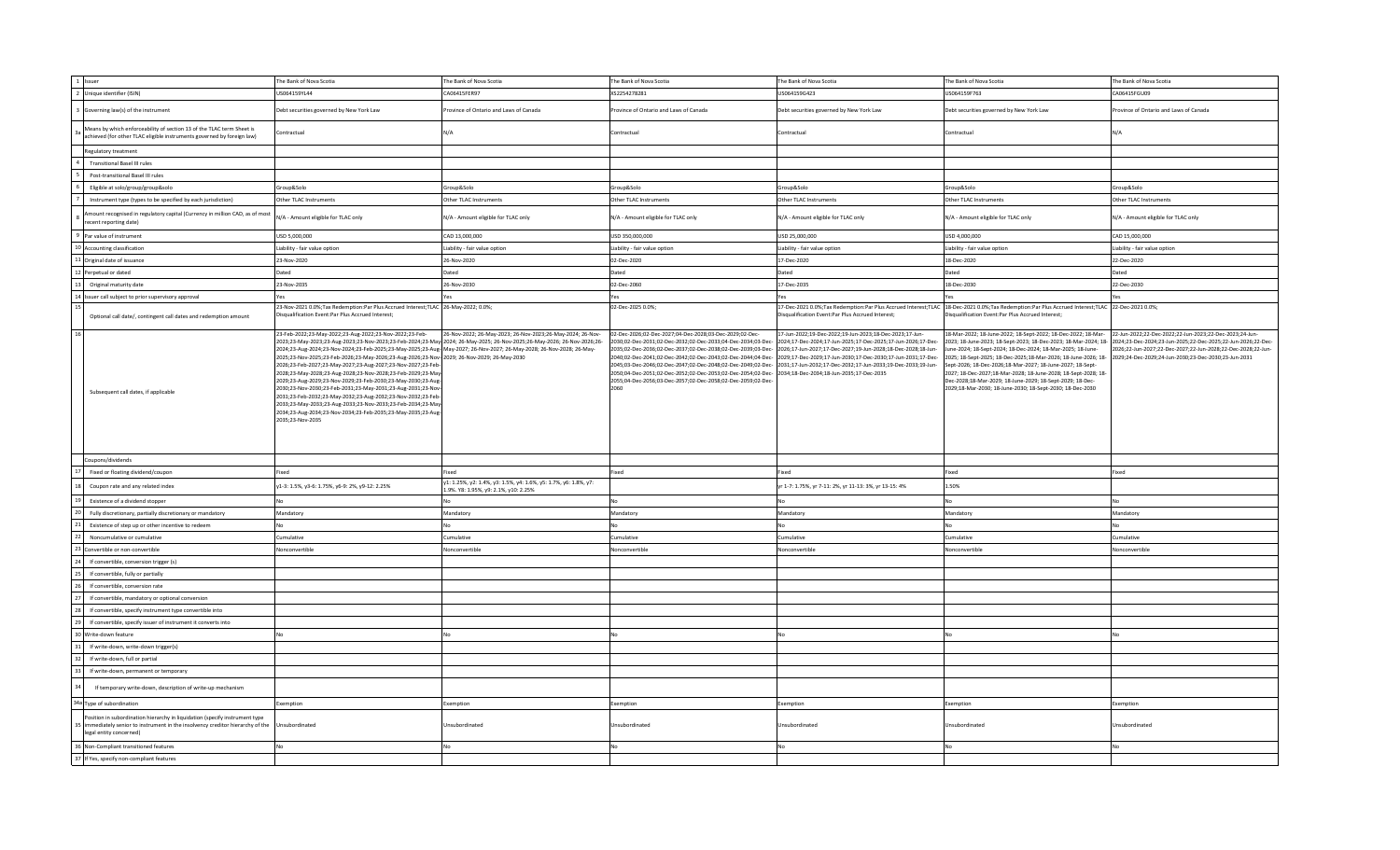| 1 Issuer                                                                                                                                                                               | The Bank of Nova Scotia                                                                                                                                                                                                                                                                                                                                                                                                                                                                                                                                                                                                                                                                                                                                                                                                                                                                                                                                                                                                         | The Bank of Nova Scotia                                                                                                                                                                                         | The Bank of Nova Scotia                                                                                                                                                                                                                                                                                                                                                                                                                           | The Bank of Nova Scotia               | The Bank of Nova Scotia                                                                                                                                                                                                            | The Bank of Nova Scotia                                                                                                                                                                                                                                    |
|----------------------------------------------------------------------------------------------------------------------------------------------------------------------------------------|---------------------------------------------------------------------------------------------------------------------------------------------------------------------------------------------------------------------------------------------------------------------------------------------------------------------------------------------------------------------------------------------------------------------------------------------------------------------------------------------------------------------------------------------------------------------------------------------------------------------------------------------------------------------------------------------------------------------------------------------------------------------------------------------------------------------------------------------------------------------------------------------------------------------------------------------------------------------------------------------------------------------------------|-----------------------------------------------------------------------------------------------------------------------------------------------------------------------------------------------------------------|---------------------------------------------------------------------------------------------------------------------------------------------------------------------------------------------------------------------------------------------------------------------------------------------------------------------------------------------------------------------------------------------------------------------------------------------------|---------------------------------------|------------------------------------------------------------------------------------------------------------------------------------------------------------------------------------------------------------------------------------|------------------------------------------------------------------------------------------------------------------------------------------------------------------------------------------------------------------------------------------------------------|
| 2 Unique identifier (ISIN)                                                                                                                                                             | US064159G266                                                                                                                                                                                                                                                                                                                                                                                                                                                                                                                                                                                                                                                                                                                                                                                                                                                                                                                                                                                                                    | US064159F847                                                                                                                                                                                                    | US064159Q588                                                                                                                                                                                                                                                                                                                                                                                                                                      | XS2275418817                          | CA06415FFK36                                                                                                                                                                                                                       | US064159P911                                                                                                                                                                                                                                               |
| Governing law(s) of the instrument                                                                                                                                                     | Debt securities governed by New York Law                                                                                                                                                                                                                                                                                                                                                                                                                                                                                                                                                                                                                                                                                                                                                                                                                                                                                                                                                                                        | Debt securities governed by New York Law                                                                                                                                                                        | Debt securities governed by New York Law                                                                                                                                                                                                                                                                                                                                                                                                          | rovince of Ontario and Laws of Canada | Province of Ontario and Laws of Canada                                                                                                                                                                                             | Debt securities governed by New York Law                                                                                                                                                                                                                   |
| Means by which enforceability of section 13 of the TLAC term Sheet is<br>achieved (for other TLAC eligible instruments governed by foreign law)                                        | Contractual                                                                                                                                                                                                                                                                                                                                                                                                                                                                                                                                                                                                                                                                                                                                                                                                                                                                                                                                                                                                                     | Contractual                                                                                                                                                                                                     | Contractual                                                                                                                                                                                                                                                                                                                                                                                                                                       | Contractual                           | N/A                                                                                                                                                                                                                                | Contractual                                                                                                                                                                                                                                                |
| Regulatory treatment                                                                                                                                                                   |                                                                                                                                                                                                                                                                                                                                                                                                                                                                                                                                                                                                                                                                                                                                                                                                                                                                                                                                                                                                                                 |                                                                                                                                                                                                                 |                                                                                                                                                                                                                                                                                                                                                                                                                                                   |                                       |                                                                                                                                                                                                                                    |                                                                                                                                                                                                                                                            |
| <b>Transitional Basel III rules</b>                                                                                                                                                    |                                                                                                                                                                                                                                                                                                                                                                                                                                                                                                                                                                                                                                                                                                                                                                                                                                                                                                                                                                                                                                 |                                                                                                                                                                                                                 |                                                                                                                                                                                                                                                                                                                                                                                                                                                   |                                       |                                                                                                                                                                                                                                    |                                                                                                                                                                                                                                                            |
| Post-transitional Basel III rules                                                                                                                                                      |                                                                                                                                                                                                                                                                                                                                                                                                                                                                                                                                                                                                                                                                                                                                                                                                                                                                                                                                                                                                                                 |                                                                                                                                                                                                                 |                                                                                                                                                                                                                                                                                                                                                                                                                                                   |                                       |                                                                                                                                                                                                                                    |                                                                                                                                                                                                                                                            |
| Eligible at solo/group/group&solo                                                                                                                                                      | Group&Solo                                                                                                                                                                                                                                                                                                                                                                                                                                                                                                                                                                                                                                                                                                                                                                                                                                                                                                                                                                                                                      | Group&Solo                                                                                                                                                                                                      | Group&Solo                                                                                                                                                                                                                                                                                                                                                                                                                                        | Group&Solo                            | Group&Solo                                                                                                                                                                                                                         | Group&Solo                                                                                                                                                                                                                                                 |
| Instrument type (types to be specified by each jurisdiction)                                                                                                                           | Other TLAC Instruments                                                                                                                                                                                                                                                                                                                                                                                                                                                                                                                                                                                                                                                                                                                                                                                                                                                                                                                                                                                                          | Other TLAC Instruments                                                                                                                                                                                          | Other TLAC Instruments                                                                                                                                                                                                                                                                                                                                                                                                                            | Other TLAC Instruments                | Other TLAC Instruments                                                                                                                                                                                                             | Other TLAC Instruments                                                                                                                                                                                                                                     |
| nount recognised in regulatory capital (Currency in million CAD, as of most<br>ecent reporting date)                                                                                   | N/A - Amount eligible for TLAC only                                                                                                                                                                                                                                                                                                                                                                                                                                                                                                                                                                                                                                                                                                                                                                                                                                                                                                                                                                                             | N/A - Amount eligible for TLAC only                                                                                                                                                                             | N/A - Amount eligible for TLAC only                                                                                                                                                                                                                                                                                                                                                                                                               | N/A - Amount eligible for TLAC only   | N/A - Amount eligible for TLAC only                                                                                                                                                                                                | N/A - Amount eligible for TLAC only                                                                                                                                                                                                                        |
| Par value of instrument                                                                                                                                                                | USD 10,000,000                                                                                                                                                                                                                                                                                                                                                                                                                                                                                                                                                                                                                                                                                                                                                                                                                                                                                                                                                                                                                  | USD 50,000,000                                                                                                                                                                                                  | USD 15,000,000                                                                                                                                                                                                                                                                                                                                                                                                                                    | CAD 50,000,000                        | CAD 15,000,000                                                                                                                                                                                                                     | USD 10,000,000                                                                                                                                                                                                                                             |
| 10 Accounting classification                                                                                                                                                           | Liability - fair value option                                                                                                                                                                                                                                                                                                                                                                                                                                                                                                                                                                                                                                                                                                                                                                                                                                                                                                                                                                                                   | Liability - fair value option                                                                                                                                                                                   | Liability - fair value option                                                                                                                                                                                                                                                                                                                                                                                                                     | Liability - fair value option         | Liability - fair value option                                                                                                                                                                                                      | Liability - fair value option                                                                                                                                                                                                                              |
| 1 Original date of issuance                                                                                                                                                            | 23-Dec-2020                                                                                                                                                                                                                                                                                                                                                                                                                                                                                                                                                                                                                                                                                                                                                                                                                                                                                                                                                                                                                     | 30-Dec-2020                                                                                                                                                                                                     | 19-Jan-2021                                                                                                                                                                                                                                                                                                                                                                                                                                       | 22-Dec-2020                           | 30-Nov-2020                                                                                                                                                                                                                        | 27-Jan-2021                                                                                                                                                                                                                                                |
| Perpetual or dated                                                                                                                                                                     | Dated                                                                                                                                                                                                                                                                                                                                                                                                                                                                                                                                                                                                                                                                                                                                                                                                                                                                                                                                                                                                                           | Dated                                                                                                                                                                                                           | Dated                                                                                                                                                                                                                                                                                                                                                                                                                                             | Dated                                 | Dated                                                                                                                                                                                                                              | Dated                                                                                                                                                                                                                                                      |
| Original maturity date                                                                                                                                                                 | 23-Dec-2037                                                                                                                                                                                                                                                                                                                                                                                                                                                                                                                                                                                                                                                                                                                                                                                                                                                                                                                                                                                                                     | 30-Dec-2025                                                                                                                                                                                                     | 19-Jul-2029                                                                                                                                                                                                                                                                                                                                                                                                                                       | 22-Dec-2035                           | 30-Nov-2030                                                                                                                                                                                                                        | 27-Jan-2031                                                                                                                                                                                                                                                |
| Issuer call subject to prior supervisory approval                                                                                                                                      | Yes                                                                                                                                                                                                                                                                                                                                                                                                                                                                                                                                                                                                                                                                                                                                                                                                                                                                                                                                                                                                                             |                                                                                                                                                                                                                 |                                                                                                                                                                                                                                                                                                                                                                                                                                                   |                                       | Yρς                                                                                                                                                                                                                                |                                                                                                                                                                                                                                                            |
|                                                                                                                                                                                        |                                                                                                                                                                                                                                                                                                                                                                                                                                                                                                                                                                                                                                                                                                                                                                                                                                                                                                                                                                                                                                 | 23-Dec-2021 0.0%;Tax Redemption:Par Plus Accrued Interest;TLAC 30-Dec-2021 0.0%;Tax Redemption:Par Plus Accrued Interest;TLAC 13-Jan-2022; 0.0%;Tax Redemption:Par Plus Accrued Interest;TLAC 22-Dec-2022 0.0%; |                                                                                                                                                                                                                                                                                                                                                                                                                                                   |                                       | 30-Nov-2021 0.0%;                                                                                                                                                                                                                  | 27-Jan-2022; 0.0%; Tax Redemption: Par Plus Accrued Interest; TLAC                                                                                                                                                                                         |
| Optional call date/, contingent call dates and redemption amount                                                                                                                       | Disqualification Event:Par Plus Accrued Interest;                                                                                                                                                                                                                                                                                                                                                                                                                                                                                                                                                                                                                                                                                                                                                                                                                                                                                                                                                                               | isqualification Event:Par Plus Accrued Interest;                                                                                                                                                                | isqualification Event:Par Plus Accrued Interest;                                                                                                                                                                                                                                                                                                                                                                                                  |                                       |                                                                                                                                                                                                                                    | Disqualification Event:Par Plus Accrued Interest;                                                                                                                                                                                                          |
| Subsequent call dates, if applicable                                                                                                                                                   | 23-Mar-2022; 23-June-2022; 23-Sept-2022; 23-Dec-2022; 23-Mar-<br>2023; 23-June-2023; 23-Sep-2023; 23-Dec-2023; 23-Mar-2024; 23- 2023; 30-June-2023; 30-Sep-2023; 30-Dec-2023; 30-Mar-2024; 30-<br>June-2024; 23-Sept-2024; 23-Dec-2024; 23-Mar-2025; 23-June-<br>2025; 23-Sept-2025; 23-Dec-2025;23-Mar-2026; 23-June-2026; 23- 30-Sep-2025; 30-Dec-2025<br>Sept-2026; 23-Dec-2026;23-Mar-2027; 23-June-2027; 23-Sept-<br>2027; 23-Dec-2027; 23-Mar-2028; 23-June-2028; 23-Sept-2028; 23-<br>Dec-2028;23-Mar-2029; 23-June-2029; 23-Sept-2029; 23-Dec-<br>2029;23-Mar-2030; 23-June-2030; 23-Sept-2030; 23-Dec-2030;23-<br>Mar-2031; 23-June-2031; 23-Sept-2031; 23-Dec-2031; 23-Mar-2032;<br>23-June-2032; 23-Sept-2032; 23-Dec-2032;23-Mar-2033; 23-June-<br>2033; 23-Sept-2033; 23-Dec-2033;23-Mar-2034; 23-June-2034; 23-<br>Sept-2034; 23-Dec-2034;23-Mar-2035; 23-June-2035; 23-Sept-<br>2035; 23-Dec-2035;23-Mar-2036; 23-June-2036; 23-Sept-2036; 23-<br>Dec-2036;23-Mar-2037; 23-June-2037; 23-Sept-2037; 23-Dec-2037; | 30-Mar-2022; 30-June-2022; 30-Sep-2022; 30-Dec-2022; 30-Mar-                                                                                                                                                    | 19-July-2022; 19-Jan-2023; 19-July-2023; 19-Jan-2024; 19-July-2024; 22-Dec-2023; 23-Dec-2024; 22-Dec-2025; 22-Dec-2026; 22-Dec-<br>19-Jan-2025; 19-July-2025; 19-Jan-2026; 19-July-2026; 19-Jan-2027; 2027;22-Dec-2028;24-Dec-2029;23-Dec-2030;22-Dec-2031;22-Dec-<br>June-2024; 30-Sep-2024; 30-Dec-2024; 30-Mar-2025; 30-June-2025; 19-July-2027; 19-Jan-2028; 19-July-2028; 19-Jan-2029; 19-July-2029 2032;22-Dec-2033;22-Dec-2034;24-Dec-2035 |                                       | 30-May-2022;30-Nov-2022;30-May-2023;30-Nov-2023;30-May-<br>2024:02-Dec-2024:30-May-2025:01-Dec-2025:01-Jun-2026:30-Nov<br>2026;31-May-2027;30-Nov-2027;30-May-2028;30-Nov-2028;30-<br>May-2029;30-Nov-2029;30-May-2030;02-Dec-2030 | 27-July-2022; 27-Jan-2023; 27-July-2023; 27-Jan-2024; 27-July-2024;<br>27-Jan-2025: 27-July-2025: 27-Jan-2026: 27-July-2026: 27-Jan-2027:<br>27-July-2027; 27-Jan-2028; 27-July-2028; 27-Jan-2029; 27-July-2029;<br>27-Jan-2030; 27-July-2030; 27-Jan-2031 |
| Coupons/dividends                                                                                                                                                                      |                                                                                                                                                                                                                                                                                                                                                                                                                                                                                                                                                                                                                                                                                                                                                                                                                                                                                                                                                                                                                                 |                                                                                                                                                                                                                 |                                                                                                                                                                                                                                                                                                                                                                                                                                                   |                                       |                                                                                                                                                                                                                                    |                                                                                                                                                                                                                                                            |
| Fixed or floating dividend/coupon                                                                                                                                                      | Fixed                                                                                                                                                                                                                                                                                                                                                                                                                                                                                                                                                                                                                                                                                                                                                                                                                                                                                                                                                                                                                           | Fixed                                                                                                                                                                                                           | Fixed                                                                                                                                                                                                                                                                                                                                                                                                                                             | Fixed                                 | Fixed                                                                                                                                                                                                                              | Fixed                                                                                                                                                                                                                                                      |
| Coupon rate and any related index                                                                                                                                                      | 2.09%                                                                                                                                                                                                                                                                                                                                                                                                                                                                                                                                                                                                                                                                                                                                                                                                                                                                                                                                                                                                                           | 80%                                                                                                                                                                                                             |                                                                                                                                                                                                                                                                                                                                                                                                                                                   |                                       |                                                                                                                                                                                                                                    | Yr 1-8: 1.5%; Yr 8-11: 2%                                                                                                                                                                                                                                  |
| Existence of a dividend stopper                                                                                                                                                        | No                                                                                                                                                                                                                                                                                                                                                                                                                                                                                                                                                                                                                                                                                                                                                                                                                                                                                                                                                                                                                              |                                                                                                                                                                                                                 |                                                                                                                                                                                                                                                                                                                                                                                                                                                   | No                                    | No                                                                                                                                                                                                                                 | No                                                                                                                                                                                                                                                         |
| Fully discretionary, partially discretionary or mandatory                                                                                                                              | Mandatory                                                                                                                                                                                                                                                                                                                                                                                                                                                                                                                                                                                                                                                                                                                                                                                                                                                                                                                                                                                                                       | Mandatory                                                                                                                                                                                                       | Mandatory                                                                                                                                                                                                                                                                                                                                                                                                                                         | Mandatory                             | Mandatory                                                                                                                                                                                                                          | Mandatory                                                                                                                                                                                                                                                  |
| Existence of step up or other incentive to redeem                                                                                                                                      | No.                                                                                                                                                                                                                                                                                                                                                                                                                                                                                                                                                                                                                                                                                                                                                                                                                                                                                                                                                                                                                             |                                                                                                                                                                                                                 |                                                                                                                                                                                                                                                                                                                                                                                                                                                   | No                                    | No                                                                                                                                                                                                                                 | No                                                                                                                                                                                                                                                         |
| Noncumulative or cumulative                                                                                                                                                            | Cumulative                                                                                                                                                                                                                                                                                                                                                                                                                                                                                                                                                                                                                                                                                                                                                                                                                                                                                                                                                                                                                      | Cumulative                                                                                                                                                                                                      | Cumulative                                                                                                                                                                                                                                                                                                                                                                                                                                        | Cumulative                            | Cumulative                                                                                                                                                                                                                         | Cumulative                                                                                                                                                                                                                                                 |
| Convertible or non-convertible                                                                                                                                                         | Nonconvertible                                                                                                                                                                                                                                                                                                                                                                                                                                                                                                                                                                                                                                                                                                                                                                                                                                                                                                                                                                                                                  | Nonconvertible                                                                                                                                                                                                  | <b>Jonconvertible</b>                                                                                                                                                                                                                                                                                                                                                                                                                             | Nonconvertible                        | Nonconvertible                                                                                                                                                                                                                     | Nonconvertible                                                                                                                                                                                                                                             |
| If convertible, conversion trigger (s)                                                                                                                                                 |                                                                                                                                                                                                                                                                                                                                                                                                                                                                                                                                                                                                                                                                                                                                                                                                                                                                                                                                                                                                                                 |                                                                                                                                                                                                                 |                                                                                                                                                                                                                                                                                                                                                                                                                                                   |                                       |                                                                                                                                                                                                                                    |                                                                                                                                                                                                                                                            |
| If convertible, fully or partially                                                                                                                                                     |                                                                                                                                                                                                                                                                                                                                                                                                                                                                                                                                                                                                                                                                                                                                                                                                                                                                                                                                                                                                                                 |                                                                                                                                                                                                                 |                                                                                                                                                                                                                                                                                                                                                                                                                                                   |                                       |                                                                                                                                                                                                                                    |                                                                                                                                                                                                                                                            |
| If convertible, conversion rate                                                                                                                                                        |                                                                                                                                                                                                                                                                                                                                                                                                                                                                                                                                                                                                                                                                                                                                                                                                                                                                                                                                                                                                                                 |                                                                                                                                                                                                                 |                                                                                                                                                                                                                                                                                                                                                                                                                                                   |                                       |                                                                                                                                                                                                                                    |                                                                                                                                                                                                                                                            |
| If convertible, mandatory or optional conversion                                                                                                                                       |                                                                                                                                                                                                                                                                                                                                                                                                                                                                                                                                                                                                                                                                                                                                                                                                                                                                                                                                                                                                                                 |                                                                                                                                                                                                                 |                                                                                                                                                                                                                                                                                                                                                                                                                                                   |                                       |                                                                                                                                                                                                                                    |                                                                                                                                                                                                                                                            |
|                                                                                                                                                                                        |                                                                                                                                                                                                                                                                                                                                                                                                                                                                                                                                                                                                                                                                                                                                                                                                                                                                                                                                                                                                                                 |                                                                                                                                                                                                                 |                                                                                                                                                                                                                                                                                                                                                                                                                                                   |                                       |                                                                                                                                                                                                                                    |                                                                                                                                                                                                                                                            |
| If convertible, specify instrument type convertible into                                                                                                                               |                                                                                                                                                                                                                                                                                                                                                                                                                                                                                                                                                                                                                                                                                                                                                                                                                                                                                                                                                                                                                                 |                                                                                                                                                                                                                 |                                                                                                                                                                                                                                                                                                                                                                                                                                                   |                                       |                                                                                                                                                                                                                                    |                                                                                                                                                                                                                                                            |
| If convertible, specify issuer of instrument it converts into                                                                                                                          |                                                                                                                                                                                                                                                                                                                                                                                                                                                                                                                                                                                                                                                                                                                                                                                                                                                                                                                                                                                                                                 |                                                                                                                                                                                                                 |                                                                                                                                                                                                                                                                                                                                                                                                                                                   |                                       |                                                                                                                                                                                                                                    |                                                                                                                                                                                                                                                            |
| Write-down feature                                                                                                                                                                     |                                                                                                                                                                                                                                                                                                                                                                                                                                                                                                                                                                                                                                                                                                                                                                                                                                                                                                                                                                                                                                 |                                                                                                                                                                                                                 |                                                                                                                                                                                                                                                                                                                                                                                                                                                   |                                       | No                                                                                                                                                                                                                                 | No                                                                                                                                                                                                                                                         |
| If write-down, write-down trigger(s)                                                                                                                                                   |                                                                                                                                                                                                                                                                                                                                                                                                                                                                                                                                                                                                                                                                                                                                                                                                                                                                                                                                                                                                                                 |                                                                                                                                                                                                                 |                                                                                                                                                                                                                                                                                                                                                                                                                                                   |                                       |                                                                                                                                                                                                                                    |                                                                                                                                                                                                                                                            |
| If write-down, full or partial                                                                                                                                                         |                                                                                                                                                                                                                                                                                                                                                                                                                                                                                                                                                                                                                                                                                                                                                                                                                                                                                                                                                                                                                                 |                                                                                                                                                                                                                 |                                                                                                                                                                                                                                                                                                                                                                                                                                                   |                                       |                                                                                                                                                                                                                                    |                                                                                                                                                                                                                                                            |
| If write-down, permanent or temporary                                                                                                                                                  |                                                                                                                                                                                                                                                                                                                                                                                                                                                                                                                                                                                                                                                                                                                                                                                                                                                                                                                                                                                                                                 |                                                                                                                                                                                                                 |                                                                                                                                                                                                                                                                                                                                                                                                                                                   |                                       |                                                                                                                                                                                                                                    |                                                                                                                                                                                                                                                            |
| If temporary write-down, description of write-up mechanism                                                                                                                             |                                                                                                                                                                                                                                                                                                                                                                                                                                                                                                                                                                                                                                                                                                                                                                                                                                                                                                                                                                                                                                 |                                                                                                                                                                                                                 |                                                                                                                                                                                                                                                                                                                                                                                                                                                   |                                       |                                                                                                                                                                                                                                    |                                                                                                                                                                                                                                                            |
| 34a Type of subordination                                                                                                                                                              | Exemption                                                                                                                                                                                                                                                                                                                                                                                                                                                                                                                                                                                                                                                                                                                                                                                                                                                                                                                                                                                                                       | Exemption                                                                                                                                                                                                       | Exemption                                                                                                                                                                                                                                                                                                                                                                                                                                         | Exemption                             | Exemption                                                                                                                                                                                                                          | Exemption                                                                                                                                                                                                                                                  |
| Position in subordination hierarchy in liquidation (specify instrument type<br>immediately senior to instrument in the insolvency creditor hierarchy of the<br>legal entity concerned) | Unsubordinated                                                                                                                                                                                                                                                                                                                                                                                                                                                                                                                                                                                                                                                                                                                                                                                                                                                                                                                                                                                                                  | <b>Jnsubordinated</b>                                                                                                                                                                                           | Jnsubordinated                                                                                                                                                                                                                                                                                                                                                                                                                                    | Unsubordinated                        | Unsubordinated                                                                                                                                                                                                                     | Unsubordinated                                                                                                                                                                                                                                             |
| 36 Non-Compliant transitioned features                                                                                                                                                 | No                                                                                                                                                                                                                                                                                                                                                                                                                                                                                                                                                                                                                                                                                                                                                                                                                                                                                                                                                                                                                              |                                                                                                                                                                                                                 |                                                                                                                                                                                                                                                                                                                                                                                                                                                   | No                                    | No                                                                                                                                                                                                                                 | No                                                                                                                                                                                                                                                         |
| 37 If Yes, specify non-compliant features                                                                                                                                              |                                                                                                                                                                                                                                                                                                                                                                                                                                                                                                                                                                                                                                                                                                                                                                                                                                                                                                                                                                                                                                 |                                                                                                                                                                                                                 |                                                                                                                                                                                                                                                                                                                                                                                                                                                   |                                       |                                                                                                                                                                                                                                    |                                                                                                                                                                                                                                                            |
|                                                                                                                                                                                        |                                                                                                                                                                                                                                                                                                                                                                                                                                                                                                                                                                                                                                                                                                                                                                                                                                                                                                                                                                                                                                 |                                                                                                                                                                                                                 |                                                                                                                                                                                                                                                                                                                                                                                                                                                   |                                       |                                                                                                                                                                                                                                    |                                                                                                                                                                                                                                                            |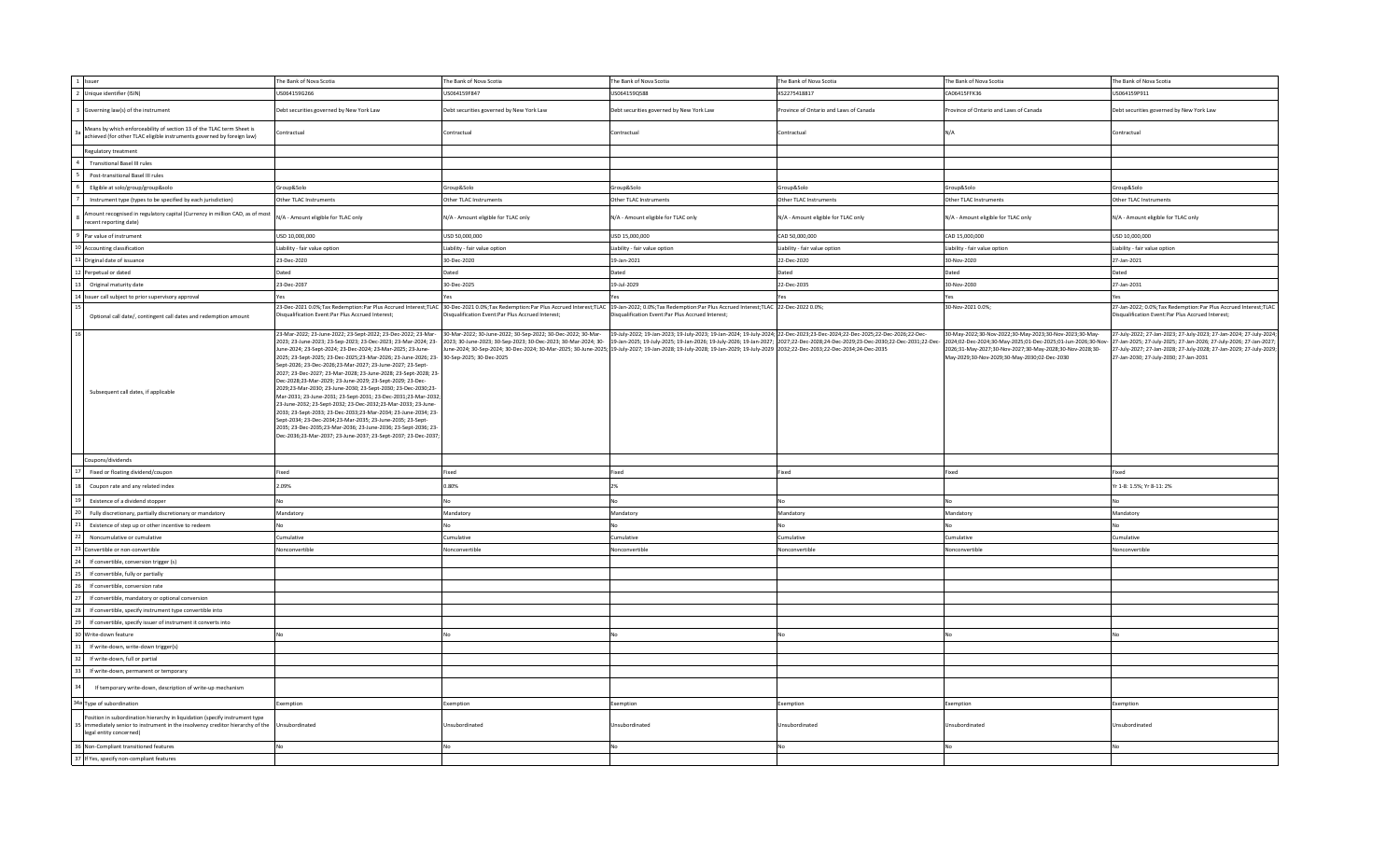| 1 Issuer                                                                                                                                                                               | The Bank of Nova Scotia                                                                                                                                                                                                                                                                                                                                                                                                                                                                                  | The Bank of Nova Scotia                          | The Bank of Nova Scotia                                                                                                                                                                                                                                                                                                                                                                                                                                         | The Bank of Nova Scotia                                                                                                                  | The Bank of Nova Scotia                                                                                                                                                                                                                                                                                  | The Bank of Nova Scotia                                                                                                 |
|----------------------------------------------------------------------------------------------------------------------------------------------------------------------------------------|----------------------------------------------------------------------------------------------------------------------------------------------------------------------------------------------------------------------------------------------------------------------------------------------------------------------------------------------------------------------------------------------------------------------------------------------------------------------------------------------------------|--------------------------------------------------|-----------------------------------------------------------------------------------------------------------------------------------------------------------------------------------------------------------------------------------------------------------------------------------------------------------------------------------------------------------------------------------------------------------------------------------------------------------------|------------------------------------------------------------------------------------------------------------------------------------------|----------------------------------------------------------------------------------------------------------------------------------------------------------------------------------------------------------------------------------------------------------------------------------------------------------|-------------------------------------------------------------------------------------------------------------------------|
| 2 Unique identifier (ISIN)                                                                                                                                                             | US064159Q257                                                                                                                                                                                                                                                                                                                                                                                                                                                                                             | US064159Q828                                     | XS2297225141                                                                                                                                                                                                                                                                                                                                                                                                                                                    | US064159T715                                                                                                                             | US064159T632                                                                                                                                                                                                                                                                                             | XS2325718539                                                                                                            |
| Governing law(s) of the instrument                                                                                                                                                     | Debt securities governed by New York Law                                                                                                                                                                                                                                                                                                                                                                                                                                                                 | Debt securities governed by New York Law         | rovince of Ontario and Laws of Canada                                                                                                                                                                                                                                                                                                                                                                                                                           | Debt securities governed by New York Law                                                                                                 | Debt securities governed by New York Law                                                                                                                                                                                                                                                                 | rovince of Ontario and Laws of Canada                                                                                   |
| Means by which enforceability of section 13 of the TLAC term Sheet is<br>achieved (for other TLAC eligible instruments governed by foreign law)                                        | Contractual                                                                                                                                                                                                                                                                                                                                                                                                                                                                                              | Contractual                                      | Contractual                                                                                                                                                                                                                                                                                                                                                                                                                                                     | Contractual                                                                                                                              | Contractual                                                                                                                                                                                                                                                                                              | Contractual                                                                                                             |
| Regulatory treatment                                                                                                                                                                   |                                                                                                                                                                                                                                                                                                                                                                                                                                                                                                          |                                                  |                                                                                                                                                                                                                                                                                                                                                                                                                                                                 |                                                                                                                                          |                                                                                                                                                                                                                                                                                                          |                                                                                                                         |
| <b>Transitional Basel III rules</b>                                                                                                                                                    |                                                                                                                                                                                                                                                                                                                                                                                                                                                                                                          |                                                  |                                                                                                                                                                                                                                                                                                                                                                                                                                                                 |                                                                                                                                          |                                                                                                                                                                                                                                                                                                          |                                                                                                                         |
| Post-transitional Basel III rules                                                                                                                                                      |                                                                                                                                                                                                                                                                                                                                                                                                                                                                                                          |                                                  |                                                                                                                                                                                                                                                                                                                                                                                                                                                                 |                                                                                                                                          |                                                                                                                                                                                                                                                                                                          |                                                                                                                         |
| Eligible at solo/group/group&solo                                                                                                                                                      | Group&Solo                                                                                                                                                                                                                                                                                                                                                                                                                                                                                               | Group&Solo                                       | Group&Solo                                                                                                                                                                                                                                                                                                                                                                                                                                                      | Group&Solo                                                                                                                               | Group&Solo                                                                                                                                                                                                                                                                                               | Group&Solo                                                                                                              |
| Instrument type (types to be specified by each jurisdiction)                                                                                                                           | Other TLAC Instruments                                                                                                                                                                                                                                                                                                                                                                                                                                                                                   | Other TLAC Instruments                           | Other TLAC Instruments                                                                                                                                                                                                                                                                                                                                                                                                                                          | Other TLAC Instruments                                                                                                                   | Other TLAC Instruments                                                                                                                                                                                                                                                                                   | Other TLAC Instruments                                                                                                  |
| nount recognised in regulatory capital (Currency in million CAD, as of most<br>ecent reporting date)                                                                                   | N/A - Amount eligible for TLAC only                                                                                                                                                                                                                                                                                                                                                                                                                                                                      | N/A - Amount eligible for TLAC only              | N/A - Amount eligible for TLAC only                                                                                                                                                                                                                                                                                                                                                                                                                             | N/A - Amount eligible for TLAC only                                                                                                      | N/A - Amount eligible for TLAC only                                                                                                                                                                                                                                                                      | N/A - Amount eligible for TLAC only                                                                                     |
| Par value of instrument                                                                                                                                                                | USD 5,000,000                                                                                                                                                                                                                                                                                                                                                                                                                                                                                            | USD 15,000,000                                   | USD 330,000,000                                                                                                                                                                                                                                                                                                                                                                                                                                                 | USD 5,000,000                                                                                                                            | USD 5,000,000                                                                                                                                                                                                                                                                                            | CAD 30,000,000                                                                                                          |
| 10 Accounting classification                                                                                                                                                           | Liability - fair value option                                                                                                                                                                                                                                                                                                                                                                                                                                                                            | Liability - fair value option                    | Liability - fair value option                                                                                                                                                                                                                                                                                                                                                                                                                                   | Liability - fair value option                                                                                                            | Liability - fair value option                                                                                                                                                                                                                                                                            | Liability - fair value option                                                                                           |
| 1 Original date of issuance                                                                                                                                                            | 27-Jan-2021                                                                                                                                                                                                                                                                                                                                                                                                                                                                                              | 10-Feb-2021                                      | 03-Mar-2021                                                                                                                                                                                                                                                                                                                                                                                                                                                     | 10-Mar-2021                                                                                                                              | 10-Mar-2021                                                                                                                                                                                                                                                                                              | 30-Mar-2021                                                                                                             |
| Perpetual or dated                                                                                                                                                                     | Dated                                                                                                                                                                                                                                                                                                                                                                                                                                                                                                    | Dated                                            | Dated                                                                                                                                                                                                                                                                                                                                                                                                                                                           | Dated                                                                                                                                    | Dated                                                                                                                                                                                                                                                                                                    | Dated                                                                                                                   |
| Original maturity date                                                                                                                                                                 | 28-Jan-2036                                                                                                                                                                                                                                                                                                                                                                                                                                                                                              | 10-Feb-2028                                      | 03-Mar-2061                                                                                                                                                                                                                                                                                                                                                                                                                                                     | 10-Sep-2024                                                                                                                              | 10-Mar-2031                                                                                                                                                                                                                                                                                              | 30-Mar-2036                                                                                                             |
| 4 Issuer call subject to prior supervisory approval                                                                                                                                    | Yes                                                                                                                                                                                                                                                                                                                                                                                                                                                                                                      | Yes                                              |                                                                                                                                                                                                                                                                                                                                                                                                                                                                 | Yes                                                                                                                                      | Yes                                                                                                                                                                                                                                                                                                      | Yes                                                                                                                     |
|                                                                                                                                                                                        | 27-Jan-2022; 0.0%;Tax Redemption:Par Plus Accrued Interest;TLAC 12-Feb-2024 0.0%;Tax Redemption:Par Plus Accrued Interest;TLAC 03-Mar-2026 0.0%;                                                                                                                                                                                                                                                                                                                                                         |                                                  |                                                                                                                                                                                                                                                                                                                                                                                                                                                                 | 10-Mar-2022; 0.0%; Tax Redemption: Par Plus Accrued                                                                                      | 10-Mar-2022; 0.0%; Tax Redemption: Par Plus Accrued                                                                                                                                                                                                                                                      | 30-Mar-2022 0.0%;                                                                                                       |
| Optional call date/, contingent call dates and redemption amount                                                                                                                       | Disqualification Event:Par Plus Accrued Interest;                                                                                                                                                                                                                                                                                                                                                                                                                                                        | isqualification Event:Par Plus Accrued Interest; |                                                                                                                                                                                                                                                                                                                                                                                                                                                                 | nterest; TLAC Disqualification Event: Par Plus Accrued Interest;                                                                         | terest;TLAC Disqualification Event:Par Plus Accrued Interest;                                                                                                                                                                                                                                            |                                                                                                                         |
| Subsequent call dates, if applicable                                                                                                                                                   | 27-July-2022; 27-Jan-2023; 27-July-2023; 27-Jan-2024; 27-July-2024; 12-Aug-2024;10-Feb-2025;11-Aug-2025;10-Feb-2026;10-Aug-<br>27-Jan-2025; 27-July-2025; 27-Jan-2026; 27-July-2026; 27-Jan-2027; 2026;10-Feb-2027;10-Aug-2027;10-Feb-2028<br>27-July-2027; 27-Jan-2028; 27-July-2028; 27-Jan-2029; 27-July-2029;<br>27-Jan-2030; 27-July-2030; 27-Jan-2031; 27-July-2031; 27-Jan-2032;<br>27-July-2032; 27-Jan-2033; 27-July-2033; 27-Jan-2034; 27-July-2034;<br>27-Jan-2035; 27-July-2035; 28-Jan-2036 |                                                  | 03-Mar-2027;03-Mar-2028;05-Mar-2029;04-Mar-2030;03-Mar-<br>2031;03-Mar-2032;03-Mar-2033;03-Mar-2034;05-Mar-2035;03-<br>Mar-2036;03-Mar-2037;03-Mar-2038;03-Mar-2039;05-Mar-<br>2040;04-Mar-2041;03-Mar-2042;03-Mar-2043;03-Mar-2044;03-<br>Mar-2045;05-Mar-2046;04-Mar-2047;03-Mar-2048;03-Mar-<br>2049;03-Mar-2050;03-Mar-2051;04-Mar-2052;03-Mar-2053;03-<br>Mar-2054;03-Mar-2055;03-Mar-2056;05-Mar-2057;04-Mar-<br>2058;03-Mar-2059;03-Mar-2060;03-Mar-2061 | 10-Jun-2022; 10-Sep-2022; 10-Dec-2022; 10-Mar-2023; 10-Jun-<br>2023; 10-Sep-2023; 10-Dec-2023; 10-Mar-2024; 10-Jun-2024; 10-<br>Sep-2024 | 10-Sep-2022; 10-Mar-2023; 10-Sep-2023; 10-Mar-2024; 10-Sep-<br>2024: 10-Mar-2025: 10-Sep-2025: 10-Mar-2026: 10-Sep-2026: 10-<br>Mar-2027; 10-Sep-2027; 10-Mar-2028; 10-Sep-2028; 10-Mar-2029; 2032;30-Mar-2033;30-Mar-2034;30-Mar-2035;31-Mar-2036<br>10-Sep-2029; 10-Mar-2030; 10-Sep-2030; 10-Mar-2031 | 30-Mar-2023;01-Apr-2024;31-Mar-2025;30-Mar-2026;30-Mar-<br>2027;30-Mar-2028;02-Apr-2029;01-Apr-2030;31-Mar-2031;30-Mar- |
| Coupons/dividends                                                                                                                                                                      |                                                                                                                                                                                                                                                                                                                                                                                                                                                                                                          |                                                  |                                                                                                                                                                                                                                                                                                                                                                                                                                                                 |                                                                                                                                          |                                                                                                                                                                                                                                                                                                          |                                                                                                                         |
| Fixed or floating dividend/coupon                                                                                                                                                      | Fixed                                                                                                                                                                                                                                                                                                                                                                                                                                                                                                    | Fixed                                            | Fixed                                                                                                                                                                                                                                                                                                                                                                                                                                                           | Fixed                                                                                                                                    | Fixed                                                                                                                                                                                                                                                                                                    | Fixed                                                                                                                   |
| Coupon rate and any related index                                                                                                                                                      | 2%                                                                                                                                                                                                                                                                                                                                                                                                                                                                                                       | 1.125%                                           |                                                                                                                                                                                                                                                                                                                                                                                                                                                                 | 0.500%                                                                                                                                   | 2%                                                                                                                                                                                                                                                                                                       | 3.15%                                                                                                                   |
| Existence of a dividend stopper                                                                                                                                                        | No                                                                                                                                                                                                                                                                                                                                                                                                                                                                                                       | No                                               | No                                                                                                                                                                                                                                                                                                                                                                                                                                                              | No                                                                                                                                       | No                                                                                                                                                                                                                                                                                                       | No                                                                                                                      |
| Fully discretionary, partially discretionary or mandatory                                                                                                                              | Mandatory                                                                                                                                                                                                                                                                                                                                                                                                                                                                                                | Mandatory                                        | Mandatory                                                                                                                                                                                                                                                                                                                                                                                                                                                       | Mandatory                                                                                                                                | Mandatory                                                                                                                                                                                                                                                                                                | Mandatory                                                                                                               |
| Existence of step up or other incentive to redeem                                                                                                                                      | No                                                                                                                                                                                                                                                                                                                                                                                                                                                                                                       | No                                               | No                                                                                                                                                                                                                                                                                                                                                                                                                                                              | No                                                                                                                                       | NΩ                                                                                                                                                                                                                                                                                                       | <b>No</b>                                                                                                               |
| Noncumulative or cumulative                                                                                                                                                            | Cumulative                                                                                                                                                                                                                                                                                                                                                                                                                                                                                               | Cumulative                                       | Cumulative                                                                                                                                                                                                                                                                                                                                                                                                                                                      | Cumulative                                                                                                                               | Cumulative                                                                                                                                                                                                                                                                                               | Cumulative                                                                                                              |
| Convertible or non-convertible                                                                                                                                                         | Nonconvertible                                                                                                                                                                                                                                                                                                                                                                                                                                                                                           | Nonconvertible                                   | Nonconvertible                                                                                                                                                                                                                                                                                                                                                                                                                                                  | Nonconvertible                                                                                                                           | Nonconvertible                                                                                                                                                                                                                                                                                           | Nonconvertible                                                                                                          |
| If convertible, conversion trigger (s)                                                                                                                                                 |                                                                                                                                                                                                                                                                                                                                                                                                                                                                                                          |                                                  |                                                                                                                                                                                                                                                                                                                                                                                                                                                                 |                                                                                                                                          |                                                                                                                                                                                                                                                                                                          |                                                                                                                         |
| If convertible, fully or partially                                                                                                                                                     |                                                                                                                                                                                                                                                                                                                                                                                                                                                                                                          |                                                  |                                                                                                                                                                                                                                                                                                                                                                                                                                                                 |                                                                                                                                          |                                                                                                                                                                                                                                                                                                          |                                                                                                                         |
| If convertible, conversion rate                                                                                                                                                        |                                                                                                                                                                                                                                                                                                                                                                                                                                                                                                          |                                                  |                                                                                                                                                                                                                                                                                                                                                                                                                                                                 |                                                                                                                                          |                                                                                                                                                                                                                                                                                                          |                                                                                                                         |
| If convertible, mandatory or optional conversion                                                                                                                                       |                                                                                                                                                                                                                                                                                                                                                                                                                                                                                                          |                                                  |                                                                                                                                                                                                                                                                                                                                                                                                                                                                 |                                                                                                                                          |                                                                                                                                                                                                                                                                                                          |                                                                                                                         |
| If convertible, specify instrument type convertible into                                                                                                                               |                                                                                                                                                                                                                                                                                                                                                                                                                                                                                                          |                                                  |                                                                                                                                                                                                                                                                                                                                                                                                                                                                 |                                                                                                                                          |                                                                                                                                                                                                                                                                                                          |                                                                                                                         |
|                                                                                                                                                                                        |                                                                                                                                                                                                                                                                                                                                                                                                                                                                                                          |                                                  |                                                                                                                                                                                                                                                                                                                                                                                                                                                                 |                                                                                                                                          |                                                                                                                                                                                                                                                                                                          |                                                                                                                         |
| If convertible, specify issuer of instrument it converts into                                                                                                                          |                                                                                                                                                                                                                                                                                                                                                                                                                                                                                                          |                                                  |                                                                                                                                                                                                                                                                                                                                                                                                                                                                 |                                                                                                                                          |                                                                                                                                                                                                                                                                                                          |                                                                                                                         |
| Write-down feature                                                                                                                                                                     | No                                                                                                                                                                                                                                                                                                                                                                                                                                                                                                       | No                                               |                                                                                                                                                                                                                                                                                                                                                                                                                                                                 | No                                                                                                                                       |                                                                                                                                                                                                                                                                                                          |                                                                                                                         |
| If write-down, write-down trigger(s)                                                                                                                                                   |                                                                                                                                                                                                                                                                                                                                                                                                                                                                                                          |                                                  |                                                                                                                                                                                                                                                                                                                                                                                                                                                                 |                                                                                                                                          |                                                                                                                                                                                                                                                                                                          |                                                                                                                         |
| If write-down, full or partial                                                                                                                                                         |                                                                                                                                                                                                                                                                                                                                                                                                                                                                                                          |                                                  |                                                                                                                                                                                                                                                                                                                                                                                                                                                                 |                                                                                                                                          |                                                                                                                                                                                                                                                                                                          |                                                                                                                         |
| If write-down, permanent or temporary                                                                                                                                                  |                                                                                                                                                                                                                                                                                                                                                                                                                                                                                                          |                                                  |                                                                                                                                                                                                                                                                                                                                                                                                                                                                 |                                                                                                                                          |                                                                                                                                                                                                                                                                                                          |                                                                                                                         |
| If temporary write-down, description of write-up mechanism                                                                                                                             |                                                                                                                                                                                                                                                                                                                                                                                                                                                                                                          |                                                  |                                                                                                                                                                                                                                                                                                                                                                                                                                                                 |                                                                                                                                          |                                                                                                                                                                                                                                                                                                          |                                                                                                                         |
| 34a Type of subordination                                                                                                                                                              | Exemption                                                                                                                                                                                                                                                                                                                                                                                                                                                                                                | Exemption                                        | Exemption                                                                                                                                                                                                                                                                                                                                                                                                                                                       | Exemption                                                                                                                                | Exemption                                                                                                                                                                                                                                                                                                | Exemption                                                                                                               |
| Position in subordination hierarchy in liquidation (specify instrument type<br>immediately senior to instrument in the insolvency creditor hierarchy of the<br>legal entity concerned) | Unsubordinated                                                                                                                                                                                                                                                                                                                                                                                                                                                                                           | Unsubordinated                                   | Jnsubordinated                                                                                                                                                                                                                                                                                                                                                                                                                                                  | Unsubordinated                                                                                                                           | Unsubordinated                                                                                                                                                                                                                                                                                           | Jnsubordinated                                                                                                          |
| 36 Non-Compliant transitioned features                                                                                                                                                 | No                                                                                                                                                                                                                                                                                                                                                                                                                                                                                                       | No                                               | No                                                                                                                                                                                                                                                                                                                                                                                                                                                              | N <sub>0</sub>                                                                                                                           | No                                                                                                                                                                                                                                                                                                       | No                                                                                                                      |
| 37 If Yes, specify non-compliant features                                                                                                                                              |                                                                                                                                                                                                                                                                                                                                                                                                                                                                                                          |                                                  |                                                                                                                                                                                                                                                                                                                                                                                                                                                                 |                                                                                                                                          |                                                                                                                                                                                                                                                                                                          |                                                                                                                         |
|                                                                                                                                                                                        |                                                                                                                                                                                                                                                                                                                                                                                                                                                                                                          |                                                  |                                                                                                                                                                                                                                                                                                                                                                                                                                                                 |                                                                                                                                          |                                                                                                                                                                                                                                                                                                          |                                                                                                                         |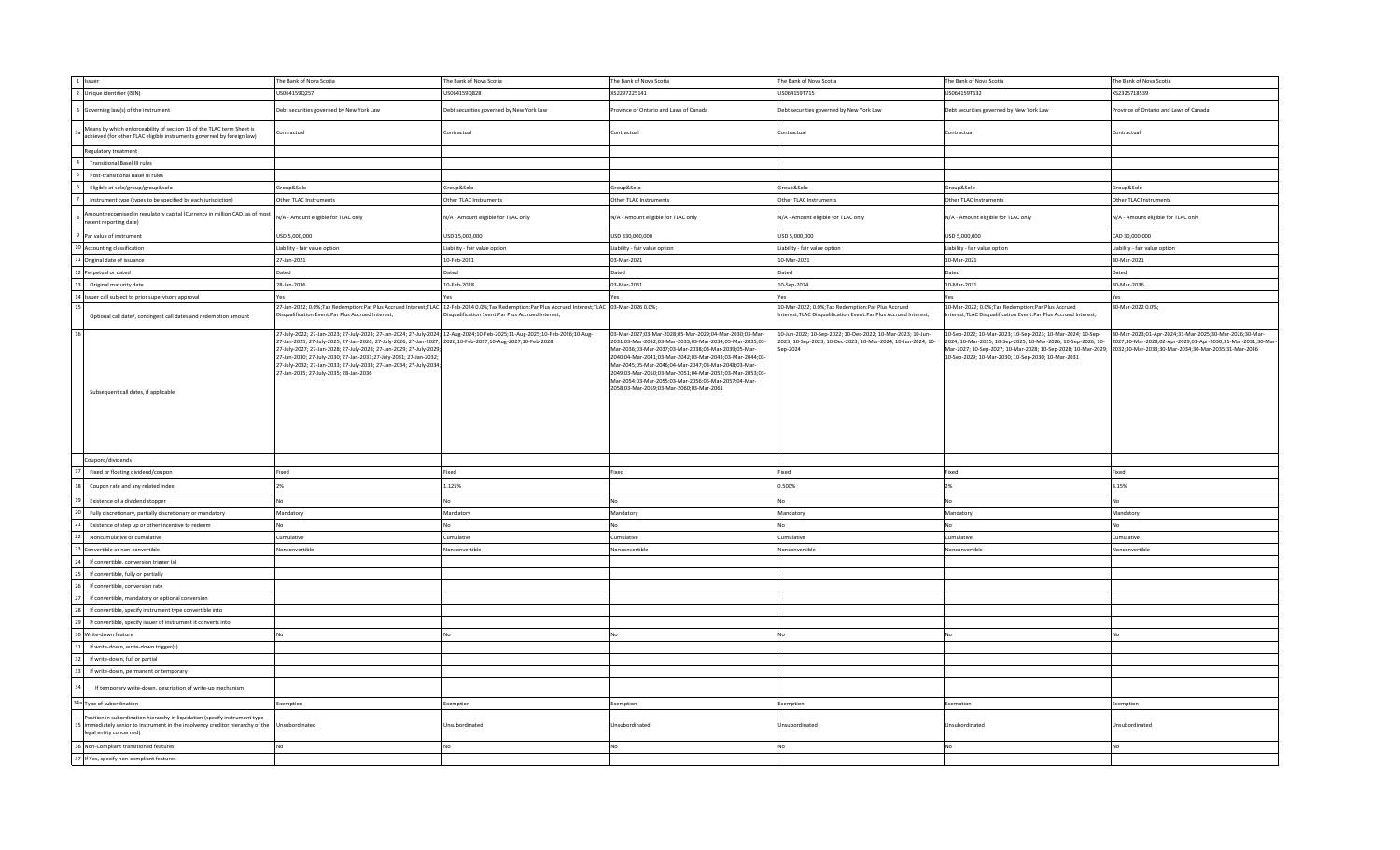| 1 Issuer                                                                                                                                                                               | The Bank of Nova Scotia                                                                                                                                                                                                             | The Bank of Nova Scotia                                                                             | The Bank of Nova Scotia                                                                                                                                                                                                             | The Bank of Nova Scotia                                                                                                                                                                                                             | The Bank of Nova Scotia                                                                                                                                                                                                                                                                                                                                                                  | The Bank of Nova Scotia                                                                                                                                                                                                                                                                            |
|----------------------------------------------------------------------------------------------------------------------------------------------------------------------------------------|-------------------------------------------------------------------------------------------------------------------------------------------------------------------------------------------------------------------------------------|-----------------------------------------------------------------------------------------------------|-------------------------------------------------------------------------------------------------------------------------------------------------------------------------------------------------------------------------------------|-------------------------------------------------------------------------------------------------------------------------------------------------------------------------------------------------------------------------------------|------------------------------------------------------------------------------------------------------------------------------------------------------------------------------------------------------------------------------------------------------------------------------------------------------------------------------------------------------------------------------------------|----------------------------------------------------------------------------------------------------------------------------------------------------------------------------------------------------------------------------------------------------------------------------------------------------|
| 2 Unique identifier (ISIN)                                                                                                                                                             | CA06415FPT35                                                                                                                                                                                                                        | CA06415FQB18                                                                                        | CA06415FSX10                                                                                                                                                                                                                        | CA06415FUW09                                                                                                                                                                                                                        | XS2344478826                                                                                                                                                                                                                                                                                                                                                                             | CA06415FXN72                                                                                                                                                                                                                                                                                       |
| Governing law(s) of the instrument                                                                                                                                                     | rovince of Ontario and Laws of Canada                                                                                                                                                                                               | rovince of Ontario and Laws of Canada                                                               | rovince of Ontario and Laws of Canada                                                                                                                                                                                               | Province of Ontario and Laws of Canada                                                                                                                                                                                              | Province of Ontario and Laws of Canada                                                                                                                                                                                                                                                                                                                                                   | rovince of Ontario and Laws of Canada                                                                                                                                                                                                                                                              |
| Means by which enforceability of section 13 of the TLAC term Sheet is<br>achieved (for other TLAC eligible instruments governed by foreign law)                                        | N/A                                                                                                                                                                                                                                 | J/A                                                                                                 | N/A                                                                                                                                                                                                                                 | N/A                                                                                                                                                                                                                                 | Contractual                                                                                                                                                                                                                                                                                                                                                                              | N/A                                                                                                                                                                                                                                                                                                |
| Regulatory treatment                                                                                                                                                                   |                                                                                                                                                                                                                                     |                                                                                                     |                                                                                                                                                                                                                                     |                                                                                                                                                                                                                                     |                                                                                                                                                                                                                                                                                                                                                                                          |                                                                                                                                                                                                                                                                                                    |
| <b>Transitional Basel III rules</b>                                                                                                                                                    |                                                                                                                                                                                                                                     |                                                                                                     |                                                                                                                                                                                                                                     |                                                                                                                                                                                                                                     |                                                                                                                                                                                                                                                                                                                                                                                          |                                                                                                                                                                                                                                                                                                    |
| Post-transitional Basel III rules                                                                                                                                                      |                                                                                                                                                                                                                                     |                                                                                                     |                                                                                                                                                                                                                                     |                                                                                                                                                                                                                                     |                                                                                                                                                                                                                                                                                                                                                                                          |                                                                                                                                                                                                                                                                                                    |
| Eligible at solo/group/group&solo                                                                                                                                                      | Group&Solo                                                                                                                                                                                                                          | Group&Solo                                                                                          | Group&Solo                                                                                                                                                                                                                          | Group&Solo                                                                                                                                                                                                                          | Group&Solo                                                                                                                                                                                                                                                                                                                                                                               | Group&Solo                                                                                                                                                                                                                                                                                         |
| Instrument type (types to be specified by each jurisdiction)                                                                                                                           | Other TLAC Instruments                                                                                                                                                                                                              | Other TLAC Instruments                                                                              | Other TLAC Instruments                                                                                                                                                                                                              | Other TLAC Instruments                                                                                                                                                                                                              | Other TLAC Instruments                                                                                                                                                                                                                                                                                                                                                                   | Other TLAC Instruments                                                                                                                                                                                                                                                                             |
| mount recognised in regulatory capital (Currency in million CAD, as of most<br>ecent reporting date)                                                                                   | N/A - Amount eligible for TLAC only                                                                                                                                                                                                 | N/A - Amount eligible for TLAC only                                                                 | N/A - Amount eligible for TLAC only                                                                                                                                                                                                 | N/A - Amount eligible for TLAC only                                                                                                                                                                                                 | N/A - Amount eligible for TLAC only                                                                                                                                                                                                                                                                                                                                                      | N/A - Amount eligible for TLAC only                                                                                                                                                                                                                                                                |
| Par value of instrument                                                                                                                                                                | CAD 10,000,000                                                                                                                                                                                                                      | CAD 10,000,000                                                                                      | CAD 22,500,000                                                                                                                                                                                                                      | CAD 11,022,000                                                                                                                                                                                                                      | USD 200,000,000                                                                                                                                                                                                                                                                                                                                                                          | CAD 24,149,000                                                                                                                                                                                                                                                                                     |
| 10 Accounting classification                                                                                                                                                           | Liability - fair value option                                                                                                                                                                                                       | Liability - fair value option                                                                       | Liability - fair value option                                                                                                                                                                                                       | Liability - fair value option                                                                                                                                                                                                       | Liability - fair value option                                                                                                                                                                                                                                                                                                                                                            | Liability - fair value option                                                                                                                                                                                                                                                                      |
| 11 Original date of issuance                                                                                                                                                           | 30-Mar-2021                                                                                                                                                                                                                         | 31-Mar-2021                                                                                         | 14-May-2021                                                                                                                                                                                                                         | 28-May-2021                                                                                                                                                                                                                         | 15-Jun-2021                                                                                                                                                                                                                                                                                                                                                                              | 07-Jul-2021                                                                                                                                                                                                                                                                                        |
| Perpetual or dated                                                                                                                                                                     | Dated                                                                                                                                                                                                                               | Dated                                                                                               | Dated                                                                                                                                                                                                                               | Dated                                                                                                                                                                                                                               | Dated                                                                                                                                                                                                                                                                                                                                                                                    | Dated                                                                                                                                                                                                                                                                                              |
| Original maturity date                                                                                                                                                                 | 30-Mar-2031                                                                                                                                                                                                                         | 31-Mar-2026                                                                                         | 14-May-2031                                                                                                                                                                                                                         | 28-May-2031                                                                                                                                                                                                                         | 15-Jun-2061                                                                                                                                                                                                                                                                                                                                                                              | 07-Jul-2031                                                                                                                                                                                                                                                                                        |
| 14 Issuer call subject to prior supervisory approval                                                                                                                                   |                                                                                                                                                                                                                                     |                                                                                                     |                                                                                                                                                                                                                                     | Yes                                                                                                                                                                                                                                 | Yes                                                                                                                                                                                                                                                                                                                                                                                      | Yes                                                                                                                                                                                                                                                                                                |
|                                                                                                                                                                                        | 30-Mar-2022 0.0%;                                                                                                                                                                                                                   | 31-Mar-2022 0.0%;                                                                                   | 16-May-2022 0.0%;                                                                                                                                                                                                                   | 30-May-2022 0.0%;                                                                                                                                                                                                                   | 15-Jun-2026 0.0%;                                                                                                                                                                                                                                                                                                                                                                        | 07-Jul-2022 0.0%;                                                                                                                                                                                                                                                                                  |
| Optional call date/, contingent call dates and redemption amount                                                                                                                       |                                                                                                                                                                                                                                     |                                                                                                     |                                                                                                                                                                                                                                     |                                                                                                                                                                                                                                     |                                                                                                                                                                                                                                                                                                                                                                                          |                                                                                                                                                                                                                                                                                                    |
| Subsequent call dates, if applicable                                                                                                                                                   | 30-Sep-2022;30-Mar-2023;02-Oct-2023;01-Apr-2024;30-Sep-<br>2024;31-Mar-2025;30-Sep-2025;30-Mar-2026;30-Sep-2026;30-Mar-<br>2027;30-Sep-2027;30-Mar-2028;02-Oct-2028;02-Apr-2029;01-Oct-<br>2029;01-Apr-2030;30-Sep-2030;31-Mar-2031 | 30-Sep-2022;31-Mar-2023;02-Oct-2023;01-Apr-2024;30-Sep-<br>2024;31-Mar-2025;30-Sep-2025;31-Mar-2026 | 14-Nov-2022;15-May-2023;14-Nov-2023;14-May-2024;14-Nov-<br>2024;14-May-2025;14-Nov-2025;14-May-2026;16-Nov-2026;14-<br>May-2027;15-Nov-2027;15-May-2028;14-Nov-2028;14-May-<br>2029;14-Nov-2029;14-May-2030;14-Nov-2030;14-May-2031 | 28-Nov-2022;29-May-2023;28-Nov-2023;28-May-2024;28-Nov-<br>2024;28-May-2025;28-Nov-2025;28-May-2026;30-Nov-2026;28-<br>May-2027;29-Nov-2027;29-May-2028;28-Nov-2028;28-May-<br>2029;28-Nov-2029;28-May-2030;28-Nov-2030;28-May-2031 | Jun-2032;15-Jun-2033;15-Jun-2034;15-Jun-2035;16-Jun-2036;15-<br>Jun-2037;15-Jun-2038;15-Jun-2039;15-Jun-2040;17-Jun-2041;16-<br>Jun-2042;15-Jun-2043;15-Jun-2044;15-Jun-2045;15-Jun-2046;17-<br>Jun-2047;15-Jun-2048;15-Jun-2049;15-Jun-2050;15-Jun-2051;17-<br>Jun-2052;16-Jun-2053;15-Jun-2054;15-Jun-2055;15-Jun-2056;15-<br>Jun-2057;17-Jun-2058;16-Jun-2059;15-Jun-2060;15-Jun-2061 | 15-Jun-2027;15-Jun-2028;15-Jun-2029;17-Jun-2030;16-Jun-2031;15-09-Jan-2023;07-Jul-2023;08-Jan-2024;08-Jul-2024;07-Jan-2025;07-<br>Jul-2025;07-Jan-2026;07-Jul-2026;07-Jan-2027;07-Jul-2027;07-Jan-<br>2028;07-Jul-2028;08-Jan-2029;09-Jul-2029;07-Jan-2030;08-Jul-<br>2030;07-Jan-2031;07-Jul-2031 |
| Coupons/dividends                                                                                                                                                                      |                                                                                                                                                                                                                                     |                                                                                                     |                                                                                                                                                                                                                                     |                                                                                                                                                                                                                                     |                                                                                                                                                                                                                                                                                                                                                                                          |                                                                                                                                                                                                                                                                                                    |
| Fixed or floating dividend/coupon                                                                                                                                                      | Fixed                                                                                                                                                                                                                               | Fixed                                                                                               | Fixed                                                                                                                                                                                                                               | Fixed                                                                                                                                                                                                                               | Fixed                                                                                                                                                                                                                                                                                                                                                                                    | Fixed                                                                                                                                                                                                                                                                                              |
| Coupon rate and any related index                                                                                                                                                      |                                                                                                                                                                                                                                     |                                                                                                     | 2.23%                                                                                                                                                                                                                               | 2.23%                                                                                                                                                                                                                               |                                                                                                                                                                                                                                                                                                                                                                                          | 2.15%                                                                                                                                                                                                                                                                                              |
|                                                                                                                                                                                        |                                                                                                                                                                                                                                     |                                                                                                     |                                                                                                                                                                                                                                     |                                                                                                                                                                                                                                     |                                                                                                                                                                                                                                                                                                                                                                                          |                                                                                                                                                                                                                                                                                                    |
| Existence of a dividend stopper                                                                                                                                                        |                                                                                                                                                                                                                                     |                                                                                                     |                                                                                                                                                                                                                                     | No                                                                                                                                                                                                                                  | No                                                                                                                                                                                                                                                                                                                                                                                       | No                                                                                                                                                                                                                                                                                                 |
| Fully discretionary, partially discretionary or mandatory                                                                                                                              | Mandatory                                                                                                                                                                                                                           | Mandatory                                                                                           | Mandatory                                                                                                                                                                                                                           | Mandatory                                                                                                                                                                                                                           | Mandatory                                                                                                                                                                                                                                                                                                                                                                                | Mandatory                                                                                                                                                                                                                                                                                          |
| Existence of step up or other incentive to redeem                                                                                                                                      |                                                                                                                                                                                                                                     |                                                                                                     |                                                                                                                                                                                                                                     | No                                                                                                                                                                                                                                  | No                                                                                                                                                                                                                                                                                                                                                                                       | No                                                                                                                                                                                                                                                                                                 |
| Noncumulative or cumulative                                                                                                                                                            | Cumulative                                                                                                                                                                                                                          | Cumulative                                                                                          | Cumulative                                                                                                                                                                                                                          | Cumulative                                                                                                                                                                                                                          | Cumulative                                                                                                                                                                                                                                                                                                                                                                               | Cumulative                                                                                                                                                                                                                                                                                         |
| Convertible or non-convertible                                                                                                                                                         | Nonconvertible                                                                                                                                                                                                                      | Nonconvertible                                                                                      | Nonconvertible                                                                                                                                                                                                                      | Nonconvertible                                                                                                                                                                                                                      | Nonconvertible                                                                                                                                                                                                                                                                                                                                                                           | Nonconvertible                                                                                                                                                                                                                                                                                     |
| If convertible, conversion trigger (s)                                                                                                                                                 |                                                                                                                                                                                                                                     |                                                                                                     |                                                                                                                                                                                                                                     |                                                                                                                                                                                                                                     |                                                                                                                                                                                                                                                                                                                                                                                          |                                                                                                                                                                                                                                                                                                    |
| If convertible, fully or partially                                                                                                                                                     |                                                                                                                                                                                                                                     |                                                                                                     |                                                                                                                                                                                                                                     |                                                                                                                                                                                                                                     |                                                                                                                                                                                                                                                                                                                                                                                          |                                                                                                                                                                                                                                                                                                    |
| If convertible, conversion rate                                                                                                                                                        |                                                                                                                                                                                                                                     |                                                                                                     |                                                                                                                                                                                                                                     |                                                                                                                                                                                                                                     |                                                                                                                                                                                                                                                                                                                                                                                          |                                                                                                                                                                                                                                                                                                    |
| If convertible, mandatory or optional conversion                                                                                                                                       |                                                                                                                                                                                                                                     |                                                                                                     |                                                                                                                                                                                                                                     |                                                                                                                                                                                                                                     |                                                                                                                                                                                                                                                                                                                                                                                          |                                                                                                                                                                                                                                                                                                    |
| If convertible, specify instrument type convertible into                                                                                                                               |                                                                                                                                                                                                                                     |                                                                                                     |                                                                                                                                                                                                                                     |                                                                                                                                                                                                                                     |                                                                                                                                                                                                                                                                                                                                                                                          |                                                                                                                                                                                                                                                                                                    |
| If convertible, specify issuer of instrument it converts into                                                                                                                          |                                                                                                                                                                                                                                     |                                                                                                     |                                                                                                                                                                                                                                     |                                                                                                                                                                                                                                     |                                                                                                                                                                                                                                                                                                                                                                                          |                                                                                                                                                                                                                                                                                                    |
| Write-down feature                                                                                                                                                                     |                                                                                                                                                                                                                                     |                                                                                                     |                                                                                                                                                                                                                                     | No                                                                                                                                                                                                                                  | Nc                                                                                                                                                                                                                                                                                                                                                                                       |                                                                                                                                                                                                                                                                                                    |
| If write-down, write-down trigger(s)                                                                                                                                                   |                                                                                                                                                                                                                                     |                                                                                                     |                                                                                                                                                                                                                                     |                                                                                                                                                                                                                                     |                                                                                                                                                                                                                                                                                                                                                                                          |                                                                                                                                                                                                                                                                                                    |
| If write-down, full or partial                                                                                                                                                         |                                                                                                                                                                                                                                     |                                                                                                     |                                                                                                                                                                                                                                     |                                                                                                                                                                                                                                     |                                                                                                                                                                                                                                                                                                                                                                                          |                                                                                                                                                                                                                                                                                                    |
| If write-down, permanent or temporary                                                                                                                                                  |                                                                                                                                                                                                                                     |                                                                                                     |                                                                                                                                                                                                                                     |                                                                                                                                                                                                                                     |                                                                                                                                                                                                                                                                                                                                                                                          |                                                                                                                                                                                                                                                                                                    |
| If temporary write-down, description of write-up mechanism                                                                                                                             |                                                                                                                                                                                                                                     |                                                                                                     |                                                                                                                                                                                                                                     |                                                                                                                                                                                                                                     |                                                                                                                                                                                                                                                                                                                                                                                          |                                                                                                                                                                                                                                                                                                    |
| 34a Type of subordination                                                                                                                                                              | Exemption                                                                                                                                                                                                                           | Exemption                                                                                           | Exemption                                                                                                                                                                                                                           | Exemption                                                                                                                                                                                                                           | Exemption                                                                                                                                                                                                                                                                                                                                                                                | Exemption                                                                                                                                                                                                                                                                                          |
| Position in subordination hierarchy in liquidation (specify instrument type<br>immediately senior to instrument in the insolvency creditor hierarchy of the<br>legal entity concerned) | Unsubordinated                                                                                                                                                                                                                      | <b>Jnsubordinated</b>                                                                               | Jnsubordinated                                                                                                                                                                                                                      | Unsubordinated                                                                                                                                                                                                                      | Unsubordinated                                                                                                                                                                                                                                                                                                                                                                           | Jnsubordinated                                                                                                                                                                                                                                                                                     |
| 36 Non-Compliant transitioned features                                                                                                                                                 |                                                                                                                                                                                                                                     |                                                                                                     |                                                                                                                                                                                                                                     | No                                                                                                                                                                                                                                  | No                                                                                                                                                                                                                                                                                                                                                                                       | No                                                                                                                                                                                                                                                                                                 |
| 37 If Yes, specify non-compliant features                                                                                                                                              |                                                                                                                                                                                                                                     |                                                                                                     |                                                                                                                                                                                                                                     |                                                                                                                                                                                                                                     |                                                                                                                                                                                                                                                                                                                                                                                          |                                                                                                                                                                                                                                                                                                    |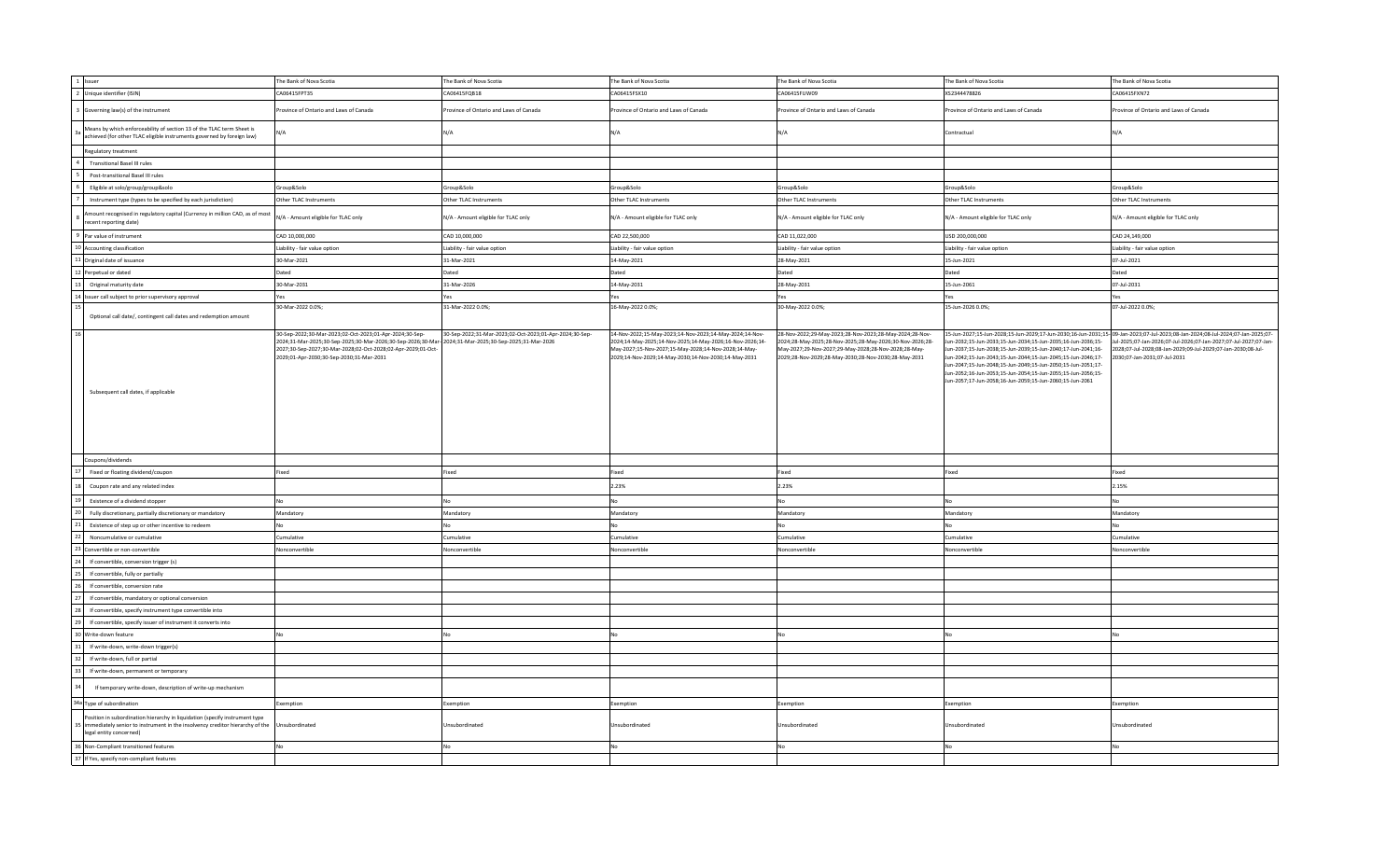| 2 Unique identifier (ISIN)<br>CA06415FXX54<br>CA06415FZP03<br>US0641594G86<br>CA06415FWG31<br>CA06415FXJ60<br>US064159Y673<br>Governing law(s) of the instrument<br>rovince of Ontario and Laws of Canada<br>rovince of Ontario and Laws of Canada<br>Debt securities governed by New York Law<br>Province of Ontario and Laws of Canada<br>Province of Ontario and Laws of Canada<br>Debt securities governed by New York Law<br>Means by which enforceability of section 13 of the TLAC term Sheet is<br>N/A<br>Contractual<br>N/A<br>N/A<br>Contractual<br>J/A<br>achieved (for other TLAC eligible instruments governed by foreign law)<br>Regulatory treatment<br><b>Transitional Basel III rules</b><br>Post-transitional Basel III rules<br>Group&Solo<br>Group&Solo<br>Group&Solo<br>Group&Solo<br>Group&Solo<br>Eligible at solo/group/group&solo<br>Group&Solo<br>Instrument type (types to be specified by each jurisdiction)<br>Other TLAC Instruments<br>Other TLAC Instruments<br>Other TLAC Instruments<br>Other TLAC Instruments<br>Other TLAC Instruments<br>Other TLAC Instruments<br>mount recognised in regulatory capital (Currency in million CAD, as of most<br>N/A - Amount eligible for TLAC only<br>N/A - Amount eligible for TLAC only<br>N/A - Amount eligible for TLAC only<br>N/A - Amount eligible for TLAC only<br>N/A - Amount eligible for TLAC only<br>N/A - Amount eligible for TLAC only<br>ecent reporting date)<br>Par value of instrument<br>CAD 1,796,000<br>CAD 15,000,000<br>USD 25,000,000<br>CAD 6,338,000<br>CAD 15,394,000<br>USD 10,000,000<br>10 Accounting classification<br>Liability - fair value option<br>Liability - fair value option<br>Liability - fair value option<br>Liability - fair value option<br>Liability - fair value option<br>Liability - fair value option<br>11 Original date of issuance<br>07-Jul-2021<br>27-Jul-2021<br>29-Jun-2021<br>23-Jul-2021<br>24-Jun-2021<br>30-Jun-2021<br>Dated<br>Dated<br>Dated<br>2 Perpetual or dated<br>Dated<br>Dated<br>Dated<br>23-Jul-2026<br>Original maturity date<br>07-Jul-2031<br>27-Jan-2027<br>24-Jun-2031<br>29-Jun-2028<br>30-Dec-2026<br>14 Issuer call subject to prior supervisory approval<br>Yes<br>Yes<br>Yes<br>07-Jul-2022 0.0%;<br>25-Jul-2022 0.0%;<br>27-Jul-2022; 0.0%; Tax Redemption: Par Plus Accrued Interest; TLAC 24-Jun-2022 0.0%;<br>29-Jun-2022 0.0%;<br>isqualification Event:Par Plus Accrued Interest;<br>Disqualification Event:Par Plus Accrued Interest;<br>Optional call date/, contingent call dates and redemption amount<br>09-Jan-2023;07-Jul-2023;08-Jan-2024;08-Jul-2024;07-Jan-2025;07-23-Jan-2023;24-Jul-2023;23-Jan-2024;23-Jul-2024;23-Jan-2025;23-<br>27-Jan-2023; 27-Jul-2023; 27-Jan-2024; 27-Jul-2024; 27-Jan-2025;<br>28-Dec-2022;26-Jun-2023;27-Dec-2023;24-Jun-2024;24-Dec-<br>29-Dec-2022;29-Jun-2023;29-Dec-2023;02-Jul-2024;30-Dec-2024;30-Sep-2024;30-Dec-2024;30-Mar-2025;30-Jun-2025;30-Sep-<br>Jul-2025;07-Jan-2026;07-Jul-2026;07-Jan-2027;07-Jul-2027;07-Jan-<br>Jul-2025;23-Jan-2026;23-Jul-2026<br>27-Jul-2025; 27-Jan-2026; 27-Jul-2026;<br>2024;24-Jun-2025;24-Dec-2025;24-Jun-2026;24-Dec-2026;24-Jun-<br>Jun-2025;29-Dec-2025;29-Jun-2026;29-Dec-2026;29-Jun-2027;29- 2025;30-Dec-2025;30-Mar-2026;30-Jun-2026;30-Sep-2026<br>2028;07-Jul-2028;08-Jan-2029;09-Jul-2029;07-Jan-2030;08-Jul-<br>2027;24-Dec-2027;26-Jun-2028;27-Dec-2028;25-Jun-2029;24-Dec-<br>Dec-2027;29-Jun-2028<br>2030;07-Jan-2031;07-Jul-2031<br>2029;24-Jun-2030;24-Dec-2030;24-Jun-2031<br>Subsequent call dates, if applicable<br>Coupons/dividends<br>Fixed or floating dividend/coupon<br>Fixed<br>Fixed<br>Fixed<br>Fixed<br>Fixed<br>Fixed<br>1.75%<br>2.25%<br>1.32%<br>Coupon rate and any related index<br>2.39%<br>1.25%<br>1.75%<br>Existence of a dividend stopper<br>No<br>No<br>No<br>Fully discretionary, partially discretionary or mandatory<br>Mandatory<br>Mandatory<br>Mandatory<br>Mandatory<br>Mandatory<br>Mandatory<br>Existence of step up or other incentive to redeem<br>No<br>No.<br>No<br>Noncumulative or cumulative<br>Cumulative<br>Cumulative<br>Cumulative<br>Cumulative<br>Cumulative<br>Cumulative<br>Convertible or non-convertible<br>Nonconvertible<br>Nonconvertible<br>Nonconvertible<br>Nonconvertible<br>Nonconvertible<br>Nonconvertible<br>If convertible, conversion trigger (s)<br>If convertible, fully or partially<br>If convertible, conversion rate<br>If convertible, mandatory or optional conversion<br>If convertible, specify instrument type convertible into<br>If convertible, specify issuer of instrument it converts into<br>Write-down feature<br>No<br>Nc<br>If write-down, write-down trigger(s)<br>If write-down, full or partial<br>If write-down, permanent or temporary<br>If temporary write-down, description of write-up mechanism<br>34a Type of subordination<br>Exemption<br>Exemption<br>Exemption<br>Exemption<br>Exemption<br>Exemption<br>Position in subordination hierarchy in liquidation (specify instrument type<br>immediately senior to instrument in the insolvency creditor hierarchy of the<br>Jnsubordinated<br>Unsubordinated<br>Unsubordinated<br>Jnsubordinated<br>Unsubordinated<br><b>Jnsubordinated</b><br>legal entity concerned)<br>36 Non-Compliant transitioned features<br>No<br>No<br>No<br>37 If Yes, specify non-compliant features | 1 Issuer | The Bank of Nova Scotia | The Bank of Nova Scotia | The Bank of Nova Scotia | The Bank of Nova Scotia | The Bank of Nova Scotia | The Bank of Nova Scotia                                           |
|-------------------------------------------------------------------------------------------------------------------------------------------------------------------------------------------------------------------------------------------------------------------------------------------------------------------------------------------------------------------------------------------------------------------------------------------------------------------------------------------------------------------------------------------------------------------------------------------------------------------------------------------------------------------------------------------------------------------------------------------------------------------------------------------------------------------------------------------------------------------------------------------------------------------------------------------------------------------------------------------------------------------------------------------------------------------------------------------------------------------------------------------------------------------------------------------------------------------------------------------------------------------------------------------------------------------------------------------------------------------------------------------------------------------------------------------------------------------------------------------------------------------------------------------------------------------------------------------------------------------------------------------------------------------------------------------------------------------------------------------------------------------------------------------------------------------------------------------------------------------------------------------------------------------------------------------------------------------------------------------------------------------------------------------------------------------------------------------------------------------------------------------------------------------------------------------------------------------------------------------------------------------------------------------------------------------------------------------------------------------------------------------------------------------------------------------------------------------------------------------------------------------------------------------------------------------------------------------------------------------------------------------------------------------------------------------------------------------------------------------------------------------------------------------------------------------------------------------------------------------------------------------------------------------------------------------------------------------------------------------------------------------------------------------------------------------------------------------------------------------------------------------------------------------------------------------------------------------------------------------------------------------------------------------------------------------------------------------------------------------------------------------------------------------------------------------------------------------------------------------------------------------------------------------------------------------------------------------------------------------------------------------------------------------------------------------------------------------------------------------------------------------------------------------------------------------------------------------------------------------------------------------------------------------------------------------------------------------------------------------------------------------------------------------------------------------------------------------------------------------------------------------------------------------------------------------------------------------------------------------------------------------------------------------------------------------------------------------------------------------------------------------------------------------------------------------------------------------------------------------------------------------------------------------------------------------------------------------------------------------------------------------------------------------------------------------------------------------------------------------------------------------------------------------------------------------------------------------------------------------------------------------------------------------------------------------------------------------------------------------------------------------------------------------------------------------------------------------------------------------------------------------------------------------------------------------------------------------------------------------------------------------------------------------------------------------------------------------------------------------------------------------------------|----------|-------------------------|-------------------------|-------------------------|-------------------------|-------------------------|-------------------------------------------------------------------|
|                                                                                                                                                                                                                                                                                                                                                                                                                                                                                                                                                                                                                                                                                                                                                                                                                                                                                                                                                                                                                                                                                                                                                                                                                                                                                                                                                                                                                                                                                                                                                                                                                                                                                                                                                                                                                                                                                                                                                                                                                                                                                                                                                                                                                                                                                                                                                                                                                                                                                                                                                                                                                                                                                                                                                                                                                                                                                                                                                                                                                                                                                                                                                                                                                                                                                                                                                                                                                                                                                                                                                                                                                                                                                                                                                                                                                                                                                                                                                                                                                                                                                                                                                                                                                                                                                                                                                                                                                                                                                                                                                                                                                                                                                                                                                                                                                                                                                                                                                                                                                                                                                                                                                                                                                                                                                                                                                                                                       |          |                         |                         |                         |                         |                         |                                                                   |
|                                                                                                                                                                                                                                                                                                                                                                                                                                                                                                                                                                                                                                                                                                                                                                                                                                                                                                                                                                                                                                                                                                                                                                                                                                                                                                                                                                                                                                                                                                                                                                                                                                                                                                                                                                                                                                                                                                                                                                                                                                                                                                                                                                                                                                                                                                                                                                                                                                                                                                                                                                                                                                                                                                                                                                                                                                                                                                                                                                                                                                                                                                                                                                                                                                                                                                                                                                                                                                                                                                                                                                                                                                                                                                                                                                                                                                                                                                                                                                                                                                                                                                                                                                                                                                                                                                                                                                                                                                                                                                                                                                                                                                                                                                                                                                                                                                                                                                                                                                                                                                                                                                                                                                                                                                                                                                                                                                                                       |          |                         |                         |                         |                         |                         |                                                                   |
|                                                                                                                                                                                                                                                                                                                                                                                                                                                                                                                                                                                                                                                                                                                                                                                                                                                                                                                                                                                                                                                                                                                                                                                                                                                                                                                                                                                                                                                                                                                                                                                                                                                                                                                                                                                                                                                                                                                                                                                                                                                                                                                                                                                                                                                                                                                                                                                                                                                                                                                                                                                                                                                                                                                                                                                                                                                                                                                                                                                                                                                                                                                                                                                                                                                                                                                                                                                                                                                                                                                                                                                                                                                                                                                                                                                                                                                                                                                                                                                                                                                                                                                                                                                                                                                                                                                                                                                                                                                                                                                                                                                                                                                                                                                                                                                                                                                                                                                                                                                                                                                                                                                                                                                                                                                                                                                                                                                                       |          |                         |                         |                         |                         |                         |                                                                   |
|                                                                                                                                                                                                                                                                                                                                                                                                                                                                                                                                                                                                                                                                                                                                                                                                                                                                                                                                                                                                                                                                                                                                                                                                                                                                                                                                                                                                                                                                                                                                                                                                                                                                                                                                                                                                                                                                                                                                                                                                                                                                                                                                                                                                                                                                                                                                                                                                                                                                                                                                                                                                                                                                                                                                                                                                                                                                                                                                                                                                                                                                                                                                                                                                                                                                                                                                                                                                                                                                                                                                                                                                                                                                                                                                                                                                                                                                                                                                                                                                                                                                                                                                                                                                                                                                                                                                                                                                                                                                                                                                                                                                                                                                                                                                                                                                                                                                                                                                                                                                                                                                                                                                                                                                                                                                                                                                                                                                       |          |                         |                         |                         |                         |                         |                                                                   |
|                                                                                                                                                                                                                                                                                                                                                                                                                                                                                                                                                                                                                                                                                                                                                                                                                                                                                                                                                                                                                                                                                                                                                                                                                                                                                                                                                                                                                                                                                                                                                                                                                                                                                                                                                                                                                                                                                                                                                                                                                                                                                                                                                                                                                                                                                                                                                                                                                                                                                                                                                                                                                                                                                                                                                                                                                                                                                                                                                                                                                                                                                                                                                                                                                                                                                                                                                                                                                                                                                                                                                                                                                                                                                                                                                                                                                                                                                                                                                                                                                                                                                                                                                                                                                                                                                                                                                                                                                                                                                                                                                                                                                                                                                                                                                                                                                                                                                                                                                                                                                                                                                                                                                                                                                                                                                                                                                                                                       |          |                         |                         |                         |                         |                         |                                                                   |
|                                                                                                                                                                                                                                                                                                                                                                                                                                                                                                                                                                                                                                                                                                                                                                                                                                                                                                                                                                                                                                                                                                                                                                                                                                                                                                                                                                                                                                                                                                                                                                                                                                                                                                                                                                                                                                                                                                                                                                                                                                                                                                                                                                                                                                                                                                                                                                                                                                                                                                                                                                                                                                                                                                                                                                                                                                                                                                                                                                                                                                                                                                                                                                                                                                                                                                                                                                                                                                                                                                                                                                                                                                                                                                                                                                                                                                                                                                                                                                                                                                                                                                                                                                                                                                                                                                                                                                                                                                                                                                                                                                                                                                                                                                                                                                                                                                                                                                                                                                                                                                                                                                                                                                                                                                                                                                                                                                                                       |          |                         |                         |                         |                         |                         |                                                                   |
|                                                                                                                                                                                                                                                                                                                                                                                                                                                                                                                                                                                                                                                                                                                                                                                                                                                                                                                                                                                                                                                                                                                                                                                                                                                                                                                                                                                                                                                                                                                                                                                                                                                                                                                                                                                                                                                                                                                                                                                                                                                                                                                                                                                                                                                                                                                                                                                                                                                                                                                                                                                                                                                                                                                                                                                                                                                                                                                                                                                                                                                                                                                                                                                                                                                                                                                                                                                                                                                                                                                                                                                                                                                                                                                                                                                                                                                                                                                                                                                                                                                                                                                                                                                                                                                                                                                                                                                                                                                                                                                                                                                                                                                                                                                                                                                                                                                                                                                                                                                                                                                                                                                                                                                                                                                                                                                                                                                                       |          |                         |                         |                         |                         |                         |                                                                   |
|                                                                                                                                                                                                                                                                                                                                                                                                                                                                                                                                                                                                                                                                                                                                                                                                                                                                                                                                                                                                                                                                                                                                                                                                                                                                                                                                                                                                                                                                                                                                                                                                                                                                                                                                                                                                                                                                                                                                                                                                                                                                                                                                                                                                                                                                                                                                                                                                                                                                                                                                                                                                                                                                                                                                                                                                                                                                                                                                                                                                                                                                                                                                                                                                                                                                                                                                                                                                                                                                                                                                                                                                                                                                                                                                                                                                                                                                                                                                                                                                                                                                                                                                                                                                                                                                                                                                                                                                                                                                                                                                                                                                                                                                                                                                                                                                                                                                                                                                                                                                                                                                                                                                                                                                                                                                                                                                                                                                       |          |                         |                         |                         |                         |                         |                                                                   |
|                                                                                                                                                                                                                                                                                                                                                                                                                                                                                                                                                                                                                                                                                                                                                                                                                                                                                                                                                                                                                                                                                                                                                                                                                                                                                                                                                                                                                                                                                                                                                                                                                                                                                                                                                                                                                                                                                                                                                                                                                                                                                                                                                                                                                                                                                                                                                                                                                                                                                                                                                                                                                                                                                                                                                                                                                                                                                                                                                                                                                                                                                                                                                                                                                                                                                                                                                                                                                                                                                                                                                                                                                                                                                                                                                                                                                                                                                                                                                                                                                                                                                                                                                                                                                                                                                                                                                                                                                                                                                                                                                                                                                                                                                                                                                                                                                                                                                                                                                                                                                                                                                                                                                                                                                                                                                                                                                                                                       |          |                         |                         |                         |                         |                         |                                                                   |
|                                                                                                                                                                                                                                                                                                                                                                                                                                                                                                                                                                                                                                                                                                                                                                                                                                                                                                                                                                                                                                                                                                                                                                                                                                                                                                                                                                                                                                                                                                                                                                                                                                                                                                                                                                                                                                                                                                                                                                                                                                                                                                                                                                                                                                                                                                                                                                                                                                                                                                                                                                                                                                                                                                                                                                                                                                                                                                                                                                                                                                                                                                                                                                                                                                                                                                                                                                                                                                                                                                                                                                                                                                                                                                                                                                                                                                                                                                                                                                                                                                                                                                                                                                                                                                                                                                                                                                                                                                                                                                                                                                                                                                                                                                                                                                                                                                                                                                                                                                                                                                                                                                                                                                                                                                                                                                                                                                                                       |          |                         |                         |                         |                         |                         |                                                                   |
|                                                                                                                                                                                                                                                                                                                                                                                                                                                                                                                                                                                                                                                                                                                                                                                                                                                                                                                                                                                                                                                                                                                                                                                                                                                                                                                                                                                                                                                                                                                                                                                                                                                                                                                                                                                                                                                                                                                                                                                                                                                                                                                                                                                                                                                                                                                                                                                                                                                                                                                                                                                                                                                                                                                                                                                                                                                                                                                                                                                                                                                                                                                                                                                                                                                                                                                                                                                                                                                                                                                                                                                                                                                                                                                                                                                                                                                                                                                                                                                                                                                                                                                                                                                                                                                                                                                                                                                                                                                                                                                                                                                                                                                                                                                                                                                                                                                                                                                                                                                                                                                                                                                                                                                                                                                                                                                                                                                                       |          |                         |                         |                         |                         |                         |                                                                   |
|                                                                                                                                                                                                                                                                                                                                                                                                                                                                                                                                                                                                                                                                                                                                                                                                                                                                                                                                                                                                                                                                                                                                                                                                                                                                                                                                                                                                                                                                                                                                                                                                                                                                                                                                                                                                                                                                                                                                                                                                                                                                                                                                                                                                                                                                                                                                                                                                                                                                                                                                                                                                                                                                                                                                                                                                                                                                                                                                                                                                                                                                                                                                                                                                                                                                                                                                                                                                                                                                                                                                                                                                                                                                                                                                                                                                                                                                                                                                                                                                                                                                                                                                                                                                                                                                                                                                                                                                                                                                                                                                                                                                                                                                                                                                                                                                                                                                                                                                                                                                                                                                                                                                                                                                                                                                                                                                                                                                       |          |                         |                         |                         |                         |                         |                                                                   |
|                                                                                                                                                                                                                                                                                                                                                                                                                                                                                                                                                                                                                                                                                                                                                                                                                                                                                                                                                                                                                                                                                                                                                                                                                                                                                                                                                                                                                                                                                                                                                                                                                                                                                                                                                                                                                                                                                                                                                                                                                                                                                                                                                                                                                                                                                                                                                                                                                                                                                                                                                                                                                                                                                                                                                                                                                                                                                                                                                                                                                                                                                                                                                                                                                                                                                                                                                                                                                                                                                                                                                                                                                                                                                                                                                                                                                                                                                                                                                                                                                                                                                                                                                                                                                                                                                                                                                                                                                                                                                                                                                                                                                                                                                                                                                                                                                                                                                                                                                                                                                                                                                                                                                                                                                                                                                                                                                                                                       |          |                         |                         |                         |                         |                         |                                                                   |
|                                                                                                                                                                                                                                                                                                                                                                                                                                                                                                                                                                                                                                                                                                                                                                                                                                                                                                                                                                                                                                                                                                                                                                                                                                                                                                                                                                                                                                                                                                                                                                                                                                                                                                                                                                                                                                                                                                                                                                                                                                                                                                                                                                                                                                                                                                                                                                                                                                                                                                                                                                                                                                                                                                                                                                                                                                                                                                                                                                                                                                                                                                                                                                                                                                                                                                                                                                                                                                                                                                                                                                                                                                                                                                                                                                                                                                                                                                                                                                                                                                                                                                                                                                                                                                                                                                                                                                                                                                                                                                                                                                                                                                                                                                                                                                                                                                                                                                                                                                                                                                                                                                                                                                                                                                                                                                                                                                                                       |          |                         |                         |                         |                         |                         |                                                                   |
|                                                                                                                                                                                                                                                                                                                                                                                                                                                                                                                                                                                                                                                                                                                                                                                                                                                                                                                                                                                                                                                                                                                                                                                                                                                                                                                                                                                                                                                                                                                                                                                                                                                                                                                                                                                                                                                                                                                                                                                                                                                                                                                                                                                                                                                                                                                                                                                                                                                                                                                                                                                                                                                                                                                                                                                                                                                                                                                                                                                                                                                                                                                                                                                                                                                                                                                                                                                                                                                                                                                                                                                                                                                                                                                                                                                                                                                                                                                                                                                                                                                                                                                                                                                                                                                                                                                                                                                                                                                                                                                                                                                                                                                                                                                                                                                                                                                                                                                                                                                                                                                                                                                                                                                                                                                                                                                                                                                                       |          |                         |                         |                         |                         |                         |                                                                   |
|                                                                                                                                                                                                                                                                                                                                                                                                                                                                                                                                                                                                                                                                                                                                                                                                                                                                                                                                                                                                                                                                                                                                                                                                                                                                                                                                                                                                                                                                                                                                                                                                                                                                                                                                                                                                                                                                                                                                                                                                                                                                                                                                                                                                                                                                                                                                                                                                                                                                                                                                                                                                                                                                                                                                                                                                                                                                                                                                                                                                                                                                                                                                                                                                                                                                                                                                                                                                                                                                                                                                                                                                                                                                                                                                                                                                                                                                                                                                                                                                                                                                                                                                                                                                                                                                                                                                                                                                                                                                                                                                                                                                                                                                                                                                                                                                                                                                                                                                                                                                                                                                                                                                                                                                                                                                                                                                                                                                       |          |                         |                         |                         |                         |                         | 02-Jul-2024 0.0%; Tax Redemption: Par Plus Accrued Interest; TLAC |
|                                                                                                                                                                                                                                                                                                                                                                                                                                                                                                                                                                                                                                                                                                                                                                                                                                                                                                                                                                                                                                                                                                                                                                                                                                                                                                                                                                                                                                                                                                                                                                                                                                                                                                                                                                                                                                                                                                                                                                                                                                                                                                                                                                                                                                                                                                                                                                                                                                                                                                                                                                                                                                                                                                                                                                                                                                                                                                                                                                                                                                                                                                                                                                                                                                                                                                                                                                                                                                                                                                                                                                                                                                                                                                                                                                                                                                                                                                                                                                                                                                                                                                                                                                                                                                                                                                                                                                                                                                                                                                                                                                                                                                                                                                                                                                                                                                                                                                                                                                                                                                                                                                                                                                                                                                                                                                                                                                                                       |          |                         |                         |                         |                         |                         |                                                                   |
|                                                                                                                                                                                                                                                                                                                                                                                                                                                                                                                                                                                                                                                                                                                                                                                                                                                                                                                                                                                                                                                                                                                                                                                                                                                                                                                                                                                                                                                                                                                                                                                                                                                                                                                                                                                                                                                                                                                                                                                                                                                                                                                                                                                                                                                                                                                                                                                                                                                                                                                                                                                                                                                                                                                                                                                                                                                                                                                                                                                                                                                                                                                                                                                                                                                                                                                                                                                                                                                                                                                                                                                                                                                                                                                                                                                                                                                                                                                                                                                                                                                                                                                                                                                                                                                                                                                                                                                                                                                                                                                                                                                                                                                                                                                                                                                                                                                                                                                                                                                                                                                                                                                                                                                                                                                                                                                                                                                                       |          |                         |                         |                         |                         |                         |                                                                   |
|                                                                                                                                                                                                                                                                                                                                                                                                                                                                                                                                                                                                                                                                                                                                                                                                                                                                                                                                                                                                                                                                                                                                                                                                                                                                                                                                                                                                                                                                                                                                                                                                                                                                                                                                                                                                                                                                                                                                                                                                                                                                                                                                                                                                                                                                                                                                                                                                                                                                                                                                                                                                                                                                                                                                                                                                                                                                                                                                                                                                                                                                                                                                                                                                                                                                                                                                                                                                                                                                                                                                                                                                                                                                                                                                                                                                                                                                                                                                                                                                                                                                                                                                                                                                                                                                                                                                                                                                                                                                                                                                                                                                                                                                                                                                                                                                                                                                                                                                                                                                                                                                                                                                                                                                                                                                                                                                                                                                       |          |                         |                         |                         |                         |                         |                                                                   |
|                                                                                                                                                                                                                                                                                                                                                                                                                                                                                                                                                                                                                                                                                                                                                                                                                                                                                                                                                                                                                                                                                                                                                                                                                                                                                                                                                                                                                                                                                                                                                                                                                                                                                                                                                                                                                                                                                                                                                                                                                                                                                                                                                                                                                                                                                                                                                                                                                                                                                                                                                                                                                                                                                                                                                                                                                                                                                                                                                                                                                                                                                                                                                                                                                                                                                                                                                                                                                                                                                                                                                                                                                                                                                                                                                                                                                                                                                                                                                                                                                                                                                                                                                                                                                                                                                                                                                                                                                                                                                                                                                                                                                                                                                                                                                                                                                                                                                                                                                                                                                                                                                                                                                                                                                                                                                                                                                                                                       |          |                         |                         |                         |                         |                         |                                                                   |
|                                                                                                                                                                                                                                                                                                                                                                                                                                                                                                                                                                                                                                                                                                                                                                                                                                                                                                                                                                                                                                                                                                                                                                                                                                                                                                                                                                                                                                                                                                                                                                                                                                                                                                                                                                                                                                                                                                                                                                                                                                                                                                                                                                                                                                                                                                                                                                                                                                                                                                                                                                                                                                                                                                                                                                                                                                                                                                                                                                                                                                                                                                                                                                                                                                                                                                                                                                                                                                                                                                                                                                                                                                                                                                                                                                                                                                                                                                                                                                                                                                                                                                                                                                                                                                                                                                                                                                                                                                                                                                                                                                                                                                                                                                                                                                                                                                                                                                                                                                                                                                                                                                                                                                                                                                                                                                                                                                                                       |          |                         |                         |                         |                         |                         |                                                                   |
|                                                                                                                                                                                                                                                                                                                                                                                                                                                                                                                                                                                                                                                                                                                                                                                                                                                                                                                                                                                                                                                                                                                                                                                                                                                                                                                                                                                                                                                                                                                                                                                                                                                                                                                                                                                                                                                                                                                                                                                                                                                                                                                                                                                                                                                                                                                                                                                                                                                                                                                                                                                                                                                                                                                                                                                                                                                                                                                                                                                                                                                                                                                                                                                                                                                                                                                                                                                                                                                                                                                                                                                                                                                                                                                                                                                                                                                                                                                                                                                                                                                                                                                                                                                                                                                                                                                                                                                                                                                                                                                                                                                                                                                                                                                                                                                                                                                                                                                                                                                                                                                                                                                                                                                                                                                                                                                                                                                                       |          |                         |                         |                         |                         |                         |                                                                   |
|                                                                                                                                                                                                                                                                                                                                                                                                                                                                                                                                                                                                                                                                                                                                                                                                                                                                                                                                                                                                                                                                                                                                                                                                                                                                                                                                                                                                                                                                                                                                                                                                                                                                                                                                                                                                                                                                                                                                                                                                                                                                                                                                                                                                                                                                                                                                                                                                                                                                                                                                                                                                                                                                                                                                                                                                                                                                                                                                                                                                                                                                                                                                                                                                                                                                                                                                                                                                                                                                                                                                                                                                                                                                                                                                                                                                                                                                                                                                                                                                                                                                                                                                                                                                                                                                                                                                                                                                                                                                                                                                                                                                                                                                                                                                                                                                                                                                                                                                                                                                                                                                                                                                                                                                                                                                                                                                                                                                       |          |                         |                         |                         |                         |                         |                                                                   |
|                                                                                                                                                                                                                                                                                                                                                                                                                                                                                                                                                                                                                                                                                                                                                                                                                                                                                                                                                                                                                                                                                                                                                                                                                                                                                                                                                                                                                                                                                                                                                                                                                                                                                                                                                                                                                                                                                                                                                                                                                                                                                                                                                                                                                                                                                                                                                                                                                                                                                                                                                                                                                                                                                                                                                                                                                                                                                                                                                                                                                                                                                                                                                                                                                                                                                                                                                                                                                                                                                                                                                                                                                                                                                                                                                                                                                                                                                                                                                                                                                                                                                                                                                                                                                                                                                                                                                                                                                                                                                                                                                                                                                                                                                                                                                                                                                                                                                                                                                                                                                                                                                                                                                                                                                                                                                                                                                                                                       |          |                         |                         |                         |                         |                         |                                                                   |
|                                                                                                                                                                                                                                                                                                                                                                                                                                                                                                                                                                                                                                                                                                                                                                                                                                                                                                                                                                                                                                                                                                                                                                                                                                                                                                                                                                                                                                                                                                                                                                                                                                                                                                                                                                                                                                                                                                                                                                                                                                                                                                                                                                                                                                                                                                                                                                                                                                                                                                                                                                                                                                                                                                                                                                                                                                                                                                                                                                                                                                                                                                                                                                                                                                                                                                                                                                                                                                                                                                                                                                                                                                                                                                                                                                                                                                                                                                                                                                                                                                                                                                                                                                                                                                                                                                                                                                                                                                                                                                                                                                                                                                                                                                                                                                                                                                                                                                                                                                                                                                                                                                                                                                                                                                                                                                                                                                                                       |          |                         |                         |                         |                         |                         |                                                                   |
|                                                                                                                                                                                                                                                                                                                                                                                                                                                                                                                                                                                                                                                                                                                                                                                                                                                                                                                                                                                                                                                                                                                                                                                                                                                                                                                                                                                                                                                                                                                                                                                                                                                                                                                                                                                                                                                                                                                                                                                                                                                                                                                                                                                                                                                                                                                                                                                                                                                                                                                                                                                                                                                                                                                                                                                                                                                                                                                                                                                                                                                                                                                                                                                                                                                                                                                                                                                                                                                                                                                                                                                                                                                                                                                                                                                                                                                                                                                                                                                                                                                                                                                                                                                                                                                                                                                                                                                                                                                                                                                                                                                                                                                                                                                                                                                                                                                                                                                                                                                                                                                                                                                                                                                                                                                                                                                                                                                                       |          |                         |                         |                         |                         |                         |                                                                   |
|                                                                                                                                                                                                                                                                                                                                                                                                                                                                                                                                                                                                                                                                                                                                                                                                                                                                                                                                                                                                                                                                                                                                                                                                                                                                                                                                                                                                                                                                                                                                                                                                                                                                                                                                                                                                                                                                                                                                                                                                                                                                                                                                                                                                                                                                                                                                                                                                                                                                                                                                                                                                                                                                                                                                                                                                                                                                                                                                                                                                                                                                                                                                                                                                                                                                                                                                                                                                                                                                                                                                                                                                                                                                                                                                                                                                                                                                                                                                                                                                                                                                                                                                                                                                                                                                                                                                                                                                                                                                                                                                                                                                                                                                                                                                                                                                                                                                                                                                                                                                                                                                                                                                                                                                                                                                                                                                                                                                       |          |                         |                         |                         |                         |                         |                                                                   |
|                                                                                                                                                                                                                                                                                                                                                                                                                                                                                                                                                                                                                                                                                                                                                                                                                                                                                                                                                                                                                                                                                                                                                                                                                                                                                                                                                                                                                                                                                                                                                                                                                                                                                                                                                                                                                                                                                                                                                                                                                                                                                                                                                                                                                                                                                                                                                                                                                                                                                                                                                                                                                                                                                                                                                                                                                                                                                                                                                                                                                                                                                                                                                                                                                                                                                                                                                                                                                                                                                                                                                                                                                                                                                                                                                                                                                                                                                                                                                                                                                                                                                                                                                                                                                                                                                                                                                                                                                                                                                                                                                                                                                                                                                                                                                                                                                                                                                                                                                                                                                                                                                                                                                                                                                                                                                                                                                                                                       |          |                         |                         |                         |                         |                         |                                                                   |
|                                                                                                                                                                                                                                                                                                                                                                                                                                                                                                                                                                                                                                                                                                                                                                                                                                                                                                                                                                                                                                                                                                                                                                                                                                                                                                                                                                                                                                                                                                                                                                                                                                                                                                                                                                                                                                                                                                                                                                                                                                                                                                                                                                                                                                                                                                                                                                                                                                                                                                                                                                                                                                                                                                                                                                                                                                                                                                                                                                                                                                                                                                                                                                                                                                                                                                                                                                                                                                                                                                                                                                                                                                                                                                                                                                                                                                                                                                                                                                                                                                                                                                                                                                                                                                                                                                                                                                                                                                                                                                                                                                                                                                                                                                                                                                                                                                                                                                                                                                                                                                                                                                                                                                                                                                                                                                                                                                                                       |          |                         |                         |                         |                         |                         |                                                                   |
|                                                                                                                                                                                                                                                                                                                                                                                                                                                                                                                                                                                                                                                                                                                                                                                                                                                                                                                                                                                                                                                                                                                                                                                                                                                                                                                                                                                                                                                                                                                                                                                                                                                                                                                                                                                                                                                                                                                                                                                                                                                                                                                                                                                                                                                                                                                                                                                                                                                                                                                                                                                                                                                                                                                                                                                                                                                                                                                                                                                                                                                                                                                                                                                                                                                                                                                                                                                                                                                                                                                                                                                                                                                                                                                                                                                                                                                                                                                                                                                                                                                                                                                                                                                                                                                                                                                                                                                                                                                                                                                                                                                                                                                                                                                                                                                                                                                                                                                                                                                                                                                                                                                                                                                                                                                                                                                                                                                                       |          |                         |                         |                         |                         |                         |                                                                   |
|                                                                                                                                                                                                                                                                                                                                                                                                                                                                                                                                                                                                                                                                                                                                                                                                                                                                                                                                                                                                                                                                                                                                                                                                                                                                                                                                                                                                                                                                                                                                                                                                                                                                                                                                                                                                                                                                                                                                                                                                                                                                                                                                                                                                                                                                                                                                                                                                                                                                                                                                                                                                                                                                                                                                                                                                                                                                                                                                                                                                                                                                                                                                                                                                                                                                                                                                                                                                                                                                                                                                                                                                                                                                                                                                                                                                                                                                                                                                                                                                                                                                                                                                                                                                                                                                                                                                                                                                                                                                                                                                                                                                                                                                                                                                                                                                                                                                                                                                                                                                                                                                                                                                                                                                                                                                                                                                                                                                       |          |                         |                         |                         |                         |                         |                                                                   |
|                                                                                                                                                                                                                                                                                                                                                                                                                                                                                                                                                                                                                                                                                                                                                                                                                                                                                                                                                                                                                                                                                                                                                                                                                                                                                                                                                                                                                                                                                                                                                                                                                                                                                                                                                                                                                                                                                                                                                                                                                                                                                                                                                                                                                                                                                                                                                                                                                                                                                                                                                                                                                                                                                                                                                                                                                                                                                                                                                                                                                                                                                                                                                                                                                                                                                                                                                                                                                                                                                                                                                                                                                                                                                                                                                                                                                                                                                                                                                                                                                                                                                                                                                                                                                                                                                                                                                                                                                                                                                                                                                                                                                                                                                                                                                                                                                                                                                                                                                                                                                                                                                                                                                                                                                                                                                                                                                                                                       |          |                         |                         |                         |                         |                         |                                                                   |
|                                                                                                                                                                                                                                                                                                                                                                                                                                                                                                                                                                                                                                                                                                                                                                                                                                                                                                                                                                                                                                                                                                                                                                                                                                                                                                                                                                                                                                                                                                                                                                                                                                                                                                                                                                                                                                                                                                                                                                                                                                                                                                                                                                                                                                                                                                                                                                                                                                                                                                                                                                                                                                                                                                                                                                                                                                                                                                                                                                                                                                                                                                                                                                                                                                                                                                                                                                                                                                                                                                                                                                                                                                                                                                                                                                                                                                                                                                                                                                                                                                                                                                                                                                                                                                                                                                                                                                                                                                                                                                                                                                                                                                                                                                                                                                                                                                                                                                                                                                                                                                                                                                                                                                                                                                                                                                                                                                                                       |          |                         |                         |                         |                         |                         |                                                                   |
|                                                                                                                                                                                                                                                                                                                                                                                                                                                                                                                                                                                                                                                                                                                                                                                                                                                                                                                                                                                                                                                                                                                                                                                                                                                                                                                                                                                                                                                                                                                                                                                                                                                                                                                                                                                                                                                                                                                                                                                                                                                                                                                                                                                                                                                                                                                                                                                                                                                                                                                                                                                                                                                                                                                                                                                                                                                                                                                                                                                                                                                                                                                                                                                                                                                                                                                                                                                                                                                                                                                                                                                                                                                                                                                                                                                                                                                                                                                                                                                                                                                                                                                                                                                                                                                                                                                                                                                                                                                                                                                                                                                                                                                                                                                                                                                                                                                                                                                                                                                                                                                                                                                                                                                                                                                                                                                                                                                                       |          |                         |                         |                         |                         |                         |                                                                   |
|                                                                                                                                                                                                                                                                                                                                                                                                                                                                                                                                                                                                                                                                                                                                                                                                                                                                                                                                                                                                                                                                                                                                                                                                                                                                                                                                                                                                                                                                                                                                                                                                                                                                                                                                                                                                                                                                                                                                                                                                                                                                                                                                                                                                                                                                                                                                                                                                                                                                                                                                                                                                                                                                                                                                                                                                                                                                                                                                                                                                                                                                                                                                                                                                                                                                                                                                                                                                                                                                                                                                                                                                                                                                                                                                                                                                                                                                                                                                                                                                                                                                                                                                                                                                                                                                                                                                                                                                                                                                                                                                                                                                                                                                                                                                                                                                                                                                                                                                                                                                                                                                                                                                                                                                                                                                                                                                                                                                       |          |                         |                         |                         |                         |                         |                                                                   |
|                                                                                                                                                                                                                                                                                                                                                                                                                                                                                                                                                                                                                                                                                                                                                                                                                                                                                                                                                                                                                                                                                                                                                                                                                                                                                                                                                                                                                                                                                                                                                                                                                                                                                                                                                                                                                                                                                                                                                                                                                                                                                                                                                                                                                                                                                                                                                                                                                                                                                                                                                                                                                                                                                                                                                                                                                                                                                                                                                                                                                                                                                                                                                                                                                                                                                                                                                                                                                                                                                                                                                                                                                                                                                                                                                                                                                                                                                                                                                                                                                                                                                                                                                                                                                                                                                                                                                                                                                                                                                                                                                                                                                                                                                                                                                                                                                                                                                                                                                                                                                                                                                                                                                                                                                                                                                                                                                                                                       |          |                         |                         |                         |                         |                         |                                                                   |
|                                                                                                                                                                                                                                                                                                                                                                                                                                                                                                                                                                                                                                                                                                                                                                                                                                                                                                                                                                                                                                                                                                                                                                                                                                                                                                                                                                                                                                                                                                                                                                                                                                                                                                                                                                                                                                                                                                                                                                                                                                                                                                                                                                                                                                                                                                                                                                                                                                                                                                                                                                                                                                                                                                                                                                                                                                                                                                                                                                                                                                                                                                                                                                                                                                                                                                                                                                                                                                                                                                                                                                                                                                                                                                                                                                                                                                                                                                                                                                                                                                                                                                                                                                                                                                                                                                                                                                                                                                                                                                                                                                                                                                                                                                                                                                                                                                                                                                                                                                                                                                                                                                                                                                                                                                                                                                                                                                                                       |          |                         |                         |                         |                         |                         |                                                                   |
|                                                                                                                                                                                                                                                                                                                                                                                                                                                                                                                                                                                                                                                                                                                                                                                                                                                                                                                                                                                                                                                                                                                                                                                                                                                                                                                                                                                                                                                                                                                                                                                                                                                                                                                                                                                                                                                                                                                                                                                                                                                                                                                                                                                                                                                                                                                                                                                                                                                                                                                                                                                                                                                                                                                                                                                                                                                                                                                                                                                                                                                                                                                                                                                                                                                                                                                                                                                                                                                                                                                                                                                                                                                                                                                                                                                                                                                                                                                                                                                                                                                                                                                                                                                                                                                                                                                                                                                                                                                                                                                                                                                                                                                                                                                                                                                                                                                                                                                                                                                                                                                                                                                                                                                                                                                                                                                                                                                                       |          |                         |                         |                         |                         |                         |                                                                   |
|                                                                                                                                                                                                                                                                                                                                                                                                                                                                                                                                                                                                                                                                                                                                                                                                                                                                                                                                                                                                                                                                                                                                                                                                                                                                                                                                                                                                                                                                                                                                                                                                                                                                                                                                                                                                                                                                                                                                                                                                                                                                                                                                                                                                                                                                                                                                                                                                                                                                                                                                                                                                                                                                                                                                                                                                                                                                                                                                                                                                                                                                                                                                                                                                                                                                                                                                                                                                                                                                                                                                                                                                                                                                                                                                                                                                                                                                                                                                                                                                                                                                                                                                                                                                                                                                                                                                                                                                                                                                                                                                                                                                                                                                                                                                                                                                                                                                                                                                                                                                                                                                                                                                                                                                                                                                                                                                                                                                       |          |                         |                         |                         |                         |                         |                                                                   |
|                                                                                                                                                                                                                                                                                                                                                                                                                                                                                                                                                                                                                                                                                                                                                                                                                                                                                                                                                                                                                                                                                                                                                                                                                                                                                                                                                                                                                                                                                                                                                                                                                                                                                                                                                                                                                                                                                                                                                                                                                                                                                                                                                                                                                                                                                                                                                                                                                                                                                                                                                                                                                                                                                                                                                                                                                                                                                                                                                                                                                                                                                                                                                                                                                                                                                                                                                                                                                                                                                                                                                                                                                                                                                                                                                                                                                                                                                                                                                                                                                                                                                                                                                                                                                                                                                                                                                                                                                                                                                                                                                                                                                                                                                                                                                                                                                                                                                                                                                                                                                                                                                                                                                                                                                                                                                                                                                                                                       |          |                         |                         |                         |                         |                         |                                                                   |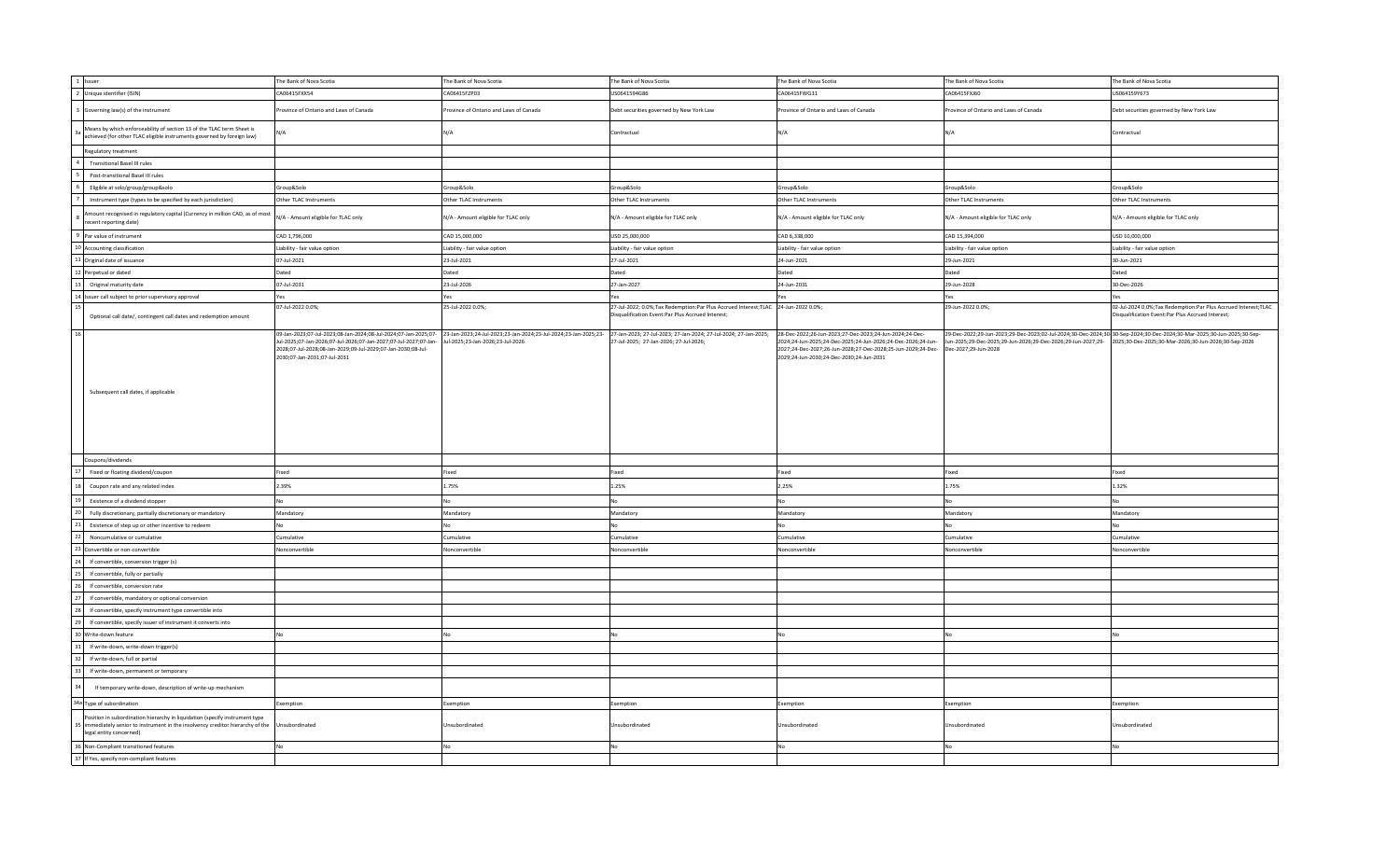| 1 Issuer                                                                                                                                                                               | The Bank of Nova Scotia                                                                                                                                                                                                             | The Bank of Nova Scotia                  | The Bank of Nova Scotia                                                                                                                                                                                                                                                                                                                                                                                                      | The Bank of Nova Scotia                                                                                                                                                              | The Bank of Nova Scotia                                                                                                                                                                                                             | The Bank of Nova Scotia                         |
|----------------------------------------------------------------------------------------------------------------------------------------------------------------------------------------|-------------------------------------------------------------------------------------------------------------------------------------------------------------------------------------------------------------------------------------|------------------------------------------|------------------------------------------------------------------------------------------------------------------------------------------------------------------------------------------------------------------------------------------------------------------------------------------------------------------------------------------------------------------------------------------------------------------------------|--------------------------------------------------------------------------------------------------------------------------------------------------------------------------------------|-------------------------------------------------------------------------------------------------------------------------------------------------------------------------------------------------------------------------------------|-------------------------------------------------|
| 2 Unique identifier (ISIN)                                                                                                                                                             | CA06415FZA34                                                                                                                                                                                                                        | US0641594S25                             | XS2377129353                                                                                                                                                                                                                                                                                                                                                                                                                 | US0641595L62                                                                                                                                                                         | CA06415FX569                                                                                                                                                                                                                        | CA06415F6X50                                    |
| Governing law(s) of the instrument                                                                                                                                                     | Province of Ontario and Laws of Canada                                                                                                                                                                                              | Debt securities governed by New York Law | rovince of Ontario and Laws of Canada                                                                                                                                                                                                                                                                                                                                                                                        | Debt securities governed by New York Law                                                                                                                                             | rovince of Ontario and Laws of Canada                                                                                                                                                                                               | rovince of Ontario and Laws of Canada           |
| Means by which enforceability of section 13 of the TLAC term Sheet is<br>achieved (for other TLAC eligible instruments governed by foreign law)                                        | N/A                                                                                                                                                                                                                                 | Contractual                              | Contractual                                                                                                                                                                                                                                                                                                                                                                                                                  | Contractual                                                                                                                                                                          | N/A                                                                                                                                                                                                                                 | N/A                                             |
| Regulatory treatment                                                                                                                                                                   |                                                                                                                                                                                                                                     |                                          |                                                                                                                                                                                                                                                                                                                                                                                                                              |                                                                                                                                                                                      |                                                                                                                                                                                                                                     |                                                 |
| <b>Transitional Basel III rules</b>                                                                                                                                                    |                                                                                                                                                                                                                                     |                                          |                                                                                                                                                                                                                                                                                                                                                                                                                              |                                                                                                                                                                                      |                                                                                                                                                                                                                                     |                                                 |
| Post-transitional Basel III rules                                                                                                                                                      |                                                                                                                                                                                                                                     |                                          |                                                                                                                                                                                                                                                                                                                                                                                                                              |                                                                                                                                                                                      |                                                                                                                                                                                                                                     |                                                 |
| Eligible at solo/group/group&solo                                                                                                                                                      | Group&Solo                                                                                                                                                                                                                          | Group&Solo                               | Group&Solo                                                                                                                                                                                                                                                                                                                                                                                                                   | Group&Solo                                                                                                                                                                           | Group&Solo                                                                                                                                                                                                                          | Group&Solo                                      |
| Instrument type (types to be specified by each jurisdiction)                                                                                                                           | Other TLAC Instruments                                                                                                                                                                                                              | Other TLAC Instruments                   | Other TLAC Instruments                                                                                                                                                                                                                                                                                                                                                                                                       | Other TLAC Instruments                                                                                                                                                               | Other TLAC Instruments                                                                                                                                                                                                              | Other TLAC Instruments                          |
| nount recognised in regulatory capital (Currency in million CAD, as of most<br>ecent reporting date)                                                                                   | N/A - Amount eligible for TLAC only                                                                                                                                                                                                 | N/A - Amount eligible for TLAC only      | N/A - Amount eligible for TLAC only                                                                                                                                                                                                                                                                                                                                                                                          | N/A - Amount eligible for TLAC only                                                                                                                                                  | N/A - Amount eligible for TLAC only                                                                                                                                                                                                 | N/A - Amount eligible for TLAC only             |
| Par value of instrument                                                                                                                                                                | CAD 10,339,000                                                                                                                                                                                                                      | USD 10,820,000                           | USD 250,000,000                                                                                                                                                                                                                                                                                                                                                                                                              | USD 25,000,000                                                                                                                                                                       | CAD 10,000,000                                                                                                                                                                                                                      | CAD 25,000,000                                  |
| 10 Accounting classification                                                                                                                                                           | Liability - fair value option                                                                                                                                                                                                       | Liability - fair value option            | Liability - fair value option                                                                                                                                                                                                                                                                                                                                                                                                | Liability - fair value option                                                                                                                                                        | Liability - fair value option                                                                                                                                                                                                       | Liability - fair value option                   |
| 1 Original date of issuance                                                                                                                                                            | 05-Aug-2021                                                                                                                                                                                                                         | 18-Aug-2021                              | 08-Sep-2021                                                                                                                                                                                                                                                                                                                                                                                                                  | 21-Sep-2021                                                                                                                                                                          | 05-Oct-2021                                                                                                                                                                                                                         | 26-Nov-2021                                     |
| Perpetual or dated                                                                                                                                                                     | Dated                                                                                                                                                                                                                               | Dated                                    | Dated                                                                                                                                                                                                                                                                                                                                                                                                                        | Dated                                                                                                                                                                                | Dated                                                                                                                                                                                                                               | Dated                                           |
| Original maturity date                                                                                                                                                                 | 05-Aug-2031                                                                                                                                                                                                                         | 18-Dec-2026                              | 08-Sep-2061                                                                                                                                                                                                                                                                                                                                                                                                                  | 21-Sep-2028                                                                                                                                                                          | 05-Oct-2031                                                                                                                                                                                                                         | 26-Nov-2024                                     |
| 4 Issuer call subject to prior supervisory approval                                                                                                                                    | Yes                                                                                                                                                                                                                                 | Yes                                      | Yes                                                                                                                                                                                                                                                                                                                                                                                                                          | Yes                                                                                                                                                                                  | Yes                                                                                                                                                                                                                                 | Yes                                             |
|                                                                                                                                                                                        | 05-Aug-2022 0.0%;                                                                                                                                                                                                                   |                                          | 08-Sep-2026 0.0%;                                                                                                                                                                                                                                                                                                                                                                                                            | 21-Sep-2022 0.0%;Tax Redemption:Par Plus Accrued Interest;TLAC 05-Oct-2022 0.0%;                                                                                                     |                                                                                                                                                                                                                                     | 28-Nov-2022 0.0%;                               |
| Optional call date/, contingent call dates and redemption amount                                                                                                                       |                                                                                                                                                                                                                                     |                                          |                                                                                                                                                                                                                                                                                                                                                                                                                              | Disqualification Event:Par Plus Accrued Interest;                                                                                                                                    |                                                                                                                                                                                                                                     |                                                 |
| Subsequent call dates, if applicable                                                                                                                                                   | 06-Feb-2023;08-Aug-2023;05-Feb-2024;06-Aug-2024;05-Feb-<br>2025;05-Aug-2025;05-Feb-2026;05-Aug-2026;05-Feb-2027;05-Aug-<br>2027;07-Feb-2028;08-Aug-2028;05-Feb-2029;07-Aug-2029;05-Feb-<br>2030;06-Aug-2030;05-Feb-2031;05-Aug-2031 |                                          | 08-Sep-2027;08-Sep-2028;10-Sep-2029;09-Sep-2030;08-Sep-<br>2036;08-Sep-2037;08-Sep-2038;08-Sep-2039;10-Sep-2040;09-Sep- 2027;21-Mar-2028;21-Sep-2028<br>2041;08-Sep-2042;08-Sep-2043;08-Sep-2044;08-Sep-2045;10-Sep-<br>2046;09-Sep-2047;08-Sep-2048;08-Sep-2049;08-Sep-2050;08-Sep-<br>2051;09-Sep-2052;08-Sep-2053;08-Sep-2054;08-Sep-2055;08-Sep-<br>2056;10-Sep-2057;09-Sep-2058;08-Sep-2059;08-Sep-2060;08-Sep-<br>2061 | 21-Mar-2023;21-Sep-2023;21-Mar-2024;21-Sep-2024;21-Mar-<br>2031;08-Sep-2032;08-Sep-2033;08-Sep-2034;10-Sep-2035;08-Sep- 2025;21-Sep-2025;21-Mar-2026;21-Sep-2026;21-Mar-2027;21-Sep- | 05-Apr-2023;05-Oct-2023;05-Apr-2024;07-Oct-2024;07-Apr-<br>2025;06-Oct-2025;06-Apr-2026;05-Oct-2026;05-Apr-2027;05-Oct-<br>2027;05-Apr-2028;05-Oct-2028;05-Apr-2029;05-Oct-2029;05-Apr-<br>2030;07-Oct-2030;07-Apr-2031;06-Oct-2031 | 26-May-2023;27-Nov-2023;27-May-2024;26-Nov-2024 |
| Coupons/dividends                                                                                                                                                                      |                                                                                                                                                                                                                                     |                                          |                                                                                                                                                                                                                                                                                                                                                                                                                              |                                                                                                                                                                                      |                                                                                                                                                                                                                                     |                                                 |
| Fixed or floating dividend/coupon                                                                                                                                                      | Fixed                                                                                                                                                                                                                               | Fixed                                    | Fixed                                                                                                                                                                                                                                                                                                                                                                                                                        | Fixed                                                                                                                                                                                | Fixed                                                                                                                                                                                                                               | Fixed                                           |
| Coupon rate and any related index                                                                                                                                                      | 2%                                                                                                                                                                                                                                  | 1.21%                                    |                                                                                                                                                                                                                                                                                                                                                                                                                              | 1.75%                                                                                                                                                                                |                                                                                                                                                                                                                                     | 1.86%                                           |
| Existence of a dividend stopper                                                                                                                                                        | No                                                                                                                                                                                                                                  | No                                       | No                                                                                                                                                                                                                                                                                                                                                                                                                           | No                                                                                                                                                                                   | No                                                                                                                                                                                                                                  | No                                              |
| Fully discretionary, partially discretionary or mandatory                                                                                                                              | Mandatory                                                                                                                                                                                                                           | Mandatory                                | Mandatory                                                                                                                                                                                                                                                                                                                                                                                                                    | Mandatory                                                                                                                                                                            | Mandatory                                                                                                                                                                                                                           | Mandatory                                       |
| Existence of step up or other incentive to redeem                                                                                                                                      | No                                                                                                                                                                                                                                  | No                                       | No                                                                                                                                                                                                                                                                                                                                                                                                                           | No                                                                                                                                                                                   | NΩ                                                                                                                                                                                                                                  | <b>No</b>                                       |
| Noncumulative or cumulative                                                                                                                                                            | Cumulative                                                                                                                                                                                                                          | Cumulative                               | Cumulative                                                                                                                                                                                                                                                                                                                                                                                                                   | Cumulative                                                                                                                                                                           | Cumulative                                                                                                                                                                                                                          | Cumulative                                      |
| Convertible or non-convertible                                                                                                                                                         | Nonconvertible                                                                                                                                                                                                                      | Nonconvertible                           | Nonconvertible                                                                                                                                                                                                                                                                                                                                                                                                               | Nonconvertible                                                                                                                                                                       | Nonconvertible                                                                                                                                                                                                                      | Nonconvertible                                  |
| If convertible, conversion trigger (s)                                                                                                                                                 |                                                                                                                                                                                                                                     |                                          |                                                                                                                                                                                                                                                                                                                                                                                                                              |                                                                                                                                                                                      |                                                                                                                                                                                                                                     |                                                 |
| If convertible, fully or partially                                                                                                                                                     |                                                                                                                                                                                                                                     |                                          |                                                                                                                                                                                                                                                                                                                                                                                                                              |                                                                                                                                                                                      |                                                                                                                                                                                                                                     |                                                 |
| If convertible, conversion rate                                                                                                                                                        |                                                                                                                                                                                                                                     |                                          |                                                                                                                                                                                                                                                                                                                                                                                                                              |                                                                                                                                                                                      |                                                                                                                                                                                                                                     |                                                 |
| If convertible, mandatory or optional conversion                                                                                                                                       |                                                                                                                                                                                                                                     |                                          |                                                                                                                                                                                                                                                                                                                                                                                                                              |                                                                                                                                                                                      |                                                                                                                                                                                                                                     |                                                 |
| If convertible, specify instrument type convertible into                                                                                                                               |                                                                                                                                                                                                                                     |                                          |                                                                                                                                                                                                                                                                                                                                                                                                                              |                                                                                                                                                                                      |                                                                                                                                                                                                                                     |                                                 |
| If convertible, specify issuer of instrument it converts into                                                                                                                          |                                                                                                                                                                                                                                     |                                          |                                                                                                                                                                                                                                                                                                                                                                                                                              |                                                                                                                                                                                      |                                                                                                                                                                                                                                     |                                                 |
|                                                                                                                                                                                        |                                                                                                                                                                                                                                     |                                          |                                                                                                                                                                                                                                                                                                                                                                                                                              |                                                                                                                                                                                      |                                                                                                                                                                                                                                     |                                                 |
| Write-down feature                                                                                                                                                                     | No                                                                                                                                                                                                                                  | No                                       |                                                                                                                                                                                                                                                                                                                                                                                                                              | No                                                                                                                                                                                   |                                                                                                                                                                                                                                     |                                                 |
| If write-down, write-down trigger(s)                                                                                                                                                   |                                                                                                                                                                                                                                     |                                          |                                                                                                                                                                                                                                                                                                                                                                                                                              |                                                                                                                                                                                      |                                                                                                                                                                                                                                     |                                                 |
| If write-down, full or partial                                                                                                                                                         |                                                                                                                                                                                                                                     |                                          |                                                                                                                                                                                                                                                                                                                                                                                                                              |                                                                                                                                                                                      |                                                                                                                                                                                                                                     |                                                 |
| If write-down, permanent or temporary                                                                                                                                                  |                                                                                                                                                                                                                                     |                                          |                                                                                                                                                                                                                                                                                                                                                                                                                              |                                                                                                                                                                                      |                                                                                                                                                                                                                                     |                                                 |
| If temporary write-down, description of write-up mechanism                                                                                                                             |                                                                                                                                                                                                                                     |                                          |                                                                                                                                                                                                                                                                                                                                                                                                                              |                                                                                                                                                                                      |                                                                                                                                                                                                                                     |                                                 |
| 34a Type of subordination                                                                                                                                                              | Exemption                                                                                                                                                                                                                           | Exemption                                | Exemption                                                                                                                                                                                                                                                                                                                                                                                                                    | Exemption                                                                                                                                                                            | Exemption                                                                                                                                                                                                                           | Exemption                                       |
| Position in subordination hierarchy in liquidation (specify instrument type<br>immediately senior to instrument in the insolvency creditor hierarchy of the<br>legal entity concerned) | Unsubordinated                                                                                                                                                                                                                      | Unsubordinated                           | Jnsubordinated                                                                                                                                                                                                                                                                                                                                                                                                               | Unsubordinated                                                                                                                                                                       | Unsubordinated                                                                                                                                                                                                                      | Jnsubordinated                                  |
| 36 Non-Compliant transitioned features                                                                                                                                                 | No                                                                                                                                                                                                                                  | No                                       | No                                                                                                                                                                                                                                                                                                                                                                                                                           | N <sub>0</sub>                                                                                                                                                                       | No                                                                                                                                                                                                                                  | No                                              |
| 37 If Yes, specify non-compliant features                                                                                                                                              |                                                                                                                                                                                                                                     |                                          |                                                                                                                                                                                                                                                                                                                                                                                                                              |                                                                                                                                                                                      |                                                                                                                                                                                                                                     |                                                 |
|                                                                                                                                                                                        |                                                                                                                                                                                                                                     |                                          |                                                                                                                                                                                                                                                                                                                                                                                                                              |                                                                                                                                                                                      |                                                                                                                                                                                                                                     |                                                 |